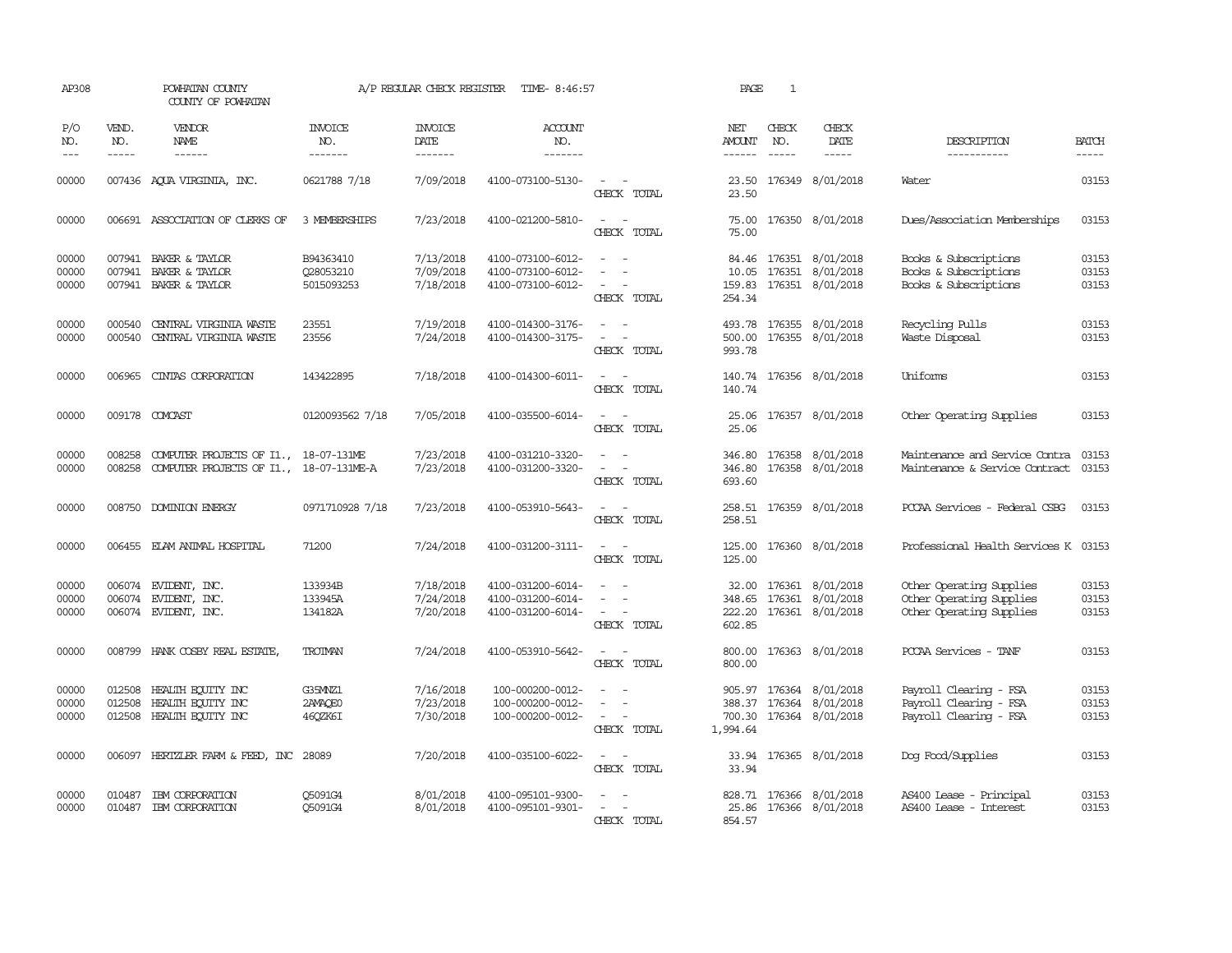| AP308                            |                             | POWHATAN COUNTY<br>COUNTY OF POWHATAN                                                               |                                                      | A/P REGULAR CHECK REGISTER                       | TIME-8:46:58                                                                     |                                                   | PAGE                              | 2                             |                                                                                                      |                                                                          |                                  |
|----------------------------------|-----------------------------|-----------------------------------------------------------------------------------------------------|------------------------------------------------------|--------------------------------------------------|----------------------------------------------------------------------------------|---------------------------------------------------|-----------------------------------|-------------------------------|------------------------------------------------------------------------------------------------------|--------------------------------------------------------------------------|----------------------------------|
| P/O<br>NO.<br>$---$              | VEND.<br>NO.<br>$- - - - -$ | VENDOR<br>NAME<br>$- - - - - -$                                                                     | <b>INVOICE</b><br>NO.<br>-------                     | <b>INVOICE</b><br>DATE<br>-------                | <b>ACCOUNT</b><br>NO.<br>-------                                                 |                                                   | NET<br><b>AMOUNT</b><br>------    | CHECK<br>NO.<br>$\frac{1}{2}$ | CHECK<br>DATE<br>$- - - - -$                                                                         | DESCRIPTION<br>-----------                                               | <b>BATCH</b><br>-----            |
| 00000                            |                             | 006104 KUSTOM SIGNALS INC                                                                           | 554985                                               | 7/20/2018                                        | 4100-031200-3310-                                                                | $\sim$<br>CHECK TOTAL                             | 882.00<br>882.00                  |                               | 176367 8/01/2018                                                                                     | Repairs & Maintenance                                                    | 03153                            |
| 00000                            |                             | 006943 LIBRARY CORPORATION, THE                                                                     | 2018100174                                           | 7/16/2018                                        | 4100-073100-3320-                                                                | $\sim$<br>CHECK TOTAL                             | 684.00<br>684.00                  |                               | 176368 8/01/2018                                                                                     | Maintenance & Service Contract                                           | 03153                            |
| 00000                            |                             | 011840 MCI COMM SERVICE                                                                             | 2DG98147 7/18                                        | 7/17/2018                                        | 4100-021100-5230-                                                                | $\sim$<br>CHECK TOTAL                             | 31.86                             |                               | 31.86 176369 8/01/2018                                                                               | Telephone Services                                                       | 03153                            |
| 00000                            |                             | 011231 NEOFUNDS BY NEOPOST                                                                          | 80230695 7/18                                        | 7/09/2018                                        | 100-000100-0016-                                                                 | $\sim$ $\sim$<br>CHECK TOTAL                      | 1,000.00<br>1,000.00              |                               | 176370 8/01/2018                                                                                     | Prepaid Postage                                                          | 03153                            |
| 00000                            |                             | 008294 POWHATAN COUNTY PUBLIC                                                                       | <b>JULY'18 PAPER</b>                                 | 7/18/2018                                        | 100-000100-0015-                                                                 | $\sim$<br>$\sim$ $-$<br>CHECK TOTAL               | 2,741.76                          |                               | 2,741.76 176371 8/01/2018                                                                            | Prepaid Expenses                                                         | 03153                            |
| 00000                            |                             | 006466 RADIO COMMUNICATION OF VA 400014391-1                                                        |                                                      | 7/24/2018                                        | 4100-031200-3310-                                                                | $\sim$<br>CHECK TOTAL                             | 73.00                             |                               | 73.00 176372 8/01/2018                                                                               | Repairs & Maintenance                                                    | 03153                            |
| 00000                            |                             | 006921 SEA-CLEAR AQUARIUM                                                                           | 5615                                                 | 7/15/2018                                        | 4100-073100-3320-                                                                | $\overline{\phantom{a}}$<br>$\sim$<br>CHECK TOTAL | 80.00<br>80.00                    |                               | 176373 8/01/2018                                                                                     | Maintenance & Service Contract                                           | 03153                            |
| 00000<br>00000                   | 007157<br>007157            | SHORES COLLISION, INC.<br>SHORES COLLISION, INC.                                                    | 18-12101<br>18-12161                                 | 7/06/2018<br>7/26/2018                           | 4100-031200-6009-<br>4100-031200-6009-                                           | CHECK TOTAL                                       | 7,857.20<br>7,038.50<br>14,895.70 |                               | 176374 8/01/2018<br>176374 8/01/2018                                                                 | Auto Parts/Repairs<br>Auto Parts/Repairs                                 | 03153<br>03153                   |
| 00000                            | 001320                      | SOUTHERN POLICE                                                                                     | 196031                                               | 7/18/2018                                        | 4100-031200-6011-                                                                | $\overline{\phantom{a}}$<br>CHECK TOTAL           | 1,576.00<br>1,576.00              |                               | 176375 8/01/2018                                                                                     | Uniforms                                                                 | 03153                            |
| 00000<br>00000<br>00000<br>00000 | 008578<br>008578<br>008578  | STAPLES BUSINESS AD-<br>STAPLES BUSINESS AD-<br>STAPLES BUSINESS AD-<br>008578 STAPLES BUSINESS AD- | 3382932307<br>3383640668<br>3383640668<br>3384189673 | 7/04/2018<br>7/11/2018<br>7/11/2018<br>7/18/2018 | 4100-081100-6001-<br>4100-081100-6001-<br>4100-034100-6001-<br>4100-012200-6001- | $\sim$<br>CHECK TOTAL                             | 161.07                            |                               | 38.97 176376 8/01/2018<br>19.11 176376 8/01/2018<br>26.11 176376 8/01/2018<br>76.88 176376 8/01/2018 | Office Supplies<br>Office Supplies<br>Office Supplies<br>Office Supplies | 03153<br>03153<br>03153<br>03153 |
| 00000                            |                             | 009520 STONE'S OFFICE EQUIPMENT                                                                     | 103661                                               | 7/18/2018                                        | 4100-073100-3320-                                                                | $\sim$<br>CHECK TOTAL                             | 630.59                            |                               | 630.59 176377 8/01/2018                                                                              | Maintenance & Service Contract                                           | 03153                            |
| 00000                            |                             | 012544 TETRA TECH, INC.                                                                             | 51333843                                             | 7/19/2018                                        | 4100-035500-3140-                                                                | $\sim$ $\sim$<br>CHECK TOTAL                      | 8,198.00                          |                               | 8,198.00 176379 8/01/2018                                                                            | Professional Services                                                    | 03153                            |
| 00000                            |                             | 011169 VERIZON                                                                                      | 8045985671 7/18                                      | 7/11/2018                                        | 4100-073100-5230-                                                                | $\sim$<br>$\sim$<br>CHECK TOTAL                   | 46.29<br>46.29                    |                               | 176380 8/01/2018                                                                                     | Telephone Services                                                       | 03153                            |
| 00000                            |                             | 011960 VIRGINIA LOGOS                                                                               | 20180724-803020                                      | 7/24/2018                                        | 4100-014100-3310-                                                                | CHECK TOTAL                                       | 1,396.00                          |                               | 1,396.00 176381 8/01/2018                                                                            | Repairs & Maintenance                                                    | 03153                            |
| 00000                            |                             | 008754 VML VACO FINANCE                                                                             | <b>EQUIP LEASE FEE</b>                               | 7/10/2018                                        | 4100-095101-9151-                                                                | $\sim$<br>CHECK TOTAL                             | 5,000.00<br>5,000.00              |                               | 176382 8/01/2018                                                                                     | Bond Issuance Costs                                                      | 03153                            |
| 00000                            |                             | 011181 WELLS FARGO FINANCIAL                                                                        | 5004952022                                           | 7/06/2018                                        | 4100-012100-3320-                                                                | CHECK TOTAL                                       | 191.52<br>191.52                  |                               | 176383 8/01/2018                                                                                     | Maintenance & Service Contract 03153                                     |                                  |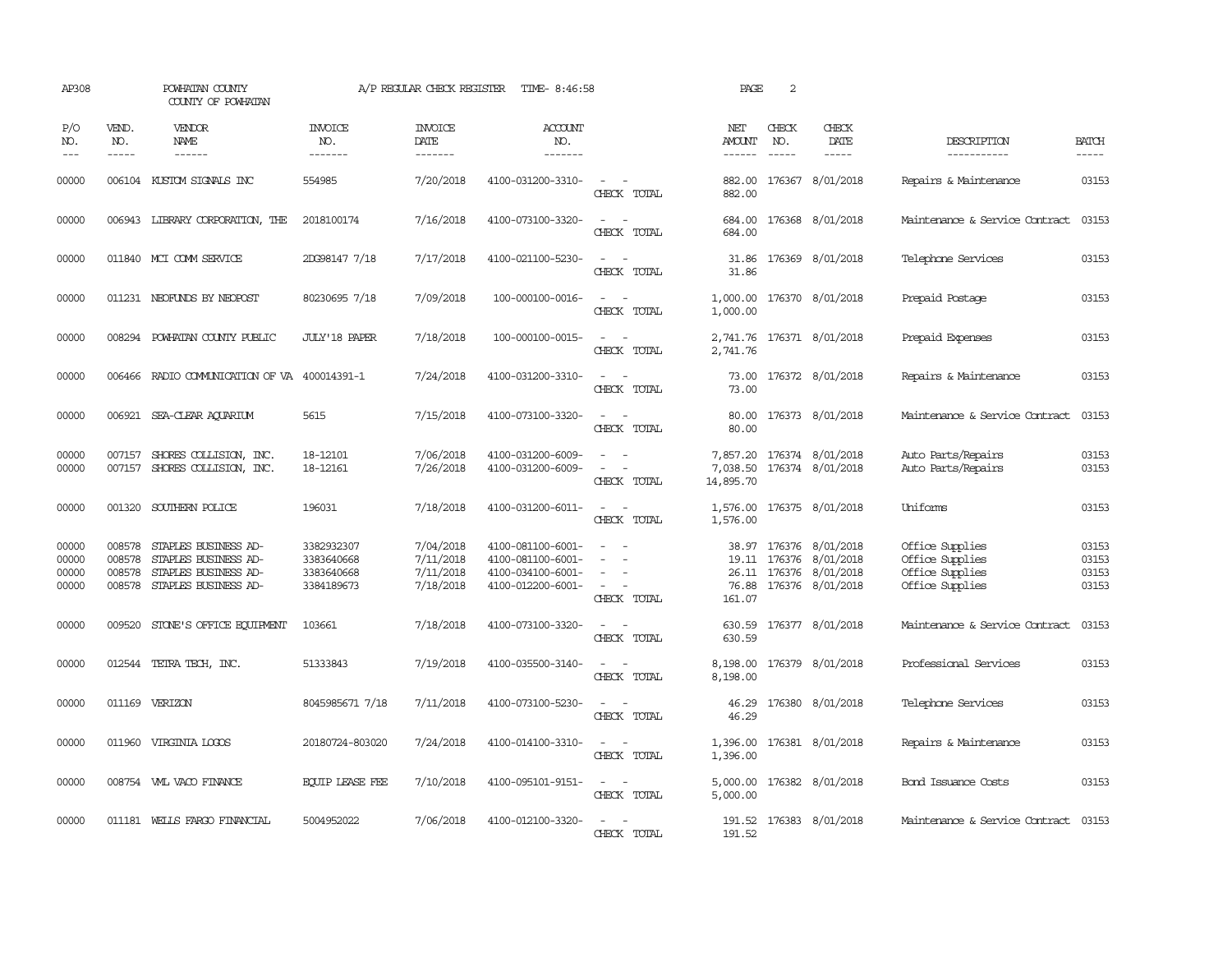| AP308               |                             | POWHATAN COUNTY<br>COUNTY OF POWHATAN        |                                  | A/P REGULAR CHECK REGISTER                       | TIME- 8:46:58                          |                          | PAGE                           | 3                              |                         |                                               |                             |
|---------------------|-----------------------------|----------------------------------------------|----------------------------------|--------------------------------------------------|----------------------------------------|--------------------------|--------------------------------|--------------------------------|-------------------------|-----------------------------------------------|-----------------------------|
| P/O<br>NO.<br>$---$ | VEND.<br>NO.<br>$- - - - -$ | VENDOR<br>NAME<br>------                     | <b>INVOICE</b><br>NO.<br>------- | <b>INVOICE</b><br><b>DATE</b><br>$- - - - - - -$ | <b>ACCOUNT</b><br>NO.<br>-------       |                          | NET<br>AMOUNT<br>$- - - - - -$ | CHECK<br>NO.<br>$- - - - -$    | CHECK<br>DATE<br>-----  | DESCRIPTION<br>-----------                    | <b>BATCH</b><br>$- - - - -$ |
|                     |                             |                                              |                                  |                                                  |                                        |                          |                                |                                |                         |                                               |                             |
| 00000               | 012458                      | WIMMER, WILLIE                               | 933                              | 7/22/2018                                        | 4100-032200-6009-                      |                          |                                | 160.94 176384                  | 8/01/2018               | Auto Repairs and Parts                        | 03153                       |
| 00000               | 012458                      | WIMMER, WILLIE                               | 934                              | 7/22/2018                                        | 4100-032200-6009-                      |                          | 387.50                         | 176384                         | 8/01/2018               | Auto Repairs and Parts                        | 03153                       |
| 00000               | 012458                      | WIMMER, WILLIE                               | 935                              | 7/22/2018                                        | 4100-032200-6009-                      | CHECK TOTAL              | 800.50<br>1,348.94             |                                | 176384 8/01/2018        | Auto Repairs and Parts                        | 03153                       |
|                     |                             |                                              |                                  |                                                  |                                        |                          |                                |                                |                         |                                               |                             |
| 00000               |                             | 009332 WITMER PUBLIC SAFETY                  | 1875735                          | 7/23/2018                                        | 4100-031200-6011-                      | CHECK TOTAL              | 75.00<br>75.00                 |                                | 176385 8/01/2018        | Uniforms                                      | 03153                       |
| 00000               | 001890 X-ZACT               |                                              | 5008                             | 7/19/2018                                        | 4100-031200-6001-                      |                          | 110.00                         |                                | 176386 8/01/2018        | Office Supplies                               | 03153                       |
|                     |                             |                                              |                                  |                                                  |                                        | CHECK TOTAL              | 110.00                         |                                |                         |                                               |                             |
| 00000               |                             | 012510 SALERNO, ROXANNE                      | COSTCO/SAMS8/18                  | 8/01/2018                                        | 4100-012100-5530-                      |                          | 569.38                         |                                | 176387 8/02/2018        | Business Meetings                             | 03155                       |
|                     |                             |                                              |                                  |                                                  |                                        | CHECK TOTAL              | 569.38                         |                                |                         |                                               |                             |
| 00000               |                             | 011434 AGA JANITORIAL SOLUTIONS,             | 2684                             | 7/30/2018                                        | 4100-014100-3180-                      |                          |                                |                                | 772.00 176479 8/10/2018 | Cleaning Service                              | 03157                       |
|                     |                             |                                              |                                  |                                                  |                                        | CHECK TOTAL              | 772.00                         |                                |                         |                                               |                             |
| 00000               |                             | 007139 AIRECO SUPPLY INC.                    | 7078549-00                       | 7/18/2018                                        | 4100-031210-3310-                      | $\sim$<br>$\sim$         |                                |                                | 21.77 176481 8/10/2018  | Repairs and Maintenance                       | 03157                       |
|                     |                             |                                              |                                  |                                                  |                                        | CHECK TOTAL              | 21.77                          |                                |                         |                                               |                             |
| 00000               | 007941                      | BAKER & TAYLOR                               | 029007240                        | 7/25/2018                                        | 4100-073100-6012-                      |                          | 22.95                          | 176482                         | 8/10/2018               | Books & Subscriptions                         | 03157                       |
| 00000               |                             | 007941 BAKER & TAYLOR                        | Q29007241                        | 7/25/2018                                        | 4100-073100-6012-                      |                          | 6.89                           | 176482                         | 8/10/2018               | Books & Subscriptions                         | 03157                       |
| 00000               |                             | 007941 BAKER & TAYLOR                        | 5015096778                       | 7/23/2018                                        | 4100-073100-6012-                      |                          | 333.05                         | 176482                         | 8/10/2018               | Books & Subscriptions                         | 03157                       |
|                     |                             |                                              |                                  |                                                  |                                        | CHECK TOTAL              | 362.89                         |                                |                         |                                               |                             |
| 00000               |                             | 006249 BATTERY BARN OF VA INC.               | 331314                           | 7/30/2018                                        | 4100-032200-3310-                      |                          | 69.60                          |                                | 176483 8/10/2018        | Equipment Repair                              | 03161                       |
|                     |                             |                                              |                                  |                                                  |                                        | CHECK TOTAL              | 69.60                          |                                |                         |                                               |                             |
| 00000               |                             | 007266 BEACH, LYNNE                          | MILEAGE 8/3/18                   | 8/03/2018                                        | 4100-031200-6014-                      | $\overline{\phantom{a}}$ |                                |                                | 15.13 176484 8/10/2018  | Other Operating Supplies                      | 03157                       |
|                     |                             |                                              |                                  |                                                  |                                        | CHECK TOTAL              | 15.13                          |                                |                         |                                               |                             |
| 00000               | 009984                      | BRAME SPECIALITY CO., INC.                   | 7323935                          | 7/26/2018                                        | 4100-014100-6005-                      |                          | 1,560.77 176486                |                                | 8/10/2018               | Cleaning Supplies                             | 03157                       |
| 00000               | 009984                      | BRAME SPECIALITY CO., INC.                   | 7323935                          | 7/26/2018                                        | 4100-032210-6005-                      |                          | 68.10                          | 176486                         | 8/10/2018               | Cleaning Supplies                             | 03157                       |
| 00000               | 009984                      | BRAME SPECIALITY CO., INC.                   | 7325084                          | 8/03/2018                                        | 4100-032210-6005-                      |                          | 76.32                          | 176486                         | 8/10/2018               | Cleaning Supplies                             | 03157                       |
| 00000               |                             | 009984 BRAME SPECIALTY CO., INC.             | 7325084                          | 8/03/2018                                        | 4100-014100-6005-                      | $\overline{\phantom{a}}$ |                                |                                | 132.76 176486 8/10/2018 | Cleaning Supplies                             | 03157                       |
|                     |                             |                                              |                                  |                                                  |                                        | CHECK TOTAL              | 1,837.95                       |                                |                         |                                               |                             |
| 00000               | 011439                      | <b>BUSINESS CARD</b>                         | 07/27/2018                       | 7/27/2018                                        | 4100-035100-6014-                      |                          | .00                            | 176487                         | 8/10/2018               | Other Operating Supplies                      | 03166                       |
| 00000               | 011439                      | BUSINESS CARD                                | 07/27/2018                       | 7/27/2018                                        | 4100-035100-6014-                      |                          | 250.22                         | 176487                         | 8/10/2018               | Other Operating Supplies                      | 03166                       |
| 00000               | 011439                      | BUSINESS CARD                                | 07/27/2018                       | 7/27/2018                                        | 4100-031200-5210-                      |                          | 78.00                          | 176487                         | 8/10/2018               | Postage                                       | 03166                       |
| 00000               |                             | 011439 BUSINESS CARD                         | 07/27/2018                       | 7/27/2018                                        | 4100-031200-5210-                      |                          | 15.99                          | 176487                         | 8/10/2018               | Postage                                       | 03166                       |
| 00000               |                             | 011439 BUSINESS CARD                         | 07/27/2018                       | 7/27/2018                                        | 4100-031710-5210-                      |                          | 15.99                          | 176487                         | 8/10/2018               | Postage                                       | 03166                       |
| 00000               |                             | 011439 BUSINESS CARD                         | 07/27/2018                       | 7/27/2018                                        | 4100-031200-3310-                      |                          | 59.97                          | 176487                         | 8/10/2018               | Repairs & Maintenance                         | 03166                       |
| 00000               |                             | 011439 BUSINESS CARD                         | 07/27/2018                       | 7/27/2018                                        | 4100-031200-3310-                      | $\equiv$                 |                                | 38.94 176487                   | 8/10/2018               | Repairs & Maintenance                         | 03166                       |
| 00000               |                             | 011439 BUSINESS CARD                         | 07/27/2018                       | 7/27/2018                                        | 4100-031200-6001-                      |                          | 153.28                         | 176487                         | 8/10/2018               | Office Supplies                               | 03166                       |
| 00000<br>00000      |                             | 011439 BUSINESS CARD<br>011439 BUSINESS CARD | 07/27/2018<br>07/27/2018         | 7/27/2018<br>7/27/2018                           | 4100-031200-6014-<br>4100-035100-6022- |                          |                                | 112.91 176487<br>306.05 176487 | 8/10/2018<br>8/10/2018  | Other Operating Supplies<br>Dog Food/Supplies | 03166<br>03166              |
| 00000               |                             | 011439 BUSINESS CARD                         | 07/27/2018                       | 7/27/2018                                        | 4100-031200-5540-                      | $\overline{\phantom{a}}$ | 193.70                         | 176487                         | 8/10/2018               | Conferences & Training                        | 03166                       |
|                     |                             |                                              |                                  |                                                  |                                        | CHECK TOTAL              | 1,225.05                       |                                |                         |                                               |                             |
| 00000               |                             | 011610 BUSINESS CARD                         | 07/27/2018                       | 7/27/2018                                        | 4100-031200-6014-                      |                          |                                |                                | .00 176488 8/10/2018    | Other Operating Supplies                      | 03164                       |
|                     |                             |                                              |                                  |                                                  |                                        |                          |                                |                                |                         |                                               |                             |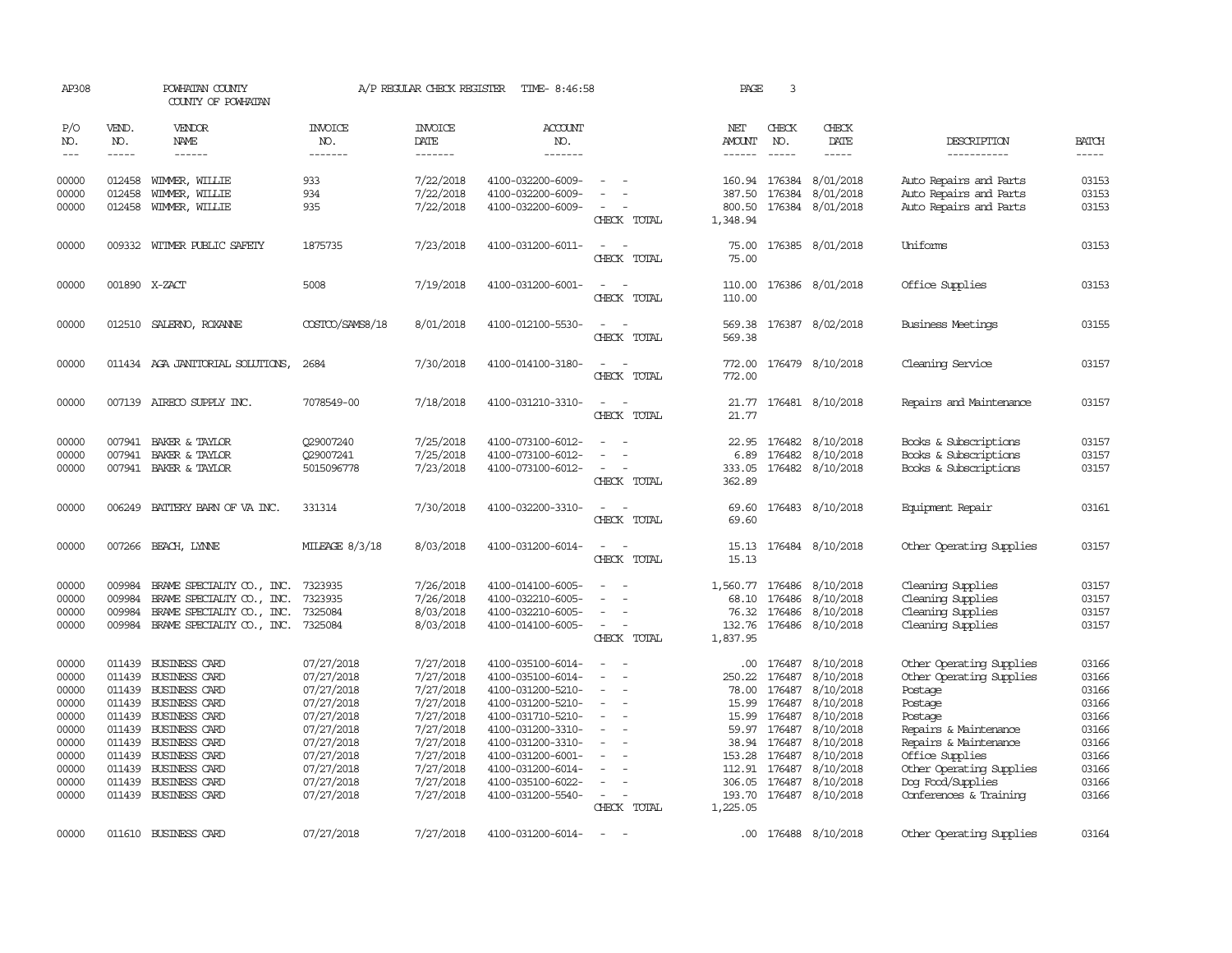| AP308                                     |                                                                                                                                                                                                                                                                                                                                                                                                                                                                         | POWHATAN COUNTY<br>COUNTY OF POWHATAN                                                                      |                                                                                        | A/P REGULAR CHECK REGISTER                                    | TIME- 8:46:58                                                                                         |                                                                                                                                                                     | PAGE                             | 4                                                                |                                                                                                                                  |                                                                                                                           |                                           |
|-------------------------------------------|-------------------------------------------------------------------------------------------------------------------------------------------------------------------------------------------------------------------------------------------------------------------------------------------------------------------------------------------------------------------------------------------------------------------------------------------------------------------------|------------------------------------------------------------------------------------------------------------|----------------------------------------------------------------------------------------|---------------------------------------------------------------|-------------------------------------------------------------------------------------------------------|---------------------------------------------------------------------------------------------------------------------------------------------------------------------|----------------------------------|------------------------------------------------------------------|----------------------------------------------------------------------------------------------------------------------------------|---------------------------------------------------------------------------------------------------------------------------|-------------------------------------------|
| P/O<br>NO.<br>$---$                       | VEND.<br>NO.<br>$\begin{tabular}{ccccc} \multicolumn{2}{c }{\multicolumn{2}{c }{\multicolumn{2}{c }{\multicolumn{2}{c}}{\hspace{-2.2cm}}}} \multicolumn{2}{c }{\multicolumn{2}{c }{\hspace{-2.2cm}}\hline} \multicolumn{2}{c }{\hspace{-2.2cm}}\hline \multicolumn{2}{c }{\hspace{-2.2cm}}\hline \multicolumn{2}{c }{\hspace{-2.2cm}}\hline \multicolumn{2}{c }{\hspace{-2.2cm}}\hline \multicolumn{2}{c }{\hspace{-2.2cm}}\hline \multicolumn{2}{c }{\hspace{-2.2cm}}$ | <b>VENDOR</b><br>NAME<br>------                                                                            | <b>INVOICE</b><br>NO.<br>-------                                                       | <b>INVOICE</b><br>DATE<br>-------                             | <b>ACCOUNT</b><br>NO.<br>-------                                                                      |                                                                                                                                                                     | NET<br>AMOUNT<br>------          | CHECK<br>NO.<br>$- - - - -$                                      | CHECK<br>DATE<br>-----                                                                                                           | DESCRIPTION<br>-----------                                                                                                | <b>BATCH</b><br>-----                     |
| 00000                                     |                                                                                                                                                                                                                                                                                                                                                                                                                                                                         | 011610 BUSINESS CARD                                                                                       | 07/27/2018                                                                             | 7/27/2018                                                     | 4100-031200-6014-                                                                                     | $\sim$<br>CHECK TOTAL                                                                                                                                               | 10.25<br>10.25                   |                                                                  | 176488 8/10/2018                                                                                                                 | Other Operating Supplies                                                                                                  | 03164                                     |
| 00000<br>00000                            |                                                                                                                                                                                                                                                                                                                                                                                                                                                                         | 011611 BUSINESS CARD<br>011611 BUSINESS CARD                                                               | 07/27/2018<br>07/27/2018                                                               | 7/27/2018<br>7/27/2018                                        | 4100-031200-6014-<br>4100-031200-6014-                                                                | $\frac{1}{2} \left( \frac{1}{2} \right) \left( \frac{1}{2} \right) = \frac{1}{2} \left( \frac{1}{2} \right)$<br>$\equiv$<br>$\overline{\phantom{a}}$<br>CHECK TOTAL | 17.86<br>17.86                   |                                                                  | .00 176489 8/10/2018<br>176489 8/10/2018                                                                                         | Other Operating Supplies<br>Other Operating Supplies                                                                      | 03165<br>03165                            |
| 00000<br>00000<br>00000<br>00000<br>00000 | 007509<br>007509<br>007509<br>007509<br>007509                                                                                                                                                                                                                                                                                                                                                                                                                          | CAPITALIRISTATE<br>CAPITALIRISTATE<br>CAPITALIRISTATE<br>CAPITALIRISTATE<br>CAPITALIRISTATE                | S033432729.001<br>S033432821.001<br>S033483512.001<br>S033524402.001<br>S033524402.002 | 7/13/2018<br>7/13/2018<br>7/19/2018<br>7/24/2018<br>7/26/2018 | 4100-014100-3310-<br>4100-032220-3310-<br>4100-014100-3310-<br>4100-014100-3310-<br>4100-014100-3310- | $\equiv$<br>$\sim$<br>CHECK TOTAL                                                                                                                                   | 99.37                            |                                                                  | 27.33 176491 8/10/2018<br>20.07 176491 8/10/2018<br>51.97 176491 8/10/2018<br>130.49 176491 8/10/2018<br>130.49-176491 8/10/2018 | Repairs & Maintenance<br>Repairs & Maintenance<br>Repairs & Maintenance<br>Repairs & Maintenance<br>Repairs & Maintenance | 03157<br>03157<br>03157<br>03157<br>03157 |
| 00000                                     | 010485                                                                                                                                                                                                                                                                                                                                                                                                                                                                  | CHESTERFIELD FIRE & EMS                                                                                    | MED-FLIGHT FY19                                                                        | 7/27/2018                                                     | 4100-081200-0001-                                                                                     | $\sim$<br>$\sim$<br>CHECK TOTAL                                                                                                                                     | 1,200.00<br>1,200.00             |                                                                  | 176492 8/10/2018                                                                                                                 | Contribution: Medflight                                                                                                   | 03157                                     |
| 00000<br>00000<br>00000<br>00000<br>00000 | 006965<br>006965<br>006965<br>006965<br>006965                                                                                                                                                                                                                                                                                                                                                                                                                          | CINIAS CORPORATION<br>CINIAS CORPORATION<br>CINIAS CORPORATION<br>CINIAS CORPORATION<br>CINIAS CORPORATION | 143422893<br>143422893<br>143426788<br>143426788<br>143426789                          | 7/18/2018<br>7/18/2018<br>7/25/2018<br>7/25/2018<br>7/25/2018 | 4100-014100-6011-<br>4100-014500-6011-<br>4100-014100-6011-<br>4100-014500-6011-<br>4100-014300-6011- | $\overline{\phantom{a}}$<br>$\sim$<br>CHECK TOTAL                                                                                                                   | 82.02<br>147.74<br>468.12        | 78.17 176493<br>176493<br>78.17 176493<br>82.02 176493<br>176493 | 8/10/2018<br>8/10/2018<br>8/10/2018<br>8/10/2018<br>8/10/2018                                                                    | Uniforms<br>Uniforms<br>Uniforms<br>Uniforms<br>Uniforms                                                                  | 03157<br>03157<br>03157<br>03157<br>03157 |
| 00000                                     | 011021                                                                                                                                                                                                                                                                                                                                                                                                                                                                  | COALITION OF CHURCHES                                                                                      | 1ST OTR 2019                                                                           | 8/08/2018                                                     | 4100-053910-5643-                                                                                     | CHECK TOTAL                                                                                                                                                         | 6,250.00<br>6,250.00             |                                                                  | 176494 8/10/2018                                                                                                                 | PCCAA Services - Federal CSBG                                                                                             | 03161                                     |
| 00000<br>00000                            | 011861<br>011861                                                                                                                                                                                                                                                                                                                                                                                                                                                        | COMUNITY LIFE CHURCH<br>COMUNITY LIFE CHURCH                                                               | MOU/SCHOOL SUP.<br>0120090493                                                          | 7/30/2018<br>6/25/2018                                        | 4100-053910-5642-<br>4100-053910-5643-                                                                | $\equiv$<br>CHECK TOTAL                                                                                                                                             | 29,950.00<br>104.90<br>30,054.90 | 176495<br>176495                                                 | 8/10/2018<br>8/10/2018                                                                                                           | PCCAA Services<br>- TANF<br>PCCAA Services - Federal CSBG                                                                 | 03157<br>03157                            |
| 00000<br>00000                            | 009889<br>009889                                                                                                                                                                                                                                                                                                                                                                                                                                                        | CONDON, ROBERT B.<br>CONDON, ROBERT B.                                                                     | 6999641<br>6999642                                                                     | 7/20/2018<br>7/20/2018                                        | 4100-021200-3150-<br>4100-021200-3150-                                                                | $\overline{\phantom{a}}$<br>$\frac{1}{2} \left( \frac{1}{2} \right) \left( \frac{1}{2} \right) = \frac{1}{2} \left( \frac{1}{2} \right)$<br>CHECK TOTAL             | 240.00<br>240.00<br>480.00       |                                                                  | 176496 8/10/2018<br>176496 8/10/2018                                                                                             | Outside Counsel<br>Outside Counsel                                                                                        | 03157<br>03157                            |
| 00000                                     | 012065                                                                                                                                                                                                                                                                                                                                                                                                                                                                  | CRAIGS FIREARM SUPPLY INC                                                                                  | 14571                                                                                  | 7/27/2018                                                     | 4100-031200-6011-                                                                                     | CHECK TOTAL                                                                                                                                                         | 1,227.00<br>1,227.00             |                                                                  | 176497 8/10/2018                                                                                                                 | Uniforms                                                                                                                  | 03157                                     |
| 00000<br>00000<br>00000                   | 007294<br>007294                                                                                                                                                                                                                                                                                                                                                                                                                                                        | CUMBERLAND FARM & AUTO<br>CUMBERLAND FARM & AUTO<br>007294 CUMBERLAND FARM & AUTO                          | 979223<br>979777<br>979835                                                             | 7/09/2018<br>7/13/2018<br>7/13/2018                           | 4100-032200-6009-<br>4100-032200-6009-<br>4100-032200-6009-                                           | $\equiv$<br>$\overline{\phantom{a}}$<br>CHECK TOTAL                                                                                                                 | 9.98<br>11.49<br>79.22           | 176498<br>57.75 176498                                           | 8/10/2018<br>8/10/2018<br>176498 8/10/2018                                                                                       | Auto Repairs and Parts<br>Auto Repairs and Parts<br>Auto Repairs and Parts                                                | 03157<br>03157<br>03157                   |
| 00000                                     |                                                                                                                                                                                                                                                                                                                                                                                                                                                                         | 010079 DEAL & LACHENEY P.C.                                                                                | 4751                                                                                   | 8/01/2018                                                     | 4100-012210-3150-                                                                                     | $\sim$ $\sim$<br>CHECK TOTAL                                                                                                                                        | 10,000.00<br>10,000.00           |                                                                  | 176499 8/10/2018                                                                                                                 | Contracted County Attorney                                                                                                | 03157                                     |
| 00000                                     |                                                                                                                                                                                                                                                                                                                                                                                                                                                                         | 008750 DOMINION ENERGY                                                                                     | 4521422073 5/18                                                                        | 5/18/2018                                                     | 4100-053910-5643-                                                                                     | $\frac{1}{2} \left( \frac{1}{2} \right) \left( \frac{1}{2} \right) = \frac{1}{2} \left( \frac{1}{2} \right)$<br>CHECK TOTAL                                         | 363.72                           |                                                                  | 363.72 176500 8/10/2018                                                                                                          | PCCAA Services - Federal CSBG                                                                                             | 03157                                     |
| 00000<br>00000                            |                                                                                                                                                                                                                                                                                                                                                                                                                                                                         | 006842 EAGLE FIRE INC.<br>006842 EAGLE FIRE INC.                                                           | SRVCE113663<br>SRVCE113730                                                             | 7/12/2018<br>7/17/2018                                        | 4100-014100-3310-<br>4100-014100-3320-                                                                |                                                                                                                                                                     |                                  |                                                                  | 837.39 176501 8/10/2018<br>5,468.00 176501 8/10/2018                                                                             | Repairs & Maintenance<br>Maintenance & Service Contract 03157                                                             | 03157                                     |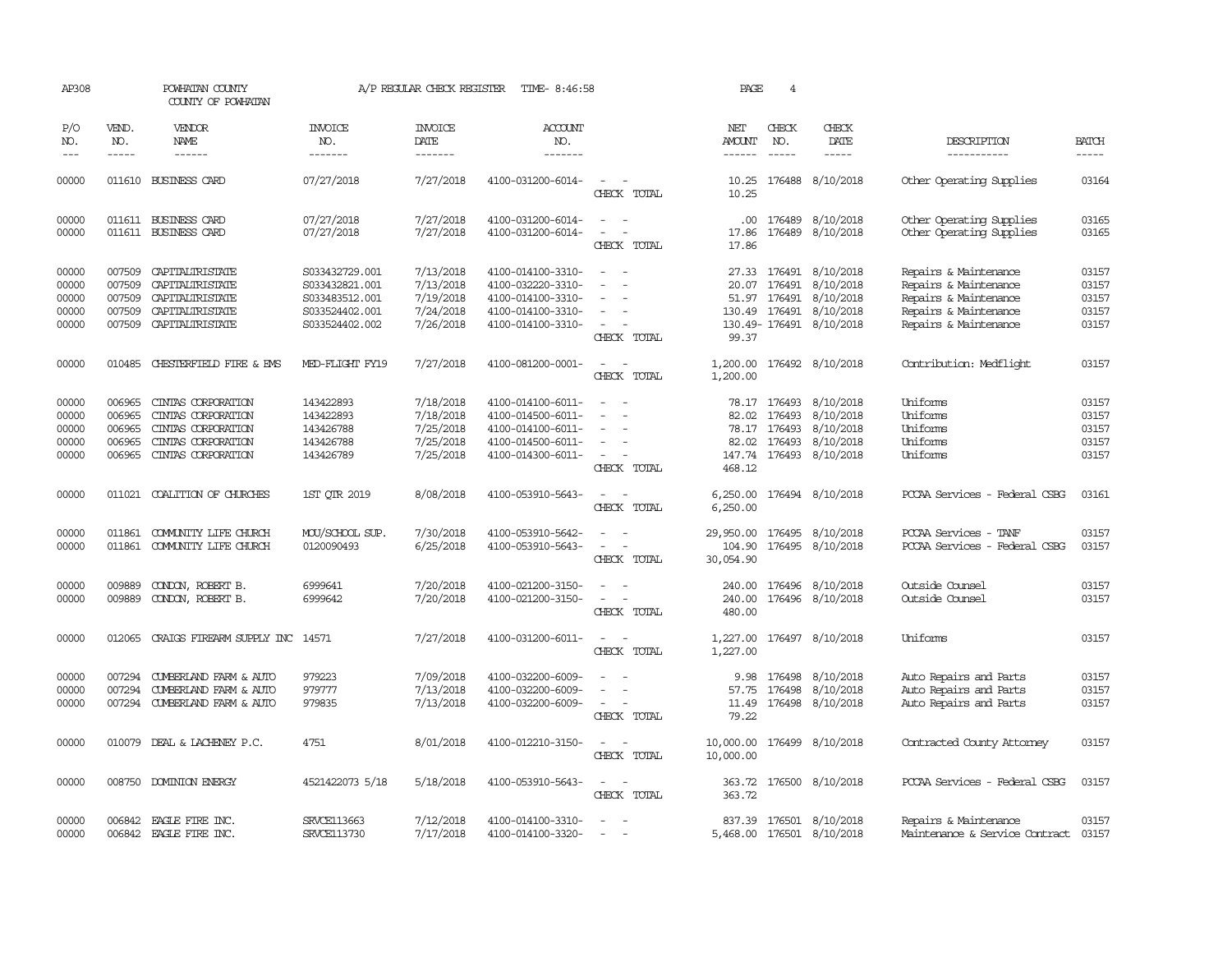| AP308          |                  | POWHATAN COUNTY<br>COUNTY OF POWHATAN  |                       | A/P REGULAR CHECK REGISTER | TIME- 8:46:58                         |                                                      | PAGE                 | 5                |                           |                                                  |              |
|----------------|------------------|----------------------------------------|-----------------------|----------------------------|---------------------------------------|------------------------------------------------------|----------------------|------------------|---------------------------|--------------------------------------------------|--------------|
| P/O<br>NO.     | VEND.<br>NO.     | VENDOR<br>NAME                         | <b>INVOICE</b><br>NO. | <b>INVOICE</b><br>DATE     | ACCOUNT<br>NO.                        |                                                      | NET<br>AMOUNT        | CHECK<br>NO.     | CHECK<br>DATE             | DESCRIPTION                                      | <b>BATCH</b> |
| $---$          | $\frac{1}{2}$    | $- - - - - -$                          | --------              | -------                    | -------                               |                                                      | $- - - - - -$        | $\frac{1}{2}$    | -----                     | -----------                                      | $- - - - -$  |
| 00000          |                  | 006842 EAGLE FIRE INC.                 | <b>SRVCE113930</b>    | 7/25/2018                  | 4100-032220-3320-                     | CHECK TOTAL                                          | 9,595.39             |                  | 3,290.00 176501 8/10/2018 | Maintenance & Service Contract                   | 03157        |
| 00000          |                  | 011224 ELECTRONIC SYSTEMS, INC.        | INV #1003557          | 7/30/2018                  | 4100-035100-3320-                     | $\overline{\phantom{a}}$<br>$\overline{\phantom{a}}$ |                      | 25.83 176502     | 8/10/2018                 | Landscaping - Animal Control                     | 03160        |
| 00000          | 011224           | ELECTRONIC SYSTEMS, INC.               | INV #1003557          | 7/30/2018                  | 4100-014300-3320-                     |                                                      | 14.00                | 176502           | 8/10/2018                 | Maintenance and Service Contra                   | 03160        |
| 00000          | 011224           | ELECTRONIC SYSTEMS, INC.               | INV #1003557          | 7/30/2018                  | 4100-012100-3320-                     |                                                      | 14.00                | 176502           | 8/10/2018                 | Maintenance & Service Contract                   | 03160        |
| 00000          | 011224           | ELECTRONIC SYSTEMS, INC.               | INV #1003557          | 7/30/2018                  | 4100-012310-3320-                     |                                                      |                      | 105.49 176502    | 8/10/2018                 | Maintenance & Service Contract                   | 03160        |
| 00000          |                  | 011224 ELECTRONIC SYSTEMS, INC.        | INV #1003557          | 7/30/2018                  | 4100-031210-3320-                     |                                                      |                      | 65.66 176502     | 8/10/2018                 | Maintenance and Service Contra                   | 03160        |
| 00000          | 011224           | ELECTRONIC SYSTEMS, INC.               | INV #1003557          | 7/30/2018                  | 4100-012200-3320-                     |                                                      | 25.83                | 176502           | 8/10/2018                 | Maintenance & Service Contract                   | 03160        |
| 00000          |                  | 011224 ELECTRONIC SYSTEMS, INC.        | INV #1003557          | 7/30/2018                  | 4100-012220-3320-                     |                                                      | 25.83                | 176502           | 8/10/2018                 | Maintenance and service contra                   | 03160        |
| 00000          | 011224           | ELECTRONIC SYSTEMS, INC.               | INV #1003557          | 7/30/2018                  | 4100-071110-3320-                     |                                                      | 14.00                | 176502           | 8/10/2018                 | General Maintenance                              | 03160        |
| 00000          |                  | 011224 ELECTRONIC SYSTEMS, INC.        | INV #1003557          | 7/30/2018                  | 4100-014100-3320-                     |                                                      | 14.00                | 176502           | 8/10/2018                 | Maintenance & Service Contract                   | 03160        |
| 00000          | 011224           | ELECTRONIC SYSTEMS, INC.               | INV #1003557          | 7/30/2018                  | 4100-031200-3320-                     |                                                      |                      | 153.49 176502    | 8/10/2018                 | Maintenance & Service Contract                   | 03160        |
| 00000          | 011224           | ELECTRONIC SYSTEMS, INC.               | INV #1003557          | 7/30/2018                  | 4100-012410-3320-                     |                                                      |                      | 203.49 176502    | 8/10/2018                 | Maintenance & Service Contract                   | 03160        |
| 00000          |                  | 011224 ELECTRONIC SYSTEMS, INC.        | INV #1003557          | 7/30/2018                  | 4100-012510-3320-                     | $\overline{\phantom{a}}$                             |                      |                  | 25.80 176502 8/10/2018    | Maintenance & Service Contract                   | 03160        |
|                |                  |                                        |                       |                            |                                       | CHECK TOTAL                                          | 687.42               |                  |                           |                                                  |              |
| 00000          | 009093           | FARMILLE WHOLESALE                     | 643109                | 7/11/2018                  | 4100-014100-6004-                     | $\overline{\phantom{a}}$<br>$\overline{a}$           |                      | 64.54 176504     | 8/10/2018                 | Tools and Equipment                              | 03157        |
| 00000          | 009093           | FARMVILLE WHOLESALE                    | 643110                | 7/11/2018                  | 4100-014100-6100-                     | $\sim$                                               | 200.54               | 176504           | 8/10/2018                 | Personal Protective Equipment                    | 03157        |
| 00000          | 009093           | FARMVILLE WHOLESALE                    | 643111                | 7/11/2018                  | 4100-014100-3310-                     |                                                      | 306.00               | 176504           | 8/10/2018                 | Repairs & Maintenance                            | 03157        |
| 00000          | 009093           | FARMVILLE WHOLESALE                    | 643112                | 7/11/2018                  | 4100-014100-3310-                     |                                                      | 69.76                | 176504           | 8/10/2018                 | Repairs & Maintenance                            | 03157        |
| 00000          | 009093           | FARMVILLE WHOLESALE                    | 643726                | 7/19/2018                  | 4100-014300-3310-                     |                                                      | 446.44               | 176504           | 8/10/2018                 | Repairs & Maintenance                            | 03158        |
| 00000          | 009093           | FARMVILLE WHOLESALE                    | 643728                | 7/19/2018                  | 4100-014100-3310-                     |                                                      | 376.00               | 176504           | 8/10/2018                 | Repairs & Maintenance                            | 03158        |
| 00000          |                  | 009093 FARMVILLE WHOLESALE             | 643767                | 7/19/2018                  | 4100-014100-3310-                     |                                                      |                      |                  | 56.04 176504 8/10/2018    | Repairs & Maintenance                            | 03158        |
|                |                  |                                        |                       |                            |                                       | CHECK TOTAL                                          | 1,519.32             |                  |                           |                                                  |              |
| 00000          |                  | 008314 FREE CLINIC OF POWHATAN         | 1ST QTR FY19          | 8/08/2018                  | 4100-053910-5643-                     |                                                      | 6,250.00             |                  | 176505 8/10/2018          | PCCAA Services - Federal CSBG                    | 03161        |
|                |                  |                                        |                       |                            |                                       | CHECK TOTAL                                          | 6,250.00             |                  |                           |                                                  |              |
|                |                  |                                        |                       |                            |                                       |                                                      |                      |                  |                           |                                                  |              |
| 00000          | 009280           | GOODMAN SPECIALIZED                    | 15121G                | 7/18/2018                  | 4100-032200-6009-                     | CHECK TOTAL                                          | 1,386.28<br>1,386.28 |                  | 176506 8/10/2018          | Auto Repairs and Parts                           | 03158        |
|                |                  |                                        |                       |                            |                                       |                                                      |                      |                  |                           |                                                  |              |
| 00000          |                  | 006013 GRAINGER                        | 9843524746            | 7/11/2018                  | 4100-014100-3310-                     |                                                      | 18.33                | 176507           | 8/10/2018                 | Repairs & Maintenance                            | 03158        |
| 00000          | 006013           | GRAINGER                               | 9849806014            | 7/18/2018                  | 4100-014100-3310-                     |                                                      | 11.18                | 176507           | 8/10/2018                 | Repairs & Maintenance                            | 03158        |
|                |                  |                                        |                       |                            |                                       | CHECK TOTAL                                          | 29.51                |                  |                           |                                                  |              |
| 00000          |                  | 010966 HABITAT FOR HUMANITY-           | 1ST QTR FY19          | 8/08/2018                  | 4100-053910-5643-                     |                                                      | 6,250.00             |                  | 176508 8/10/2018          | PCCAA Services - Federal CSBG                    | 03161        |
|                |                  |                                        |                       |                            |                                       | CHECK TOTAL                                          | 6,250.00             |                  |                           |                                                  |              |
|                |                  |                                        |                       |                            |                                       |                                                      |                      |                  |                           |                                                  | 03160        |
| 00000<br>00000 | 012508<br>012508 | HEALTH ECUTTY INC<br>HEALTH ECUTTY INC | 8WBGCFZ<br>7VT438P    | 8/06/2018<br>8/06/2018     | 100-000200-0012-<br>4100-012220-2313- | $\overline{a}$                                       | 719.57<br>201.30     | 176509<br>176509 | 8/10/2018<br>8/10/2018    | Payroll Clearing - FSA<br>HSA and FSA Admin Fees | 03160        |
|                |                  |                                        |                       |                            |                                       | CHECK TOTAL                                          | 920.87               |                  |                           |                                                  |              |
|                |                  |                                        |                       |                            |                                       |                                                      |                      |                  |                           |                                                  |              |
| 00000          |                  | 006912 HURRICANE FENCE CO.             | 1823011-1             | 7/27/2018                  | 4100-014100-3320-                     |                                                      | 1,998.00             |                  | 176510 8/10/2018          | Maintenance & Service Contract                   | 03158        |
|                |                  |                                        |                       |                            |                                       | CHECK TOTAL                                          | 1,998.00             |                  |                           |                                                  |              |
| 00000          |                  | 000120 JAMES RIVER AIR                 | S96830                | 7/30/2018                  | 4100-014100-3308-                     | $\sim$                                               |                      |                  | 400.50 176511 8/10/2018   | HVAC Service and Repairs                         | 03158        |
|                |                  |                                        |                       |                            |                                       | CHECK TOTAL                                          | 400.50               |                  |                           |                                                  |              |
|                |                  |                                        |                       |                            |                                       |                                                      |                      |                  |                           |                                                  |              |
| 00000          |                  | 000157 KORMAN SIGNS, INC.              | 320809                | 7/11/2018                  | 4100-081100-6021-                     | $\overline{\phantom{a}}$                             |                      |                  | 222.47 176512 8/10/2018   | Street Signs                                     | 03161        |
|                |                  |                                        |                       |                            |                                       | CHECK TOTAL                                          | 222.47               |                  |                           |                                                  |              |
|                |                  |                                        |                       |                            |                                       |                                                      |                      |                  |                           |                                                  |              |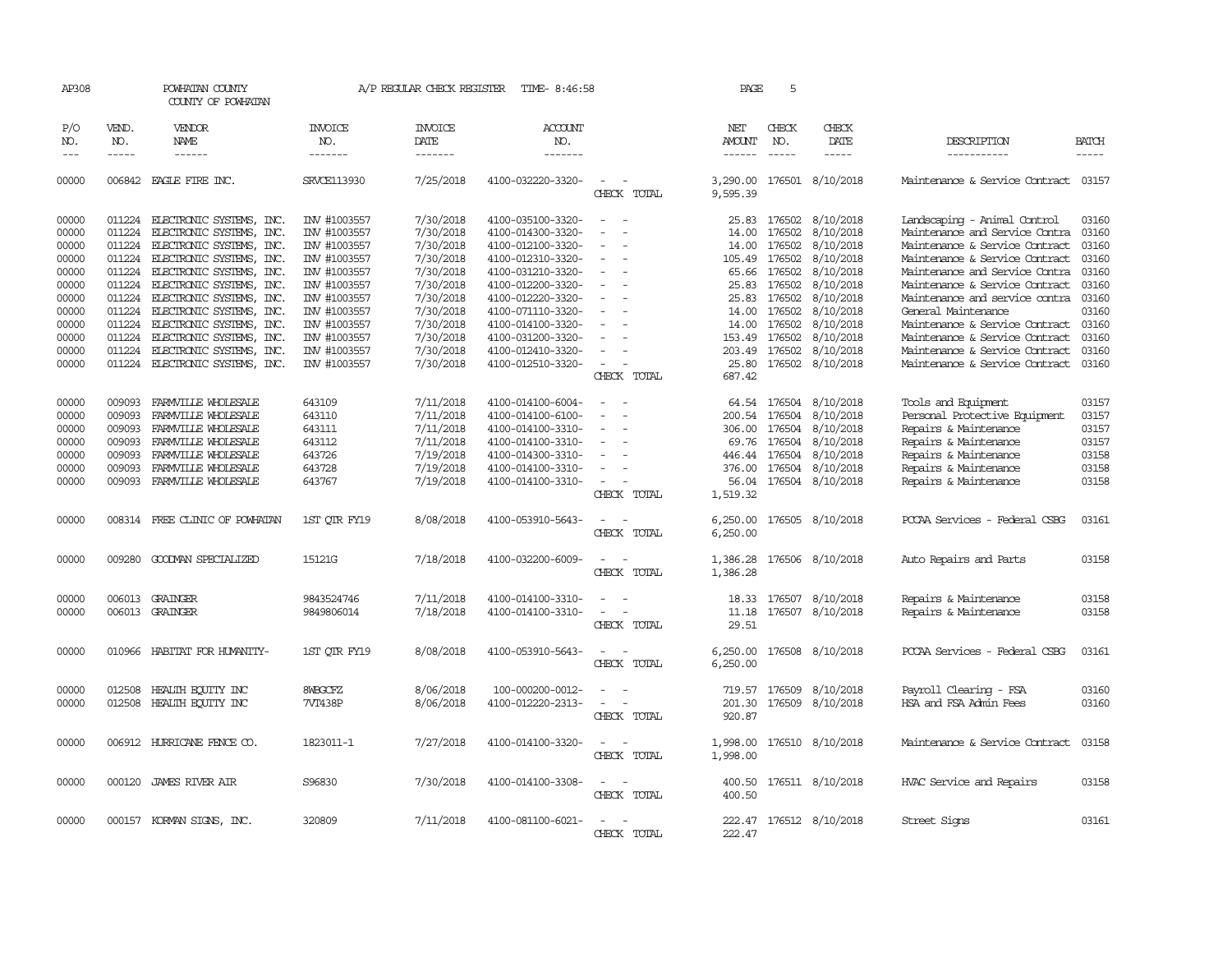| AP308               |                               | POWHATAN COUNTY<br>COUNTY OF POWHATAN            |                                   | A/P REGULAR CHECK REGISTER         | TIME- 8:46:58                          |                                                                                                                             | PAGE                           | 6                             |                                                   |                                                  |                             |
|---------------------|-------------------------------|--------------------------------------------------|-----------------------------------|------------------------------------|----------------------------------------|-----------------------------------------------------------------------------------------------------------------------------|--------------------------------|-------------------------------|---------------------------------------------------|--------------------------------------------------|-----------------------------|
| P/O<br>NO.<br>$---$ | VEND.<br>NO.<br>$\frac{1}{2}$ | VENDOR<br>NAME<br>------                         | <b>INVOICE</b><br>NO.<br>-------- | <b>INVOICE</b><br>DATE<br>-------- | <b>ACCOUNT</b><br>NO.<br>-------       |                                                                                                                             | NET<br>AMOUNT<br>$- - - - - -$ | CHECK<br>NO.<br>$\frac{1}{2}$ | CHECK<br>DATE<br>$- - - - -$                      | DESCRIPTION<br>-----------                       | <b>BATCH</b><br>$- - - - -$ |
| 00000               | 006629                        | LANDSCAPE SUPPLY, INC.                           | 0139795-IN                        | 7/17/2018                          | 4100-014600-3310-                      | $\sim$ 100 $\sim$<br>CHECK TOTAL                                                                                            | 415.00<br>415.00               |                               | 176513 8/10/2018                                  | Repairs and Maintenance                          | 03158                       |
| 00000               |                               | 009691 LAYMAN IRRIGATION &                       | 22453                             | 7/12/2018                          | 4100-014600-3310-                      | $\omega_{\rm{max}}$ and $\omega_{\rm{max}}$<br>CHECK TOTAL                                                                  | 366.60                         |                               | 366.60 176514 8/10/2018                           | Repairs and Maintenance                          | 03158                       |
| 00000               |                               | 006943 LIBRARY CORPORATION, THE                  | 63054                             | 7/26/2018                          | 4100-073100-6014-                      | $\sim$<br>$\sim$<br>CHECK TOTAL                                                                                             | 804.00<br>804.00               |                               | 176515 8/10/2018                                  | Library Supplies                                 | 03158                       |
| 00000               |                               | 011446 LIPSCOMB, GALE                            | OCT 2018 TERM                     | 7/20/2018                          | 4100-021100-1800-                      | $\sim$ $\sim$<br>CHECK TOTAL                                                                                                | 30.00                          |                               | 30.00 176516 8/10/2018                            | COMP: Jury Commissioners                         | 03158                       |
| 00000               |                               | 009552 MANSFIELD OIL COMPANY                     | SOLCD-430283                      | 8/02/2018                          | 4100-032200-5120-                      | $\sim$<br>$\sim$<br>CHECK TOTAL                                                                                             | 174.74                         |                               | 174.74 176517 8/10/2018                           | Apparatus Fuel                                   | 03158                       |
| 00000               |                               | 011840 MCI COMM SERVICE                          | 8045985656 7/18                   | 7/11/2018                          | 4100-031210-5232-                      | $\overline{\phantom{a}}$<br>$\sim$<br>CHECK TOTAL                                                                           | 1.97<br>1.97                   |                               | 176518 8/10/2018                                  | Wireline 911                                     | 03158                       |
| 00000               |                               | 010086 MEDPROUS                                  | MC34432                           | 8/01/2018                          | 4100-032200-3320-                      | $\equiv$<br>CHECK TOTAL                                                                                                     | 395.83<br>395.83               |                               | 176519 8/10/2018                                  | Maintenance & Service Contract                   | 03158                       |
| 00000               |                               | 009723 MIDKIFF, PAULA B.                         | OCT 2018 TERM                     | 7/20/2018                          | 4100-021100-1800-                      | $\sim$<br>CHECK TOTAL                                                                                                       | 30.00<br>30.00                 |                               | 176520 8/10/2018                                  | COMP: Jury Commissioners                         | 03158                       |
| 00000               |                               | 007141 MIDIOTHIAN BUSINESS FORMS                 | 2095                              | 7/27/2018                          | 4100-031200-6014-                      | $\overline{\phantom{a}}$<br>$\sim$<br>CHECK TOTAL                                                                           | 145.28<br>145.28               |                               | 176521 8/10/2018                                  | Other Operating Supplies                         | 03158                       |
| 00000               |                               | 010924 MITCHELL PEST                             | 114230                            | 7/13/2018                          | 4100-035100-3320-                      | $ -$<br>CHECK TOTAL                                                                                                         | 65.00                          |                               | 65.00 176522 8/10/2018                            | Landscaping - Animal Control                     | 03158                       |
| 00000               |                               | 007297 NAFECO, INC.                              | 939944                            | 7/26/2018                          | 4100-032200-6011-                      | $\frac{1}{2} \left( \frac{1}{2} \right) \left( \frac{1}{2} \right) = \frac{1}{2} \left( \frac{1}{2} \right)$<br>CHECK TOTAL | 236.71                         |                               | 236.71 176523 8/10/2018                           | Protective Gear/Uniforms                         | 03158                       |
| 00000<br>00000      |                               | 009315 OWENS & OWENS<br>009315 OWENS & OWENS     | 6994651<br>8035179                | 7/20/2018<br>7/20/2018             | 4100-021200-3150-<br>4100-021200-3150- | $\sim$<br>CHECK TOTAL                                                                                                       | 120.00<br>240.00               |                               | 120.00 176524 8/10/2018<br>176524 8/10/2018       | Outside Counsel<br>Outside Counsel               | 03158<br>03158              |
| 00000               |                               | 011903 PACIELLO, SALVATORE                       | OCT 2018 TERM                     | 7/20/2018                          | 4100-021100-1800-                      | $\sim$ 10 $\,$<br>CHECK TOTAL                                                                                               | 30.00                          |                               | 30.00 176525 8/10/2018                            | COMP: Jury Commissioners                         | 03158                       |
| 00000               |                               | 008404 PEST MASTERS, INC.                        | 376465                            | 7/07/2018                          | 4100-032210-3320-                      | $\sim$ $ \sim$<br>CHECK TOTAL                                                                                               | 110.00<br>110.00               |                               | 176526 8/10/2018                                  | Maintenance & Service Contract                   | 03158                       |
| 00000               | 001250                        | POWHATAN AUTO & TRACTOR                          | 509685                            | 7/27/2018                          | 4100-035100-6009-                      | $ -$<br>CHECK TOTAL                                                                                                         | 123.40<br>123.40               |                               | 176528 8/10/2018                                  | Auto Parts/Repairs                               | 03158                       |
| 00000               | 006928                        | POWHATAN COUNTY DEPT. OF                         | MOU                               | 8/02/2018                          | 4100-053910-5643-                      | $\frac{1}{2} \left( \frac{1}{2} \right) \left( \frac{1}{2} \right) = \frac{1}{2} \left( \frac{1}{2} \right)$<br>CHECK TOTAL | 4,000.00                       |                               | 4,000.00 176529 8/10/2018                         | PCCAA Services - Federal CSBG                    | 03158                       |
| 00000<br>00000      | 008294<br>008294              | POWHATAN COUNTY PUBLIC<br>POWHATAN COUNTY PUBLIC | 4388<br>4388                      | 7/02/2018<br>7/02/2018             | 4100-032200-6009-<br>4100-032200-6009- | $\equiv$<br>$\sim$                                                                                                          |                                |                               | 614.28 176530 8/10/2018<br>16.00 176530 8/10/2018 | Auto Repairs and Parts<br>Auto Repairs and Parts | 03158<br>03158              |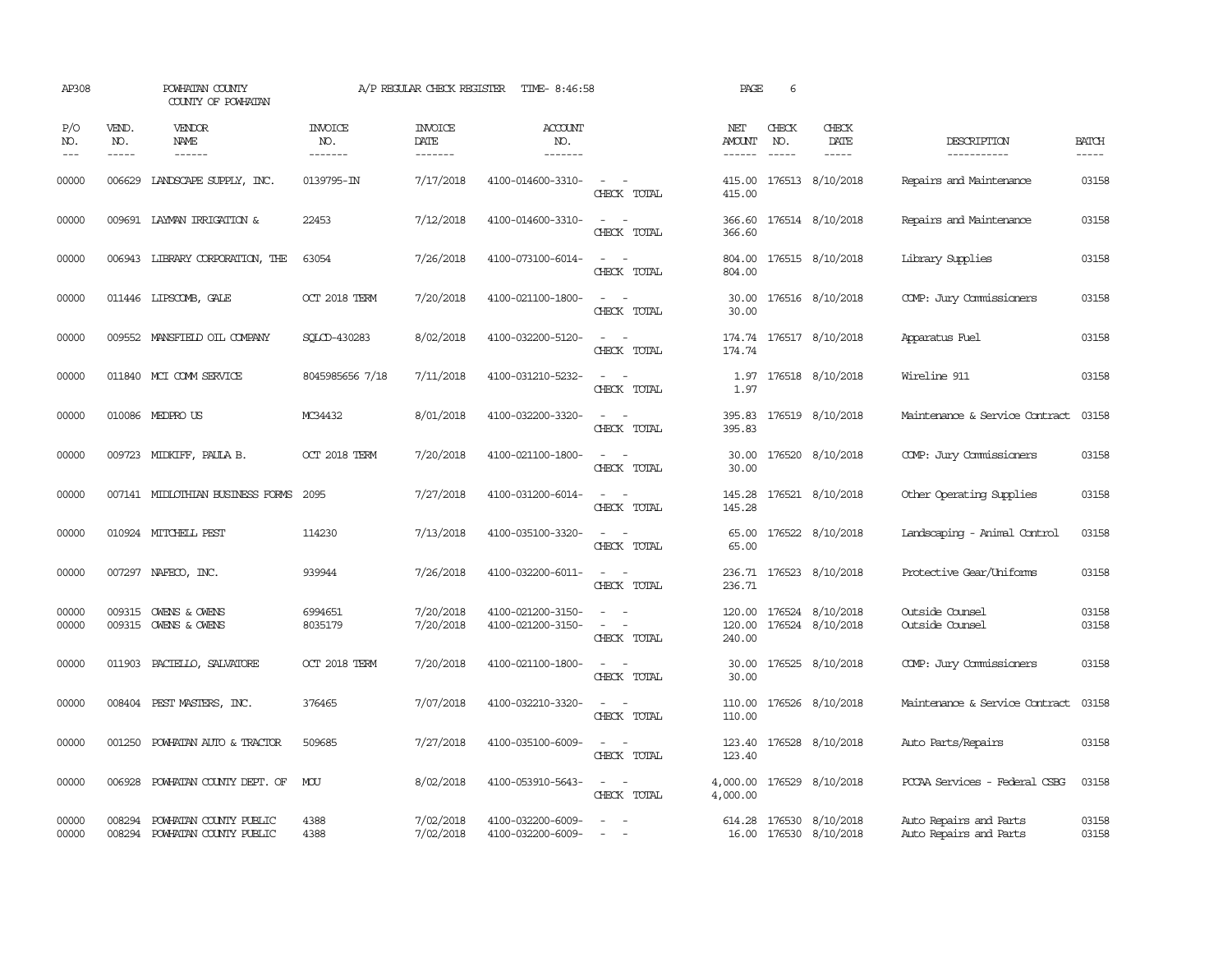| AP308                                                                                                                                                                                                                                                                                                                                                                                                      |                       | POWHATAN COUNTY<br>COUNTY OF POWHATAN            |                                  | A/P REGULAR CHECK REGISTER        | TIME- 8:46:58                          |                                      | PAGE                                  | 7                           |                              |                                                  |                       |
|------------------------------------------------------------------------------------------------------------------------------------------------------------------------------------------------------------------------------------------------------------------------------------------------------------------------------------------------------------------------------------------------------------|-----------------------|--------------------------------------------------|----------------------------------|-----------------------------------|----------------------------------------|--------------------------------------|---------------------------------------|-----------------------------|------------------------------|--------------------------------------------------|-----------------------|
| P/O<br>NO.<br>$\frac{1}{2} \frac{1}{2} \frac{1}{2} \frac{1}{2} \frac{1}{2} \frac{1}{2} \frac{1}{2} \frac{1}{2} \frac{1}{2} \frac{1}{2} \frac{1}{2} \frac{1}{2} \frac{1}{2} \frac{1}{2} \frac{1}{2} \frac{1}{2} \frac{1}{2} \frac{1}{2} \frac{1}{2} \frac{1}{2} \frac{1}{2} \frac{1}{2} \frac{1}{2} \frac{1}{2} \frac{1}{2} \frac{1}{2} \frac{1}{2} \frac{1}{2} \frac{1}{2} \frac{1}{2} \frac{1}{2} \frac{$ | VEND.<br>NO.<br>----- | VENDOR<br><b>NAME</b>                            | <b>INVOICE</b><br>NO.<br>------- | <b>INVOICE</b><br>DATE<br>------- | ACCOUNT<br>NO.<br>-------              |                                      | NET<br><b>AMOUNT</b><br>$- - - - - -$ | CHECK<br>NO.<br>$- - - - -$ | CHECK<br>DATE<br>$- - - - -$ | DESCRIPTION<br>-----------                       | <b>BATCH</b><br>----- |
| 00000                                                                                                                                                                                                                                                                                                                                                                                                      | 008294                | POWHATAN COUNTY PUBLIC                           | 4360                             | 7/10/2018                         | 4100-014100-6009-                      |                                      | 566.79                                | 176530                      | 8/10/2018                    | Auto Parts & Repairs                             | 03159                 |
| 00000                                                                                                                                                                                                                                                                                                                                                                                                      | 008294                | POWHATAN COUNTY PUBLIC                           | 4361                             | 7/05/2018                         | 4100-031200-6009-                      |                                      | 24.50                                 | 176530                      | 8/10/2018                    | Auto Parts/Repairs                               | 03159                 |
| 00000                                                                                                                                                                                                                                                                                                                                                                                                      | 008294                | POWHATAN COUNTY PUBLIC                           | 4361                             | 7/05/2018                         | 4100-031200-6009-                      |                                      | 123.69                                | 176530                      | 8/10/2018                    | Auto Parts/Repairs                               | 03159                 |
| 00000                                                                                                                                                                                                                                                                                                                                                                                                      | 008294                | POWHATAN COUNTY PUBLIC                           | 4363                             | 7/05/2018                         | 4100-031200-6009-                      |                                      | 24.50                                 | 176530                      | 8/10/2018                    | Auto Parts/Repairs                               | 03159                 |
| 00000                                                                                                                                                                                                                                                                                                                                                                                                      | 008294                | POWHATAN COUNTY PUBLIC                           | 4363                             | 7/05/2018                         | 4100-031200-6009-                      |                                      | 127.72                                | 176530                      | 8/10/2018                    | Auto Parts/Repairs                               | 03159                 |
| 00000                                                                                                                                                                                                                                                                                                                                                                                                      | 008294                | POWHATAN COUNTY PUBLIC                           | 4364                             | 7/09/2018                         | 4100-031200-6009-                      |                                      | 24.50                                 | 176530                      | 8/10/2018                    | Auto Parts/Repairs                               | 03159                 |
| 00000                                                                                                                                                                                                                                                                                                                                                                                                      | 008294                | POWHATAN COUNTY PUBLIC                           | 4364                             | 7/09/2018                         | 4100-031200-6009-                      | $\equiv$<br>$\overline{\phantom{a}}$ | 208.55 176530                         |                             | 8/10/2018                    | Auto Parts/Repairs                               | 03159                 |
| 00000                                                                                                                                                                                                                                                                                                                                                                                                      | 008294                | POWHATAN COUNTY PUBLIC                           | 4364                             | 7/09/2018                         | 4100-031200-6009-                      |                                      | 127.72                                | 176530                      | 8/10/2018                    | Auto Parts/Repairs                               | 03159                 |
| 00000                                                                                                                                                                                                                                                                                                                                                                                                      | 008294                | POWHATAN COUNTY PUBLIC                           | 4365                             | 7/10/2018                         | 4100-031200-6009-                      |                                      | 117.94                                | 176530                      | 8/10/2018                    | Auto Parts/Repairs                               | 03159                 |
| 00000                                                                                                                                                                                                                                                                                                                                                                                                      | 008294                | POWHATAN COUNTY PUBLIC                           | 4365                             | 7/10/2018                         | 4100-031200-6009-                      | $\equiv$                             | 36.75                                 | 176530                      | 8/10/2018                    | Auto Parts/Repairs                               | 03159                 |
| 00000                                                                                                                                                                                                                                                                                                                                                                                                      | 008294                | POWHATAN COUNTY PUBLIC                           | 4365                             | 7/10/2018                         | 4100-031200-6009-                      |                                      | 24.50                                 | 176530                      | 8/10/2018                    | Auto Parts/Repairs                               | 03159                 |
| 00000                                                                                                                                                                                                                                                                                                                                                                                                      | 008294                | POWHATAN COUNTY PUBLIC                           | 4365                             | 7/10/2018                         | 4100-031200-6009-                      |                                      | 16.00                                 | 176530                      | 8/10/2018                    | Auto Parts/Repairs                               | 03159                 |
| 00000                                                                                                                                                                                                                                                                                                                                                                                                      | 008294                | POWHATAN COUNTY PUBLIC                           | 4365                             | 7/10/2018                         | 4100-031200-6009-                      |                                      | 123.21                                | 176530                      | 8/10/2018                    | Auto Parts/Repairs                               | 03159                 |
| 00000                                                                                                                                                                                                                                                                                                                                                                                                      | 008294                | POWHATAN COUNTY PUBLIC                           | 4366                             | 7/10/2018                         | 4100-031200-6009-                      |                                      | 16.00                                 | 176530                      | 8/10/2018                    | Auto Parts/Repairs                               | 03159                 |
| 00000                                                                                                                                                                                                                                                                                                                                                                                                      | 008294                | POWHATAN COUNTY PUBLIC                           | 4366                             | 7/10/2018                         | 4100-031200-6009-                      |                                      | 24.50                                 | 176530                      | 8/10/2018                    | Auto Parts/Repairs                               | 03159                 |
| 00000                                                                                                                                                                                                                                                                                                                                                                                                      | 008294                | POWHATAN COUNTY PUBLIC                           | 4366                             | 7/10/2018                         | 4100-031200-6009-                      |                                      | 128.20                                | 176530                      | 8/10/2018                    | Auto Parts/Repairs                               | 03159                 |
| 00000                                                                                                                                                                                                                                                                                                                                                                                                      | 008294                | POWHATAN COUNTY PUBLIC                           | 4367                             | 7/11/2018                         | 4100-031200-6009-                      | $\equiv$                             | 16.00                                 | 176530                      | 8/10/2018                    | Auto Parts/Repairs                               | 03159                 |
| 00000                                                                                                                                                                                                                                                                                                                                                                                                      | 008294                | POWHATAN COUNTY PUBLIC                           | 4386                             | 7/02/2018                         | 4100-014100-6009-                      |                                      | 96.01                                 | 176530                      | 8/10/2018                    | Auto Parts & Repairs                             | 03159                 |
| 00000                                                                                                                                                                                                                                                                                                                                                                                                      | 008294                | POWHATAN COUNTY PUBLIC                           | 4387                             | 7/12/2018                         | 4100-081100-6009-                      | CHECK TOTAL                          | 16.00<br>2,473.36                     | 176530                      | 8/10/2018                    | Auto Parts/Repair                                | 03161                 |
|                                                                                                                                                                                                                                                                                                                                                                                                            |                       |                                                  |                                  |                                   |                                        |                                      |                                       |                             |                              |                                                  |                       |
| 00000                                                                                                                                                                                                                                                                                                                                                                                                      | 008294                | POWHATAN COUNTY PUBLIC                           | 4390                             | 7/02/2018                         | 4100-032200-6009-                      |                                      | 61.84                                 | 176531                      | 8/10/2018                    | Auto Repairs and Parts                           | 03158                 |
| 00000                                                                                                                                                                                                                                                                                                                                                                                                      | 008294                | POWHATAN COUNTY PUBLIC                           | 4390                             | 7/02/2018                         | 4100-032200-6009-                      |                                      | 34.81                                 | 176531                      | 8/10/2018                    | Auto Repairs and Parts                           | 03158                 |
| 00000                                                                                                                                                                                                                                                                                                                                                                                                      | 008294                | POWHATAN COUNTY PUBLIC                           | 4390                             | 7/02/2018                         | 4100-032200-6009-                      | $\equiv$<br>$\overline{\phantom{a}}$ | 610.35                                | 176531                      | 8/10/2018                    | Auto Repairs and Parts                           | 03158                 |
| 00000                                                                                                                                                                                                                                                                                                                                                                                                      | 008294                | POWHATAN COUNTY PUBLIC                           | 4390                             | 7/02/2018                         | 4100-032200-6009-                      |                                      | 169.51                                | 176531                      | 8/10/2018                    | Auto Repairs and Parts                           | 03158                 |
| 00000                                                                                                                                                                                                                                                                                                                                                                                                      | 008294                | POWHATAN COUNTY PUBLIC                           | 4391                             | 7/10/2018                         | 4100-032200-6009-                      |                                      | 31.54                                 | 176531                      | 8/10/2018                    | Auto Repairs and Parts                           | 03158                 |
| 00000                                                                                                                                                                                                                                                                                                                                                                                                      | 008294                | POWHATAN COUNTY PUBLIC                           | 4392                             | 7/10/2018                         | 4100-032200-6009-                      | $\equiv$                             | 267.85                                | 176531                      | 8/10/2018                    | Auto Repairs and Parts                           | 03158                 |
| 00000                                                                                                                                                                                                                                                                                                                                                                                                      | 008294                | POWHATAN COUNTY PUBLIC                           | 4392                             | 7/10/2018                         | 4100-032200-6009-                      |                                      | 294.00                                | 176531                      | 8/10/2018                    | Auto Repairs and Parts                           | 03158                 |
| 00000<br>00000                                                                                                                                                                                                                                                                                                                                                                                             | 008294<br>008294      | POWHATAN COUNTY PUBLIC<br>POWHATAN COUNTY PUBLIC | 4393<br>4393                     | 7/12/2018                         | 4100-032200-6009-<br>4100-032200-6009- |                                      | 646.89<br>123.21                      | 176531<br>176531            | 8/10/2018                    | Auto Repairs and Parts                           | 03158<br>03158        |
| 00000                                                                                                                                                                                                                                                                                                                                                                                                      | 008294                | POWHATAN COUNTY PUBLIC                           | 4395                             | 7/12/2018<br>7/11/2018            | 4100-032200-6009-                      | $\equiv$<br>$\overline{\phantom{a}}$ | 134.99                                | 176531                      | 8/10/2018<br>8/10/2018       | Auto Repairs and Parts<br>Auto Repairs and Parts | 03158                 |
| 00000                                                                                                                                                                                                                                                                                                                                                                                                      | 008294                | POWHATAN COUNTY PUBLIC                           | 4395                             | 7/11/2018                         | 4100-032200-6009-                      |                                      | 16.00                                 | 176531                      | 8/10/2018                    | Auto Repairs and Parts                           | 03158                 |
| 00000                                                                                                                                                                                                                                                                                                                                                                                                      | 008294                | POWHATAN COUNTY PUBLIC                           | 4397                             | 7/17/2018                         | 4100-032200-6009-                      |                                      | 16.00                                 | 176531                      | 8/10/2018                    | Auto Repairs and Parts                           | 03158                 |
| 00000                                                                                                                                                                                                                                                                                                                                                                                                      | 008294                | POWHATAN COUNTY PUBLIC                           | 4398                             | 7/23/2018                         | 4100-032200-6009-                      |                                      | 94.03                                 | 176531                      | 8/10/2018                    | Auto Repairs and Parts                           | 03158                 |
| 00000                                                                                                                                                                                                                                                                                                                                                                                                      | 008294                | POWHATAN COUNTY PUBLIC                           | 4399                             | 7/23/2018                         | 4100-032200-6009-                      |                                      | 250.48                                | 176531                      | 8/10/2018                    | Auto Repairs and Parts                           | 03158                 |
| 00000                                                                                                                                                                                                                                                                                                                                                                                                      | 008294                | POWHATAN COUNTY PUBLIC                           | 4396                             | 7/17/2018                         | 4100-031200-6009-                      |                                      | 127.72                                | 176531                      | 8/10/2018                    | Auto Parts/Repairs                               | 03159                 |
| 00000                                                                                                                                                                                                                                                                                                                                                                                                      | 008294                | POWHATAN COUNTY PUBLIC                           | 4396                             | 7/17/2018                         | 4100-031200-6009-                      |                                      | 576.05                                | 176531                      | 8/10/2018                    | Auto Parts/Repairs                               | 03159                 |
| 00000                                                                                                                                                                                                                                                                                                                                                                                                      | 008294                | POWHATAN COUNTY PUBLIC                           | 4396                             | 7/17/2018                         | 4100-031200-6009-                      | $\sim$                               | 16.00                                 | 176531                      | 8/10/2018                    | Auto Parts/Repairs                               | 03159                 |
| 00000                                                                                                                                                                                                                                                                                                                                                                                                      | 008294                | POWHATAN COUNTY PUBLIC                           | 4394                             | 7/16/2018                         | 4100-034100-6009-                      | $\equiv$<br>$\overline{\phantom{a}}$ | 24.50                                 |                             | 176531 8/10/2018             | Auto Parts/Repairs                               | 03161                 |
|                                                                                                                                                                                                                                                                                                                                                                                                            |                       |                                                  |                                  |                                   |                                        | CHECK TOTAL                          | 3,495.77                              |                             |                              |                                                  |                       |
| 00000                                                                                                                                                                                                                                                                                                                                                                                                      | 008294                | POWHATAN COUNTY PUBLIC                           | 4400                             | 7/24/2018                         | 4100-032200-6009-                      |                                      | 24.50                                 | 176532                      | 8/10/2018                    | Auto Repairs and Parts                           | 03158                 |
| 00000                                                                                                                                                                                                                                                                                                                                                                                                      | 008294                | POWHATAN COUNTY PUBLIC                           | 4400                             | 7/24/2018                         | 4100-032200-6009-                      |                                      | 28.01                                 | 176532                      | 8/10/2018                    | Auto Repairs and Parts                           | 03158                 |
| 00000                                                                                                                                                                                                                                                                                                                                                                                                      | 008294                | POWHATAN COUNTY PUBLIC                           | 4400                             | 7/24/2018                         | 4100-032200-6009-                      |                                      | 114.39                                | 176532                      | 8/10/2018                    | Auto Repairs and Parts                           | 03158                 |
| 00000                                                                                                                                                                                                                                                                                                                                                                                                      | 008294                | POWHATAN COUNTY PUBLIC                           | 4401                             | 7/12/2018                         | 4100-032200-6009-                      | $\sim$<br>$\overline{\phantom{a}}$   | 275.50                                | 176532                      | 8/10/2018                    | Auto Repairs and Parts                           | 03158                 |
| 00000                                                                                                                                                                                                                                                                                                                                                                                                      | 008294                | POWHATAN COUNTY PUBLIC                           | 4402                             | 7/09/2018                         | 4100-032200-6009-                      |                                      | 365.50                                | 176532                      | 8/10/2018                    | Auto Repairs and Parts                           | 03158                 |
| 00000                                                                                                                                                                                                                                                                                                                                                                                                      | 008294                | POWHATAN COUNTY PUBLIC                           | 4407                             | 7/31/2018                         | 4100-032200-6009-                      |                                      | 79.99                                 | 176532                      | 8/10/2018                    | Auto Repairs and Parts                           | 03158                 |
| 00000                                                                                                                                                                                                                                                                                                                                                                                                      | 008294                | POWHATAN COUNTY PUBLIC                           | 4403                             | 7/30/2018                         | 4100-031200-6009-                      |                                      | 29.31                                 | 176532                      | 8/10/2018                    | Auto Parts/Repairs                               | 03159                 |
| 00000                                                                                                                                                                                                                                                                                                                                                                                                      | 008294                | POWHATAN COUNTY PUBLIC                           | 4404                             | 7/16/2018                         | 4100-031200-6008-                      |                                      | 127.72                                | 176532                      | 8/10/2018                    | Gas/Grease/Oil                                   | 03159                 |
| 00000                                                                                                                                                                                                                                                                                                                                                                                                      | 008294                | POWHATAN COUNTY PUBLIC                           | 4405                             | 7/23/2015                         | 4100-031200-6009-                      | $\overline{\phantom{a}}$             | 65.79                                 | 176532                      | 8/10/2018                    | Auto Parts/Repairs                               | 03159                 |
| 00000                                                                                                                                                                                                                                                                                                                                                                                                      | 008294                | POWHATAN COUNTY PUBLIC                           | 4408                             | 7/18/2018                         | 4100-031200-6009-                      |                                      | 676.35                                |                             | 176532 8/10/2018             | Auto Parts/Repairs                               | 03159                 |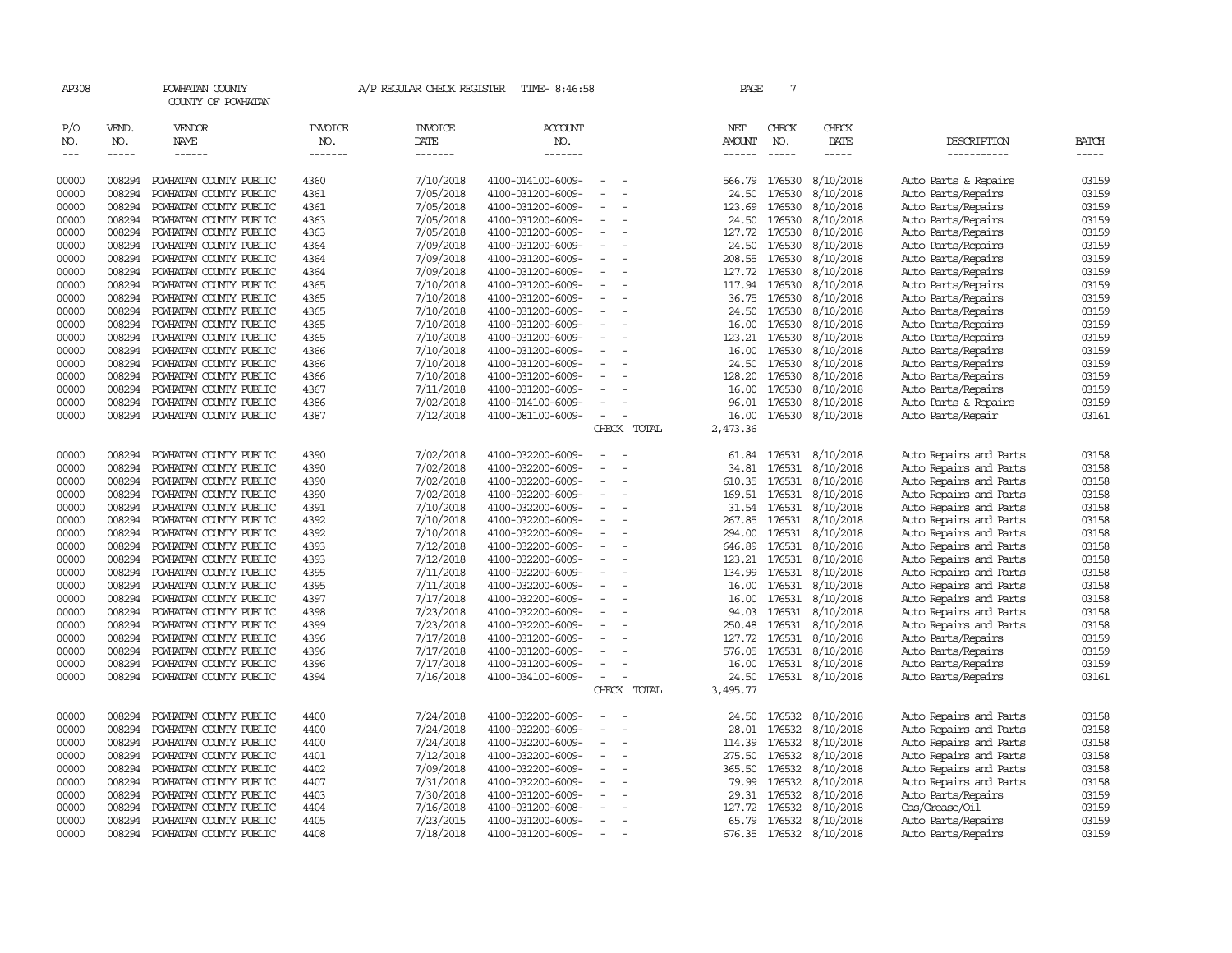| AP308      |              | POWHATAN COUNTY<br>COUNTY OF POWHATAN     |                       | A/P REGULAR CHECK REGISTER | TIME-8:46:58          |                                                      | PAGE             | 8             |                           |                                |              |
|------------|--------------|-------------------------------------------|-----------------------|----------------------------|-----------------------|------------------------------------------------------|------------------|---------------|---------------------------|--------------------------------|--------------|
| P/O<br>NO. | VEND.<br>NO. | <b>VENDOR</b><br><b>NAME</b>              | <b>INVOICE</b><br>NO. | <b>INVOICE</b><br>DATE     | <b>ACCOUNT</b><br>NO. |                                                      | NET<br>AMOUNT    | CHECK<br>NO.  | CHECK<br>DATE             | DESCRIPTION                    | <b>BATCH</b> |
| $---$      | $- - - - -$  | $- - - - - -$                             | -------               | -------                    | -------               |                                                      | $- - - - - -$    | $- - - - -$   | -----                     | -----------                    | $- - - - -$  |
| 00000      |              | 008294 POWHATAN COUNTY PUBLIC             | 4408                  | 7/18/2018                  | 4100-031200-6009-     |                                                      | 16.00            | 176532        | 8/10/2018                 | Auto Parts/Repairs             | 03159        |
| 00000      | 008294       | POWHATAN COUNTY PUBLIC                    | 4409                  | 7/25/2018                  | 4100-035100-6009-     |                                                      | 244.97           | 176532        | 8/10/2018                 | Auto Parts/Repairs             | 03159        |
| 00000      | 008294       | POWHATAN COUNTY PUBLIC                    | 4410                  | 6/13/2018                  | 4100-031200-6009-     |                                                      | 416.61           | 176532        | 8/10/2018                 | Auto Parts/Repairs             | 03159        |
| 00000      |              | 008294 POWHATAN COUNTY PUBLIC             | 4410                  | 6/13/2018                  | 4100-031200-6009-     | $\sim$                                               |                  |               | 16.00 176532 8/10/2018    | Auto Parts/Repairs             | 03159        |
|            |              |                                           |                       |                            |                       | CHECK TOTAL                                          | 2,480.64         |               |                           |                                |              |
|            |              |                                           |                       |                            |                       |                                                      |                  |               |                           |                                |              |
| 00000      |              | 008294 POWHATAN COUNTY PUBLIC             | 4411                  | 7/25/2018                  | 4100-031200-6009-     |                                                      |                  | 16.00 176533  | 8/10/2018                 | Auto Parts/Repairs             | 03159        |
| 00000      | 008294       | POWHATAN COUNTY PUBLIC                    | 4412                  | 7/19/2018                  | 4100-031200-6009-     |                                                      | 184.65           | 176533        | 8/10/2018                 | Auto Parts/Repairs             | 03159        |
| 00000      | 008294       | POWHATAN COUNTY PUBLIC                    | 4412                  | 7/19/2018                  | 4100-031200-6009-     |                                                      |                  | 102.31 176533 | 8/10/2018                 | Auto Parts/Repairs             | 03159        |
| 00000      | 008294       | POWHATAN COUNTY PUBLIC                    | 4412                  | 7/19/2018                  | 4100-031200-6009-     |                                                      | 53.81            | 176533        | 8/10/2018                 | Auto Parts/Repairs             | 03159        |
| 00000      |              | 008294 POWHATAN COUNTY PUBLIC             | 4412                  | 7/19/2018                  | 4100-031200-6009-     |                                                      |                  | 321.37 176533 | 8/10/2018                 | Auto Parts/Repairs             | 03159        |
| 00000      |              | 008294 POWHATAN COUNTY PUBLIC             | 4412                  | 7/19/2018                  | 4100-031200-6009-     |                                                      |                  | 118.30 176533 | 8/10/2018                 | Auto Parts/Repairs             | 03159        |
| 00000      | 008294       | POWHATAN COUNTY PUBLIC                    | 4412                  | 7/19/2018                  | 4100-031200-6009-     |                                                      | 16.00            | 176533        | 8/10/2018                 | Auto Parts/Repairs             | 03159        |
| 00000      | 008294       | POWHATAN COUNTY PUBLIC                    | 4413                  | 7/31/2018                  | 4100-031200-6009-     |                                                      | 581.40           | 176533        | 8/10/2018                 | Auto Parts/Repairs             | 03159        |
| 00000      | 008294       | POWHATAN COUNTY PUBLIC                    | 4413                  | 7/31/2018                  | 4100-031200-6009-     |                                                      | 415.10           | 176533        | 8/10/2018                 | Auto Parts/Repairs             | 03159        |
| 00000      |              | 008294 POWHATAN COUNTY PUBLIC             | 4413                  | 7/31/2018                  | 4100-031200-6009-     |                                                      |                  |               | 56.87 176533 8/10/2018    | Auto Parts/Repairs             | 03159        |
|            |              |                                           |                       |                            |                       | CHECK TOTAL                                          | 1,865.81         |               |                           |                                |              |
| 00000      |              |                                           |                       | 7/13/2018                  | 4100-032200-5140-     | $\sim$<br>$\sim$                                     |                  |               | 176534 8/10/2018          | Sewer                          | 03159        |
|            |              | 012064 POWHATAN COUNTY TREASURER 150 7/18 |                       |                            |                       | CHECK TOTAL                                          | 244.59<br>244.59 |               |                           |                                |              |
|            |              |                                           |                       |                            |                       |                                                      |                  |               |                           |                                |              |
| 00000      | 005050       | POWHATAN LOCK SERVICES                    | 1525                  | 7/26/2018                  | 4100-035100-3310-     | $\sim$                                               |                  |               | 50.00 176535 8/10/2018    | Repairs & Maintenance          | 03159        |
|            |              |                                           |                       |                            |                       | CHECK TOTAL                                          | 50.00            |               |                           |                                |              |
|            |              | 012538 PROFORMA STAND OUT                 |                       |                            | 4100-081500-3600-     | $\hspace{0.1mm}-\hspace{0.1mm}$                      |                  |               |                           | Advertising                    | 03159        |
| 00000      |              |                                           | 90N0708703            | 8/01/2018                  |                       | CHECK TOTAL                                          | 17.92<br>17.92   |               | 176536 8/10/2018          |                                |              |
|            |              |                                           |                       |                            |                       |                                                      |                  |               |                           |                                |              |
| 00000      |              | 009518 CUARLES PETROLEUM, INC.            | CT-1012240            | 7/31/2018                  | 4100-031200-6008-     | $\overline{\phantom{a}}$                             |                  |               | 1,261.54 176537 8/10/2018 | Gas/Grease/Oil                 | 03159        |
|            |              |                                           |                       |                            |                       | CHECK TOTAL                                          | 1,261.54         |               |                           |                                |              |
|            |              |                                           |                       |                            |                       |                                                      |                  |               |                           |                                |              |
| 00000      | 000620       | R. C. GOODWYN & SONS, INC                 | 0820628               | 7/02/2018                  | 4100-014100-3310-     |                                                      | 26.16            | 176538        | 8/10/2018                 | Repairs & Maintenance          | 03159        |
| 00000      | 000620       | R. C. GOODWYN & SONS, INC                 | 0821804               | 7/11/2018                  | 4100-014600-3310-     |                                                      | 7.99             | 176538        | 8/10/2018                 | Repairs and Maintenance        | 03159        |
| 00000      |              | 000620 R. C. GOODWYN & SONS, INC          | 0821836               | 7/11/2018                  | 4100-014100-3310-     | $\overline{\phantom{a}}$<br>$\overline{a}$           |                  | 20.67 176538  | 8/10/2018                 | Repairs & Maintenance          | 03159        |
| 00000      | 000620       | R. C. GOODWYN & SONS, INC                 | 0822036               | 7/13/2018                  | 4100-014100-6004-     |                                                      | 3.99             | 176538        | 8/10/2018                 | Tools and Equipment            | 03159        |
| 00000      | 000620       | R. C. GOODWYN & SONS, INC                 | 0822438               | 7/16/2018                  | 4100-014100-3310-     |                                                      |                  | 11.37 176538  | 8/10/2018                 | Repairs & Maintenance          | 03159        |
| 00000      | 000620       | R. C. GOODWYN & SONS, INC                 | 0822575               | 7/17/2018                  | 4100-035100-3310-     | $\equiv$                                             | 20.97            | 176538        | 8/10/2018                 | Repairs & Maintenance          | 03159        |
| 00000      |              | 000620 R. C. GOODWYN & SONS, INC          | 0822923               | 7/19/2018                  | 4100-014100-3400-     |                                                      | 3.80             | 176538        | 8/10/2018                 | Misc. Meetings - Set Up        | 03159        |
|            |              |                                           |                       |                            |                       | CHECK TOTAL                                          | 94.95            |               |                           |                                |              |
| 00000      |              | 011222 RESPONSIBLE FAIHERS AND            | 1ST OTR FY 19         | 7/30/2018                  | 4100-053910-5643-     | $\overline{\phantom{a}}$<br>$\overline{\phantom{a}}$ | 6,600.00         | 176539        | 8/10/2018                 | PCCAA Services - Federal CSBG  | 03159        |
|            |              |                                           |                       |                            |                       | CHECK TOTAL                                          | 6,600.00         |               |                           |                                |              |
|            |              |                                           |                       |                            |                       |                                                      |                  |               |                           |                                |              |
| 00000      |              | 006579 RICHMOND ALARM                     | 273922                | 8/01/2018                  | 4100-014100-3320-     |                                                      |                  |               | 1,032.00 176540 8/10/2018 | Maintenance & Service Contract | 03159        |
|            |              |                                           |                       |                            |                       | CHECK TOTAL                                          | 1,032.00         |               |                           |                                |              |
|            |              |                                           |                       |                            |                       |                                                      |                  |               |                           |                                |              |
| 00000      |              | 012510 SALERNO, ROXANNE                   | JUL'18 MILEAGE        | 8/03/2018                  | 4100-081500-5510-     | $\sim$<br>$\overline{\phantom{a}}$                   |                  |               | 178.32 176541 8/10/2018   | Travel/Mileage/Parking/Tolls   | 03159        |
|            |              |                                           |                       |                            |                       | CHECK TOTAL                                          | 178.32           |               |                           |                                |              |
| 00000      |              | 007096 SBA TOWERS, INC.                   | IN30459438            | 8/01/2018                  | 4100-031210-5421-     |                                                      |                  |               | 3,929.16 176542 8/10/2018 | Rent - Towers                  | 03160        |
|            |              |                                           |                       |                            |                       | CHECK TOTAL                                          | 3,929.16         |               |                           |                                |              |
|            |              |                                           |                       |                            |                       |                                                      |                  |               |                           |                                |              |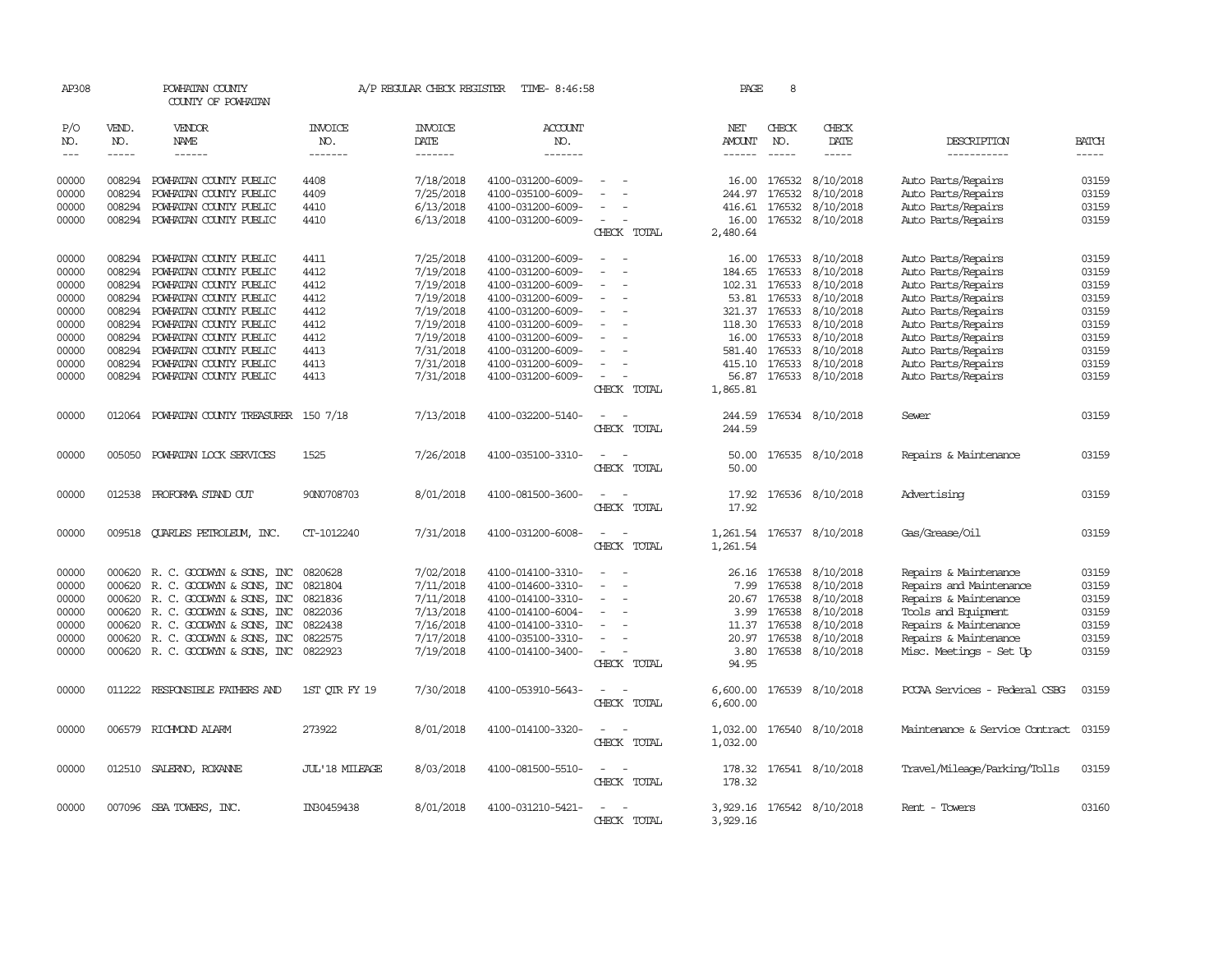| AP308                                              |                                                | POWHATAN COUNTY<br>COUNTY OF POWHATAN                                                                                                               |                                                                                                                | A/P REGULAR CHECK REGISTER                                                 | TIME- 8:46:58                                                                                                              |                                                                                                                             | PAGE                                                   | 9                                          |                                                                                                 |                                                                                                                                     |                                                    |
|----------------------------------------------------|------------------------------------------------|-----------------------------------------------------------------------------------------------------------------------------------------------------|----------------------------------------------------------------------------------------------------------------|----------------------------------------------------------------------------|----------------------------------------------------------------------------------------------------------------------------|-----------------------------------------------------------------------------------------------------------------------------|--------------------------------------------------------|--------------------------------------------|-------------------------------------------------------------------------------------------------|-------------------------------------------------------------------------------------------------------------------------------------|----------------------------------------------------|
| P/O<br>NO.<br>$---$                                | VEND.<br>NO.<br>$- - - - -$                    | <b>VENDOR</b><br>NAME                                                                                                                               | <b>INVOICE</b><br>NO.<br>-------                                                                               | <b>INVOICE</b><br>DATE<br>-------                                          | <b>ACCOUNT</b><br>NO.<br>-------                                                                                           |                                                                                                                             | NET<br><b>AMOUNT</b><br>$- - - - - -$                  | CHECK<br>NO.<br>$\frac{1}{2}$              | CHECK<br>DATE<br>-----                                                                          | DESCRIPTION<br>-----------                                                                                                          | <b>BATCH</b><br>-----                              |
| 00000                                              |                                                | 009572 SCHWARTZ, AUSTIN                                                                                                                             | TRAING AT FLETC                                                                                                | 8/19/2018                                                                  | 4100-031200-5540-                                                                                                          | CHECK TOTAL                                                                                                                 | 224.00<br>224.00                                       |                                            | 176543 8/10/2018                                                                                | Conferences & Training                                                                                                              | 03161                                              |
| 00000                                              |                                                | 008654 SEAY'S TOWING                                                                                                                                | 189-308L TOW                                                                                                   | 7/30/2018                                                                  | 4100-031200-6014-                                                                                                          | $\overline{\phantom{a}}$<br>CHECK TOTAL                                                                                     | 96.00                                                  |                                            | 96.00 176544 8/10/2018                                                                          | Other Operating Supplies                                                                                                            | 03159                                              |
| 00000                                              |                                                | 009701 SHI INTERNATIONAL CORP.                                                                                                                      | B08614255                                                                                                      | 7/30/2018                                                                  | 4100-081100-6001-                                                                                                          | CHECK TOTAL                                                                                                                 | 330.00<br>330.00                                       |                                            | 176545 8/10/2018                                                                                | Office Supplies                                                                                                                     | 03161                                              |
| 00000                                              |                                                | 001320 SOUTHERN POLICE                                                                                                                              | 196129                                                                                                         | 7/26/2018                                                                  | 4100-031200-6010-                                                                                                          | $\frac{1}{2} \left( \frac{1}{2} \right) \left( \frac{1}{2} \right) = \frac{1}{2} \left( \frac{1}{2} \right)$<br>CHECK TOTAL | 419.40<br>419.40                                       |                                            | 176548 8/10/2018                                                                                | Amunition                                                                                                                           | 03159                                              |
| 00000                                              |                                                | 012404 SOUTHSIDE ELECTRIC                                                                                                                           | 99907001 7/18                                                                                                  | 7/12/2018                                                                  | 4100-053910-5643-                                                                                                          | $\sim$ $\sim$<br>CHECK TOTAL                                                                                                | 492.70                                                 |                                            | 492.70 176549 8/10/2018                                                                         | PCCAA Services - Federal CSBG                                                                                                       | 03159                                              |
| 00000<br>00000<br>00000<br>00000                   | 001940<br>001940<br>001940                     | STANDBY SYSTEMS, INC.<br>STANDBY SYSTEMS, INC.<br>STANDBY SYSTEMS, INC.<br>001940 STANDBY SYSTEMS, INC.                                             | 07181386<br>07181409<br>07181409<br>07181410                                                                   | 7/11/2018<br>7/16/2018<br>7/16/2018<br>7/16/2018                           | 4100-031210-3310-<br>4100-014100-3320-<br>4100-014100-3310-<br>4100-014100-3320-                                           | $\sim$<br>CHECK TOTAL                                                                                                       | 153.00<br>131.63<br>153.00<br>529.43                   | 91.80 176550<br>176550<br>176550<br>176550 | 8/10/2018<br>8/10/2018<br>8/10/2018<br>8/10/2018                                                | Repairs and Maintenance<br>Maintenance & Service Contract<br>Repairs & Maintenance<br>Maintenance & Service Contract                | 03159<br>03159<br>03159<br>03159                   |
| 00000<br>00000<br>00000<br>00000<br>00000<br>00000 | 008578<br>008578<br>008578<br>008578<br>008578 | STAPLES BUSINESS AD-<br>STAPLES BUSINESS AD-<br>STAPLES BUSINESS AD-<br>STAPLES BUSINESS AD-<br>STAPLES BUSINESS AD-<br>008578 STAPLES BUSINESS AD- | 3384138155<br>3384260506<br>3384511277<br>3384511279<br>3384938892<br>3384260507                               | 7/17/2018<br>7/19/2018<br>7/21/2018<br>7/21/2018<br>7/27/2018<br>7/19/2018 | 4100-073100-6001-<br>4100-081500-3600-<br>4100-012100-6001-<br>4100-073100-6001-<br>4100-013200-6001-<br>4100-081100-6001- | $\overline{\phantom{a}}$<br>CHECK TOTAL                                                                                     | 52.32<br>302.93<br>127.85<br>359.99 176551<br>1,060.39 | 176551<br>6.23 176551<br>176551            | 176551 8/10/2018<br>8/10/2018<br>8/10/2018<br>8/10/2018<br>8/10/2018<br>211.07 176551 8/10/2018 | Office Supplies<br>Advertising<br>Office Supplies<br>Office Supplies<br>Office Supplies<br>Office Supplies                          | 03159<br>03159<br>03159<br>03159<br>03159<br>03161 |
| 00000                                              | 007207                                         | SUBCARRIER COMUNICATIONS                                                                                                                            | 63756                                                                                                          | 8/01/2018                                                                  | 4100-031210-5421-                                                                                                          | $\sim$ 10 $\sim$ 10 $\sim$<br>CHECK TOTAL                                                                                   | 19,645.56 176552 8/10/2018<br>19,645.56                |                                            |                                                                                                 | Rent - Towers                                                                                                                       | 03160                                              |
| 00000                                              |                                                | 012461 THE BERKLEY GROUP, LLC                                                                                                                       | INVOICE #2                                                                                                     | 7/10/2018                                                                  | 4100-081100-3320-                                                                                                          | $\sim$<br>$\sim$<br>CHECK TOTAL                                                                                             | 6,125.00                                               |                                            | 6,125.00 176554 8/10/2018                                                                       | Maintenance & Service Contract                                                                                                      | 03159                                              |
| 00000                                              |                                                | 008125 U.S. BANK                                                                                                                                    | 5066732                                                                                                        | 7/25/2018                                                                  | 4100-095101-9150-                                                                                                          | CHECK TOTAL                                                                                                                 | 2,500.00<br>2,500.00                                   |                                            | 176555 8/10/2018                                                                                | <b>Bond Trustee Fees/Arbitrage</b>                                                                                                  | 03160                                              |
| 00000                                              |                                                | 008126 VERIZON                                                                                                                                      | 9811549826                                                                                                     | 7/23/2018                                                                  | 4100-032200-5260-                                                                                                          | $\sim$<br>CHECK TOTAL                                                                                                       | 100.40<br>100.40                                       |                                            | 176556 8/10/2018                                                                                | Intemet                                                                                                                             | 03159                                              |
| 00000<br>00000<br>00000<br>00000<br>00000<br>00000 | 011169<br>011169<br>011169<br>011169<br>011169 | VERIZON<br>VERIZON<br>VERIZON<br>011169 VERIZON<br>VERIZON<br>VERIZON                                                                               | 8043780915 7/18<br>1357471455Y7/18<br>1357471455Y7/18<br>1357471455Y7/18<br>1357471455Y7/18<br>1357471455Y7/18 | 7/25/2018<br>7/28/2018<br>7/28/2018<br>7/28/2018<br>7/28/2018<br>7/28/2018 | 4100-032220-5230-<br>100-000100-0006-<br>4100-012310-5230-<br>4100-012510-5230-<br>4100-014100-5230-<br>4100-014300-5230-  | $\overline{\phantom{a}}$<br>$\sim$                                                                                          | 103.62 176557<br>112.59<br>47.92<br>198.57 176557      | 176557<br>79.81 176557                     | 8/10/2018<br>8/10/2018<br>176557 8/10/2018<br>130.36 176557 8/10/2018<br>8/10/2018<br>8/10/2018 | Telephone System<br>Due from Other Agencies<br>Telephone Services<br>Telephone Services<br>Telephone Services<br>Telephone Services | 03159<br>03161<br>03161<br>03161<br>03161<br>03161 |
| 00000<br>00000<br>00000<br>00000                   | 011169<br>011169<br>011169<br>011169           | VERIZON<br>VERIZON<br>VERIZON<br>VERIZON                                                                                                            | 1357471455Y7/18<br>1357471455Y7/18<br>1357471455Y7/18<br>1357471455Y7/18                                       | 7/28/2018<br>7/28/2018<br>7/28/2018<br>7/28/2018                           | 4100-021200-5230-<br>4100-031200-5230-<br>4100-031710-5230-<br>4100-021200-5230-                                           | $\overline{\phantom{a}}$<br>$\sim$                                                                                          | 42.15<br>160.43                                        | 176557<br>176557                           | 8/10/2018<br>8/10/2018<br>47.92 176557 8/10/2018<br>14.14 176557 8/10/2018                      | Telephone Services<br>Telephone Services<br>Telephone Services<br>Telephone Services                                                | 03161<br>03161<br>03161<br>03161                   |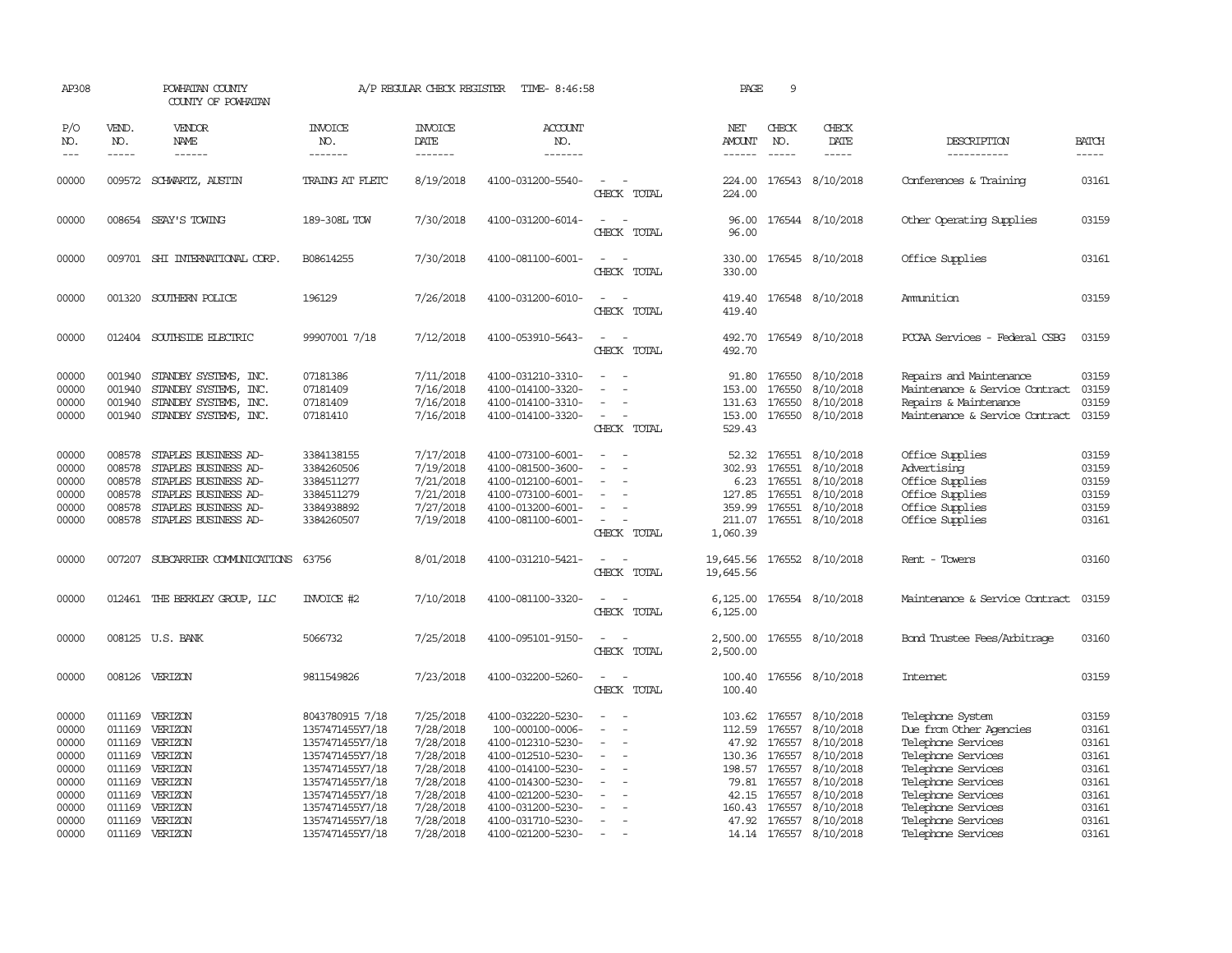| AP308   |               | POWHATAN COUNTY<br>COUNTY OF POWHATAN    |                 | A/P REGULAR CHECK REGISTER | TIME- 8:46:58     |                          | PAGE          | 10            |                  |                                |              |
|---------|---------------|------------------------------------------|-----------------|----------------------------|-------------------|--------------------------|---------------|---------------|------------------|--------------------------------|--------------|
| P/O     | VEND.         | VENDOR                                   | <b>INVOICE</b>  | <b>INVOICE</b>             | <b>ACCOUNT</b>    |                          | NET           | CHECK         | CHECK            |                                |              |
| NO.     | NO.           | <b>NAME</b>                              | NO.             | DATE                       | NO.               |                          | AMOUNT        | NO.           | DATE             | DESCRIPTION                    | <b>BATCH</b> |
| $- - -$ | $\frac{1}{2}$ | ------                                   | -------         | -------                    | -------           |                          | ------        | $\frac{1}{2}$ | $- - - - -$      | -----------                    | -----        |
| 00000   |               | 011169 VERIZON                           | 1357471455Y7/18 | 7/28/2018                  | 4100-031210-5230- | $\overline{\phantom{a}}$ |               | 42.15 176557  | 8/10/2018        | Telephone Services             | 03161        |
| 00000   | 011169        | VERIZON                                  | 1357471455Y7/18 | 7/28/2018                  | 4100-032200-5230- | $\equiv$                 | 282.47        | 176557        | 8/10/2018        | Telephone Services             | 03161        |
| 00000   | 011169        | VERIZON                                  | 1357471455Y7/18 | 7/28/2018                  | 4100-032200-5260- |                          | 199.64        | 176557        | 8/10/2018        | Internet.                      | 03161        |
| 00000   | 011169        | VERIZON                                  | 1357471455Y7/18 | 7/28/2018                  | 4100-032210-5230- | $\sim$                   | 69.29         | 176557        | 8/10/2018        | Telephone Services             | 03161        |
| 00000   | 011169        | VERIZON                                  | 1357471455Y7/18 | 7/28/2018                  | 4100-035500-5230- |                          | 42.15         | 176557        | 8/10/2018        | Telephone Services             | 03161        |
| 00000   | 011169        | VERIZON                                  | 1357471455Y7/18 | 7/28/2018                  | 4100-071110-5230- | $\equiv$                 | 42.15         | 176557        | 8/10/2018        | Telephone Services             | 03161        |
| 00000   |               | 011169 VERIZON                           | 1357471455Y7/18 | 7/28/2018                  | 4100-073100-5230- | $\overline{\phantom{a}}$ | 95.85         |               | 176557 8/10/2018 | Telephone Services             | 03161        |
|         |               |                                          |                 |                            |                   | CHECK TOTAL              | 1,711.21      |               |                  |                                |              |
| 00000   | 012550        | VIRGINIA MUNICIPAL CLERKS B.GALLION FY19 |                 | 8/07/2018                  | 4100-012100-5810- | $\equiv$                 | 35.00         |               | 176558 8/10/2018 | Dues/Association Memberships   | 03159        |
|         |               |                                          |                 |                            |                   | CHECK TOTAL              | 35.00         |               |                  |                                |              |
| 00000   | 011181        | WELLS FARGO FINANCIAL                    | 5005028233      | 7/25/2018                  | 4100-012100-3320- | $\equiv$                 | 168.63        | 176560        | 8/10/2018        | Maintenance & Service Contract | 03159        |
| 00000   | 011181        | WELLS FARGO FINANCIAL                    | 5005028233      | 7/25/2018                  | 4100-012200-3320- |                          | 40.66         | 176560        | 8/10/2018        | Maintenance & Service Contract | 03159        |
| 00000   | 011181        | WELLS FARGO FINANCIAL                    | 5005028233      | 7/25/2018                  | 4100-012310-3320- | $\sim$                   | 30.04         | 176560        | 8/10/2018        | Maintenance & Service Contract | 03159        |
| 00000   | 011181        | WELLS FARGO FINANCIAL                    | 5005028233      | 7/25/2018                  | 4100-012320-3500- |                          | 23.66         | 176560        | 8/10/2018        | Printing & Binding             | 03159        |
| 00000   | 011181        | WELLS FARGO FINANCIAL                    | 5005028233      | 7/25/2018                  | 4100-012410-3320- |                          | 7.56          | 176560        | 8/10/2018        | Maintenance & Service Contract | 03159        |
| 00000   | 011181        | WEILS FARGO FINANCIAL                    | 5005028233      | 7/25/2018                  | 4100-012510-3320- |                          | 19.81         | 176560        | 8/10/2018        | Maintenance & Service Contract | 03159        |
| 00000   | 011181        | WELLS FARGO FINANCIAL                    | 5005028233      | 7/25/2018                  | 4100-013200-3320- |                          | 143.19        | 176560        | 8/10/2018        | Maintenance & Service Contract | 03159        |
| 00000   | 011181        | WELLS FARGO FINANCIAL                    | 5005028233      | 7/25/2018                  | 4100-021600-8002- | $\equiv$                 | 186.70        | 176560        | 8/10/2018        | Copier Lease                   | 03159        |
| 00000   | 011181        | WELLS FARGO FINANCIAL                    | 5005028233      | 7/25/2018                  | 4100-021600-8002- |                          | 105.24        | 176560        | 8/10/2018        | Copier Lease                   | 03159        |
| 00000   | 011181        | WELLS FARGO FINANCIAL                    | 5005028233      | 7/25/2018                  | 4100-022100-3320- | $\equiv$                 | 175.54 176560 |               | 8/10/2018        | Maintenance & Service Contract | 03159        |
| 00000   | 011181        | WELLS FARGO FINANCIAL                    | 5005028233      | 7/25/2018                  | 4100-031200-3320- |                          | 175.54        | 176560        | 8/10/2018        | Maintenance & Service Contract | 03159        |
| 00000   | 011181        | WELLS FARGO FINANCIAL                    | 5005028233      | 7/25/2018                  | 4100-031200-3320- |                          | 234.37        | 176560        | 8/10/2018        | Maintenance & Service Contract | 03159        |
| 00000   | 011181        | WELLS FARGO FINANCIAL                    | 5005028233      | 7/25/2018                  | 4100-032200-3320- |                          | .10           | 176560        | 8/10/2018        | Maintenance & Service Contract | 03159        |
| 00000   | 011181        | WELLS FARGO FINANCIAL                    | 5005028233      | 7/25/2018                  | 4100-034100-3320- |                          | 175.81        | 176560        | 8/10/2018        | Maintenance & Service Contract | 03159        |
| 00000   | 011181        | WELLS FARGO FINANCIAL                    | 5005028233      | 7/25/2018                  | 4100-035100-3320- |                          | 92.69         | 176560        | 8/10/2018        | Landscaping - Animal Control   | 03159        |
| 00000   | 011181        | WELLS FARGO FINANCIAL                    | 5005028233      | 7/25/2018                  | 4100-081100-3320- |                          | 235.46        | 176560        | 8/10/2018        | Maintenance & Service Contract | 03159        |
| 00000   |               | 011181 WELLS FARGO FINANCIAL             | 5005028233      | 7/25/2018                  | 4100-021200-8002- | $\equiv$                 | 225.93        |               | 176560 8/10/2018 | Copier Lease Agreement         | 03159        |
|         |               |                                          |                 |                            |                   | CHECK TOTAL              | 2,040.93      |               |                  |                                |              |
| 00000   |               | 008079 WINDSTREAM/PAETEC                 | 012272474 7/18  | 7/27/2018                  | 4100-012510-5230- | $\sim$ 100 $\mu$         | 745.85        |               | 176561 8/10/2018 | Telephone Services             | 03159        |
|         |               |                                          |                 |                            |                   | CHECK TOTAL              | 745.85        |               |                  |                                |              |
| 00000   | 007755        | WITMER PUBLIC SAFETY                     | 1870512         | 7/30/2018                  | 4100-032200-6011- |                          | 1,123.00      |               | 176562 8/10/2018 | Protective Gear/Uniforms       | 03159        |
| 00000   |               | 007755 WITMER PUBLIC SAFETY              | 1875748         | 7/31/2018                  | 4100-031200-6011- | $\equiv$                 | 925.00        |               | 176562 8/10/2018 | <b>Uniforms</b>                | 03159        |
|         |               |                                          |                 |                            |                   | CHECK TOTAL              | 2,048.00      |               |                  |                                |              |
| 00000   | 006551        | YARD WORKS, LLC                          | 9484559-IN      | 7/31/2018                  | 4100-014500-3190- |                          | 154.00        | 176563        | 8/10/2018        | Grounds Maintenance            | 03159        |
| 00000   | 006551        | YARD WORKS, LLC                          | 9484576-IN      | 7/31/2018                  | 4100-014500-3190- | $\equiv$                 | 154.00        | 176563        | 8/10/2018        | Grounds Maintenance            | 03159        |
| 00000   | 006551        | YARD WORKS, LLC                          | 9484633-IN      | 7/31/2018                  | 4100-014500-3190- | $\equiv$                 | 88.00         | 176563        | 8/10/2018        | Grounds Maintenance            | 03159        |
|         |               |                                          |                 |                            |                   | CHECK TOTAL              | 396.00        |               |                  |                                |              |
| 00000   |               | 007812 ABS TECHNOLOGY ARCHITECTS         | INV0033815      | 7/31/2018                  | 4100-012510-6014- |                          | 262.50        |               | 176564 8/16/2018 | Other Operating Supplies       | 03168        |
|         |               |                                          |                 |                            |                   | CHECK TOTAL              | 262.50        |               |                  |                                |              |
| 00000   |               | 006175 ADAMS OIL COMPANY, INC.           | 22705           | 7/03/2018                  | 4100-031210-5120- | $\sim$                   | 46.81         |               | 176565 8/16/2018 | Fuel - Towers                  | 03171        |
|         |               |                                          |                 |                            |                   | CHECK TOTAL              | 46.81         |               |                  |                                |              |
| 00000   |               | 008743 ALEXANDER, KAREN B.               | VRAV 8/18       | 8/09/2018                  | 4100-013200-5540- |                          | 103.14        |               | 176567 8/16/2018 | Conferences & Training         | 03168        |
|         |               |                                          |                 |                            |                   | CHECK TOTAL              | 103.14        |               |                  |                                |              |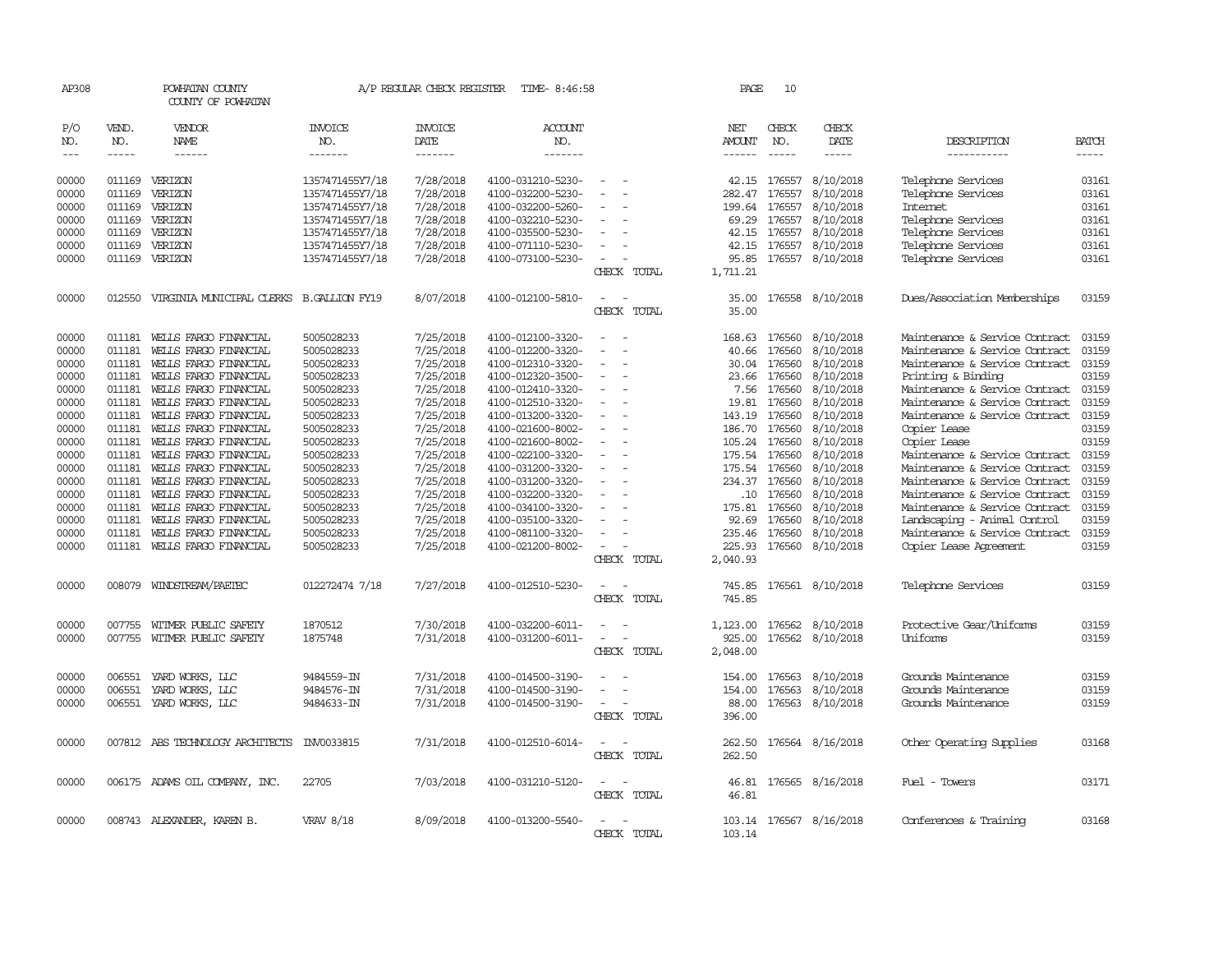| AP308                                     |                                                | POWHATAN COUNTY<br>COUNTY OF POWHATAN                                                                                          |                                           | A/P REGULAR CHECK REGISTER                                    | TIME- 8:46:58                                                                                         |                                                                                                                             | PAGE                           | 11                            |                                                                                                 |                                                                                   |                                           |
|-------------------------------------------|------------------------------------------------|--------------------------------------------------------------------------------------------------------------------------------|-------------------------------------------|---------------------------------------------------------------|-------------------------------------------------------------------------------------------------------|-----------------------------------------------------------------------------------------------------------------------------|--------------------------------|-------------------------------|-------------------------------------------------------------------------------------------------|-----------------------------------------------------------------------------------|-------------------------------------------|
| P/O<br>NO.<br>$---$                       | VEND.<br>NO.<br>$- - - - -$                    | <b>VENDOR</b><br>NAME<br>$- - - - - -$                                                                                         | <b>INVOICE</b><br>NO.<br>-------          | <b>INVOICE</b><br><b>DATE</b><br>-------                      | <b>ACCOUNT</b><br>NO.<br>-------                                                                      |                                                                                                                             | NET<br><b>AMOUNT</b><br>------ | CHECK<br>NO.<br>$\frac{1}{2}$ | CHECK<br>DATE<br>-----                                                                          | DESCRIPTION<br>-----------                                                        | <b>BATCH</b><br>-----                     |
| 00000                                     |                                                | 000020 ALEXANDER, NANCY N.                                                                                                     | 0000201808                                | 8/17/2018                                                     | 4100-031200-2310-                                                                                     | $\sim$ 10 $\sim$ 10 $\sim$<br>CHECK TOTAL                                                                                   | 108.00<br>108.00               |                               | 176568 8/16/2018                                                                                | Medical Insurance                                                                 | 03167                                     |
| 00000                                     |                                                | 010978 ANIMAL MEDICAL CENTER                                                                                                   | 187424                                    | 7/30/2018                                                     | 4100-035100-3310-                                                                                     | $\sim$ $\sim$<br>CHECK TOTAL                                                                                                | 276.48                         |                               | 276.48 176569 8/16/2018                                                                         | Repairs & Maintenance                                                             | 03168                                     |
| 00000                                     |                                                | 011479 ATLANTIC EMERGENCY                                                                                                      | 4558RIC                                   | 8/10/2018                                                     | 4100-032200-6009-                                                                                     | $\equiv$<br>CHECK TOTAL                                                                                                     | 474.96                         |                               | 474.96 176571 8/16/2018                                                                         | Auto Repairs and Parts                                                            | 03171                                     |
| 00000                                     |                                                | 011585 ATLANTIC TACTICAL, INC.                                                                                                 | SI-80634920                               | 8/01/2018                                                     | 4100-031200-6011-                                                                                     | $\omega_{\rm{max}}$ and $\omega_{\rm{max}}$<br>CHECK TOTAL                                                                  | 2,214.00                       |                               | 2,214.00 176572 8/16/2018                                                                       | Uniforms                                                                          | 03168                                     |
| 00000                                     |                                                | 010312 BAI TREASURERS USERS                                                                                                    | 2018 FALL TRNG                            | 8/10/2018                                                     | 4100-012410-5810-                                                                                     | $\sim$<br>$\sim$<br>CHECK TOTAL                                                                                             | 100.00                         |                               | 100.00 176573 8/16/2018                                                                         | Dues/Association Memberships                                                      | 03171                                     |
| 00000<br>00000<br>00000                   | 007941                                         | 007941 BAKER & TAYLOR<br>BAKER & TAYLOR<br>007941 BAKER & TAYLOR                                                               | 5015108554<br>5015111875<br>5015112852    | 7/31/2018<br>8/02/2018<br>8/03/2018                           | 4100-073100-6012-<br>4100-073100-6012-<br>4100-073100-6012-                                           | $\sim$<br>CHECK TOTAL                                                                                                       | 112.45<br>623.19               |                               | 258.58 176574 8/16/2018<br>176574 8/16/2018<br>252.16 176574 8/16/2018                          | Books & Subscriptions<br>Books & Subscriptions<br>Books & Subscriptions           | 03168<br>03168<br>03168                   |
| 00000                                     |                                                | 011590 BERRIMAN, WHITNEY                                                                                                       | 0115201808                                | 8/17/2018                                                     | 4100-073100-5250-                                                                                     | CHECK TOTAL                                                                                                                 | 30.00                          |                               | 30.00 176575 8/16/2018                                                                          | Cell Phones                                                                       | 03167                                     |
| 00000                                     |                                                | 000045 BLANKENSHIP, SUSAN M.                                                                                                   | 0000201808                                | 8/17/2018                                                     | 4100-012310-2310-                                                                                     | $\sim$ 10 $\sim$ 10 $\sim$<br>CHECK TOTAL                                                                                   | 104.00<br>104.00               |                               | 176576 8/16/2018                                                                                | Medical Insurance                                                                 | 03167                                     |
| 00000                                     |                                                | 008713 BLUE RIDGE RESCUE                                                                                                       | 44490                                     | 8/08/2018                                                     | 4100-032200-6011-                                                                                     | $\sim$ $\sim$<br>CHECK TOTAL                                                                                                | 3,682.50                       |                               | 3,682.50 176577 8/16/2018                                                                       | Protective Gear/Uniforms                                                          | 03171                                     |
| 00000<br>00000<br>00000                   | 009991                                         | 009991 BMS DIRECT<br><b>EMS DIRECT</b><br>009991 BMS DIRECT                                                                    | 127940<br>127997<br>127997                | 7/19/2018<br>7/30/2018<br>7/30/2018                           | 4100-021600-5210-<br>4100-012410-3500-<br>4100-012410-5210-                                           | $\sim$<br>CHECK TOTAL                                                                                                       | 75.00<br>12.33<br>96.59        |                               | 9.26 176578 8/16/2018<br>176578 8/16/2018<br>176578 8/16/2018                                   | Postage<br>Printing & Binding<br>Postage                                          | 03168<br>03171<br>03171                   |
| 00000                                     |                                                | 007838 BROUGHTON, THOMAS B. JR.                                                                                                | 0078201808                                | 8/17/2018                                                     | 4100-031200-2310-                                                                                     | CHECK TOTAL                                                                                                                 | 92.00                          |                               | 92.00 176579 8/16/2018                                                                          | Medical Insurance                                                                 | 03167                                     |
| 00000                                     |                                                | 007509 CAPITALIRISTATE                                                                                                         | S033432821.002                            | 7/16/2018                                                     | 4100-032220-3310-                                                                                     | $\equiv$<br>CHECK TOTAL                                                                                                     | 15.30                          |                               | 15.30 176581 8/16/2018                                                                          | Repairs & Maintenance                                                             | 03168                                     |
| 00000                                     |                                                | 008723 CAS SEVERN                                                                                                              | 432448                                    | 7/31/2018                                                     | 4100-012510-3322-                                                                                     | $\sim$ $ \sim$<br>CHECK TOTAL                                                                                               | 1,104.00                       |                               | 1,104.00 176582 8/16/2018                                                                       | Network Service Contracts                                                         | 03168                                     |
| 00000                                     |                                                | 011223 CENTRAL DISTRICT COR                                                                                                    | MTG 9/12/18                               | 8/09/2018                                                     | 4100-012310-5540-                                                                                     | $\frac{1}{2} \left( \frac{1}{2} \right) \left( \frac{1}{2} \right) = \frac{1}{2} \left( \frac{1}{2} \right)$<br>CHECK TOTAL | 80.00                          |                               | 80.00 176583 8/16/2018                                                                          | Conferences & Training                                                            | 03168                                     |
| 00000<br>00000<br>00000<br>00000<br>00000 | 000540<br>000540<br>000540<br>000540<br>000540 | CENTRAL VIRGINIA WASTE<br>CENTRAL VIRGINIA WASTE<br>CENTRAL VIRGINIA WASTE<br>CENTRAL VIRGINIA WASTE<br>CENTRAL VIRGINIA WASTE | 23582<br>23582<br>23582<br>23582<br>23582 | 8/07/2018<br>8/07/2018<br>8/07/2018<br>8/07/2018<br>8/07/2018 | 4100-014600-3185-<br>4100-014100-3185-<br>4100-035100-3185-<br>4100-073100-3185-<br>4100-032210-3185- | $\equiv$<br>$\sim$<br>$\sim$ $-$                                                                                            | 166.36<br>33.27                | 176584<br>16.64 176584        | 328.13 176584 8/16/2018<br>8/16/2018<br>8/16/2018<br>176584 8/16/2018<br>16.64 176584 8/16/2018 | Trash Removal<br>Trash Removal<br>Trash Removal<br>Trash Removal<br>Trash Removal | 03168<br>03168<br>03168<br>03168<br>03168 |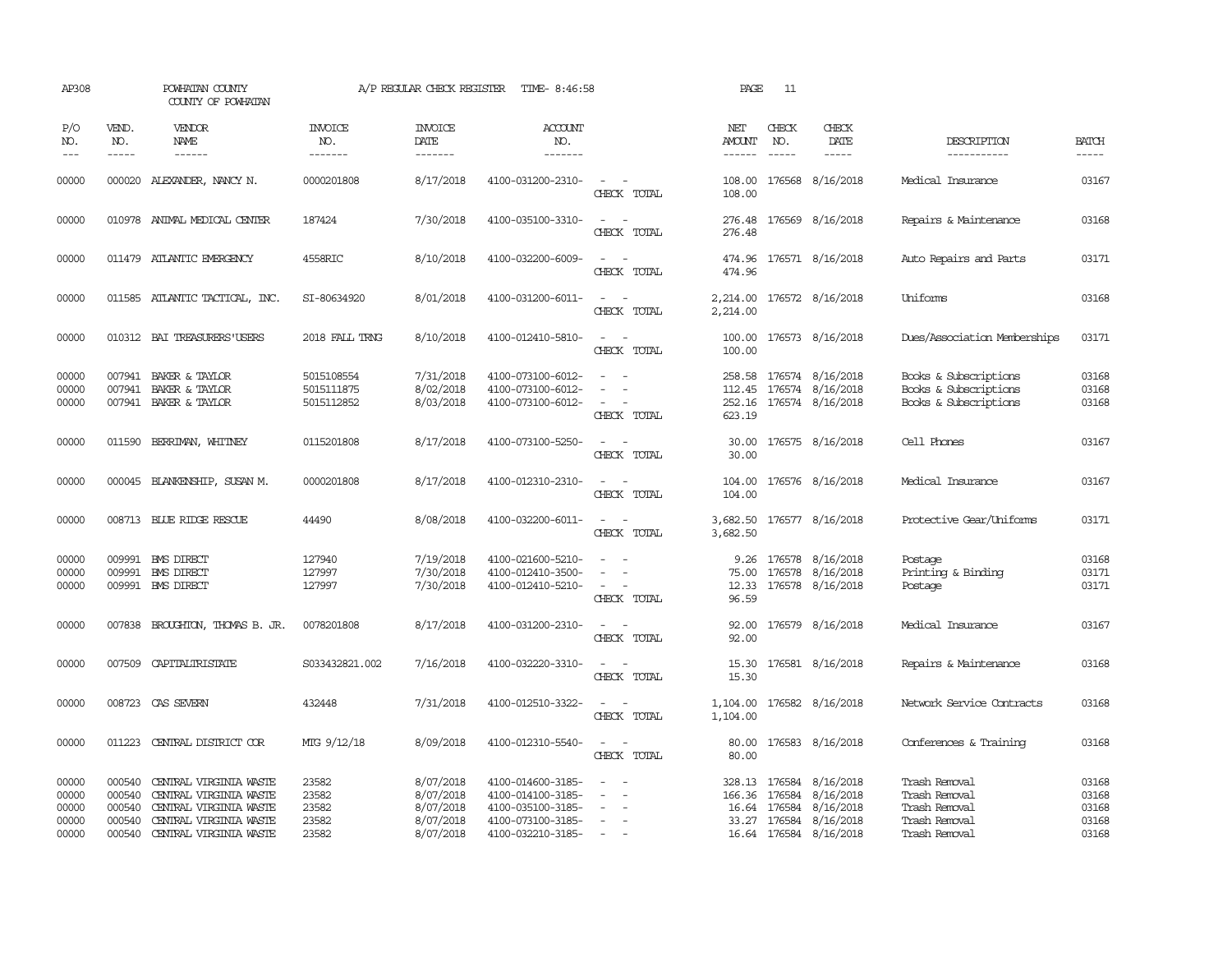| AP308                                              |                                                | POWHATAN COUNTY<br>COUNTY OF POWHATAN                                                                                                                                                                                                                                                                                                                                                                                                                                     |                                                                                                                | A/P REGULAR CHECK REGISTER                                                 | TIME-8:46:58                                                                                                               |                                                                                                                             | PAGE                                     | 12                                                     |                                                                                                        |                                                                                                                |                                           |
|----------------------------------------------------|------------------------------------------------|---------------------------------------------------------------------------------------------------------------------------------------------------------------------------------------------------------------------------------------------------------------------------------------------------------------------------------------------------------------------------------------------------------------------------------------------------------------------------|----------------------------------------------------------------------------------------------------------------|----------------------------------------------------------------------------|----------------------------------------------------------------------------------------------------------------------------|-----------------------------------------------------------------------------------------------------------------------------|------------------------------------------|--------------------------------------------------------|--------------------------------------------------------------------------------------------------------|----------------------------------------------------------------------------------------------------------------|-------------------------------------------|
| P/O<br>NO.<br>$---$                                | VEND.<br>NO.<br>$- - - - -$                    | VENDOR<br>NAME<br>$\begin{tabular}{ccccc} \multicolumn{2}{c }{\multicolumn{2}{c }{\multicolumn{2}{c }{\multicolumn{2}{c}}{\hspace{-2.2cm}}}} \multicolumn{2}{c }{\multicolumn{2}{c }{\hspace{-2.2cm}}\hline} \multicolumn{2}{c }{\hspace{-2.2cm}}\hline \multicolumn{2}{c }{\hspace{-2.2cm}}\hline \multicolumn{2}{c }{\hspace{-2.2cm}}\hline \multicolumn{2}{c }{\hspace{-2.2cm}}\hline \multicolumn{2}{c }{\hspace{-2.2cm}}\hline \multicolumn{2}{c }{\hspace{-2.2cm}}$ | <b>INVOICE</b><br>NO.<br>-------                                                                               | <b>INVOICE</b><br><b>DATE</b><br>-------                                   | <b>ACCOUNT</b><br>NO.<br>-------                                                                                           |                                                                                                                             | NET<br>AMOUNT<br>------                  | CHECK<br>NO.<br>$\frac{1}{2}$                          | CHECK<br>DATE<br>$- - - - -$                                                                           | DESCRIPTION<br>-----------                                                                                     | <b>BATCH</b><br>-----                     |
| 00000<br>00000                                     | 000540                                         | 000540 CENTRAL VIRGINIA WASTE<br>CENTRAL VIRGINIA WASTE                                                                                                                                                                                                                                                                                                                                                                                                                   | 23582<br>23589                                                                                                 | 8/07/2018<br>8/07/2018                                                     | 4100-032220-3185-<br>4100-014300-3175-                                                                                     | $\sim$ $\sim$<br>$\sim$ $ -$<br>CHECK TOTAL                                                                                 | 19, 265.41 176584 8/16/2018<br>19,843.09 |                                                        | 16.64 176584 8/16/2018                                                                                 | Trash Removal<br>Waste Disposal                                                                                | 03168<br>03168                            |
| 00000                                              |                                                | 010808 CERULLO, ROBERT                                                                                                                                                                                                                                                                                                                                                                                                                                                    | 0108201808                                                                                                     | 8/17/2018                                                                  | 4100-022100-5250-                                                                                                          | $\overline{\phantom{a}}$<br>CHECK TOTAL                                                                                     | 30.00<br>30.00                           |                                                        | 176585 8/16/2018                                                                                       | Cell Phones                                                                                                    | 03167                                     |
| 00000<br>00000<br>00000                            | 006965<br>006965                               | CINIAS CORPORATION<br>CINIAS CORPORATION<br>006965 CINTAS CORPORATION                                                                                                                                                                                                                                                                                                                                                                                                     | 143430708<br>143430708<br>143430709                                                                            | 8/01/2018<br>8/01/2018<br>8/01/2018                                        | 4100-014100-6011-<br>4100-014500-6011-<br>4100-014300-6011-                                                                | $\sim$<br>CHECK TOTAL                                                                                                       | 300.93                                   |                                                        | 78.17 176586 8/16/2018<br>82.02 176586 8/16/2018<br>140.74 176586 8/16/2018                            | Uniforms<br>Uniforms<br>Uniforms                                                                               | 03168<br>03168<br>03168                   |
| 00000                                              |                                                | 010949 COMCAST                                                                                                                                                                                                                                                                                                                                                                                                                                                            | 68184438                                                                                                       | 8/01/2018                                                                  | 4100-012510-5260-                                                                                                          | $\sim$ $\sim$<br>CHECK TOTAL                                                                                                | 1,127.00                                 |                                                        | 1,127.00 176587 8/16/2018                                                                              | Internet Usage                                                                                                 | 03168                                     |
| 00000<br>00000                                     | 011485                                         | CONNOR, BRETT<br>011485 CONNOR, BRETT                                                                                                                                                                                                                                                                                                                                                                                                                                     | ROOM 240 & 340<br>ROOM 240 & 340                                                                               | 8/06/2018<br>8/06/2018                                                     | 4100-031200-5540-<br>4100-031200-5540-                                                                                     | $\sim$<br>CHECK TOTAL                                                                                                       | 214.04<br>428.08                         |                                                        | 214.04 176588 8/16/2018<br>176588 8/16/2018                                                            | Conferences & Training<br>Conferences & Training                                                               | 03168<br>03168                            |
| 00000                                              |                                                | 033130 COUNTY OF HENRICO                                                                                                                                                                                                                                                                                                                                                                                                                                                  | 143467                                                                                                         | 8/01/2018                                                                  | 4100-033400-3840-                                                                                                          | CHECK TOTAL                                                                                                                 | 20,755.74                                |                                                        | 20, 755.74 176589 8/16/2018                                                                            | Detention of Juveniles                                                                                         | 03168                                     |
| 00000                                              |                                                | 001760 COURTOIS SIGNS, GRAPHICS,                                                                                                                                                                                                                                                                                                                                                                                                                                          | 17985                                                                                                          | 8/07/2018                                                                  | 4100-014100-3400-                                                                                                          | $\frac{1}{2} \left( \frac{1}{2} \right) \left( \frac{1}{2} \right) = \frac{1}{2} \left( \frac{1}{2} \right)$<br>CHECK TOTAL | 10.00                                    |                                                        | 10.00 176590 8/16/2018                                                                                 | Misc. Meetings - Set Up                                                                                        | 03168                                     |
| 00000                                              |                                                | 012554 DELANEY, TRAVIS                                                                                                                                                                                                                                                                                                                                                                                                                                                    | VA BEACH CONF                                                                                                  | 8/08/2018                                                                  | 4100-012310-5510-                                                                                                          | CHECK TOTAL                                                                                                                 | 148.73                                   |                                                        | 148.73 176592 8/16/2018                                                                                | Travel/Mileage/Parking/Tolls                                                                                   | 03168                                     |
| 00000<br>00000<br>00000<br>00000<br>00000          | 006240<br>006240                               | 006240 DIAMOND SPRINGS WATER, INC 3132547<br>006240 DIAMOND SPRINGS WATER, INC 3132559<br>DIAMOND SPRINGS WATER, INC 3132568<br>DIAMOND SPRINGS WATER, INC 710079630<br>006240 DIAMOND SPRINGS WATER, INC 724079610                                                                                                                                                                                                                                                       |                                                                                                                | 8/03/2018<br>8/03/2018<br>8/03/2018<br>7/12/2018<br>7/26/2018              | 4100-014100-5130-<br>4100-014100-5130-<br>4100-014100-5130-<br>4100-014100-5130-<br>4100-014100-5130-                      | $\sim$<br>$\equiv$<br>$\sim$<br>$\sim$ $ \sim$<br>CHECK TOTAL                                                               | 8.95<br>6.50<br>86.85                    | 9.95 176593<br>176593<br>176593                        | 11.95 176593 8/16/2018<br>8/16/2018<br>8/16/2018<br>8/16/2018<br>49.50 176593 8/16/2018                | Water<br>Water<br>Water<br>Water<br>Water                                                                      | 03168<br>03168<br>03168<br>03168<br>03168 |
| 00000                                              | 008787 DMV                                     |                                                                                                                                                                                                                                                                                                                                                                                                                                                                           | 18213310                                                                                                       | 8/01/2018                                                                  | 4100-012310-6014-                                                                                                          | $\overline{\phantom{a}}$<br>$\sim$<br>CHECK TOTAL                                                                           | 130.00<br>130.00                         |                                                        | 176594 8/16/2018                                                                                       | Other Operating Supplies                                                                                       | 03171                                     |
| 00000<br>00000<br>00000<br>00000<br>00000<br>00000 | 000860<br>000860<br>000860<br>000860<br>000860 | DOMINION ENERGY VIRGINIA<br>DOMINION ENERGY VIRGINIA<br>DOMINION ENERGY VIRGINIA<br>DOMINION ENERGY VIRGINIA<br>DOMINION ENERGY VIRGINIA<br>000860 DOMINION ENERGY VIRGINIA                                                                                                                                                                                                                                                                                               | 0432180008 8/18<br>0863807277 8/18<br>1223507334 8/18<br>1498464559 8/18<br>2476067034 8/18<br>1221667833 8/18 | 8/01/2018<br>8/01/2018<br>8/01/2018<br>8/01/2018<br>8/01/2018<br>8/01/2018 | 4100-014600-5110-<br>4100-014600-5110-<br>4100-014300-5110-<br>4100-014600-5110-<br>4100-014100-5110-<br>4100-031210-5110- | $\sim$<br>$\overline{\phantom{a}}$<br>$\sim$ $ \sim$<br>CHECK TOTAL                                                         | 213.09<br>1,117.76                       | 6.59 176595<br>220.86 176595<br>97.57 176595<br>176595 | 326.15 176595 8/16/2018<br>8/16/2018<br>8/16/2018<br>8/16/2018<br>8/16/2018<br>253.50 176595 8/16/2018 | Electricity<br>Electricity<br>Electricity<br>Electricity<br>Electricity<br>Electricity - Comunications H 03171 | 03169<br>03169<br>03169<br>03169<br>03169 |
| 00000<br>00000<br>00000<br>00000<br>00000          | 000860<br>000860<br>000860<br>000860<br>000860 | DOMINION ENERGY VIRGINIA<br>DOMINION ENERGY VIRGINIA<br>DOMINION ENERGY VIRGINIA<br>DOMINION ENERGY VIRGINIA<br>DOMINION ENERGY VIRGINIA                                                                                                                                                                                                                                                                                                                                  | 3451094936 8/18<br>3507951824 8/18<br>4732217502 8/18<br>7765134072 7/18<br>8971069334 8/18                    | 8/01/2018<br>8/01/2018<br>8/01/2018<br>7/27/2018<br>8/01/2018              | 4100-014600-5110-<br>4100-014600-5110-<br>4100-014600-5110-<br>4100-014100-5110-<br>4100-014300-5110-                      | $\sim$<br>$\overline{\phantom{a}}$<br>$\sim$                                                                                | 6.59<br>310.05                           | 176596<br>176596                                       | 48.73 176596 8/16/2018<br>8/16/2018<br>8/16/2018<br>646.86 176596 8/16/2018<br>8.14 176596 8/16/2018   | Electricity<br>Electricity<br>Electricity<br>Electricity<br>Electricity                                        | 03169<br>03169<br>03169<br>03169<br>03169 |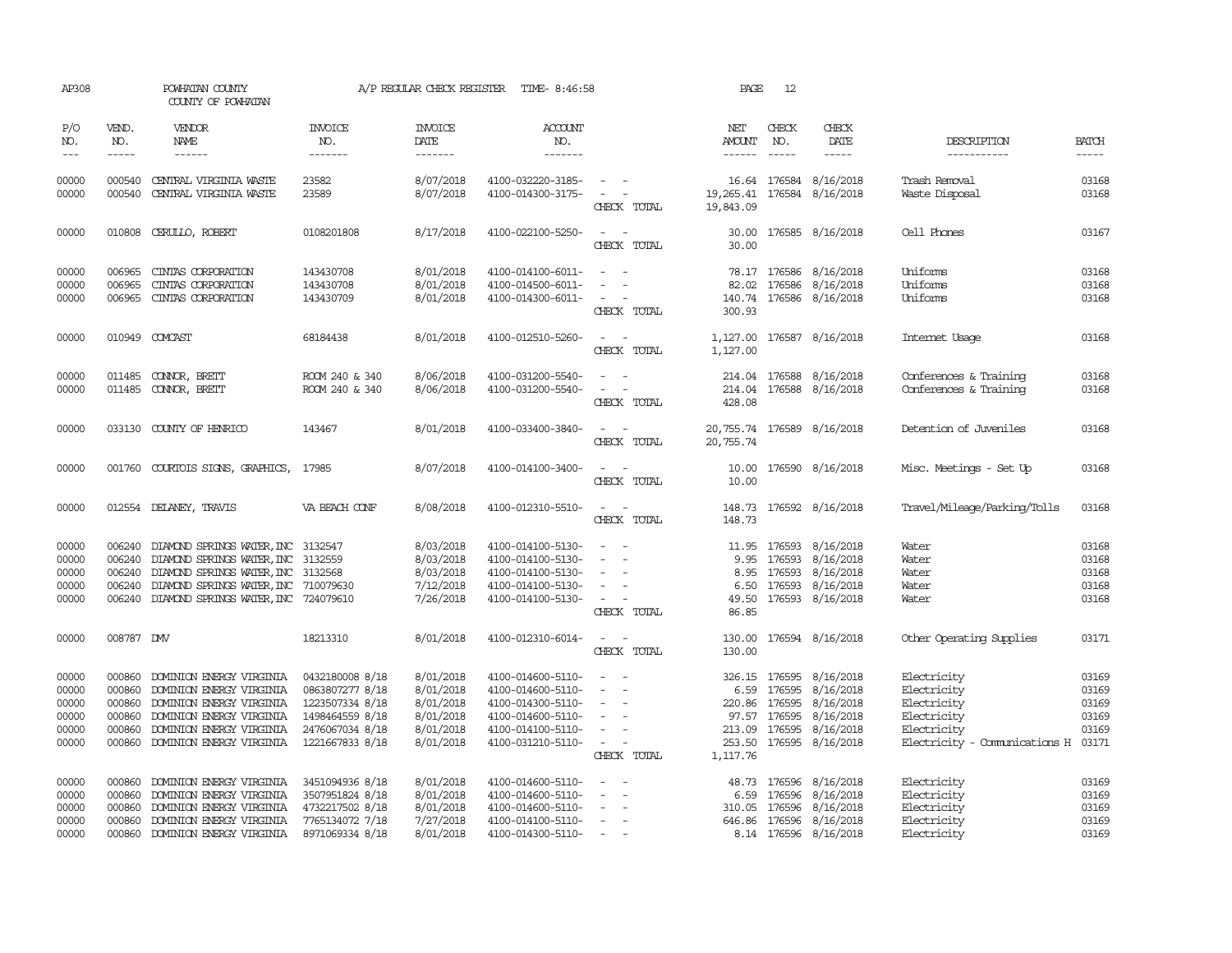| AP308               |                       | POWHATAN COUNTY<br>COUNTY OF POWHATAN                                                                                                                                                                                                                                                                                                                                                                                                                                            |                                    | A/P REGULAR CHECK REGISTER               | TIME- 8:46:58                          |                                                                                                                             | PAGE                 | 13                            |                                                        |                                                                            |                       |
|---------------------|-----------------------|----------------------------------------------------------------------------------------------------------------------------------------------------------------------------------------------------------------------------------------------------------------------------------------------------------------------------------------------------------------------------------------------------------------------------------------------------------------------------------|------------------------------------|------------------------------------------|----------------------------------------|-----------------------------------------------------------------------------------------------------------------------------|----------------------|-------------------------------|--------------------------------------------------------|----------------------------------------------------------------------------|-----------------------|
| P/O<br>NO.<br>$---$ | VEND.<br>NO.<br>----- | <b>VENDOR</b><br>NAME<br>$\begin{tabular}{ccccc} \multicolumn{2}{c }{\multicolumn{2}{c }{\multicolumn{2}{c }{\multicolumn{2}{c}}{\hspace{-2.2cm}}}} \multicolumn{2}{c }{\multicolumn{2}{c }{\hspace{-2.2cm}}\hline} \multicolumn{2}{c }{\hspace{-2.2cm}}\hline \multicolumn{2}{c }{\hspace{-2.2cm}}\hline \multicolumn{2}{c }{\hspace{-2.2cm}}\hline \multicolumn{2}{c }{\hspace{-2.2cm}}\hline \multicolumn{2}{c }{\hspace{-2.2cm}}\hline \multicolumn{2}{c }{\hspace{-2.2cm}}$ | <b>INVOICE</b><br>NO.<br>-------   | <b>INVOICE</b><br><b>DATE</b><br>------- | <b>ACCOUNT</b><br>NO.<br>-------       |                                                                                                                             | NET<br>AMOUNT        | CHECK<br>NO.<br>$\frac{1}{2}$ | CHECK<br>DATE<br>$- - - - -$                           | DESCRIPTION<br>-----------                                                 | <b>BATCH</b><br>----- |
| 00000<br>00000      | 000860<br>000860      | DOMINION ENERGY VIRGINIA<br>DOMINION ENERGY VIRGINIA                                                                                                                                                                                                                                                                                                                                                                                                                             | 4062035391 8/18<br>6211789810 8/18 | 8/01/2018<br>8/01/2018                   | 4100-031210-5110-<br>4100-031210-5110- | $\sim$ $ \sim$<br>$\omega_{\rm{max}}$ and $\omega_{\rm{max}}$<br>CHECK TOTAL                                                | 1,299.18             |                               | 142.94 176596 8/16/2018<br>135.87 176596 8/16/2018     | Electricity - Comunications H 03171<br>Electricity - Comunications H 03171 |                       |
| 00000               |                       | 012338 DUNN, JOSEPH A.                                                                                                                                                                                                                                                                                                                                                                                                                                                           | 1034                               | 8/06/2018                                | 4100-035500-3140-                      | $\equiv$<br>$\sim$<br>CHECK TOTAL                                                                                           | 575.00<br>575.00     |                               | 176597 8/16/2018                                       | Professional Services                                                      | 03171                 |
| 00000               |                       | 011224 ELECTRONIC SYSTEMS, INC.                                                                                                                                                                                                                                                                                                                                                                                                                                                  | IN1023715                          | 7/27/2018                                | 4100-012100-3320-                      | $\sim$<br>$\sim$<br>CHECK TOTAL                                                                                             | 14.11                |                               | 14.11 176598 8/16/2018                                 | Maintenance & Service Contract                                             | 03171                 |
| 00000<br>00000      | 011563                | FEEDING POWHATAN, INC.<br>011563 FEEDING POWHATAN, INC.                                                                                                                                                                                                                                                                                                                                                                                                                          | MOU 2018-2019A<br>2018-2019 MOU    | 8/13/2018<br>8/13/2018                   | 4100-053910-5642-<br>4100-053910-5643- | $\equiv$<br>$\overline{\phantom{a}}$<br>CHECK TOTAL                                                                         | 10,000.00            |                               | 5,000.00 176599 8/16/2018<br>5,000.00 176599 8/16/2018 | PCCAA Services - TANF<br>PCCAA Services - Federal CSBG                     | 03169<br>03169        |
| 00000<br>00000      |                       | 006522 FOOD LION<br>006522 FOOD LION                                                                                                                                                                                                                                                                                                                                                                                                                                             | 2813613112477<br>2813613212481     | 8/03/2018<br>8/09/2018                   | 4100-035100-6022-<br>4100-035100-6022- | $\sim$ $ \sim$<br>$\sim$ $ \sim$<br>CHECK TOTAL                                                                             | 136.45               |                               | 73.49 176600 8/16/2018<br>62.96 176600 8/16/2018       | Dog Food/Supplies<br>Dog Food/Supplies                                     | 03169<br>03169        |
| 00000               |                       | 001380 FORD, SUSAN P.                                                                                                                                                                                                                                                                                                                                                                                                                                                            | 0013201808                         | 8/17/2018                                | 4100-012310-2310-                      | $\sim$ $ \sim$<br>CHECK TOTAL                                                                                               | 104.00               |                               | 104.00 176601 8/16/2018                                | Medical Insurance                                                          | 03167                 |
| 00000               |                       | 012553 HARRISONBURG POLICE                                                                                                                                                                                                                                                                                                                                                                                                                                                       | SWATCOMPETITION                    | 8/09/2018                                | 4100-031200-5540-                      | $\sim$ $\sim$<br>CHECK TOTAL                                                                                                | 100.00<br>100.00     |                               | 176602 8/16/2018                                       | Conferences & Training                                                     | 03169                 |
| 00000               |                       | 012508 HEALTH EQUITY INC                                                                                                                                                                                                                                                                                                                                                                                                                                                         | KPHF4EJ                            | 8/13/2018                                | 100-000200-0012-                       | $\sim$<br>CHECK TOTAL                                                                                                       | 1,105.50<br>1,105.50 |                               | 176603 8/16/2018                                       | Payroll Clearing - FSA                                                     | 03169                 |
| 00000<br>00000      | 000120<br>000120      | <b>JAMES RIVER AIR</b><br><b>JAMES RIVER AIR</b>                                                                                                                                                                                                                                                                                                                                                                                                                                 | S96666<br>S97711                   | 7/31/2018<br>7/31/2018                   | 4100-031210-3310-<br>4100-032210-3310- | $\sim$ 100 $\sim$<br>$\sim$ 100 $\sim$<br>CHECK TOTAL                                                                       | 1,718.40<br>2,413.40 |                               | 695.00 176604 8/16/2018<br>176604 8/16/2018            | Repairs and Maintenance<br>Repairs & Maintenance                           | 03169<br>03169        |
| 00000               |                       | 011973 KURNOS, JULIANNE N.                                                                                                                                                                                                                                                                                                                                                                                                                                                       | 0119201808                         | 8/17/2018                                | 4100-081100-5250-                      | $\sim$ $\sim$<br>CHECK TOTAL                                                                                                | 30.00<br>30.00       |                               | 176605 8/16/2018                                       | Cell Phones                                                                | 03167                 |
| 00000               |                       | 006672 MACON FIRE DEPARTMENT                                                                                                                                                                                                                                                                                                                                                                                                                                                     | <b>INSTALL LITEBAR</b>             | 7/24/2018                                | 4100-032200-6009-                      | $\frac{1}{2} \left( \frac{1}{2} \right) \left( \frac{1}{2} \right) = \frac{1}{2} \left( \frac{1}{2} \right)$<br>CHECK TOTAL | 210.00               |                               | 210.00 176606 8/16/2018                                | Auto Repairs and Parts                                                     | 03171                 |
| 00000               |                       | 011268 MAILFINANCE                                                                                                                                                                                                                                                                                                                                                                                                                                                               | P7277938                           | 8/08/2018                                | 100-000100-0017-                       | $\sim$ $ \sim$<br>CHECK TOTAL                                                                                               | 122.98               |                               | 122.98 176607 8/16/2018                                | Postage Lease                                                              | 03171                 |
| 00000               |                       | 012354 MATTRESS ZONE                                                                                                                                                                                                                                                                                                                                                                                                                                                             | 413048                             | 8/03/2018                                | 4100-032210-3310-                      | $\sim$ 100 $\sim$<br>CHECK TOTAL                                                                                            | 1,528.23             |                               | 1,528.23 176608 8/16/2018                              | Repairs & Maintenance                                                      | 03169                 |
| 00000<br>00000      |                       | 006146 MCCLELLAN, WENDY SUSAN<br>006146 MCCLELLAN, WENDY SUSAN                                                                                                                                                                                                                                                                                                                                                                                                                   | COURTYARD<br>V W ACADEMY           | 8/03/2018<br>7/31/2018                   | 4100-031710-5540-<br>4100-031710-5540- | $\omega_{\rm{max}}$ and $\omega_{\rm{max}}$<br>CHECK TOTAL                                                                  | 393.48               |                               | 346.53 176609 8/16/2018<br>46.95 176609 8/16/2018      | Travel - Convention & Educatio<br>Travel - Convention & Educatio           | 03169<br>03169        |
| 00000               |                       | 010290 MCINTOSH, A. CHRISTIAN                                                                                                                                                                                                                                                                                                                                                                                                                                                    | 40566                              | 8/02/2018                                | 4100-014100-3310-                      | $\sim$ $-$<br>CHECK TOTAL                                                                                                   | 45.00                |                               | 45.00 176610 8/16/2018                                 | Repairs & Maintenance                                                      | 03169                 |
| 00000               |                       | 012274 MITEL CLOUD SERVICES, INC 29608482                                                                                                                                                                                                                                                                                                                                                                                                                                        |                                    | 8/05/2018                                | 4100-021100-5230-                      | $\sim$ $-$                                                                                                                  |                      |                               | 5.50 176611 8/16/2018                                  | Telephone Services                                                         | 03169                 |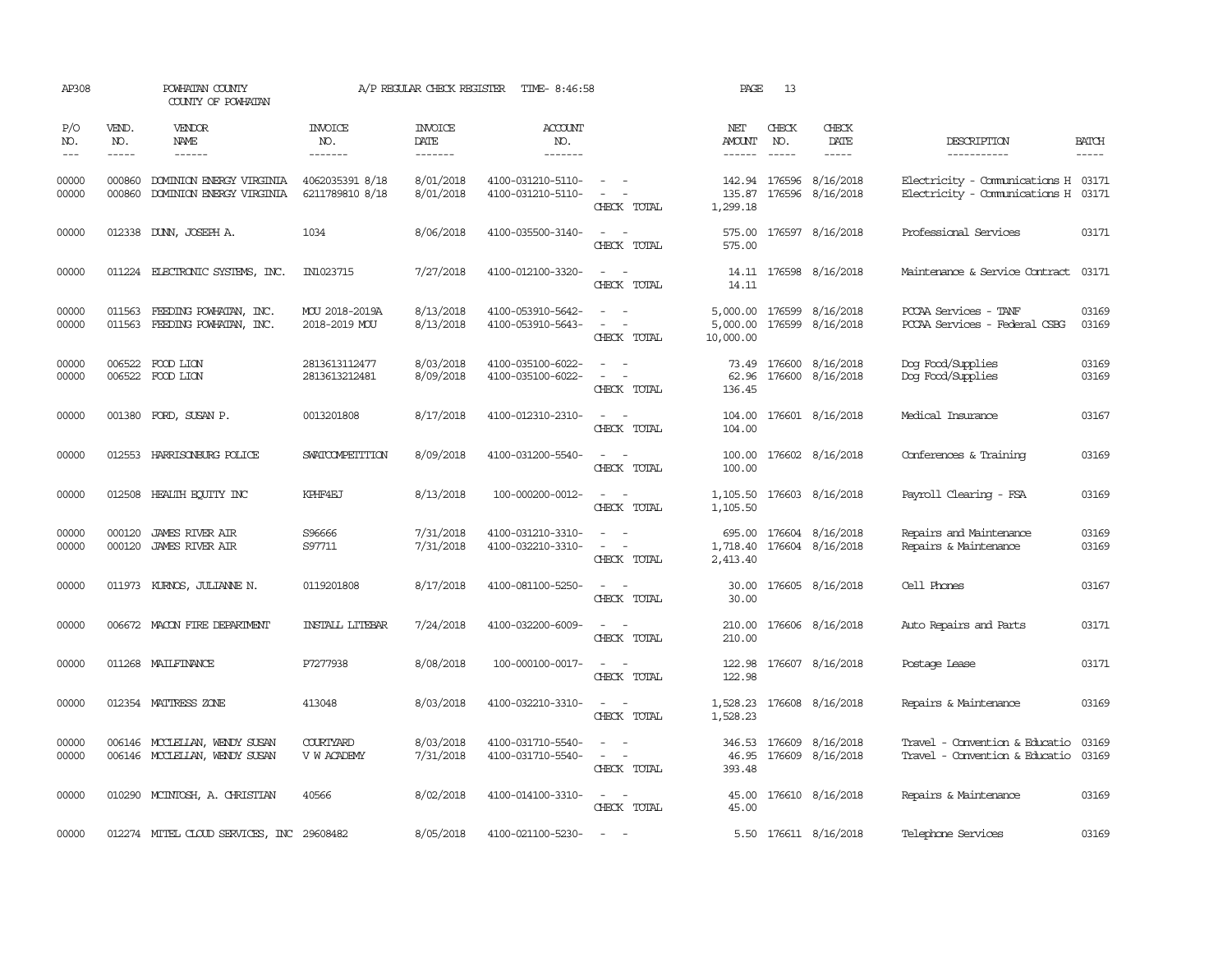| AP308                 |                               | POWHATAN COUNTY<br>COUNTY OF POWHATAN                                                                                                                                                                                                                                                                                                                                                                                                                                                        |                                  | A/P REGULAR CHECK REGISTER         | TIME- 8:46:58                          |                                                     | PAGE                                  | 14                            |                                      |                                                  |                        |
|-----------------------|-------------------------------|----------------------------------------------------------------------------------------------------------------------------------------------------------------------------------------------------------------------------------------------------------------------------------------------------------------------------------------------------------------------------------------------------------------------------------------------------------------------------------------------|----------------------------------|------------------------------------|----------------------------------------|-----------------------------------------------------|---------------------------------------|-------------------------------|--------------------------------------|--------------------------------------------------|------------------------|
| P/O<br>NO.<br>$- - -$ | VEND.<br>NO.<br>$\frac{1}{2}$ | VENDOR<br>NAME<br>$\frac{1}{2} \left( \frac{1}{2} \right) \left( \frac{1}{2} \right) \left( \frac{1}{2} \right) \left( \frac{1}{2} \right) \left( \frac{1}{2} \right) \left( \frac{1}{2} \right) \left( \frac{1}{2} \right) \left( \frac{1}{2} \right) \left( \frac{1}{2} \right) \left( \frac{1}{2} \right) \left( \frac{1}{2} \right) \left( \frac{1}{2} \right) \left( \frac{1}{2} \right) \left( \frac{1}{2} \right) \left( \frac{1}{2} \right) \left( \frac{1}{2} \right) \left( \frac$ | <b>INVOICE</b><br>NO.<br>------- | <b>INVOICE</b><br>DATE<br>-------- | ACCOUNT<br>NO.<br>-------              |                                                     | NET<br><b>AMOUNT</b><br>$- - - - - -$ | CHECK<br>NO.<br>$\frac{1}{2}$ | CHECK<br>DATE<br>$\frac{1}{2}$       | DESCRIPTION<br>-----------                       | BATCH<br>$\frac{1}{2}$ |
| 00000<br>00000        | 012274<br>012274              | MITEL CLOUD SERVICES, INC<br>MITEL CLOUD SERVICES, INC                                                                                                                                                                                                                                                                                                                                                                                                                                       | 29608482<br>29608482             | 8/05/2018<br>8/05/2018             | 4100-031200-5230-<br>4100-012410-5230- | $\sim$                                              | 5.50<br>5.50                          | 176611                        | 176611 8/16/2018<br>8/16/2018        | Telephone Services<br>Telephone Services         | 03169<br>03169         |
| 00000                 | 012274                        | MITEL CLOUD SERVICES, INC                                                                                                                                                                                                                                                                                                                                                                                                                                                                    | 29608482                         | 8/05/2018                          | 4100-012510-5230-                      |                                                     | 5.50                                  |                               | 176611 8/16/2018                     | Telephone Services                               | 03169                  |
| 00000                 | 012274                        | MITEL CLOUD SERVICES, INC                                                                                                                                                                                                                                                                                                                                                                                                                                                                    | 29608482                         | 8/05/2018                          | 4100-021100-5230-                      | $\sim$                                              | 5.50                                  | 176611                        | 8/16/2018                            | Telephone Services                               | 03169                  |
| 00000                 | 012274                        | MITEL CLOUD SERVICES, INC                                                                                                                                                                                                                                                                                                                                                                                                                                                                    | 29608482                         | 8/05/2018                          | 4100-034100-5230-                      |                                                     | 5.51                                  |                               | 176611 8/16/2018                     | Telephone Services                               | 03169                  |
| 00000                 |                               | 012274 MITEL CLOUD SERVICES, INC                                                                                                                                                                                                                                                                                                                                                                                                                                                             | 29608482                         | 8/05/2018                          | 4100-031200-5230-                      |                                                     | 5.51                                  |                               | 176611 8/16/2018                     | Telephone Services                               | 03169                  |
|                       |                               |                                                                                                                                                                                                                                                                                                                                                                                                                                                                                              |                                  |                                    |                                        | CHECK TOTAL                                         | 38.52                                 |                               |                                      |                                                  |                        |
| 00000                 | 006610                        | MO-JOHNS SANITATION                                                                                                                                                                                                                                                                                                                                                                                                                                                                          | 111660                           | 8/01/2018                          | 4100-014600-3311-                      | $\equiv$                                            | 103.00                                |                               | 176612 8/16/2018                     | Portable Bathrooms                               | 03169                  |
| 00000                 | 006610                        | MO-JOHNS SANITATION                                                                                                                                                                                                                                                                                                                                                                                                                                                                          | 111661                           | 8/01/2018                          | 4100-014600-3311-                      | $\sim$                                              | 206.00                                | 176612                        | 8/16/2018                            | Portable Bathrooms                               | 03169                  |
| 00000                 |                               | 006610 MO-JOHNS SANITATION                                                                                                                                                                                                                                                                                                                                                                                                                                                                   | 111662                           | 8/01/2018                          | 4100-014600-3311-                      | $\sim$                                              | 250.00                                |                               | 176612 8/16/2018                     | Portable Bathrooms                               | 03169                  |
| 00000                 | 006610                        | MO-JOHNS SANITATION                                                                                                                                                                                                                                                                                                                                                                                                                                                                          | 111663                           | 8/01/2018                          | 4100-014600-3311-                      | $\overline{\phantom{a}}$                            | 103.00                                | 176612                        | 8/16/2018                            | Portable Bathrooms                               | 03169                  |
| 00000                 | 006610                        | MO-JOHNS SANITATION                                                                                                                                                                                                                                                                                                                                                                                                                                                                          | 111664                           | 8/01/2018                          | 4100-014600-3310-                      |                                                     |                                       | 128.00 176612                 | 8/16/2018                            | Repairs and Maintenance                          | 03169                  |
| 00000                 |                               | 006610 MO-JOHNS SANITATION                                                                                                                                                                                                                                                                                                                                                                                                                                                                   | 111665                           | 8/01/2018                          | 4100-014600-3311-                      | $\overline{\phantom{a}}$                            |                                       |                               | 103.00 176612 8/16/2018              | Portable Bathrooms                               | 03169                  |
| 00000                 |                               | 006610 MO-JOHNS SANITATION                                                                                                                                                                                                                                                                                                                                                                                                                                                                   | 111666                           | 8/01/2018                          | 4100-014600-3311-                      | $\sim$                                              | 103.00                                | 176612                        | 8/16/2018                            | Portable Bathrooms                               | 03169                  |
| 00000                 |                               | 006610 MO-JOHNS SANITATION                                                                                                                                                                                                                                                                                                                                                                                                                                                                   | 111667                           | 8/01/2018                          | 4100-014600-3311-                      |                                                     | 103.00                                |                               | 176612 8/16/2018                     | Portable Bathrooms                               | 03169                  |
| 00000                 |                               | 006610 MO-JOHNS SANITATION                                                                                                                                                                                                                                                                                                                                                                                                                                                                   | 111668                           | 8/01/2018                          | 4100-014600-3311-                      | $\bar{\phantom{a}}$                                 | 103.00                                |                               | 176612 8/16/2018                     | Portable Bathrooms                               | 03169                  |
| 00000                 |                               | 006610 MO-JOHNS SANITATION                                                                                                                                                                                                                                                                                                                                                                                                                                                                   | 111669                           | 8/01/2018                          | 4100-014600-3311-                      | $\sim$<br>CHECK TOTAL                               | 334.00<br>1,536.00                    |                               | 176612 8/16/2018                     | Portable Bathrooms                               | 03169                  |
| 00000                 |                               | 006610 MO-JOHNS SANITATION                                                                                                                                                                                                                                                                                                                                                                                                                                                                   | 111670                           | 8/01/2018                          | 4100-014600-3311-                      | $\sim$                                              | 103.00                                |                               | 176613 8/16/2018                     | Portable Bathrooms                               | 03169                  |
| 00000                 | 006610                        | MO-JOHNS SANITATION                                                                                                                                                                                                                                                                                                                                                                                                                                                                          | 111671                           | 8/01/2018                          | 4100-014600-3311-                      |                                                     | 103.00                                | 176613                        | 8/16/2018                            | Portable Bathrooms                               | 03169                  |
| 00000                 |                               | 006610 MO-JOHNS SANITATION                                                                                                                                                                                                                                                                                                                                                                                                                                                                   | 111672                           | 8/01/2018                          | 4100-014600-3311-                      | $\sim$<br>CHECK TOTAL                               | 103.00<br>309.00                      |                               | 176613 8/16/2018                     | Portable Bathrooms                               | 03169                  |
| 00000                 |                               | 010076 MORROW, ERIC                                                                                                                                                                                                                                                                                                                                                                                                                                                                          | 165                              | 5/30/2018                          | 4100-012200-3140-                      | CHECK TOTAL                                         | 2,500.00<br>2,500.00                  |                               | 176614 8/16/2018                     | Professional Services                            | 03170                  |
| 00000                 | 007297                        | NAFECO, INC.                                                                                                                                                                                                                                                                                                                                                                                                                                                                                 | 940210                           | 7/30/2018                          | 4100-032200-6011-                      | $\sim$<br>CHECK TOTAL                               | 233.56<br>233.56                      |                               | 176615 8/16/2018                     | Protective Gear/Uniforms                         | 03171                  |
| 00000                 | 000375                        | PIEDVONT REGIONAL JAIL                                                                                                                                                                                                                                                                                                                                                                                                                                                                       | 449                              | 7/31/2018                          | 4100-033400-3841-                      | CHECK TOTAL                                         | 30,080.00<br>30,080.00                |                               | 176616 8/16/2018                     | Detention of Adults                              | 03170                  |
| 00000                 |                               | 009153 PITNEY BOWES GLOBAL                                                                                                                                                                                                                                                                                                                                                                                                                                                                   | 3306525957                       | 6/27/2018                          | 4100-012410-3320-                      | $\equiv$<br>CHECK TOTAL                             | 594.00<br>594.00                      |                               | 176617 8/16/2018                     | Maintenance & Service Contract                   | 03171                  |
| 00000                 |                               | 009638 POE, INEZ L                                                                                                                                                                                                                                                                                                                                                                                                                                                                           | 0096201808                       | 8/17/2018                          | 4100-013200-2310-                      | $\overline{\phantom{a}}$<br>CHECK TOTAL             | 120.00<br>120.00                      |                               | 176618 8/16/2018                     | Medical Insurance                                | 03167                  |
| 00000                 |                               | 011929 POMPEI, ANDREW                                                                                                                                                                                                                                                                                                                                                                                                                                                                        | 0119201808                       | 8/17/2018                          | 4100-081100-5250-                      | $ -$<br>CHECK TOTAL                                 | 30.00<br>30.00                        |                               | 176619 8/16/2018                     | Cell Phones                                      | 03167                  |
| 00000                 | 001980                        | POORE, FRANCES                                                                                                                                                                                                                                                                                                                                                                                                                                                                               | 0019201808                       | 8/17/2018                          | 4100-012100-2310-                      | $\sim$<br>$\overline{\phantom{a}}$<br>CHECK TOTAL   | 88.00<br>88.00                        |                               | 176620 8/16/2018                     | Medical Insurance                                | 03167                  |
| 00000                 |                               | 006043 POWERS, KATHRYN C.                                                                                                                                                                                                                                                                                                                                                                                                                                                                    | 0060201808                       | 8/17/2018                          | 4100-021600-2310-                      | $\equiv$<br>$\overline{\phantom{a}}$<br>CHECK TOTAL | 120.00<br>120.00                      |                               | 176621 8/16/2018                     | Medical Insurance                                | 03167                  |
| 00000<br>00000        | 001250<br>001250              | POWHATAN AUTO & TRACTOR<br>POWHATAN AUTO & TRACTOR                                                                                                                                                                                                                                                                                                                                                                                                                                           | SVC 7/18<br>507892               | 7/31/2018<br>7/14/2018             | 4100-032200-6009-<br>4100-032200-6009- | $\overline{\phantom{a}}$<br>$\sim$                  | 1.38<br>10.99                         |                               | 176622 8/16/2018<br>176622 8/16/2018 | Auto Repairs and Parts<br>Auto Repairs and Parts | 03171<br>03171         |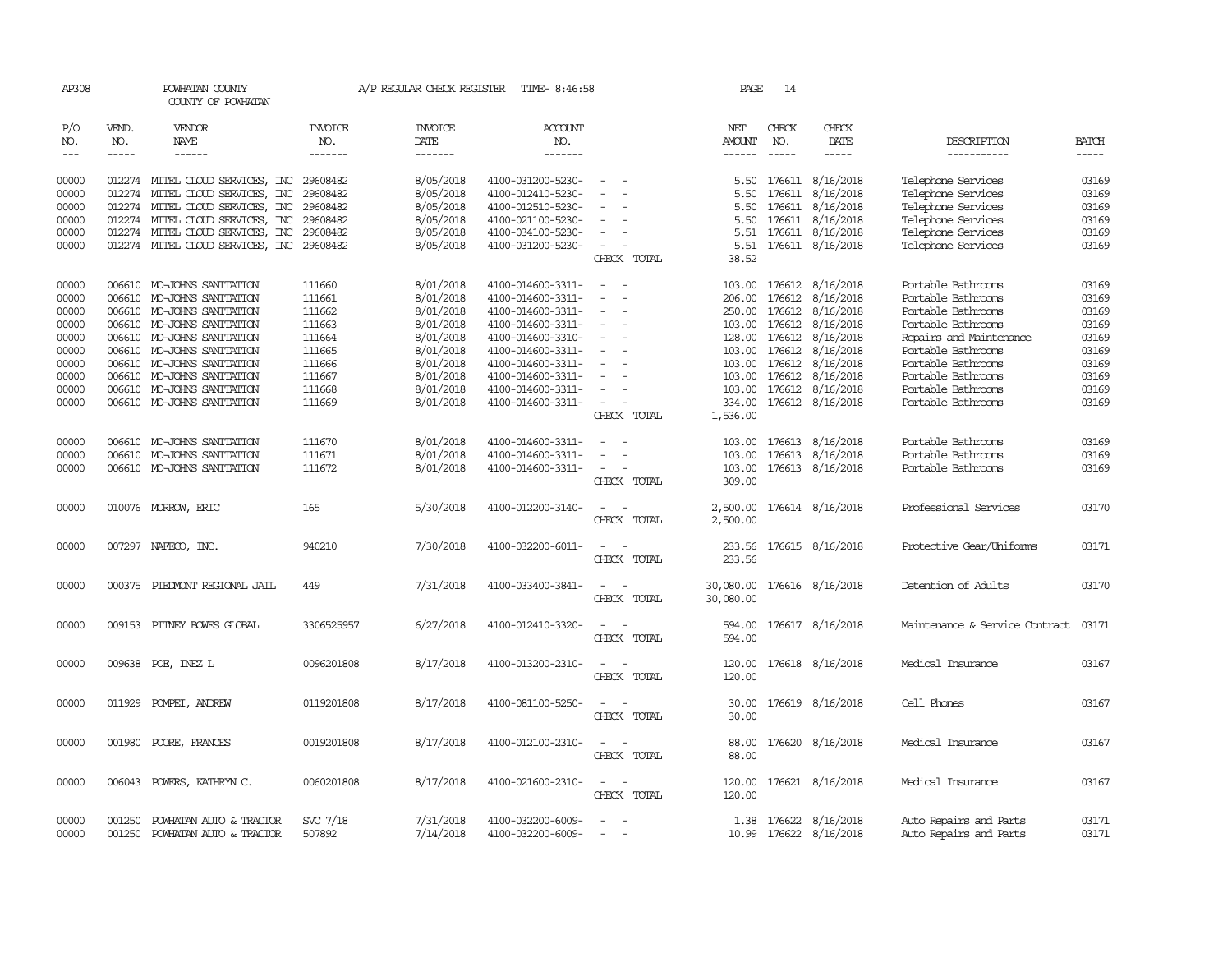| AP308                   |                               | POWHATAN COUNTY<br>COUNTY OF POWHATAN                                               |                                  | A/P REGULAR CHECK REGISTER          | TIME- 8:46:58                                               |                                                                                                                             | PAGE                           | 15                            |                                             |                                                                          |                             |
|-------------------------|-------------------------------|-------------------------------------------------------------------------------------|----------------------------------|-------------------------------------|-------------------------------------------------------------|-----------------------------------------------------------------------------------------------------------------------------|--------------------------------|-------------------------------|---------------------------------------------|--------------------------------------------------------------------------|-----------------------------|
| P/O<br>NO.<br>$- - -$   | VEND.<br>NO.<br>$\frac{1}{2}$ | <b>VENDOR</b><br>NAME<br>$- - - - - -$                                              | <b>INVOICE</b><br>NO.<br>------- | <b>INVOICE</b><br>DATE<br>--------  | <b>ACCOUNT</b><br>NO.<br>-------                            |                                                                                                                             | NET<br><b>AMOUNT</b><br>------ | CHECK<br>NO.<br>$\frac{1}{2}$ | CHECK<br>DATE<br>$- - - - -$                | DESCRIPTION<br>------------                                              | <b>BATCH</b><br>$- - - - -$ |
| 00000                   | 001250                        | POWHATAN AUTO & TRACTOR                                                             | 508697                           | 7/20/2018                           | 4100-032200-6009-                                           | $\sim$<br>CHECK TOTAL                                                                                                       | 557.98<br>570.35               |                               | 176622 8/16/2018                            | Auto Repairs and Parts                                                   | 03171                       |
| 00000                   | 009689                        | POWHATAN CHRISTMAS MOTHER 2018 MOU                                                  |                                  | 8/13/2018                           | 4100-053910-5643-                                           | CHECK TOTAL                                                                                                                 | 5,000.00                       |                               | 5,000.00 176623 8/16/2018                   | POCAA Services - Federal CSBG                                            | 03170                       |
| 00000                   |                               | 008294 POWHATAN COUNTY PUBLIC                                                       | 0082201808                       | 8/17/2018                           | 4100-031200-2310-                                           | $\sim$ $\sim$<br>CHECK TOTAL                                                                                                | 706.50<br>706.50               |                               | 176625 8/16/2018                            | Medical Insurance                                                        | 03167                       |
| 00000                   | 012555                        | PROSHRED SECURITY OF                                                                | 16476                            | 8/09/2018                           | 4100-012220-3140-                                           | $\sim$<br>$\sim$<br>CHECK TOTAL                                                                                             | 12.00<br>12.00                 |                               | 176626 8/16/2018                            | Professional Services                                                    | 03170                       |
| 00000<br>00000          | 000780<br>000780              | <b>QUILL CORPORATION</b><br><b>QUILL CORPORATION</b>                                | 8889058<br>9225164               | 7/27/2018<br>8/09/2018              | 4100-014400-6001-<br>4100-012310-6001-                      | $\overline{\phantom{a}}$<br>CHECK TOTAL                                                                                     | 107.94<br>314.60               |                               | 206.66 176627 8/16/2018<br>176627 8/16/2018 | Stationery/Office Supplies<br>Office Supplies                            | 03170<br>03171              |
| 00000<br>00000<br>00000 | 000620<br>000620<br>000620    | R. C. GOODWYN & SONS, INC<br>R. C. GOODWIN & SONS, INC<br>R. C. GOODWYN & SONS, INC | 0823786<br>0824335<br>821800     | 7/26/2018<br>7/31/2018<br>7/11/2018 | 4100-014100-3310-<br>4100-014100-6004-<br>4100-031200-6014- | $\sim$<br>$\overline{\phantom{a}}$<br>CHECK TOTAL                                                                           | 8.00<br>25.15<br>3.95<br>37.10 | 176628<br>176628              | 176628 8/16/2018<br>8/16/2018<br>8/16/2018  | Repairs & Maintenance<br>Tools and Equipment<br>Other Operating Supplies | 03170<br>03170<br>03170     |
| 00000<br>00000          | 009047<br>009047              | RED WING SHOES<br>RED WING SHOES                                                    | 484135999<br>484136000           | 8/01/2018<br>8/01/2018              | 4100-014300-6100-<br>4100-035100-6011-                      | $\equiv$<br>CHECK TOTAL                                                                                                     | 148.74<br>308.48<br>457.22     | 176629                        | 176629 8/16/2018<br>8/16/2018               | Personal Protective Equipment<br>Uniforms                                | 03170<br>03170              |
| 00000                   | 009077                        | REYNOLDS, SHIRLEY                                                                   | 0090201808                       | 8/17/2018                           | 4100-031200-2310-                                           | $\equiv$<br>CHECK TOTAL                                                                                                     | 96.00<br>96.00                 |                               | 176630 8/16/2018                            | Medical Insurance                                                        | 03167                       |
| 00000                   |                               | 007325 RICHMOND OXYGEN CO.                                                          | 288807                           | 7/03/2018                           | 4100-032200-3320-                                           | CHECK TOTAL                                                                                                                 | 255.00<br>255.00               |                               | 176631 8/16/2018                            | Maintenance & Service Contract                                           | 03171                       |
| 00000                   |                               | 007380 RICHMOND SECURITY INC.                                                       | 33956                            | 7/27/2018                           | 4100-014100-3310-                                           | $\frac{1}{2} \left( \frac{1}{2} \right) \left( \frac{1}{2} \right) = \frac{1}{2} \left( \frac{1}{2} \right)$<br>CHECK TOTAL | 436.18<br>436.18               |                               | 176632 8/16/2018                            | Repairs & Maintenance                                                    | 03170                       |
| 00000                   |                               | 007882 ROSS, ANDREA S.                                                              | A.ROSS 8/6/18                    | 8/09/2018                           | 4100-012310-5540-                                           | $\omega_{\rm{max}}$ , $\omega_{\rm{max}}$<br>CHECK TOTAL                                                                    | 182.88<br>182.88               |                               | 176633 8/16/2018                            | Conferences & Training                                                   | 03170                       |
| 00000                   |                               | 011800 SCHARDEIN, BRET                                                              | 0118201808                       | 8/17/2018                           | 4100-081100-5250-                                           | $\equiv$<br>CHECK TOTAL                                                                                                     | 30.00<br>30.00                 |                               | 176634 8/16/2018                            | Cell Phones                                                              | 03167                       |
| 00000                   |                               | 010282 SCHUBERT, CHARLA                                                             | 0102201808                       | 8/17/2018                           | 4100-012200-5250-                                           | $\sim$<br>CHECK TOTAL                                                                                                       | 30.00<br>30.00                 |                               | 176635 8/16/2018                            | Cell Phones                                                              | 03167                       |
| 00000                   |                               | 008654 SEAY'S TOWING                                                                | <b>TOW ADJ-4884</b>              | 8/06/2018                           | 4100-031200-6014-                                           | $\overline{\phantom{a}}$<br>CHECK TOTAL                                                                                     | 195.00<br>195.00               |                               | 176636 8/16/2018                            | Other Operating Supplies                                                 | 03170                       |
| 00000                   |                               | 009701 SHI INTERNATIONAL CORP.                                                      | B08646103                        | 8/03/2018                           | 4100-012510-6003-                                           | $\sim$ $\sim$<br>CHECK TOTAL                                                                                                | 622.17                         |                               | 622.17 176637 8/16/2018                     | Computer Software                                                        | 03170                       |
| 00000                   |                               | 007157 SHORES COLLISION, INC.                                                       | 18-12218                         | 8/07/2018                           | 4100-031200-6009-                                           | CHECK TOTAL                                                                                                                 | 234.00<br>234.00               |                               | 176638 8/16/2018                            | Auto Parts/Repairs                                                       | 03170                       |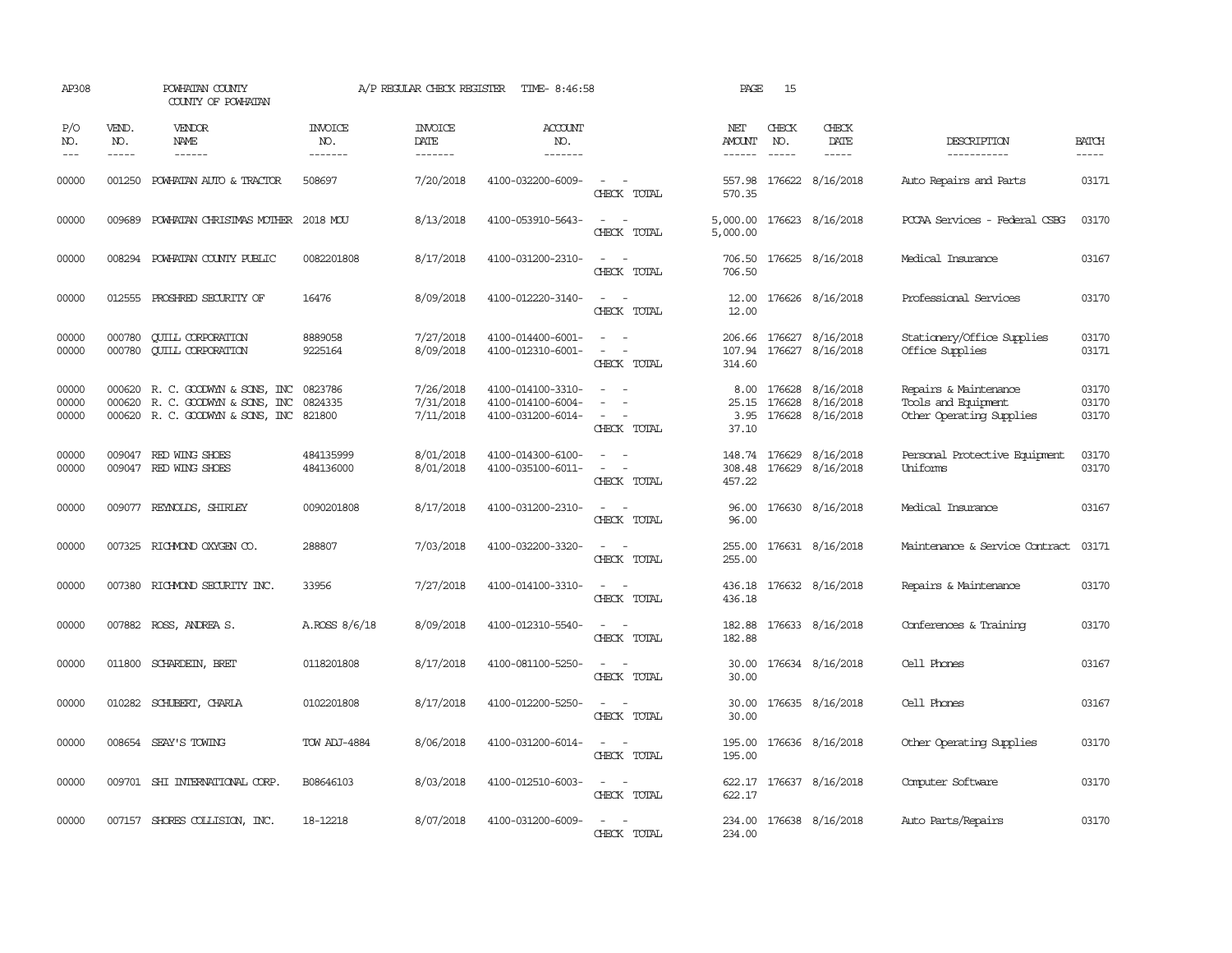| AP308                                                                                  |                                                                                                  | POWHATAN COUNTY<br>COUNTY OF POWHATAN                                                                                                                                                                                                        |                                                                                                                                          | A/P REGULAR CHECK REGISTER                                                                                                     | TIME- 8:46:58                                                                                                                                                                                                  |                                                                               | PAGE                                                                                               | 16                                                |                                                                                                                                                                   |                                                                                                                                                                                                                         |                                                                                        |
|----------------------------------------------------------------------------------------|--------------------------------------------------------------------------------------------------|----------------------------------------------------------------------------------------------------------------------------------------------------------------------------------------------------------------------------------------------|------------------------------------------------------------------------------------------------------------------------------------------|--------------------------------------------------------------------------------------------------------------------------------|----------------------------------------------------------------------------------------------------------------------------------------------------------------------------------------------------------------|-------------------------------------------------------------------------------|----------------------------------------------------------------------------------------------------|---------------------------------------------------|-------------------------------------------------------------------------------------------------------------------------------------------------------------------|-------------------------------------------------------------------------------------------------------------------------------------------------------------------------------------------------------------------------|----------------------------------------------------------------------------------------|
| P/O<br>NO.<br>$\qquad \qquad - -$                                                      | VEND.<br>NO.<br>-----                                                                            | VENDOR<br>NAME                                                                                                                                                                                                                               | <b>INVOICE</b><br>NO.<br>-------                                                                                                         | <b>INVOICE</b><br>DATE<br>--------                                                                                             | <b>ACCOUNT</b><br>NO.<br>-------                                                                                                                                                                               |                                                                               | NET<br>AMOUNT<br>------                                                                            | CHECK<br>NO.                                      | CHECK<br>DATE                                                                                                                                                     | DESCRIPTION<br>-----------                                                                                                                                                                                              | <b>BATCH</b><br>-----                                                                  |
| 00000                                                                                  | 007570                                                                                           | SMITH, DANNY LEE                                                                                                                                                                                                                             | <b>EXCHANGE</b>                                                                                                                          | 8/08/2018                                                                                                                      | 4100-031200-6011-                                                                                                                                                                                              | $\overline{\phantom{a}}$<br>CHECK TOTAL                                       | 36.05<br>36.05                                                                                     |                                                   | 176639 8/16/2018                                                                                                                                                  | Uniforms                                                                                                                                                                                                                | 03170                                                                                  |
| 00000                                                                                  |                                                                                                  | 011935 SOUKUP, MICHELLE                                                                                                                                                                                                                      | MINI REFRIG.                                                                                                                             | 8/09/2018                                                                                                                      | 4100-021200-6001-                                                                                                                                                                                              | $\sim$<br>CHECK TOTAL                                                         | 137.88<br>137.88                                                                                   |                                                   | 176640 8/16/2018                                                                                                                                                  | Office Supplies                                                                                                                                                                                                         | 03170                                                                                  |
| 00000                                                                                  |                                                                                                  | 001320 SOUTHERN POLICE                                                                                                                                                                                                                       | 196206                                                                                                                                   | 8/01/2018                                                                                                                      | 4100-031200-6011-                                                                                                                                                                                              | $\sim$<br>$\overline{\phantom{a}}$<br>CHECK TOTAL                             | 37.50<br>37.50                                                                                     |                                                   | 176642 8/16/2018                                                                                                                                                  | Uniforms                                                                                                                                                                                                                | 03170                                                                                  |
| 00000                                                                                  |                                                                                                  | 006594 SOUTHSIDE ELECTRIC COOP                                                                                                                                                                                                               | 63504005 8/18                                                                                                                            | 8/06/2018                                                                                                                      | 4100-031210-5110-                                                                                                                                                                                              | $\equiv$<br>CHECK TOTAL                                                       | 130.03<br>130.03                                                                                   |                                                   | 176643 8/16/2018                                                                                                                                                  | Electricity - Comunications H 03171                                                                                                                                                                                     |                                                                                        |
| 00000<br>00000<br>00000<br>00000<br>00000<br>00000<br>00000<br>00000<br>00000<br>00000 | 008578<br>008578<br>008578<br>008578<br>008578<br>008578<br>008578<br>008578<br>008578<br>008578 | STAPLES BUSINESS AD-<br>STAPLES BUSINESS AD-<br>STAPLES BUSINESS AD-<br>STAPLES BUSINESS AD-<br>STAPLES BUSINESS AD-<br>STAPLES BUSINESS AD-<br>STAPLES BUSINESS AD-<br>STAPLES BUSINESS AD-<br>STAPLES BUSINESS AD-<br>STAPLES BUSINESS AD- | 3384511278<br>3384670948<br>3384784647<br>3384784648<br>3384860968<br>3384860968<br>3384860969<br>3384938893<br>3385692293<br>3385772779 | 7/21/2018<br>7/24/2018<br>7/25/2018<br>7/25/2018<br>7/26/2018<br>7/26/2018<br>7/26/2018<br>7/27/2018<br>8/02/2018<br>8/03/2018 | 4100-021600-6001-<br>4100-073100-6001-<br>4100-012520-6014-<br>4100-034100-6001-<br>4100-012200-6001-<br>4100-012520-6014-<br>4100-073100-6001-<br>4100-022100-6001-<br>4100-021600-6001-<br>4100-032200-6001- | $\overline{\phantom{a}}$<br>$\overline{\phantom{a}}$<br>$\sim$<br>CHECK TOTAL | 73.73<br>28.71<br>165.78<br>47.93<br>23.40<br>43.77<br>41.21<br>39.36<br>36.79<br>106.40<br>607.08 | 176645<br>176645<br>176645<br>176645<br>176645    | 176645 8/16/2018<br>8/16/2018<br>176645 8/16/2018<br>8/16/2018<br>8/16/2018<br>8/16/2018<br>176645 8/16/2018<br>176645 8/16/2018<br>8/16/2018<br>176645 8/16/2018 | Office Supplies<br>Office Supplies<br>Other Operating Supplies<br>Office Supplies<br>Office Supplies<br>Other Operating Supplies<br>Office Supplies<br>Office Supplies<br>Office Supplies<br>Stationery/Office Supplies | 03170<br>03170<br>03170<br>03170<br>03170<br>03170<br>03170<br>03170<br>03170<br>03171 |
| 00000                                                                                  | 006569                                                                                           | STICKELS, RANDAL LEE                                                                                                                                                                                                                         | 0065201808                                                                                                                               | 8/17/2018                                                                                                                      | 4100-031200-2310-                                                                                                                                                                                              | $\sim$<br>$\overline{\phantom{a}}$<br>CHECK TOTAL                             | 72.00<br>72.00                                                                                     |                                                   | 176646 8/16/2018                                                                                                                                                  | Medical Insurance                                                                                                                                                                                                       | 03167                                                                                  |
| 00000                                                                                  |                                                                                                  | 007115 STOKES, GARLAND KENNETH                                                                                                                                                                                                               | 0071201808                                                                                                                               | 8/17/2018                                                                                                                      | 4100-031200-2310-                                                                                                                                                                                              | $\equiv$<br>CHECK TOTAL                                                       | 68.00<br>68.00                                                                                     |                                                   | 176647 8/16/2018                                                                                                                                                  | Medical Insurance                                                                                                                                                                                                       | 03167                                                                                  |
| 00000                                                                                  | 008346                                                                                           | SYCOM TECHNOLOGIES                                                                                                                                                                                                                           | AT43594                                                                                                                                  | 7/30/2018                                                                                                                      | 4100-012510-3322-                                                                                                                                                                                              | $\equiv$<br>CHECK TOTAL                                                       | 180.00<br>180.00                                                                                   |                                                   | 176648 8/16/2018                                                                                                                                                  | Network Service Contracts                                                                                                                                                                                               | 03170                                                                                  |
| 00000<br>00000                                                                         | 006267<br>006267                                                                                 | TIMBERLAKE, II, JAMES B.<br>TIMBERLAKE, II, JAMES B.                                                                                                                                                                                         | POSTAGE/CLASS<br>POSTAGE/CLASS                                                                                                           | 7/23/2018<br>7/23/2018                                                                                                         | 4100-012310-5210-<br>4100-012310-5540-                                                                                                                                                                         | $\equiv$<br>$\equiv$<br>CHECK TOTAL                                           | 7.25<br>240.00<br>247.25                                                                           |                                                   | 176650 8/16/2018<br>176650 8/16/2018                                                                                                                              | Postage<br>Conferences & Training                                                                                                                                                                                       | 03170<br>03170                                                                         |
| 00000                                                                                  | 000845                                                                                           | TOWN POLICE SUPPLY OF                                                                                                                                                                                                                        | 9820                                                                                                                                     | 8/01/2018                                                                                                                      | 4100-031200-6011-                                                                                                                                                                                              | $\equiv$<br>CHECK TOTAL                                                       | 641.00<br>641.00                                                                                   |                                                   | 176651 8/16/2018                                                                                                                                                  | Uniforms                                                                                                                                                                                                                | 03170                                                                                  |
| 00000<br>00000<br>00000<br>00000<br>00000<br>00000                                     | 008565<br>008565<br>008565<br>008565<br>008565<br>008565                                         | TRACTOR SUPPLY CREDIT<br>TRACTOR SUPPLY CREDIT<br>TRACTOR SUPPLY CREDIT<br>TRACTOR SUPPLY CREDIT<br>TRACTOR SUPPLY CREDIT<br>TRACTOR SUPPLY CREDIT                                                                                           | 100438004<br>200651138<br>200653184<br>200653336<br>200654331<br>200654446                                                               | 7/09/2018<br>7/02/2018<br>7/11/2018<br>7/11/2018<br>7/16/2018<br>7/16/2018                                                     | 4100-035100-6022-<br>4100-031200-6022-<br>4100-031200-6022-<br>4100-031200-6022-<br>4100-031200-6022-<br>4100-035100-6022-                                                                                     | $\equiv$<br>$\equiv$<br>CHECK TOTAL                                           | 99.42<br>103.96<br>115.02- 176652<br>59.93<br>923.68                                               | 176652<br>176652<br>709.98 176652<br>65.41 176652 | 8/16/2018<br>8/16/2018<br>8/16/2018<br>8/16/2018<br>8/16/2018<br>176652 8/16/2018                                                                                 | Dog Food/Supplies<br>Dog Food & Supplies K9<br>Dog Food & Supplies K9<br>Dog Food & Supplies K9<br>Dog Food & Supplies K9<br>Dog Food/Supplies                                                                          | 03170<br>03170<br>03170<br>03170<br>03170<br>03170                                     |
| 00000                                                                                  | 006324                                                                                           | ULIRA-VIOLET LASER                                                                                                                                                                                                                           | 100762                                                                                                                                   | 8/01/2018                                                                                                                      | 4100-073100-6001-                                                                                                                                                                                              | $\sim$ 100 $\mu$<br>CHECK TOTAL                                               | 26.10<br>26.10                                                                                     |                                                   | 176653 8/16/2018                                                                                                                                                  | Office Supplies                                                                                                                                                                                                         | 03170                                                                                  |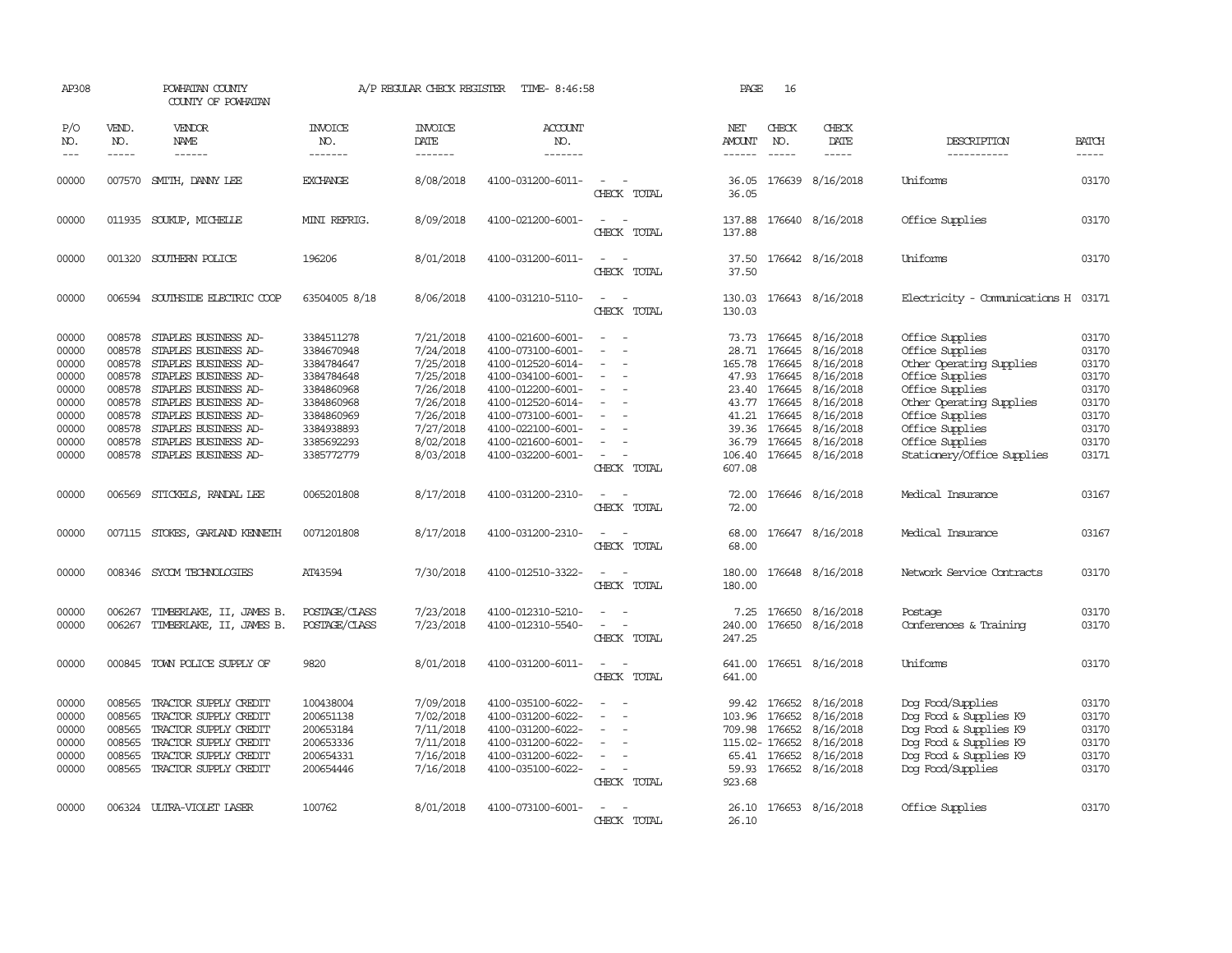| AP308                                              |                                                                                                                                                                                                                                                                                                                                                                                                                                                                                                     | POWHATAN COUNTY<br>COUNTY OF POWHATAN                                                                                                                                                                                                                                                                                                                                                                                                                                              |                                                                                                                | A/P REGULAR CHECK REGISTER                                                 | TIME- 8:46:58                                                                                                              |                                                                                                                                                                   | PAGE                              | 17                                   |                                                                                                                                                                                                                                                                                                                                                                                                                                                                         |                                                                                                                            |                                                    |
|----------------------------------------------------|-----------------------------------------------------------------------------------------------------------------------------------------------------------------------------------------------------------------------------------------------------------------------------------------------------------------------------------------------------------------------------------------------------------------------------------------------------------------------------------------------------|------------------------------------------------------------------------------------------------------------------------------------------------------------------------------------------------------------------------------------------------------------------------------------------------------------------------------------------------------------------------------------------------------------------------------------------------------------------------------------|----------------------------------------------------------------------------------------------------------------|----------------------------------------------------------------------------|----------------------------------------------------------------------------------------------------------------------------|-------------------------------------------------------------------------------------------------------------------------------------------------------------------|-----------------------------------|--------------------------------------|-------------------------------------------------------------------------------------------------------------------------------------------------------------------------------------------------------------------------------------------------------------------------------------------------------------------------------------------------------------------------------------------------------------------------------------------------------------------------|----------------------------------------------------------------------------------------------------------------------------|----------------------------------------------------|
| P/O<br>NO.<br>$---$                                | VEND.<br>NO.<br>$\begin{tabular}{ccccc} \multicolumn{2}{c}{} & \multicolumn{2}{c}{} & \multicolumn{2}{c}{} & \multicolumn{2}{c}{} & \multicolumn{2}{c}{} & \multicolumn{2}{c}{} & \multicolumn{2}{c}{} & \multicolumn{2}{c}{} & \multicolumn{2}{c}{} & \multicolumn{2}{c}{} & \multicolumn{2}{c}{} & \multicolumn{2}{c}{} & \multicolumn{2}{c}{} & \multicolumn{2}{c}{} & \multicolumn{2}{c}{} & \multicolumn{2}{c}{} & \multicolumn{2}{c}{} & \multicolumn{2}{c}{} & \multicolumn{2}{c}{} & \mult$ | VENDOR<br>NAME<br>$\begin{tabular}{ccccc} \multicolumn{2}{c }{\multicolumn{2}{c }{\multicolumn{2}{c }{\multicolumn{2}{c}}{\hspace{-2.2cm}}}} \multicolumn{2}{c }{\end{tabular}} \end{tabular} \begin{tabular}{c c } \multicolumn{2}{c }{\multicolumn{2}{c }{\hspace{-2.2cm}}\hspace{-2.2cm}}}} \multicolumn{2}{c }{\end{tabular}} \end{tabular} \begin{tabular}{c c }{\multicolumn{2}{c }{\hspace{-2.2cm}}\hspace{-2.2cm}}}\hspace{-2.2cm}\multicolumn{2}{c }{\hspace{-2.2cm}}\hs$ | <b>INVOICE</b><br>NO.<br>-------                                                                               | <b>INVOICE</b><br><b>DATE</b><br>-------                                   | <b>ACCOUNT</b><br>NO.                                                                                                      |                                                                                                                                                                   | NET<br><b>AMOUNT</b><br>------    | CHECK<br>NO.                         | CHECK<br>DATE<br>$\begin{tabular}{ccccc} \multicolumn{2}{c }{\multicolumn{2}{c }{\multicolumn{2}{c }{\multicolumn{2}{c}}{\hspace{-2.2cm}}}} \multicolumn{2}{c }{\multicolumn{2}{c }{\hspace{-2.2cm}}\hline} \multicolumn{2}{c }{\hspace{-2.2cm}} \multicolumn{2}{c }{\hspace{-2.2cm}}\hline} \multicolumn{2}{c }{\hspace{-2.2cm}} \multicolumn{2}{c }{\hspace{-2.2cm}}\hline} \multicolumn{2}{c }{\hspace{-2.2cm}} \multicolumn{2}{c }{\hspace{-2.2cm}}\hline} \multic$ | DESCRIPTION<br>-----------                                                                                                 | <b>BATCH</b><br>-----                              |
| 00000                                              |                                                                                                                                                                                                                                                                                                                                                                                                                                                                                                     | 009574 UNIQUE MANAGEMENT                                                                                                                                                                                                                                                                                                                                                                                                                                                           | 465920                                                                                                         | 8/01/2018                                                                  | 4100-073100-6012-                                                                                                          | CHECK TOTAL                                                                                                                                                       | 50.00<br>50.00                    |                                      | 176654 8/16/2018                                                                                                                                                                                                                                                                                                                                                                                                                                                        | Books & Subscriptions                                                                                                      | 03170                                              |
| 00000                                              |                                                                                                                                                                                                                                                                                                                                                                                                                                                                                                     | 012552 US2BG CONTRACTING LLC                                                                                                                                                                                                                                                                                                                                                                                                                                                       | 323-2018 REFUND                                                                                                | 8/09/2018                                                                  | 3100-013030-0008-                                                                                                          | CHECK TOTAL                                                                                                                                                       | 413.00<br>413.00                  |                                      | 176655 8/16/2018                                                                                                                                                                                                                                                                                                                                                                                                                                                        | <b>Building Permits</b>                                                                                                    | 03170                                              |
| 00000<br>00000<br>00000<br>00000<br>00000<br>00000 | 011169<br>011169                                                                                                                                                                                                                                                                                                                                                                                                                                                                                    | 011169 VERIZON<br>VERIZON<br>011169 VERIZON<br>011169 VERIZON<br>VERIZON<br>011169 VERIZON                                                                                                                                                                                                                                                                                                                                                                                         | 0401357783 8/18<br>8045981340 8/18<br>8045986057 7/18<br>8045986057 7/18<br>8045987939 7/18<br>8045983715 7/18 | 8/01/2018<br>8/01/2018<br>7/28/2018<br>7/28/2018<br>7/28/2018<br>7/28/2018 | 4100-031210-5230-<br>4100-021100-5230-<br>4100-031200-5230-<br>4100-031210-5230-<br>4100-022100-5230-<br>4100-031210-5232- | $\sim$                                                                                                                                                            | 53.59<br>66.20<br>304.58<br>49.01 | 176656<br>176656<br>176656<br>176656 | 6.76 176656 8/16/2018<br>8/16/2018<br>8/16/2018<br>8/16/2018<br>8/16/2018<br>128.21 176656 8/16/2018                                                                                                                                                                                                                                                                                                                                                                    | Telephone Services<br>Telephone Services<br>Telephone Services<br>Telephone Services<br>Telephone Services<br>Wireline 911 | 03170<br>03170<br>03170<br>03170<br>03170<br>03171 |
| 00000                                              |                                                                                                                                                                                                                                                                                                                                                                                                                                                                                                     | 011169 VERIZON                                                                                                                                                                                                                                                                                                                                                                                                                                                                     | 8047061627 8/18                                                                                                | 8/01/2018                                                                  | 4100-031210-5232-                                                                                                          | CHECK TOTAL                                                                                                                                                       | 1,412.70<br>2,021.05              |                                      | 176656 8/16/2018                                                                                                                                                                                                                                                                                                                                                                                                                                                        | Wireline 911                                                                                                               | 03171                                              |
| 00000<br>00000                                     |                                                                                                                                                                                                                                                                                                                                                                                                                                                                                                     | 011187 VERIZON BUSINESS<br>011187 VERIZON BUSINESS                                                                                                                                                                                                                                                                                                                                                                                                                                 | 67778519<br>67778519                                                                                           | 8/10/2018<br>8/10/2018                                                     | 100-000100-0006-<br>4100-012510-5240-                                                                                      | $\frac{1}{2} \left( \frac{1}{2} \right) \left( \frac{1}{2} \right) = \frac{1}{2} \left( \frac{1}{2} \right)$<br>$\sim$<br>$\overline{\phantom{a}}$<br>CHECK TOTAL | 3.59<br>63.55                     |                                      | 176657 8/16/2018<br>59.96 176657 8/16/2018                                                                                                                                                                                                                                                                                                                                                                                                                              | Due from Other Agencies<br>Long Distance                                                                                   | 03170<br>03170                                     |
| 00000                                              |                                                                                                                                                                                                                                                                                                                                                                                                                                                                                                     | 008785 VERIZON CABS                                                                                                                                                                                                                                                                                                                                                                                                                                                                | M550491706 7/18                                                                                                | 7/25/2018                                                                  | 4100-031210-5232-                                                                                                          | CHECK TOTAL                                                                                                                                                       | 479.45<br>479.45                  |                                      | 176658 8/16/2018                                                                                                                                                                                                                                                                                                                                                                                                                                                        | Wireline 911                                                                                                               | 03171                                              |
| 00000                                              |                                                                                                                                                                                                                                                                                                                                                                                                                                                                                                     | 008710 VIRGINIA BUSINESS SYSTEMS                                                                                                                                                                                                                                                                                                                                                                                                                                                   | 23080034                                                                                                       | 7/27/2018                                                                  | 4100-012100-3320-                                                                                                          | CHECK TOTAL                                                                                                                                                       | 20.65<br>20.65                    |                                      | 176659 8/16/2018                                                                                                                                                                                                                                                                                                                                                                                                                                                        | Maintenance & Service Contract                                                                                             | 03170                                              |
| 00000                                              |                                                                                                                                                                                                                                                                                                                                                                                                                                                                                                     | 006302 VIRGINIA INFORMATION                                                                                                                                                                                                                                                                                                                                                                                                                                                        | T417097                                                                                                        | 7/31/2018                                                                  | 4100-012510-5260-                                                                                                          | $\sim$<br>$\sim$<br>CHECK TOTAL                                                                                                                                   | 299.05<br>299.05                  |                                      | 176660 8/16/2018                                                                                                                                                                                                                                                                                                                                                                                                                                                        | Internet Usage                                                                                                             | 03170                                              |
| 00000                                              |                                                                                                                                                                                                                                                                                                                                                                                                                                                                                                     | 001680 WASTE MANAGEMENT OF                                                                                                                                                                                                                                                                                                                                                                                                                                                         | 3295912-2424-4                                                                                                 | 8/02/2018                                                                  | 4100-014300-3175-                                                                                                          | $\sim$ $\sim$<br>CHECK TOTAL                                                                                                                                      | 310.82<br>310.82                  |                                      | 176661 8/16/2018                                                                                                                                                                                                                                                                                                                                                                                                                                                        | Waste Disposal                                                                                                             | 03170                                              |
| 00000<br>00000                                     |                                                                                                                                                                                                                                                                                                                                                                                                                                                                                                     | 011481 WEAR A SMILE, SHARE A<br>011481 WEAR A SMILE, SHARE A                                                                                                                                                                                                                                                                                                                                                                                                                       | MOU 2018-2019<br>MOU#2 2018-2019                                                                               | 8/13/2018<br>8/13/2018                                                     | 4100-053910-5642-<br>4100-053910-5643-                                                                                     | CHECK TOTAL                                                                                                                                                       | 2,500.00<br>2,500.00<br>5,000.00  |                                      | 176662 8/16/2018<br>176662 8/16/2018                                                                                                                                                                                                                                                                                                                                                                                                                                    | PCCAA Services - TANF<br>PCCAA Services - Federal CSBG                                                                     | 03170<br>03170                                     |
| 00000                                              |                                                                                                                                                                                                                                                                                                                                                                                                                                                                                                     | 011181 WELLS FARGO FINANCIAL                                                                                                                                                                                                                                                                                                                                                                                                                                                       | 5005093206                                                                                                     | 8/07/2018                                                                  | 4100-012100-3320-                                                                                                          | CHECK TOTAL                                                                                                                                                       | 83.20<br>83.20                    |                                      | 176663 8/16/2018                                                                                                                                                                                                                                                                                                                                                                                                                                                        | Maintenance & Service Contract 03170                                                                                       |                                                    |
| 00000                                              | 011698                                                                                                                                                                                                                                                                                                                                                                                                                                                                                              | WESTWOOD PHARMACY                                                                                                                                                                                                                                                                                                                                                                                                                                                                  | 20688                                                                                                          | 7/31/2018                                                                  | 4100-033400-3845-                                                                                                          | CHECK TOTAL                                                                                                                                                       | 735.96<br>735.96                  |                                      | 176664 8/16/2018                                                                                                                                                                                                                                                                                                                                                                                                                                                        | Detention of Adults - Health C                                                                                             | 03170                                              |
| 00000<br>00000                                     | 009332                                                                                                                                                                                                                                                                                                                                                                                                                                                                                              | WITMER PUBLIC SAFETY<br>009332 WITMER PUBLIC SAFETY                                                                                                                                                                                                                                                                                                                                                                                                                                | 1876320<br>1880144                                                                                             | 8/06/2018<br>8/07/2018                                                     | 4100-031200-6011-<br>4100-031200-6011-                                                                                     | $\sim$ $  -$<br>CHECK TOTAL                                                                                                                                       | 375.00<br>21.00<br>396.00         |                                      | 176665 8/16/2018<br>176665 8/16/2018                                                                                                                                                                                                                                                                                                                                                                                                                                    | Uniforms<br>Uniforms                                                                                                       | 03170<br>03170                                     |
| 00000                                              |                                                                                                                                                                                                                                                                                                                                                                                                                                                                                                     | 012408 WOOD, JOHN                                                                                                                                                                                                                                                                                                                                                                                                                                                                  | 0124201808                                                                                                     | 8/17/2018                                                                  | 4100-012510-5250-                                                                                                          | $\frac{1}{2} \left( \frac{1}{2} \right) \left( \frac{1}{2} \right) = \frac{1}{2} \left( \frac{1}{2} \right)$<br>CHECK TOTAL                                       | 30.00<br>30.00                    |                                      | 176666 8/16/2018                                                                                                                                                                                                                                                                                                                                                                                                                                                        | Cell Phones                                                                                                                | 03167                                              |
| 00000                                              |                                                                                                                                                                                                                                                                                                                                                                                                                                                                                                     | 002080 WOODCOCK, LYNN T.                                                                                                                                                                                                                                                                                                                                                                                                                                                           | 0020201808                                                                                                     | 8/17/2018                                                                  | 4100-031200-2310-                                                                                                          | CHECK TOTAL                                                                                                                                                       | 108.00                            |                                      | 108.00 176667 8/16/2018                                                                                                                                                                                                                                                                                                                                                                                                                                                 | Medical Insurance                                                                                                          | 03167                                              |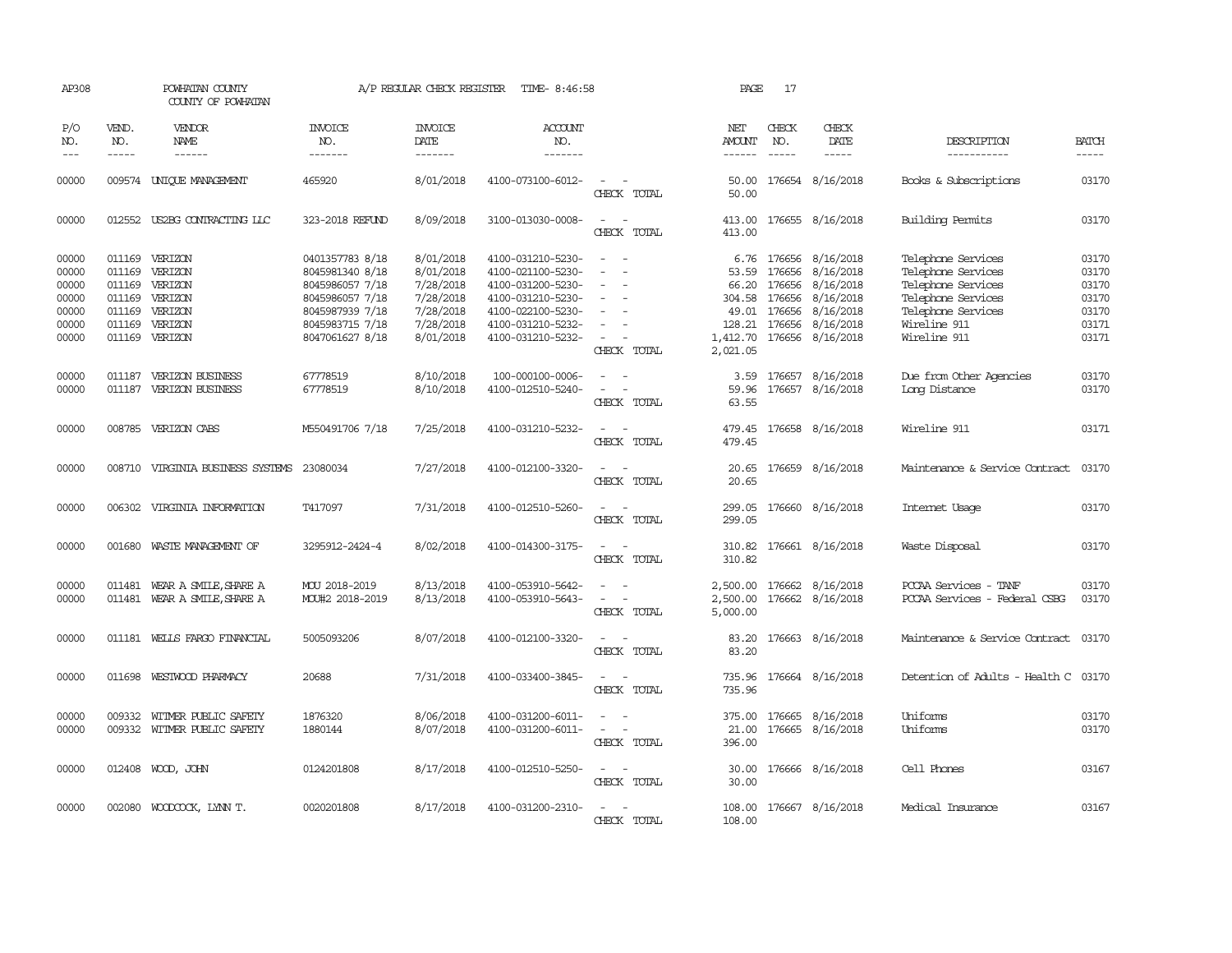| AP308                                                                                                                                        |                                                                                        | POWHATAN COUNTY<br>COUNTY OF POWHATAN                                                                                                                                                                                                                                                                                                                                                                                                                                                           |                                                                                                                                                                                                                                                            | A/P REGULAR CHECK REGISTER                                                                                                                                                                                   | TIME- 8:46:58                                                                                                                                                                                                                                                                                                                                |                                                                                                                                                                                                                                                                                    | PAGE                                                           | 18                                                                                  |                                                                                                                                                                                                                                                                                                                                                                                                                                       |                                                                                                                                                                                                                                                      |                                                                                                                                              |
|----------------------------------------------------------------------------------------------------------------------------------------------|----------------------------------------------------------------------------------------|-------------------------------------------------------------------------------------------------------------------------------------------------------------------------------------------------------------------------------------------------------------------------------------------------------------------------------------------------------------------------------------------------------------------------------------------------------------------------------------------------|------------------------------------------------------------------------------------------------------------------------------------------------------------------------------------------------------------------------------------------------------------|--------------------------------------------------------------------------------------------------------------------------------------------------------------------------------------------------------------|----------------------------------------------------------------------------------------------------------------------------------------------------------------------------------------------------------------------------------------------------------------------------------------------------------------------------------------------|------------------------------------------------------------------------------------------------------------------------------------------------------------------------------------------------------------------------------------------------------------------------------------|----------------------------------------------------------------|-------------------------------------------------------------------------------------|---------------------------------------------------------------------------------------------------------------------------------------------------------------------------------------------------------------------------------------------------------------------------------------------------------------------------------------------------------------------------------------------------------------------------------------|------------------------------------------------------------------------------------------------------------------------------------------------------------------------------------------------------------------------------------------------------|----------------------------------------------------------------------------------------------------------------------------------------------|
| P/O<br>NO.<br>$\qquad \qquad -$                                                                                                              | VEND.<br>NO.<br>-----                                                                  | VENDOR<br>NAME                                                                                                                                                                                                                                                                                                                                                                                                                                                                                  | INVOICE<br>NO.<br>-------                                                                                                                                                                                                                                  | <b>INVOICE</b><br>DATE<br>-------                                                                                                                                                                            | <b>ACCOUNT</b><br>NO.<br>-------                                                                                                                                                                                                                                                                                                             |                                                                                                                                                                                                                                                                                    | NET<br>AMOUNT                                                  | CHECK<br>NO.<br>$\frac{1}{2}$                                                       | CHECK<br>DATE                                                                                                                                                                                                                                                                                                                                                                                                                         | DESCRIPTION<br>-----------                                                                                                                                                                                                                           | <b>BATCH</b><br>-----                                                                                                                        |
| 00000<br>00000                                                                                                                               |                                                                                        | 010688 A&B CLEANING SERVICE, INC.<br>010688 A&B CLEANING SERVICE, INC.                                                                                                                                                                                                                                                                                                                                                                                                                          | 30245<br>30245                                                                                                                                                                                                                                             | 8/16/2018<br>8/16/2018                                                                                                                                                                                       | 4100-014100-3180-<br>4100-032220-3180-                                                                                                                                                                                                                                                                                                       | $\sim$ 100 $\sim$<br>$\sim$ 100 $\sim$<br>CHECK TOTAL                                                                                                                                                                                                                              | 5,441.38<br>5,687.53                                           | 176668<br>246.15 176668                                                             | 8/24/2018<br>8/24/2018                                                                                                                                                                                                                                                                                                                                                                                                                | Cleaning Service<br>Cleaning Service                                                                                                                                                                                                                 | 03172<br>03172                                                                                                                               |
| 00000                                                                                                                                        |                                                                                        | 006175 ADAMS OIL COMPANY, INC.                                                                                                                                                                                                                                                                                                                                                                                                                                                                  | 18121                                                                                                                                                                                                                                                      | 7/03/2018                                                                                                                                                                                                    | 4100-014500-6008-                                                                                                                                                                                                                                                                                                                            | $\equiv$<br>CHECK TOTAL                                                                                                                                                                                                                                                            | 403.50<br>403.50                                               |                                                                                     | 176669 8/24/2018                                                                                                                                                                                                                                                                                                                                                                                                                      | Gas/Grease/Oil                                                                                                                                                                                                                                       | 03172                                                                                                                                        |
| 00000                                                                                                                                        |                                                                                        | 007758 ADVANCE AUTO PARTS                                                                                                                                                                                                                                                                                                                                                                                                                                                                       | 6819819737053                                                                                                                                                                                                                                              | 7/16/2018                                                                                                                                                                                                    | 4100-032200-6009-                                                                                                                                                                                                                                                                                                                            | $\overline{a}$<br>CHECK TOTAL                                                                                                                                                                                                                                                      | 389.97<br>389.97                                               |                                                                                     | 176670 8/24/2018                                                                                                                                                                                                                                                                                                                                                                                                                      | Auto Repairs and Parts                                                                                                                                                                                                                               | 03172                                                                                                                                        |
| 00000                                                                                                                                        |                                                                                        | 007139 AIRECO SUPPLY INC.                                                                                                                                                                                                                                                                                                                                                                                                                                                                       | 7090402-00                                                                                                                                                                                                                                                 | 8/07/2018                                                                                                                                                                                                    | 4100-032220-3310-                                                                                                                                                                                                                                                                                                                            | $\sim$<br>CHECK TOTAL                                                                                                                                                                                                                                                              | 2,486.66<br>2,486.66                                           |                                                                                     | 176672 8/24/2018                                                                                                                                                                                                                                                                                                                                                                                                                      | Repairs & Maintenance                                                                                                                                                                                                                                | 03172                                                                                                                                        |
| 00000<br>00000<br>00000<br>00000<br>00000<br>00000<br>00000<br>00000<br>00000<br>00000<br>00000<br>00000<br>00000<br>00000<br>00000<br>00000 |                                                                                        | 007436 AQUA VIRGINIA, INC.<br>007436 AQUA VIRGINIA, INC.<br>007436 AOUA VIRGINIA, INC.<br>007436 AQUA VIRGINIA, INC.<br>007436 AQUA VIRGINIA, INC.<br>007436 AQUA VIRGINIA, INC.<br>007436 AQUA VIRGINIA, INC.<br>007436 AOUA VIRGINIA, INC.<br>007436 AQUA VIRGINIA, INC.<br>007436 AQUA VIRGINIA, INC.<br>007436 AQUA VIRGINIA, INC.<br>007436 AQUA VIRGINIA, INC.<br>007436 AOUA VIRGINIA, INC.<br>007436 AOUA VIRGINIA, INC.<br>007436 AQUA VIRGINIA, INC.<br>000660 BAI MUNICIPAL SOFTWARE | 0559913 8/18<br>0574622 8/18<br>0575072 8/18<br>0575528 8/18<br>0620830 8/18<br>0620830 8/18<br>0621132 8/18<br>0621730 8/18<br>0621781 8/18<br>0621784 8/18<br>0621788 8/18<br>0621880 8/18<br>1100656 8/18<br>1100657 8/18<br>1401897 8/18<br>ESD2018-34 | 8/07/2018<br>8/07/2018<br>8/07/2018<br>8/07/2018<br>8/07/2018<br>8/07/2018<br>8/07/2018<br>8/07/2018<br>8/07/2018<br>8/07/2018<br>8/07/2018<br>8/07/2018<br>8/07/2018<br>8/07/2018<br>8/07/2018<br>8/05/2018 | 4100-014100-5130-<br>4100-014100-5130-<br>4100-014100-5130-<br>4100-014100-5130-<br>4100-014100-5130-<br>4100-031200-5130-<br>4100-014600-5130-<br>4100-014100-5130-<br>4100-014100-5130-<br>4100-014100-5130-<br>4100-073100-5130-<br>4100-014600-5130-<br>4100-014600-5130-<br>4100-014100-5130-<br>4100-014600-5130-<br>4100-012510-3320- | $\sim$<br>$\sim$<br>$\sim$<br>$\overline{\phantom{a}}$<br>$\sim$<br>$\sim$<br>$\sim$<br>$\sim$<br>$\overline{\phantom{a}}$<br>$\sim$ $ -$<br>CHECK TOTAL<br>$\sim$<br>$\equiv$<br>$\sim$<br>$\overline{\phantom{a}}$<br>$\sim$ $-$<br>CHECK TOTAL<br>$\sim$ $ \sim$<br>CHECK TOTAL | 1,920.15<br>1,208.74<br>2,468.00                               |                                                                                     | 22.69 176674 8/24/2018<br>63.56 176674 8/24/2018<br>81.30 176674 8/24/2018<br>89.21 176674 8/24/2018<br>90.13 176674 8/24/2018<br>90.12 176674 8/24/2018<br>1,219.18 176674 8/24/2018<br>180.25 176674 8/24/2018<br>33.84 176674 8/24/2018<br>49.87 176674 8/24/2018<br>89.59 176675 8/24/2018<br>20.16 176675 8/24/2018<br>911.47 176675 8/24/2018<br>165.94 176675 8/24/2018<br>21.58 176675 8/24/2018<br>2,468.00 176677 8/24/2018 | Water<br>Water<br>Water<br>Water<br>Water<br>Water<br>Water<br>- Field Irrigation<br>Water<br>Water<br>Water<br>Water<br>Water - Field Irrigation<br>Water - Field Irrigation<br>Water<br>Water - Field Irrigation<br>Maintenance & Service Contract | 03172<br>03172<br>03172<br>03172<br>03172<br>03172<br>03172<br>03172<br>03172<br>03172<br>03172<br>03172<br>03172<br>03172<br>03172<br>03172 |
| 00000<br>00000<br>00000<br>00000                                                                                                             | 007941<br>007941<br>007941                                                             | BAKER & TAYLOR<br>BAKER & TAYLOR<br>BAKER & TAYLOR<br>007941 BAKER & TAYLOR                                                                                                                                                                                                                                                                                                                                                                                                                     | 016996892<br>Q30568410<br>5015120322<br>5015121904                                                                                                                                                                                                         | 2/20/2018<br>8/10/2018<br>8/09/2018<br>8/10/2018                                                                                                                                                             | 4100-073100-6012-<br>4100-073100-6012-<br>4100-073100-6012-<br>4100-073100-6012-                                                                                                                                                                                                                                                             | $\sim$<br>$\sim$<br>CHECK TOTAL                                                                                                                                                                                                                                                    | 116.06<br>1,258.83                                             | 176678                                                                              | 20.69 176678 8/24/2018<br>8/24/2018<br>638.64 176678 8/24/2018<br>483.44 176678 8/24/2018                                                                                                                                                                                                                                                                                                                                             | Books & Subscriptions<br>Books & Subscriptions<br>Books & Subscriptions<br>Books & Subscriptions                                                                                                                                                     | 03172<br>03172<br>03172<br>03172                                                                                                             |
| 00000<br>00000<br>00000<br>00000<br>00000<br>00000<br>00000<br>00000<br>00000                                                                | 008668<br>008668<br>008668<br>008668<br>008668<br>008668<br>008668<br>008668<br>008668 | BANK OF AMERICA<br>BANK OF AMERICA<br>BANK OF AMERICA<br>BANK OF AMERICA<br>BANK OF AMERICA<br>BANK OF AMERICA<br>BANK OF AMERICA<br>BANK OF AMERICA<br>BANK OF AMERICA                                                                                                                                                                                                                                                                                                                         | 08/01/2018<br>08/01/2018<br>08/01/2018<br>08/01/2018<br>08/01/2018<br>08/01/2018<br>08/01/2018<br>08/01/2018<br>08/01/2018                                                                                                                                 | 8/01/2018<br>8/01/2018<br>8/01/2018<br>8/01/2018<br>8/01/2018<br>8/01/2018<br>8/01/2018<br>8/01/2018<br>8/01/2018                                                                                            | 4100-081500-5540-<br>4100-081500-5540-<br>4100-021600-6001-<br>4100-012100-6012-<br>4100-071110-5900-<br>4100-081500-6001-<br>4100-012410-3321-<br>4100-031210-5540-<br>4100-012200-5210-                                                                                                                                                    | $\overline{\phantom{a}}$<br>$\equiv$<br>$\overline{\phantom{a}}$<br>$\sim$<br>$\sim$<br>$\overline{\phantom{a}}$<br>$\sim$                                                                                                                                                         | .00.<br>12.00<br>81.03<br>3,402.33<br>14.26<br>46.25<br>390.00 | 176679<br>176679<br>176679<br>280.80 176679<br>176679<br>176679<br>176679<br>176679 | 8/24/2018<br>8/24/2018<br>8/24/2018<br>8/24/2018<br>8/24/2018<br>8/24/2018<br>8/24/2018<br>8/24/2018<br>13.40 176679 8/24/2018                                                                                                                                                                                                                                                                                                        | Conferences & Training<br>Conferences & Training<br>Office Supplies<br>Books & Subscriptions<br>Special Events<br>Office Supplies<br>BAI.NET Credit Card Fees<br>Conferences and Training<br>Postage                                                 | 03176<br>03176<br>03176<br>03176<br>03176<br>03176<br>03176<br>03176<br>03176                                                                |
| 00000                                                                                                                                        |                                                                                        | 008668 BANK OF AMERICA                                                                                                                                                                                                                                                                                                                                                                                                                                                                          | 08/01/2018                                                                                                                                                                                                                                                 | 8/01/2018                                                                                                                                                                                                    | 4100-012200-5210-                                                                                                                                                                                                                                                                                                                            | $\sim$                                                                                                                                                                                                                                                                             |                                                                |                                                                                     | 24.70 176679 8/24/2018                                                                                                                                                                                                                                                                                                                                                                                                                | Postage                                                                                                                                                                                                                                              | 03176                                                                                                                                        |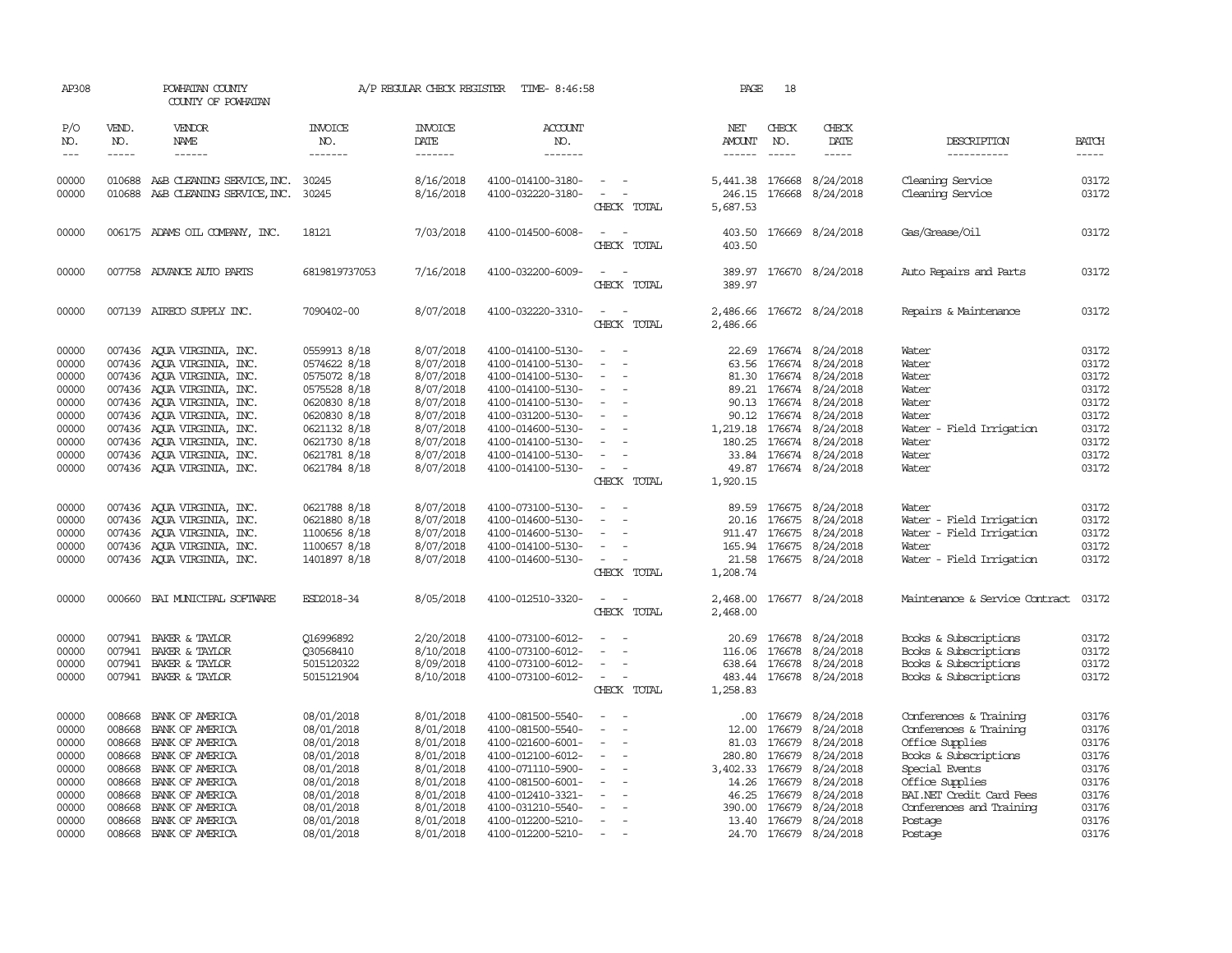| AP308                       |                          | POWHATAN COUNTY<br>COUNTY OF POWHATAN |                                  | A/P REGULAR CHECK REGISTER        | TIME- 8:46:58                                      |  | PAGE                                  | 19                            |                        |                                                  |                             |
|-----------------------------|--------------------------|---------------------------------------|----------------------------------|-----------------------------------|----------------------------------------------------|--|---------------------------------------|-------------------------------|------------------------|--------------------------------------------------|-----------------------------|
| P/O<br>NO.<br>$\frac{1}{2}$ | VEND.<br>NO.<br>$\cdots$ | VENDOR<br>NAME<br>$- - - - - -$       | <b>INVOICE</b><br>NO.<br>------- | <b>INVOICE</b><br>DATE<br>------- | <b>ACCOUNT</b><br>NO.<br>-------                   |  | NET<br><b>AMOUNT</b><br>$- - - - - -$ | CHECK<br>NO.<br>$\frac{1}{2}$ | CHECK<br>DATE<br>----- | DESCRIPTION<br>-----------                       | <b>BATCH</b><br>$- - - - -$ |
| 00000                       | 008668                   | BANK OF AMERICA                       | 08/01/2018                       | 8/01/2018                         | 4100-013200-5210-                                  |  | 142.60                                | 176679                        | 8/24/2018              | Postage                                          | 03176                       |
| 00000                       | 008668                   | BANK OF AMERICA                       | 08/01/2018                       | 8/01/2018                         | 4100-013200-5210-                                  |  | 4.87                                  | 176679                        | 8/24/2018              | Postage                                          | 03176                       |
| 00000                       | 008668                   | BANK OF AMERICA                       | 08/01/2018                       | 8/01/2018                         | 4100-013200-5210-<br>$\equiv$                      |  | 100.00                                | 176679                        | 8/24/2018              | Postage                                          | 03176                       |
| 00000                       | 008668                   | BANK OF AMERICA                       | 08/01/2018                       | 8/01/2018                         | 4100-013200-5210-<br>$\equiv$                      |  | 2.47                                  | 176679                        | 8/24/2018              | Postage                                          | 03176                       |
| 00000                       | 008668                   | BANK OF AMERICA                       | 08/01/2018                       | 8/01/2018                         | 4100-013200-5210-                                  |  | 100.00                                | 176679                        | 8/24/2018              | Postage                                          | 03176                       |
| 00000                       | 008668                   | BANK OF AMERICA                       | 08/01/2018                       | 8/01/2018                         | 4100-073100-5210-                                  |  | 10.60                                 | 176679                        | 8/24/2018              | Postage                                          | 03176                       |
| 00000                       | 008668                   | BANK OF AMERICA                       | 08/01/2018                       | 8/01/2018                         | 4100-073100-5210-<br>$\overline{\phantom{a}}$      |  | 7.46                                  | 176679                        | 8/24/2018              | Postage                                          | 03176                       |
| 00000                       | 008668                   | BANK OF AMERICA                       | 08/01/2018                       | 8/01/2018                         | 4100-073100-5210-                                  |  | 45.67                                 | 176679                        | 8/24/2018              | Postage                                          | 03176                       |
| 00000                       | 008668                   | BANK OF AMERICA                       | 08/01/2018                       | 8/01/2018                         | 4100-073100-5210-                                  |  | 1.00                                  | 176679                        | 8/24/2018              | Postage                                          | 03176                       |
| 00000                       | 008668                   | BANK OF AMERICA                       | 08/01/2018                       | 8/01/2018                         | 4100-073100-5210-<br>$\equiv$                      |  |                                       | 10.46 176679                  | 8/24/2018              | Postage                                          | 03176                       |
| 00000                       | 008668                   | BANK OF AMERICA                       | 08/01/2018                       | 8/01/2018                         | 4100-073100-5210-                                  |  | 6.02                                  | 176679                        | 8/24/2018              | Postage                                          | 03176                       |
| 00000                       | 008668                   | BANK OF AMERICA                       | 08/01/2018                       | 8/01/2018                         | 4100-083500-5210-                                  |  | 7.25                                  | 176679                        | 8/24/2018              | Postage                                          | 03176                       |
| 00000                       | 008668                   | BANK OF AMERICA                       | 08/01/2018                       | 8/01/2018                         | 4100-083500-6014-                                  |  | 4.10                                  | 176679                        | 8/24/2018              | Other Operating Supplies                         | 03176                       |
| 00000                       | 008668                   | BANK OF AMERICA                       | 08/01/2018                       | 8/01/2018                         | 4100-032200-5815-<br>$\overline{\phantom{a}}$      |  | 24.48                                 | 176679                        | 8/24/2018              | Training/Seminars                                | 03176                       |
| 00000                       | 008668                   | BANK OF AMERICA                       | 08/01/2018                       | 8/01/2018                         | 4100-032200-6001-                                  |  | 83.30                                 | 176679                        | 8/24/2018              | Stationery/Office Supplies                       | 03176                       |
| 00000                       | 008668                   | BANK OF AMERICA                       | 08/01/2018                       | 8/01/2018                         | 4100-073100-6001-                                  |  |                                       | 3.01-176679                   | 8/24/2018              | Office Supplies                                  | 03176                       |
| 00000                       | 008668                   | BANK OF AMERICA                       | 08/01/2018                       | 8/01/2018                         | 4100-073100-6001-<br>$\overline{\phantom{a}}$      |  |                                       | 57.77 176679                  | 8/24/2018              | Office Supplies                                  | 03176                       |
| 00000                       | 008668                   | BANK OF AMERICA                       | 08/01/2018                       | 8/01/2018                         | 4100-081500-6001-                                  |  | 6.93                                  | 176679                        | 8/24/2018              | Office Supplies                                  | 03176                       |
| 00000                       | 008668                   | BANK OF AMERICA                       | 08/01/2018                       | 8/01/2018                         | 4100-012200-6001-                                  |  | 276.99                                | 176679                        | 8/24/2018              | Office Supplies                                  | 03176                       |
| 00000                       | 008668                   | BANK OF AMERICA                       | 08/01/2018                       | 8/01/2018                         | 4100-012410-6001-                                  |  | 119.99                                | 176679                        | 8/24/2018              | Office Supplies                                  | 03176                       |
| 00000                       | 008668                   | BANK OF AMERICA                       | 08/01/2018                       | 8/01/2018                         | 4100-012510-6002-<br>$\equiv$                      |  | 51.50                                 | 176679                        | 8/24/2018              | Computer Equipment-non-capital                   | 03176                       |
| 00000                       | 008668                   | BANK OF AMERICA                       | 08/01/2018                       | 8/01/2018                         | 4100-012510-6002-                                  |  | 19.54                                 | 176679                        | 8/24/2018              | Computer Equipment-non-capital                   | 03176                       |
| 00000                       | 008668                   | BANK OF AMERICA                       | 08/01/2018                       | 8/01/2018                         | 4100-012510-6008-                                  |  | 25.25                                 | 176679                        | 8/24/2018              | Gas/Grease/Oil                                   | 03176                       |
| 00000                       | 008668                   | BANK OF AMERICA                       | 08/01/2018                       | 8/01/2018                         | 4100-012520-6014-<br>$\overline{\phantom{a}}$      |  | 269.00                                | 176679                        | 8/24/2018              | Other Operating Supplies                         | 03176                       |
| 00000                       | 008668                   | BANK OF AMERICA                       | 08/01/2018                       | 8/01/2018                         | 4100-021600-6001-<br>$\overline{\phantom{a}}$      |  | 119.00                                | 176679                        | 8/24/2018              | Office Supplies                                  | 03176                       |
| 00000                       | 008668                   | BANK OF AMERICA                       | 08/01/2018                       | 8/01/2018<br>8/01/2018            | 4100-021600-6001-                                  |  |                                       | 8.31-176679                   | 8/24/2018<br>8/24/2018 | Office Supplies                                  | 03176<br>03176              |
| 00000<br>00000              | 008668<br>008668         | BANK OF AMERICA<br>BANK OF AMERICA    | 08/01/2018<br>08/01/2018         | 8/01/2018                         | 4100-032200-6009-<br>4100-032200-6009-<br>$\equiv$ |  | 1,765.16 176679<br>85.00              | 176679                        | 8/24/2018              | Auto Repairs and Parts<br>Auto Repairs and Parts | 03176                       |
| 00000                       | 008668                   | BANK OF AMERICA                       | 08/01/2018                       | 8/01/2018                         | 4100-034100-6001-                                  |  | 23.98                                 | 176679                        | 8/24/2018              | Office Supplies                                  | 03176                       |
| 00000                       | 008668                   | BANK OF AMERICA                       | 08/01/2018                       | 8/01/2018                         | 4100-035500-6001-                                  |  | 63.99                                 | 176679                        | 8/24/2018              | Office Supplies                                  | 03176                       |
| 00000                       | 008668                   | BANK OF AMERICA                       | 08/01/2018                       | 8/01/2018                         | 4100-035500-6001-<br>$\overline{\phantom{a}}$      |  | 113.97 176679                         |                               | 8/24/2018              | Office Supplies                                  | 03176                       |
| 00000                       | 008668                   | BANK OF AMERICA                       | 08/01/2018                       | 8/01/2018                         | 4100-035500-6001-                                  |  |                                       | 16.99-176679                  | 8/24/2018              | Office Supplies                                  | 03176                       |
| 00000                       | 008668                   | BANK OF AMERICA                       | 08/01/2018                       | 8/01/2018                         | 4100-073100-6012-                                  |  |                                       | 14.46 176679                  | 8/24/2018              | Books & Subscriptions                            | 03176                       |
| 00000                       | 008668                   | BANK OF AMERICA                       | 08/01/2018                       | 8/01/2018                         | 4100-081100-6001-                                  |  | 11.99                                 | 176679                        | 8/24/2018              | Office Supplies                                  | 03176                       |
| 00000                       | 008668                   | BANK OF AMERICA                       | 08/01/2018                       | 8/01/2018                         | 4100-081500-6001-                                  |  | 24.98                                 | 176679                        | 8/24/2018              | Office Supplies                                  | 03176                       |
| 00000                       | 008668                   | BANK OF AMERICA                       | 08/01/2018                       | 8/01/2018                         | 4100-073100-6012-                                  |  | 15.00                                 | 176679                        | 8/24/2018              | Books & Subscriptions                            | 03176                       |
| 00000                       | 008668                   | BANK OF AMERICA                       | 08/01/2018                       | 8/01/2018                         | 4100-012200-5130-                                  |  | 14.98                                 | 176679                        | 8/24/2018              | Water                                            | 03176                       |
| 00000                       | 008668                   | BANK OF AMERICA                       | 08/01/2018                       | 8/01/2018                         | 4100-014100-3310-<br>$\sim$                        |  | 19.98                                 | 176679                        | 8/24/2018              | Repairs & Maintenance                            | 03176                       |
| 00000                       | 008668                   | BANK OF AMERICA                       | 08/01/2018                       | 8/01/2018                         | 4100-081500-6001-                                  |  | 14.73                                 | 176679                        | 8/24/2018              | Office Supplies                                  | 03176                       |
| 00000                       | 008668                   | BANK OF AMERICA                       | 08/01/2018                       | 8/01/2018                         | 4100-014500-3190-<br>$\equiv$                      |  |                                       | 29.99 176679                  | 8/24/2018              | Grounds Maintenance                              | 03176                       |
| 00000                       | 008668                   | BANK OF AMERICA                       | 08/01/2018                       | 8/01/2018                         | 4100-014500-3190-                                  |  | 54.99                                 | 176679                        | 8/24/2018              | Grounds Maintenance                              | 03176                       |
| 00000                       | 008668                   | BANK OF AMERICA                       | 08/01/2018                       | 8/01/2018                         | 4100-014500-3319-<br>$\overline{\phantom{a}}$      |  | 9.99                                  | 176679                        | 8/24/2018              | Equipment Repairs and Maintena                   | 03176                       |
| 00000                       | 008668                   | BANK OF AMERICA                       | 08/01/2018                       | 8/01/2018                         | 4100-073100-6001-                                  |  | 15.55                                 | 176679                        | 8/24/2018              | Office Supplies                                  | 03176                       |
| 00000                       | 008668                   | BANK OF AMERICA                       | 08/01/2018                       | 8/01/2018                         | 4100-081500-6001-                                  |  | 9.99                                  | 176679                        | 8/24/2018              | Office Supplies                                  | 03176                       |
| 00000                       | 008668                   | BANK OF AMERICA                       | 08/01/2018                       | 8/01/2018                         | 4100-081500-6001-<br>$\overline{\phantom{a}}$      |  | 49.38                                 | 176679                        | 8/24/2018              | Office Supplies                                  | 03176                       |
| 00000                       | 008668                   | BANK OF AMERICA                       | 08/01/2018                       | 8/01/2018                         | 4100-073100-6002-                                  |  | 279.98                                | 176679                        | 8/24/2018              | Computer Equipment-non-capital                   | 03176                       |
| 00000                       | 008668                   | BANK OF AMERICA                       | 08/01/2018                       | 8/01/2018                         | 4100-032210-3310-                                  |  | 25.04                                 | 176679                        | 8/24/2018              | Repairs & Maintenance                            | 03176                       |
| 00000                       | 008668                   | BANK OF AMERICA                       | 08/01/2018                       | 8/01/2018                         | 4100-012220-5810-                                  |  | 219.00                                | 176679                        | 8/24/2018              | Dues/Association Membership                      | 03176                       |
| 00000                       | 008668                   | BANK OF AMERICA                       | 08/01/2018                       | 8/01/2018                         | 4100-012510-8205-                                  |  | 17.49                                 | 176679                        | 8/24/2018              | Hosting Fees                                     | 03176                       |
| 00000                       | 008668                   | BANK OF AMERICA                       | 08/01/2018                       | 8/01/2018                         | 4100-012510-8205-                                  |  | 17.49                                 | 176679                        | 8/24/2018              | Hosting Fees                                     | 03176                       |
| 00000                       | 008668                   | BANK OF AMERICA                       | 08/01/2018                       | 8/01/2018                         | 4100-012510-8205-<br>$\sim$                        |  |                                       |                               | 17.49 176679 8/24/2018 | Hosting Fees                                     | 03176                       |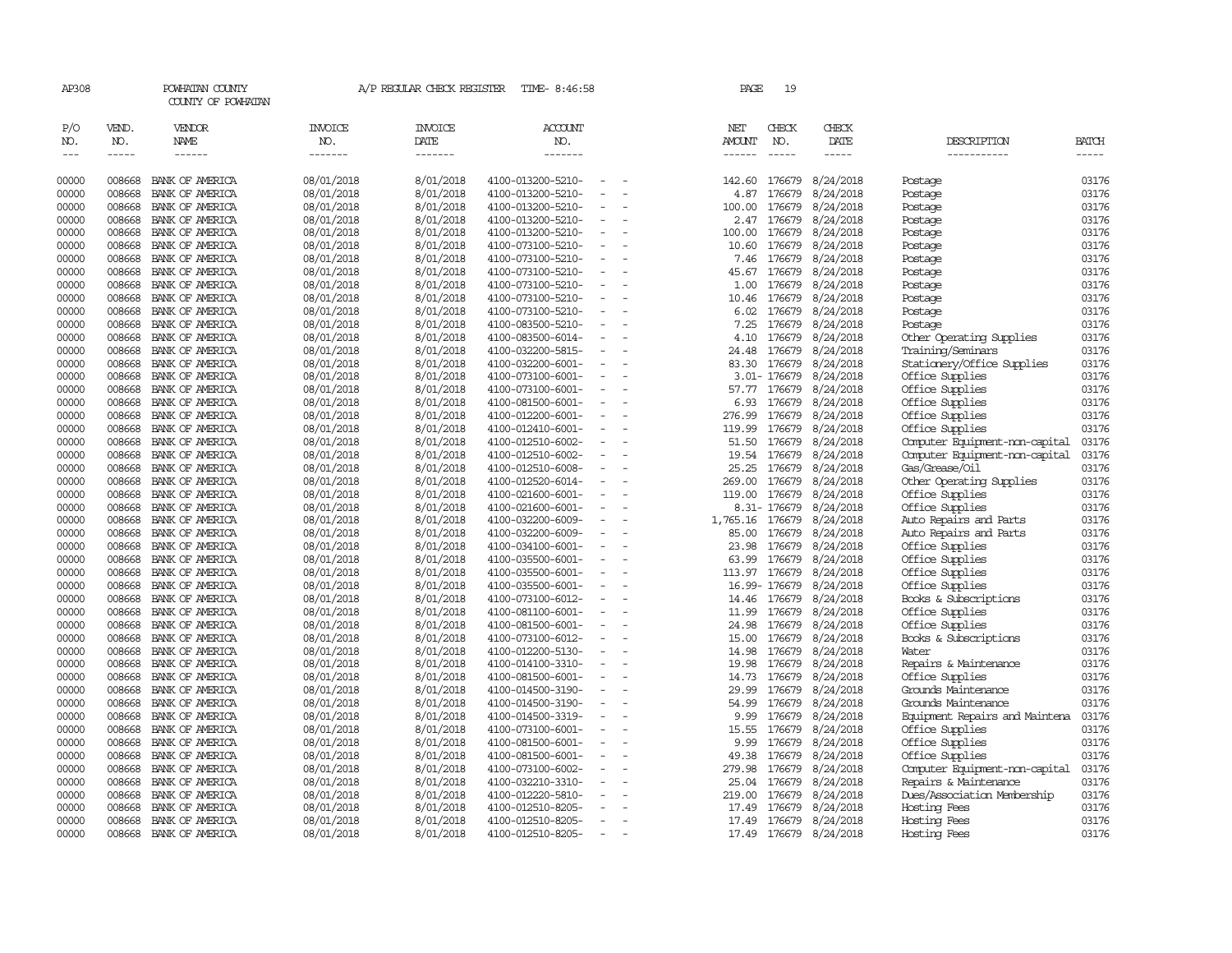| AP308          |                  | POWHATAN COUNTY<br>COUNTY OF POWHATAN |                          | A/P REGULAR CHECK REGISTER | TIME- 8:46:58                          |             | PAGE            | 20               |                        |                                                                  |                |
|----------------|------------------|---------------------------------------|--------------------------|----------------------------|----------------------------------------|-------------|-----------------|------------------|------------------------|------------------------------------------------------------------|----------------|
| P/O<br>NO.     | VEND.<br>NO.     | VENDOR<br><b>NAME</b>                 | <b>INVOICE</b><br>NO.    | <b>INVOICE</b><br>DATE     | <b>ACCOUNT</b><br>NO.                  |             | NET<br>AMOUNT   | CHECK<br>NO.     | CHECK<br>DATE          | DESCRIPTION                                                      | <b>BATCH</b>   |
| $---$          | $- - - - -$      | $- - - - - -$                         | -------                  | --------                   | -------                                |             | $- - - - - -$   | $- - - - -$      | -----                  | -----------                                                      | -----          |
| 00000          | 008668           | BANK OF AMERICA                       | 08/01/2018               | 8/01/2018                  | 4100-012510-8205-                      |             | 17.49           | 176679           | 8/24/2018              | Hosting Fees                                                     | 03176          |
| 00000          | 008668           | BANK OF AMERICA                       |                          | 8/01/2018                  | 4100-073100-5840-                      |             | 20.41           |                  |                        | Miscellaneous                                                    | 03176          |
| 00000          | 008668           | BANK OF AMERICA                       | 08/01/2018               | 8/01/2018                  | 4100-012510-3320-                      |             | 69.97           | 176679<br>176679 | 8/24/2018              |                                                                  | 03176          |
| 00000          | 008668           | BANK OF AMERICA                       | 08/01/2018               | 8/01/2018                  | 4100-012100-6001-                      | $\equiv$    | 13.49           | 176679           | 8/24/2018<br>8/24/2018 | Maintenance & Service Contract<br>Office Supplies                | 03176          |
| 00000          | 008668           | BANK OF AMERICA                       | 08/01/2018<br>08/01/2018 | 8/01/2018                  | 4100-081100-6001-                      |             | 13.48           | 176679           | 8/24/2018              | Office Supplies                                                  | 03176          |
| 00000          | 008668           | BANK OF AMERICA                       | 08/01/2018               | 8/01/2018                  | 4100-073100-5540-                      |             | 180.00          | 176679           | 8/24/2018              | Conferences & Training                                           | 03176          |
| 00000          | 008668           | BANK OF AMERICA                       | 08/01/2018               | 8/01/2018                  | 4100-014300-5540-                      |             | 625.00          | 176679           | 8/24/2018              | Training and Education                                           | 03176          |
| 00000          | 008668           | BANK OF AMERICA                       | 08/01/2018               | 8/01/2018                  | 4100-032210-3310-                      | $\sim$      | 315.00          | 176679           | 8/24/2018              | Repairs & Maintenance                                            | 03176          |
| 00000          | 008668           | BANK OF AMERICA                       | 08/01/2018               | 8/01/2018                  | 4100-012310-5510-                      |             | 18.94           | 176679           | 8/24/2018              | Travel/Mileage/Parking/Tolls                                     | 03176          |
| 00000          | 008668           | BANK OF AMERICA                       | 08/01/2018               | 8/01/2018                  | 4100-081100-6008-                      |             | 13.00           | 176679           | 8/24/2018              | Gas/Grease/0il                                                   | 03176          |
| 00000          | 008668           | BANK OF AMERICA                       | 08/01/2018               | 8/01/2018                  | 4100-014100-3310-                      |             | 33.95           | 176679           | 8/24/2018              | Repairs & Maintenance                                            | 03176          |
| 00000          | 008668           | BANK OF AMERICA                       | 08/01/2018               | 8/01/2018                  | 4100-034100-3320-                      |             | 99.00           | 176679           | 8/24/2018              | Maintenance & Service Contract                                   | 03176          |
| 00000          | 008668           | BANK OF AMERICA                       |                          | 8/01/2018                  |                                        |             | 420.00          | 176679           | 8/24/2018              |                                                                  | 03176          |
| 00000          | 008668           | BANK OF AMERICA                       | 08/01/2018<br>08/01/2018 | 8/01/2018                  | 4100-081500-5540-<br>4100-012310-5510- |             | 143.74          | 176679           | 8/24/2018              | Conferences & Training<br>Travel/Mileage/Parking/Tolls           | 03176          |
| 00000          | 008668           | BANK OF AMERICA                       | 08/01/2018               | 8/01/2018                  | 4100-012310-5540-                      |             | 150.00          | 176679           | 8/24/2018              | Conferences & Training                                           | 03176          |
| 00000          | 008668           | BANK OF AMERICA                       |                          | 8/01/2018                  |                                        |             | 150.00          | 176679           |                        | Conferences & Training                                           | 03176          |
| 00000          | 008668           | BANK OF AMERICA                       | 08/01/2018<br>08/01/2018 | 8/01/2018                  | 4100-012310-5540-<br>4100-012310-5540- |             | 350.00          | 176679           | 8/24/2018<br>8/24/2018 | Conferences & Training                                           | 03176          |
|                |                  |                                       |                          |                            |                                        |             |                 |                  |                        |                                                                  |                |
| 00000<br>00000 | 008668<br>008668 | BANK OF AMERICA<br>BANK OF AMERICA    | 08/01/2018               | 8/01/2018                  | 4100-012100-5530-<br>4100-014500-3319- | $\equiv$    | 39.49<br>263.90 | 176679<br>176679 | 8/24/2018              | <b>Business Meetings</b>                                         | 03176<br>03176 |
| 00000          | 008668           | BANK OF AMERICA                       | 08/01/2018<br>08/01/2018 | 8/01/2018<br>8/01/2018     | 4100-012510-6002-                      |             | 97.17           | 176679           | 8/24/2018<br>8/24/2018 | Equipment Repairs and Maintena<br>Computer Equipment-non-capital | 03176          |
| 00000          | 008668           | BANK OF AMERICA                       |                          | 8/01/2018                  | 4100-031210-5540-                      |             | 419.00          | 176679           | 8/24/2018              | Conferences and Training                                         | 03176          |
| 00000          | 008668           | BANK OF AMERICA                       | 08/01/2018<br>08/01/2018 | 8/01/2018                  | 4100-031210-5540-                      |             | 419.00          | 176679           | 8/24/2018              | Conferences and Training                                         | 03176          |
| 00000          | 008668           | BANK OF AMERICA                       |                          | 8/01/2018                  | 4100-032200-5540-                      | $\equiv$    | 60.00           | 176679           | 8/24/2018              | Travel - Convention & Educatio                                   | 03176          |
| 00000          | 008668           | BANK OF AMERICA                       | 08/01/2018<br>08/01/2018 | 8/01/2018                  | 4100-012510-5260-                      |             | 55.00           | 176679           | 8/24/2018              | Internet Usage                                                   | 03176          |
| 00000          | 008668           | BANK OF AMERICA                       | 08/01/2018               | 8/01/2018                  | 4100-012510-5260-                      |             | 16.13           | 176679           | 8/24/2018              | Internet Usage                                                   | 03176          |
| 00000          | 008668           | BANK OF AMERICA                       | 08/01/2018               | 8/01/2018                  | 4100-012100-5810-                      |             | 527.00          | 176679           | 8/24/2018              | Dues/Association Memberships                                     | 03176          |
| 00000          | 008668           | BANK OF AMERICA                       | 08/01/2018               | 8/01/2018                  | 4100-081500-5810-                      | $\sim$      | 322.00          | 176679           | 8/24/2018              | Dues/Association Memberships                                     | 03176          |
| 00000          | 008668           | BANK OF AMERICA                       | 08/01/2018               | 8/01/2018                  | 4100-073100-3320-                      |             | 45.17           | 176679           | 8/24/2018              | Maintenance & Service Contract                                   | 03176          |
| 00000          | 008668           | BANK OF AMERICA                       | 08/01/2018               | 8/01/2018                  | 4100-012510-6008-                      |             | 20.64           | 176679           | 8/24/2018              | Gas/Grease/0il                                                   | 03176          |
| 00000          | 008668           | BANK OF AMERICA                       | 08/01/2018               | 8/01/2018                  | 4100-035500-5810-                      |             | 75.00           | 176679           | 8/24/2018              | Dues/Association Memberships                                     | 03176          |
| 00000          | 008668           | BANK OF AMERICA                       | 08/01/2018               | 8/01/2018                  | 4100-012510-3320-                      |             | 130.00          | 176679           | 8/24/2018              | Maintenance & Service Contract                                   | 03176          |
| 00000          | 008668           | BANK OF AMERICA                       | 08/01/2018               | 8/01/2018                  | 4100-073100-5810-                      |             | 102.00          | 176679           | 8/24/2018              | Dues/Association Memberships                                     | 03176          |
| 00000          | 008668           | BANK OF AMERICA                       | 08/01/2018               | 8/01/2018                  | 4100-073100-6012-                      |             | 26.99           | 176679           | 8/24/2018              | Books & Subscriptions                                            | 03176          |
| 00000          | 008668           | BANK OF AMERICA                       | 08/01/2018               | 8/01/2018                  | 4100-073100-6014-                      | $\equiv$    | 158.90          | 176679           | 8/24/2018              | Library Supplies                                                 | 03176          |
| 00000          | 008668           | BANK OF AMERICA                       | 08/01/2018               | 8/01/2018                  | 4100-073100-6014-                      |             | 25.20           | 176679           | 8/24/2018              | Library Supplies                                                 | 03176          |
| 00000          | 008668           | BANK OF AMERICA                       | 08/01/2018               | 8/01/2018                  | 4100-012220-7002-                      |             | 223.05          | 176679           | 8/24/2018              | Criminal Background Checks                                       | 03176          |
| 00000          | 008668           | BANK OF AMERICA                       | 08/01/2018               | 8/01/2018                  | 4100-032200-3310-                      |             | 44.99           | 176679           | 8/24/2018              | Equipment Repair                                                 | 03176          |
| 00000          | 008668           | BANK OF AMERICA                       | 08/01/2018               | 8/01/2018                  | 4100-081100-5540-                      |             | 192.91          | 176679           | 8/24/2018              | Conferences & Training                                           | 03176          |
| 00000          | 008668           | BANK OF AMERICA                       | 08/01/2018               | 8/01/2018                  | 4100-081500-5540-                      |             | 24.48           | 176679           | 8/24/2018              | Conferences & Training                                           | 03176          |
| 00000          | 008668           | BANK OF AMERICA                       | 08/01/2018               | 8/01/2018                  | 4100-032210-3310-                      |             | 276.43          | 176679           | 8/24/2018              | Repairs & Maintenance                                            | 03176          |
| 00000          | 008668           | BANK OF AMERICA                       | 08/01/2018               | 8/01/2018                  | 4100-012510-6003-                      |             | 60.00           | 176679           | 8/24/2018              | Computer Software                                                | 03176          |
| 00000          | 008668           | BANK OF AMERICA                       | 08/01/2018               | 8/01/2018                  | 4100-012100-5510-                      |             | 20.00           | 176679           | 8/24/2018              | Travel/Mileage/Parking/Tolls                                     | 03176          |
| 00000          | 008668           | BANK OF AMERICA                       |                          | 8/01/2018                  | 4100-012100-5510-                      |             | 710.00          | 176679           | 8/24/2018              | Travel/Mileage/Parking/Tolls                                     | 03176          |
| 00000          | 008668           | BANK OF AMERICA                       | 08/01/2018               | 8/01/2018                  | 4100-032200-5540-                      |             |                 | 176679           |                        | Travel - Convention & Educatio                                   | 03176          |
| 00000          | 008668           | BANK OF AMERICA                       | 08/01/2018<br>08/01/2018 | 8/01/2018                  | 4100-032200-5540-                      |             | 25.00<br>212.06 | 176679           | 8/24/2018<br>8/24/2018 | Travel - Convention & Educatio                                   | 03176          |
| 00000          | 008668           |                                       |                          | 8/01/2018                  | 4100-032200-5540-                      |             |                 |                  | 8/24/2018              | Travel - Convention & Educatio                                   | 03176          |
| 00000          | 008668           | BANK OF AMERICA                       | 08/01/2018               | 8/01/2018                  |                                        |             | 689.90          | 176679           | 8/24/2018              | Books & Subscriptions                                            | 03176          |
|                |                  | BANK OF AMERICA                       | 08/01/2018               |                            | 4100-073100-6012-                      |             | 17.00           | 176679           |                        |                                                                  | 03176          |
| 00000<br>00000 | 008668           | BANK OF AMERICA                       | 08/01/2018               | 8/01/2018                  | 4100-073100-6012-                      | $\equiv$    | 99.00           | 176679           | 8/24/2018              | Books & Subscriptions                                            | 03176          |
| 00000          | 008668<br>008668 | BANK OF AMERICA<br>BANK OF AMERICA    | 08/01/2018<br>08/01/2018 | 8/01/2018<br>8/01/2018     | 4100-073100-5810-<br>4100-073100-6014- |             | 150.00<br>46.00 | 176679<br>176679 | 8/24/2018<br>8/24/2018 | Dues/Association Memberships<br>Library Supplies                 | 03176          |
| 00000          | 008668           | BANK OF AMERICA                       |                          | 8/01/2018                  | 4100-073100-6014-                      | $\equiv$    | 27.50           |                  | 176679 8/24/2018       |                                                                  | 03176          |
|                |                  |                                       | 08/01/2018               |                            |                                        | CHECK TOTAL | 16,901.69       |                  |                        | Library Supplies                                                 |                |
|                |                  |                                       |                          |                            |                                        |             |                 |                  |                        |                                                                  |                |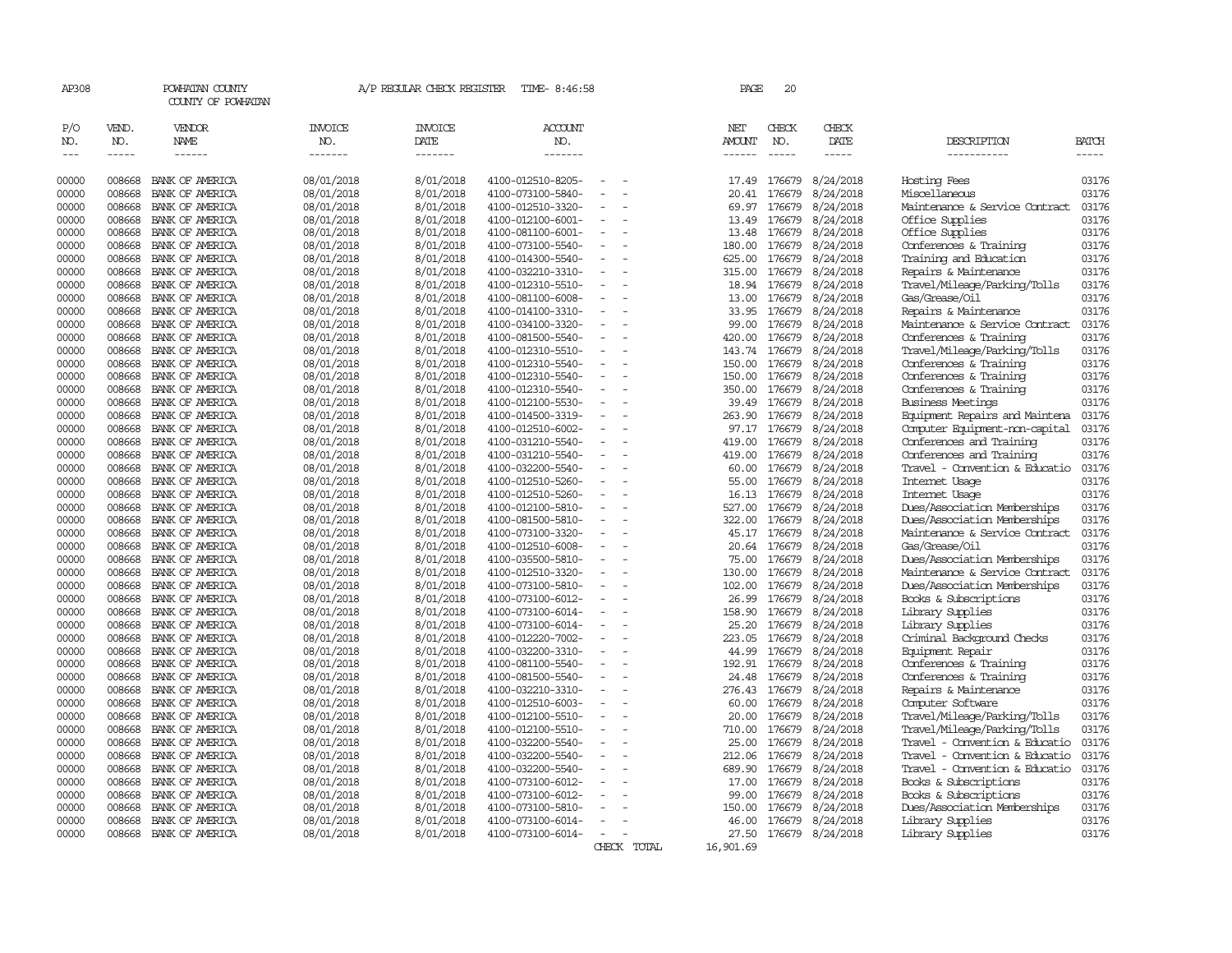| AP308                                                       |                                                          | POWHATAN COUNTY<br>COUNTY OF POWHATAN                                                                                                                                                                                                                                         |                                           | A/P REGULAR CHECK REGISTER                                                              | TIME- 8:46:58                                                                                                                                   |                                                                                                 | PAGE                                       | 21                                                                                                                                                                                                                                                                                                                                                                                                                                                                                         |                                                                                                      |                                                                                                                                                              |                                                             |
|-------------------------------------------------------------|----------------------------------------------------------|-------------------------------------------------------------------------------------------------------------------------------------------------------------------------------------------------------------------------------------------------------------------------------|-------------------------------------------|-----------------------------------------------------------------------------------------|-------------------------------------------------------------------------------------------------------------------------------------------------|-------------------------------------------------------------------------------------------------|--------------------------------------------|--------------------------------------------------------------------------------------------------------------------------------------------------------------------------------------------------------------------------------------------------------------------------------------------------------------------------------------------------------------------------------------------------------------------------------------------------------------------------------------------|------------------------------------------------------------------------------------------------------|--------------------------------------------------------------------------------------------------------------------------------------------------------------|-------------------------------------------------------------|
| P/O<br>NO.<br>$---$                                         | VEND.<br>NO.                                             | <b>VENDOR</b><br>NAME<br>$- - - - - -$                                                                                                                                                                                                                                        | <b>INVOICE</b><br>NO.<br>-------          | <b>INVOICE</b><br><b>DATE</b><br>$- - - - - - -$                                        | ACCOUNT<br>NO.<br>$- - - - - - -$                                                                                                               |                                                                                                 | NET<br>AMOUNT<br>------                    | CHECK<br>NO.<br>$\frac{1}{2} \left( \frac{1}{2} \right) \left( \frac{1}{2} \right) \left( \frac{1}{2} \right) \left( \frac{1}{2} \right) \left( \frac{1}{2} \right) \left( \frac{1}{2} \right) \left( \frac{1}{2} \right) \left( \frac{1}{2} \right) \left( \frac{1}{2} \right) \left( \frac{1}{2} \right) \left( \frac{1}{2} \right) \left( \frac{1}{2} \right) \left( \frac{1}{2} \right) \left( \frac{1}{2} \right) \left( \frac{1}{2} \right) \left( \frac{1}{2} \right) \left( \frac$ | CHECK<br>DATE<br>$- - - - -$                                                                         | DESCRIPTION<br>-----------                                                                                                                                   | <b>BATCH</b><br>-----                                       |
| 00000<br>00000                                              | 006655<br>006655                                         | BLOSSMAN GAS COMPANIES<br>BLOSSMAN GAS COMPANIES,                                                                                                                                                                                                                             | 4447040<br>4447049                        | 7/31/2018<br>7/31/2018                                                                  | 4100-035100-5120-<br>4100-032220-5120-                                                                                                          | $\overline{\phantom{a}}$<br>$\overline{\phantom{a}}$<br>CHECK TOTAL                             | 604.52<br>718.78                           | 176680                                                                                                                                                                                                                                                                                                                                                                                                                                                                                     | 114.26 176680 8/24/2018<br>8/24/2018                                                                 | Fuel<br>Fuel                                                                                                                                                 | 03172<br>03172                                              |
| 00000                                                       |                                                          | 010808 CERULLO, ROBERT                                                                                                                                                                                                                                                        | VA BEACH 8/18                             | 8/09/2018                                                                               | 4100-022100-5540-                                                                                                                               | CHECK TOTAL                                                                                     | 1,419.70<br>1,419.70                       |                                                                                                                                                                                                                                                                                                                                                                                                                                                                                            | 176681 8/24/2018                                                                                     | Conferences & Training                                                                                                                                       | 03172                                                       |
| 00000<br>00000<br>00000                                     | 006965<br>006965<br>006965                               | CINIAS CORPORATION<br>CINIAS CORPORATION<br>CINIAS CORPORATION                                                                                                                                                                                                                | 143434633<br>143434633<br>143434634       | 8/08/2018<br>8/08/2018<br>8/08/2018                                                     | 4100-014100-6011-<br>4100-014500-6011-<br>4100-014100-6011-                                                                                     | $\sim$ 10 $\pm$<br>$\sim$ 100 $\mu$<br>$\overline{\phantom{a}}$<br>CHECK TOTAL                  | 82.02<br>300.93                            |                                                                                                                                                                                                                                                                                                                                                                                                                                                                                            | 78.17 176682 8/24/2018<br>176682 8/24/2018<br>140.74 176682 8/24/2018                                | Uniforms<br>Uniforms<br>Uniforms                                                                                                                             | 03172<br>03172<br>03172                                     |
| 00000<br>00000<br>00000<br>00000<br>00000                   | 007341<br>007341<br>007341                               | CLAWS & PAWS ANIMAL CARE<br>CLAWS & PAWS ANIMAL CARE<br>CLAWS & PAWS ANIMAL CARE<br>007341 CLAWS & PAWS ANIMAL CARE<br>007341 CLAWS & PAWS ANIMAL CARE                                                                                                                        | 90045<br>90151<br>90311<br>90379<br>90498 | 7/16/2018<br>7/06/2018<br>7/13/2018<br>7/31/2018<br>7/23/2018                           | 4100-035100-3110-<br>4100-035100-3110-<br>4100-035100-3110-<br>4100-035100-3110-<br>4100-035100-3110-                                           | $\equiv$<br>$\sim$<br>CHECK TOTAL                                                               | 23.00<br>23.00<br>379.80<br>869.21         | 176683<br>176683                                                                                                                                                                                                                                                                                                                                                                                                                                                                           | 420.41 176683 8/24/2018<br>8/24/2018<br>8/24/2018<br>176683 8/24/2018<br>23.00 176683 8/24/2018      | Professional Health Services<br>Professional Health Services<br>Professional Health Services<br>Professional Health Services<br>Professional Health Services | 03172<br>03172<br>03172<br>03172<br>03172                   |
| 00000<br>00000                                              |                                                          | 009178 COMCAST<br>009178 COMCAST                                                                                                                                                                                                                                              | 0120089859 8/18<br>0120097415 7/18        | 8/07/2018<br>7/18/2018                                                                  | 4100-014300-5260-<br>4100-073100-5260-                                                                                                          | $\sim$<br>$\sim$ $\sim$<br>CHECK TOTAL                                                          | 94.85<br>219.90<br>314.75                  |                                                                                                                                                                                                                                                                                                                                                                                                                                                                                            | 176684 8/24/2018<br>176684 8/24/2018                                                                 | Internet<br>Internet                                                                                                                                         | 03172<br>03172                                              |
| 00000                                                       |                                                          | 011751 COMPASS MD                                                                                                                                                                                                                                                             | <b>MAR-JUN 2018</b>                       | 8/16/2018                                                                               | 4100-032200-3110-                                                                                                                               | $\sim$<br>CHECK TOTAL                                                                           | 3,937.00<br>3,937.00                       |                                                                                                                                                                                                                                                                                                                                                                                                                                                                                            | 176685 8/24/2018                                                                                     | Health/Vaccinations/Inoculatio 03172                                                                                                                         |                                                             |
| 00000                                                       |                                                          | 011389 COSTEN FLOORS                                                                                                                                                                                                                                                          | CG804794                                  | 8/09/2018                                                                               | 4100-014100-3310-                                                                                                                               | $\sim$<br>CHECK TOTAL                                                                           | 445.00<br>445.00                           |                                                                                                                                                                                                                                                                                                                                                                                                                                                                                            | 176686 8/24/2018                                                                                     | Repairs & Maintenance                                                                                                                                        | 03172                                                       |
| 00000                                                       |                                                          | 006011 DEER CREEK EQUINE CLINIC                                                                                                                                                                                                                                               | CALL 7/27/18                              | 7/27/2018                                                                               | 4100-035100-3110-                                                                                                                               | $\sim$ $ \sim$<br>CHECK TOTAL                                                                   | 198.00<br>198.00                           |                                                                                                                                                                                                                                                                                                                                                                                                                                                                                            | 176688 8/24/2018                                                                                     | Professional Health Services                                                                                                                                 | 03172                                                       |
| 00000<br>00000<br>00000                                     | 006879                                                   | 006879 DEMCO, INC.<br>DEMCO, INC.<br>006879 DEMCO, INC.                                                                                                                                                                                                                       | CREDIT 12453<br>6424061<br>6426551        | 8/09/2018<br>8/07/2018<br>8/09/2018                                                     | 4100-073100-6014-<br>4100-073100-6014-<br>4100-073100-6014-                                                                                     | $\sim$<br>$\sim$<br>CHECK TOTAL                                                                 | 608.28<br>784.38                           | 37.80-176689<br>176689                                                                                                                                                                                                                                                                                                                                                                                                                                                                     | 8/24/2018<br>8/24/2018<br>213.90 176689 8/24/2018                                                    | Library Supplies<br>Library Supplies<br>Library Supplies                                                                                                     | 03172<br>03172<br>03172                                     |
| 00000<br>00000<br>00000<br>00000<br>00000<br>00000<br>00000 | 006240<br>006240<br>006240<br>006240<br>006240<br>006240 | DIAMOND SPRINGS WATER, INC 3132225<br>DIAMOND SPRINGS WATER, INC 3132572<br>DIAMOND SPRINGS WATER, INC 710079690<br>DIAMOND SPRINGS WATER, INC 717074480<br>DIAMOND SPRINGS WATER, INC<br>DIAMOND SPRINGS WATER, INC 724079690<br>006240 DIAMOND SPRINGS WATER, INC 731074510 | 717074510                                 | 8/03/2018<br>8/03/2018<br>7/12/2018<br>7/18/2018<br>7/18/2018<br>7/26/2018<br>8/01/2018 | 4100-014300-5130-<br>4100-031200-5130-<br>4100-031200-5130-<br>4100-014300-5130-<br>4100-031200-5130-<br>4100-031200-5130-<br>4100-031200-5130- | $\overline{\phantom{a}}$<br>$\overline{\phantom{a}}$<br>$\overline{\phantom{a}}$<br>CHECK TOTAL | 11.95<br>11.95<br>29.00<br>27.96<br>164.74 | 176690<br>176690<br>27.96 176690<br>176690<br>176690<br>27.96 176690                                                                                                                                                                                                                                                                                                                                                                                                                       | 8/24/2018<br>8/24/2018<br>8/24/2018<br>8/24/2018<br>8/24/2018<br>8/24/2018<br>27.96 176690 8/24/2018 | Water<br>Water<br>Water<br>Water<br>Water<br>Water<br>Water                                                                                                  | 03173<br>03173<br>03173<br>03173<br>03173<br>03173<br>03173 |
| 00000                                                       |                                                          | 008750 DOMINION ENERGY                                                                                                                                                                                                                                                        | 3282829278                                | 8/01/2018                                                                               | 4100-053910-5642-                                                                                                                               | $ -$<br>CHECK TOTAL                                                                             | 509.56                                     |                                                                                                                                                                                                                                                                                                                                                                                                                                                                                            | 509.56 176691 8/24/2018                                                                              | PCCAA Services - TANF                                                                                                                                        | 03173                                                       |
| 00000<br>00000                                              | 000860                                                   | DOMINION ENERGY VIRGINIA<br>000860 DOMINION ENERGY VIRGINIA                                                                                                                                                                                                                   | 1982170001 8/18<br>2142337506 8/18        | 8/01/2018<br>8/01/2018                                                                  | 4100-014100-5110-<br>4100-014600-5110-                                                                                                          | $\sim$                                                                                          |                                            |                                                                                                                                                                                                                                                                                                                                                                                                                                                                                            | 63.76 176692 8/24/2018<br>31.93 176692 8/24/2018                                                     | Electricity<br>Electricity                                                                                                                                   | 03173<br>03173                                              |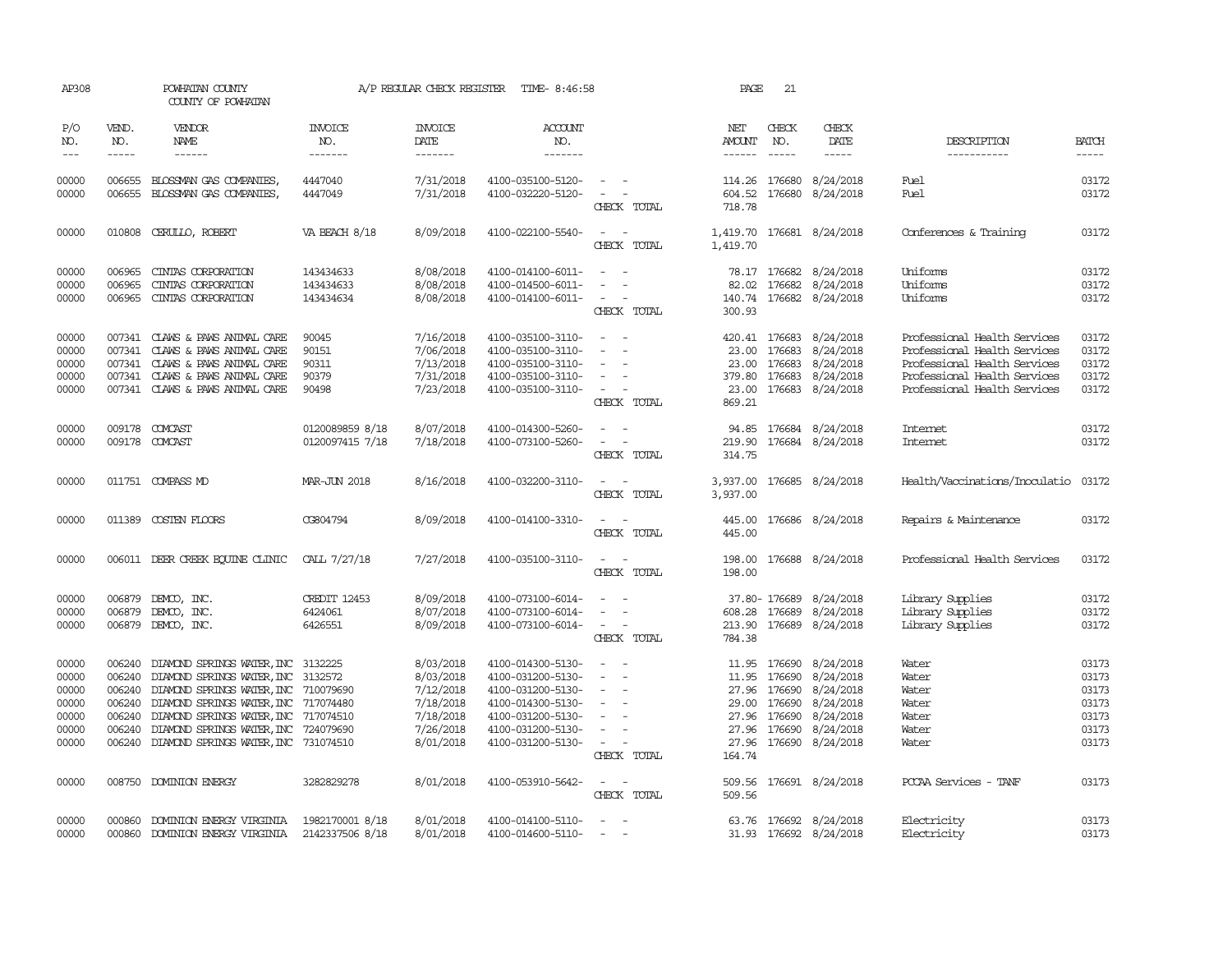| AP308               |                          | POWHATAN COUNTY<br>COUNTY OF POWHATAN                |                                    | A/P REGULAR CHECK REGISTER        | TIME- 8:46:58                          |                                                   | PAGE                                  | 22                           |                                             |                                      |                |
|---------------------|--------------------------|------------------------------------------------------|------------------------------------|-----------------------------------|----------------------------------------|---------------------------------------------------|---------------------------------------|------------------------------|---------------------------------------------|--------------------------------------|----------------|
| P/O<br>NO.<br>$---$ | VEND.<br>NO.<br>$\cdots$ | VENDOR<br>NAME<br>$- - - - - -$                      | <b>INVOICE</b><br>NO.<br>-------   | <b>INVOICE</b><br>DATE<br>------- | ACCOUNT<br>NO.<br>-------              |                                                   | NET<br><b>AMOUNT</b><br>$- - - - - -$ | CHECK<br>NO.<br>$- - - - -$  | CHECK<br>DATE<br>$- - - - -$                | DESCRIPTION<br>-----------           | <b>BATCH</b>   |
| 00000<br>00000      | 000860<br>000860         | DOMINION ENERGY VIRGINIA<br>DOMINION ENERGY VIRGINIA | 2312285006 8/18<br>2346327501 8/18 | 8/01/2018<br>8/01/2018            | 4100-014100-5110-<br>4100-014100-5110- | $\sim$<br>$\overline{\phantom{a}}$                | 2, 146. 14 176692                     | 104.76 176692                | 8/24/2018<br>8/24/2018                      | Electricity<br>Electricity           | 03173<br>03173 |
| 00000<br>00000      | 000860<br>000860         | DOMINION ENERGY VIRGINIA<br>DOMINION ENERGY VIRGINIA | 2346327501 8/18<br>2352270009 8/18 | 8/01/2018<br>8/01/2018            | 4100-031200-5110-<br>4100-014100-5110- | $\sim$<br>$\sim$                                  | 2,146.15 176692                       | 98.96 176692                 | 8/24/2018<br>8/24/2018                      | Electricity<br>Electricity           | 03173<br>03173 |
| 00000               | 000860                   | DOMINION ENERGY VIRGINIA                             | 2442170003 8/18                    | 8/01/2018                         | 4100-014100-5110-                      | $\overline{\phantom{a}}$                          | 1,702.90 176692                       |                              | 8/24/2018                                   | Electricity                          | 03173          |
| 00000               | 000860                   | DOMINION ENERGY VIRGINIA                             | 2462222502 8/18                    | 8/01/2018                         | 4100-014100-5110-                      | $\overline{\phantom{a}}$                          | 4,256.35 176692                       |                              | 8/24/2018                                   | Electricity                          | 03173          |
| 00000               | 000860                   | DOMINION ENERGY VIRGINIA                             | 2613832712 8/18                    | 8/01/2018                         | 4100-022100-5110-                      | $\sim$                                            |                                       | 197.00 176692                | 8/24/2018                                   | Electricity                          | 03173          |
| 00000<br>00000      | 000860<br>000860         | DOMINION ENERGY VIRGINIA<br>DOMINION ENERGY VIRGINIA | 2912605595 8/18<br>2932352368 8/18 | 8/01/2018<br>8/01/2018            | 4100-014100-5110-<br>4100-032220-5110- | $\hspace{0.1mm}-\hspace{0.1mm}$                   | 19.51                                 |                              | 159.60 176692 8/24/2018<br>176692 8/24/2018 | Electricity<br>Electricity           | 03173<br>03173 |
|                     |                          |                                                      |                                    |                                   |                                        | CHECK TOTAL                                       | 10,927.06                             |                              |                                             |                                      |                |
| 00000               | 000860                   | DOMINION ENERGY VIRGINIA                             | 2972120006 8/18                    | 8/01/2018                         | 4100-014100-5110-                      | $\sim$<br>$\sim$                                  | 1,708.16 176693                       |                              | 8/24/2018                                   | Electricity                          | 03173          |
| 00000               | 000860                   | DOMINION ENERGY VIRGINIA                             | 3496131156 8/18                    | 8/01/2018                         | 4100-014100-5110-                      | $\overline{\phantom{a}}$                          |                                       | 6.59 176693                  | 8/24/2018                                   | Electricity                          | 03173          |
| 00000               | 000860                   | DOMINION ENERGY VIRGINIA                             | 4165680929 8/18                    | 8/02/2018                         | 4100-031210-5110-                      | $\overline{\phantom{a}}$                          |                                       | 137.24 176693                | 8/24/2018                                   | Electricity - Comunications H 03173  |                |
| 00000<br>00000      | 000860<br>000860         | DOMINION ENERGY VIRGINIA<br>DOMINION ENERGY VIRGINIA | 4691491015 8/18<br>5652237503 8/18 | 8/01/2018<br>8/01/2018            | 4100-014600-5110-<br>4100-014600-5110- | $\sim$<br>$\overline{\phantom{a}}$                |                                       | 40.11 176693<br>88.99 176693 | 8/24/2018<br>8/24/2018                      | Electricity<br>Electricity           | 03173<br>03173 |
| 00000               | 000860                   | DOMINION ENERGY VIRGINIA                             | 8009370571 8/18                    | 8/02/2018                         | 4100-031210-5110-                      |                                                   |                                       | 61.17 176693                 | 8/24/2018                                   | Electricity - Comunications H        | 03173          |
| 00000               | 000860                   | DOMINION ENERGY VIRGINIA                             | 8024003557 8/16                    | 8/01/2018                         | 4100-014100-5110-                      | $\sim$                                            |                                       | 18.97 176693                 | 8/24/2018                                   | Electricity                          | 03173          |
| 00000               | 000860                   | DOMINION ENERGY VIRGINIA                             | 9750120975 8/18                    | 8/01/2018                         | 4100-032220-5110-                      | $\overline{\phantom{a}}$                          | 2,225.54 176693                       |                              | 8/24/2018                                   | Electricity                          | 03173          |
|                     |                          |                                                      |                                    |                                   |                                        | CHECK TOTAL                                       | 4,286.77                              |                              |                                             |                                      |                |
| 00000               |                          | 006842 EAGLE FIRE INC.                               | SRVCE114119                        | 7/31/2018                         | 4100-014100-3310-                      | $\overline{\phantom{a}}$                          |                                       |                              | 730.00 176696 8/24/2018                     | Repairs & Maintenance                | 03173          |
| 00000               |                          | 006842 EAGLE FIRE INC.                               | SRVCE114121                        | 7/31/2018                         | 4100-032210-3310-                      | $\sim$<br>$\sim$<br>CHECK TOTAL                   | 300.00<br>1,030.00                    |                              | 176696 8/24/2018                            | Repairs & Maintenance                | 03173          |
| 00000               |                          | 008336 FERGUSON ENTERPRISES INC. 5132951             |                                    | 7/31/2018                         | 4100-014100-3310-                      | $ -$<br>CHECK TOTAL                               | 62.56                                 |                              | 62.56 176698 8/24/2018                      | Repairs & Maintenance                | 03173          |
| 00000               |                          | 009280 GOODMAN SPECIALIZED                           | 14976G                             | 7/30/2018                         | 4100-032200-6009-                      | $\sim$<br>$\sim$<br>CHECK TOTAL                   | 20,864.10                             |                              | 20,864.10 176699 8/24/2018                  | Auto Repairs and Parts               | 03173          |
| 00000               |                          | 006763 GREENBERG & ASSOCIATES                        | 3106                               | 8/03/2018                         | 4100-031200-3110-                      | $\sim$<br>$\sim$<br>CHECK TOTAL                   | 790.00                                |                              | 790.00 176700 8/24/2018                     | Professional Health Services         | 03173          |
| 00000               |                          | 012508 HEALTH EQUITY INC                             | 27YQEGG                            | 8/20/2018                         | 100-000200-0012-                       | $\sim$<br>CHECK TOTAL                             | 1,558.80                              |                              | 1,558.80 176701 8/24/2018                   | Payroll Clearing - FSA               | 03173          |
| 00000               |                          | 010755 INNOVATIVE TURF                               | 3936                               | 8/01/2018                         | 4100-014600-3320-                      | $\sim$<br>CHECK TOTAL                             | 1,580.95<br>1,580.95                  |                              | 176702 8/24/2018                            | Maintenance/Service Contracts        | 03173          |
| 00000               |                          | 000120 JAMES RIVER AIR                               | S97742                             | 7/31/2018                         | 4100-014100-3308-                      | $\overline{\phantom{a}}$<br>$\sim$<br>CHECK TOTAL | 445.00<br>445.00                      |                              | 176703 8/24/2018                            | HVAC Service and Repairs             | 03173          |
| 00000               |                          | 000157 KORMAN SIGNS, INC.                            | 322026                             | 8/08/2018                         | 4100-081100-6021-                      | CHECK TOTAL                                       | 503.44                                |                              | 503.44 176704 8/24/2018                     | Street Signs                         | 03173          |
| 00000               |                          | 010811 LAND AND COATES, INC                          | 3099815                            | 8/03/2018                         | 4100-014500-3319-                      |                                                   |                                       |                              | 73.69 176705 8/24/2018                      | Equipment Repairs and Maintena 03173 |                |
| 00000               |                          | 010811 LAND AND COATES, INC                          | 3104937                            | 8/13/2018                         | 4100-014500-3319-                      | $\sim$ $ -$<br>CHECK TOTAL                        | 235.80                                |                              | 162.11 176705 8/24/2018                     | Equipment Repairs and Maintena 03173 |                |
| 00000               |                          | 006629 LANDSCAPE SUPPLY, INC.                        | 0665544-IN                         | 8/13/2018                         | 4100-014600-3310-                      | $\overline{a}$<br>$\sim$<br>CHRCK TOTAL           | 346.62                                |                              | 346.62 176706 8/24/2018                     | Repairs and Maintenance              | 03173          |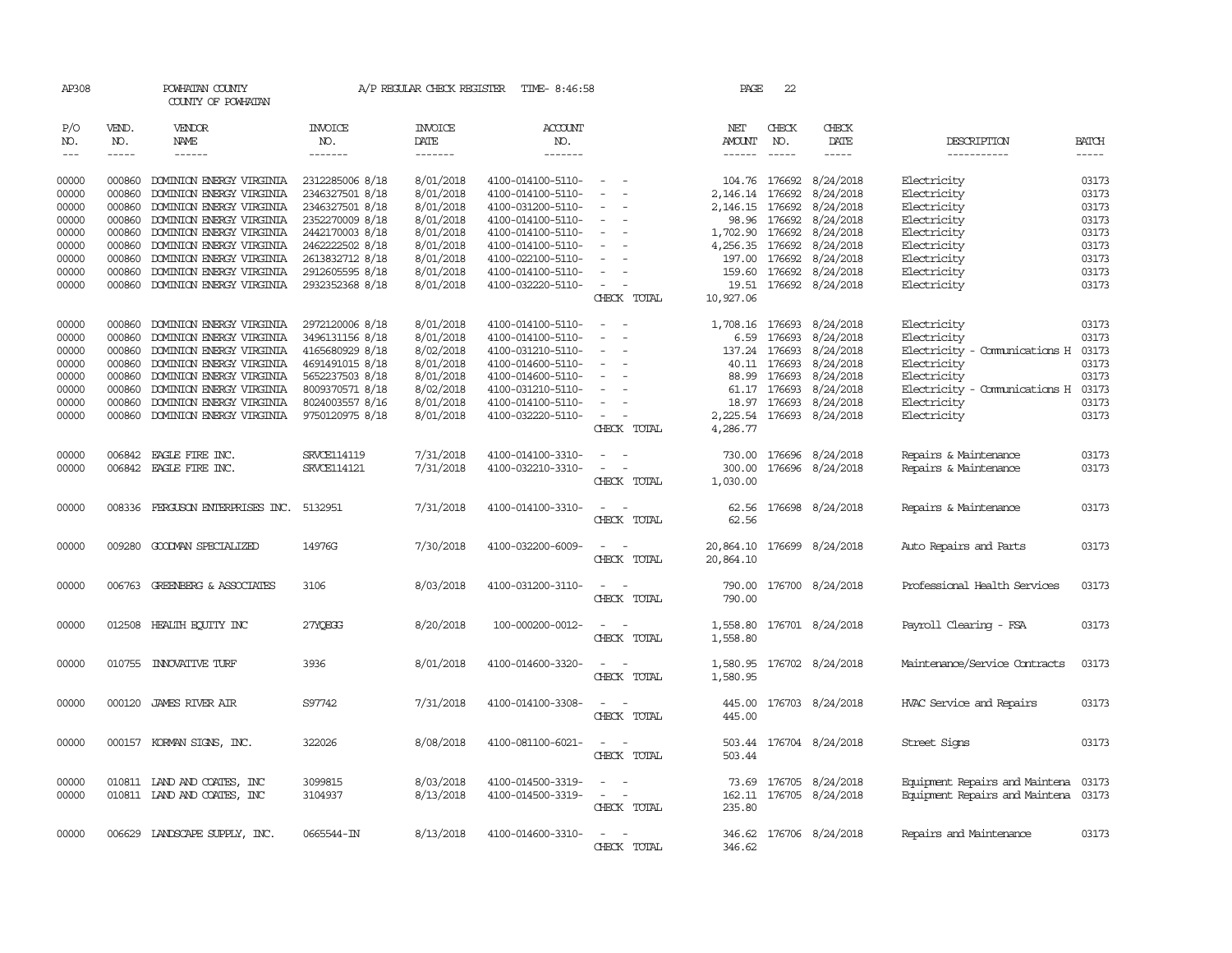| AP308                                              |                                      | POWHATAN COUNTY<br>COUNTY OF POWHATAN                                                                                                                                               |                                                                                             | A/P REGULAR CHECK REGISTER                                                 | TIME- 8:46:58                                                                                                              |                                                                                                                                                       | PAGE                          | 23                            |                                                                                                                                           |                                                                                                                                                                 |                                                    |
|----------------------------------------------------|--------------------------------------|-------------------------------------------------------------------------------------------------------------------------------------------------------------------------------------|---------------------------------------------------------------------------------------------|----------------------------------------------------------------------------|----------------------------------------------------------------------------------------------------------------------------|-------------------------------------------------------------------------------------------------------------------------------------------------------|-------------------------------|-------------------------------|-------------------------------------------------------------------------------------------------------------------------------------------|-----------------------------------------------------------------------------------------------------------------------------------------------------------------|----------------------------------------------------|
| P/O<br>NO.<br>$\qquad \qquad - -$                  | VEND.<br>NO.<br>$- - - - -$          | VENDOR<br><b>NAME</b><br>$- - - - - -$                                                                                                                                              | <b>INVOICE</b><br>NO.<br>-------                                                            | <b>INVOICE</b><br>DATE<br>-------                                          | <b>ACCOUNT</b><br>NO.<br>-------                                                                                           |                                                                                                                                                       | NET<br>AMOUNT                 | CHECK<br>NO.<br>$\frac{1}{2}$ | CHECK<br>DATE<br>-----                                                                                                                    | DESCRIPTION<br>-----------                                                                                                                                      | <b>BATCH</b><br>$- - - - -$                        |
| 00000                                              |                                      | 006943 LIBRARY CORPORATION, THE                                                                                                                                                     | 63138                                                                                       | 8/08/2018                                                                  | 4100-073100-6001-                                                                                                          | $\sim$<br>$\sim$<br>CHECK TOTAL                                                                                                                       | 120.00                        |                               | 120.00 176707 8/24/2018                                                                                                                   | Office Supplies                                                                                                                                                 | 03174                                              |
| 00000                                              |                                      | 000166 LUCK STONE CORP.                                                                                                                                                             | IV-100903570                                                                                | 7/23/2018                                                                  | 4100-014600-3310-                                                                                                          | $\overline{\phantom{a}}$<br>$\sim$<br>CHECK TOTAL                                                                                                     | 28.47                         |                               | 28.47 176708 8/24/2018                                                                                                                    | Repairs and Maintenance                                                                                                                                         | 03173                                              |
| 00000                                              |                                      | 011354 MATTHEW BENDER & CO, INC.                                                                                                                                                    | 04152816                                                                                    | 8/08/2018                                                                  | 4100-073100-6012-                                                                                                          | $\sim$<br>$\overline{\phantom{a}}$<br>CHECK TOTAL                                                                                                     | 15.66<br>15.66                |                               | 176709 8/24/2018                                                                                                                          | Books & Subscriptions                                                                                                                                           | 03173                                              |
| 00000<br>00000                                     | 000205                               | MUNICIPAL CODE CORP.<br>000205 MUNICIPAL CODE CORP.                                                                                                                                 | 00314968<br>00314972                                                                        | 8/10/2018<br>8/10/2018                                                     | 4100-011010-3002-<br>4100-011010-3002-                                                                                     | $\sim$<br>$\overline{\phantom{a}}$<br>CHECK TOTAL                                                                                                     | 95.55<br>2,376.84<br>2,472.39 |                               | 176711 8/24/2018<br>176711 8/24/2018                                                                                                      | County Code<br>County Code                                                                                                                                      | 03173<br>03173                                     |
| 00000                                              |                                      | 009543 NATIONAL SECURITY & DOOR                                                                                                                                                     | 113832                                                                                      | 8/03/2018                                                                  | 4100-014400-5540-                                                                                                          | CHECK TOTAL                                                                                                                                           | 287.50<br>287.50              |                               | 176712 8/24/2018                                                                                                                          | Travel - Convention & Educatio                                                                                                                                  | 03173                                              |
| 00000                                              |                                      | 011674 NELLIS, CURT                                                                                                                                                                 | CHARLOTTESVILLE                                                                             | 8/16/2018                                                                  | 4100-035500-5540-                                                                                                          | CHECK TOTAL                                                                                                                                           | 397.50<br>397.50              |                               | 176713 8/24/2018                                                                                                                          | Conferences & Training                                                                                                                                          | 03173                                              |
| 00000<br>00000<br>00000<br>00000<br>00000<br>00000 | 001250<br>001250<br>001250           | 001250 POWHATAN AUTO & TRACTOR<br>POWHATAN AUTO & TRACTOR<br>POWHATAN AUTO & TRACTOR<br>POWHATAN AUTO & TRACTOR<br>001250 POWHATAN AUTO & TRACTOR<br>001250 POWHATAN AUTO & TRACTOR | 509697<br>509100<br>509100<br>509133<br>509133<br>509333                                    | 7/27/2018<br>7/24/2018<br>7/24/2018<br>7/24/2018<br>7/24/2018<br>7/25/2018 | 4100-014500-6009-<br>4100-014500-6009-<br>4100-014500-3190-<br>4100-014500-3319-<br>4100-014500-6009-<br>4100-014500-3319- | $\equiv$<br>$\overline{\phantom{a}}$<br>$\sim$<br>$\overline{\phantom{a}}$<br>$\sim$<br>$\equiv$<br>$\sim$<br>$\overline{\phantom{a}}$<br>CHECK TOTAL | 28.36<br>140.73<br>256.34     |                               | 9.68 176714 8/24/2018<br>176714 8/24/2018<br>4.29 176714 8/24/2018<br>63.90 176714 8/24/2018<br>9.38 176714 8/24/2018<br>176714 8/24/2018 | Auto Parts & Repairs<br>Auto Parts & Repairs<br>Grounds Maintenance<br>Equipment Repairs and Maintena<br>Auto Parts & Repairs<br>Equipment Repairs and Maintena | 03173<br>03174<br>03174<br>03174<br>03174<br>03174 |
| 00000<br>00000<br>00000<br>00000                   | 012555                               | 012555 PROSHRED SECURITY OF<br>PROSHRED SECURITY OF<br>012555 PROSHRED SECURITY OF<br>012555 PROSHRED SECURITY OF                                                                   | 16476A<br>16476B<br>16476C<br>16476D                                                        | 8/09/2018<br>8/09/2018<br>8/09/2018<br>8/09/2018                           | 4100-014400-6001-<br>4100-012410-3320-<br>4100-022100-6001-<br>4100-012220-3140-                                           | $\sim$<br>$\sim$<br>$\equiv$<br>$\sim$<br>$\overline{\phantom{a}}$<br>CHECK TOTAL                                                                     | 327.00<br>453.00              |                               | 6.00 176715 8/24/2018<br>176715 8/24/2018<br>108.00 176715 8/24/2018<br>12.00 176715 8/24/2018                                            | Stationery/Office Supplies<br>Maintenance & Service Contract<br>Office Supplies<br>Professional Services                                                        | 03174<br>03174<br>03174<br>03174                   |
| 00000<br>00000<br>00000                            |                                      | 000620 R. C. GOODWYN & SONS, INC<br>000620 R. C. GOODWIN & SONS, INC<br>000620 R. C. GOODWYN & SONS, INC                                                                            | 0824449<br>0824459<br>0824798                                                               | 8/01/2018<br>8/01/2018<br>8/03/2018                                        | 4100-032210-3310-<br>4100-014500-3190-<br>4100-014100-3310-                                                                | $\equiv$<br>$\sim$<br>$\sim$<br>$\sim$<br>$\sim$<br>$\sim$<br>CHECK TOTAL                                                                             | 41.90<br>75.60                |                               | 28.02 176716 8/24/2018<br>5.68 176716 8/24/2018<br>176716 8/24/2018                                                                       | Repairs & Maintenance<br>Grounds Maintenance<br>Repairs & Maintenance                                                                                           | 03174<br>03174<br>03174                            |
| 00000<br>00000<br>00000<br>00000<br>00000          | 012509<br>012509<br>012509<br>012509 | RICHMOND SUBURBAN NEWS<br>RICHMOND SUBURBAN NEWS<br>RICHMOND SUBURBAN NEWS<br>RICHMOND SUBURBAN NEWS<br>012509 RICHMOND SUBURBAN NEWS                                               | I00007766670704<br>I00007882420718<br>I00007882420725<br>I00007920990725<br>I00007920990801 | 7/04/2018<br>7/18/2018<br>7/25/2018<br>7/25/2018<br>8/01/2018              | 4100-081100-3600-<br>4100-011010-3600-<br>4100-011010-3600-<br>4100-081100-3600-<br>4100-081100-3600-                      | $\sim$<br>$\sim$<br>$\overline{\phantom{a}}$<br>$\overline{\phantom{a}}$<br>$\sim$<br>$\overline{\phantom{a}}$<br>CHECK TOTAL                         | 234.00<br>234.00<br>1,228.50  | 176717                        | 292.50 176717 8/24/2018<br>8/24/2018<br>234.00 176717 8/24/2018<br>234.00 176717 8/24/2018<br>176717 8/24/2018                            | Advertising<br>Advertising<br>Advertising<br>Advertising<br>Advertising                                                                                         | 03174<br>03174<br>03174<br>03174<br>03174          |
| 00000<br>00000                                     | 001320<br>001320                     | SOUTHERN POLICE<br>SOUTHERN POLICE                                                                                                                                                  | 196304<br>196345                                                                            | 8/09/2018<br>8/13/2018                                                     | 4100-031200-6011-<br>4100-031200-6011-                                                                                     | $\sim$<br>$\sim$<br>$\sim$<br>$\sim$<br>CHECK TOTAL                                                                                                   | 9.00<br>129.99<br>138.99      | 176718                        | 176718 8/24/2018<br>8/24/2018                                                                                                             | Uniforms<br>Uniforms                                                                                                                                            | 03174<br>03174                                     |
| 00000<br>00000                                     | 006594                               | SOUTHSIDE ELECTRIC COOP<br>006594 SOUTHSIDE ELECTRIC COOP                                                                                                                           | 63504001 8/18<br>63504004 8/18                                                              | 8/13/2018<br>8/13/2018                                                     | 4100-073100-5110-<br>4100-035100-5110-                                                                                     | $\sim$<br>$\sim$<br>$\overline{\phantom{a}}$<br>$\sim$<br>CHECK TOTAL                                                                                 | 535.27<br>2,735.07            |                               | 2,199.80 176719 8/24/2018<br>176719 8/24/2018                                                                                             | Electricity<br>Electricity                                                                                                                                      | 03174<br>03174                                     |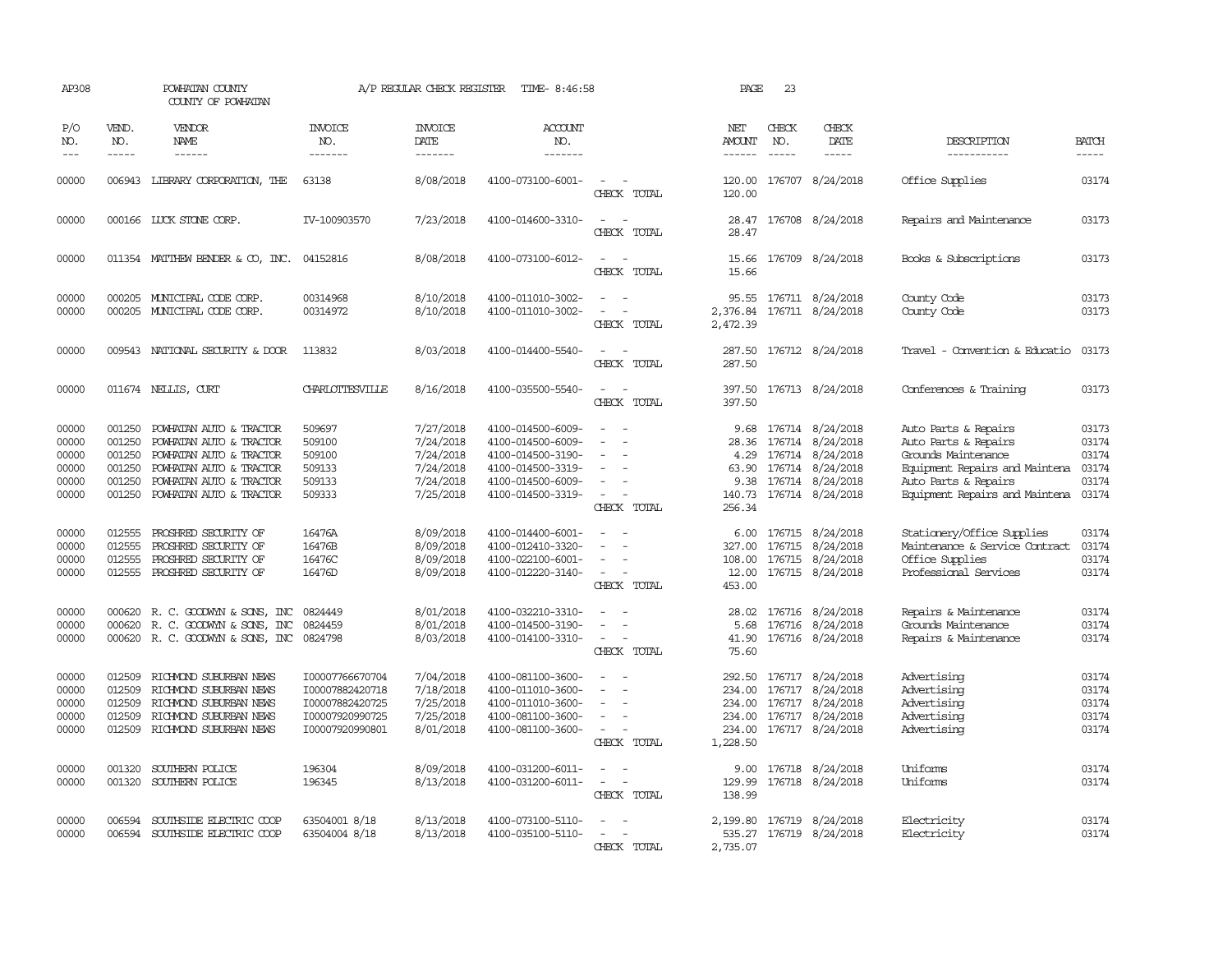| AP308                                                                                                                                                 |                                                                                                                                          | POWHATAN COUNTY<br>COUNTY OF POWHATAN                                                                                                                                                                        |                                                                                                                                                                                                                                            | A/P REGULAR CHECK REGISTER                                                                                                                                                                                                | TIME- 8:46:58                                                                                                                                                                                                                                                                                                                                                    |                                                                                                                                                                                                                                                     | PAGE                                                                                                                                                                    | 24                                                                                                                            |                                                                                                                                                                                                                                                |                                                                                                                                                                                                                                                                                               |                                                                                                                                                       |
|-------------------------------------------------------------------------------------------------------------------------------------------------------|------------------------------------------------------------------------------------------------------------------------------------------|--------------------------------------------------------------------------------------------------------------------------------------------------------------------------------------------------------------|--------------------------------------------------------------------------------------------------------------------------------------------------------------------------------------------------------------------------------------------|---------------------------------------------------------------------------------------------------------------------------------------------------------------------------------------------------------------------------|------------------------------------------------------------------------------------------------------------------------------------------------------------------------------------------------------------------------------------------------------------------------------------------------------------------------------------------------------------------|-----------------------------------------------------------------------------------------------------------------------------------------------------------------------------------------------------------------------------------------------------|-------------------------------------------------------------------------------------------------------------------------------------------------------------------------|-------------------------------------------------------------------------------------------------------------------------------|------------------------------------------------------------------------------------------------------------------------------------------------------------------------------------------------------------------------------------------------|-----------------------------------------------------------------------------------------------------------------------------------------------------------------------------------------------------------------------------------------------------------------------------------------------|-------------------------------------------------------------------------------------------------------------------------------------------------------|
| P/O<br>NO.                                                                                                                                            | VEND.<br>NO.                                                                                                                             | VENDOR<br>NAME                                                                                                                                                                                               | <b>INVOICE</b><br>NO.                                                                                                                                                                                                                      | <b>INVOICE</b><br>DATE                                                                                                                                                                                                    | <b>ACCOUNT</b><br>NO.                                                                                                                                                                                                                                                                                                                                            |                                                                                                                                                                                                                                                     | NET<br>AMOUNT                                                                                                                                                           | CHECK<br>NO.                                                                                                                  | CHECK<br>DATE                                                                                                                                                                                                                                  | DESCRIPTION                                                                                                                                                                                                                                                                                   | <b>BATCH</b>                                                                                                                                          |
| $---$                                                                                                                                                 | $\frac{1}{2}$                                                                                                                            | ------                                                                                                                                                                                                       | -------                                                                                                                                                                                                                                    | -------                                                                                                                                                                                                                   | -------                                                                                                                                                                                                                                                                                                                                                          |                                                                                                                                                                                                                                                     | $- - - - - -$                                                                                                                                                           | $\frac{1}{2}$                                                                                                                 | $\frac{1}{2}$                                                                                                                                                                                                                                  | -----------                                                                                                                                                                                                                                                                                   | $- - - - -$                                                                                                                                           |
| 00000                                                                                                                                                 | 008578                                                                                                                                   | STAPLES BUSINESS AD-                                                                                                                                                                                         | 3386114251                                                                                                                                                                                                                                 | 8/04/2018                                                                                                                                                                                                                 | 4100-031200-6001-                                                                                                                                                                                                                                                                                                                                                | $\overline{\phantom{a}}$<br>CHECK TOTAL                                                                                                                                                                                                             | 125.43                                                                                                                                                                  |                                                                                                                               | 125.43 176720 8/24/2018                                                                                                                                                                                                                        | Office Supplies                                                                                                                                                                                                                                                                               | 03174                                                                                                                                                 |
| 00000                                                                                                                                                 |                                                                                                                                          | 007450 THOMSON REUTERS -                                                                                                                                                                                     | 838675757                                                                                                                                                                                                                                  | 8/01/2018                                                                                                                                                                                                                 | 4100-031200-3320-                                                                                                                                                                                                                                                                                                                                                | $\overline{\phantom{a}}$<br>CHECK TOTAL                                                                                                                                                                                                             | 258.57                                                                                                                                                                  |                                                                                                                               | 258.57 176723 8/24/2018                                                                                                                                                                                                                        | Maintenance & Service Contract                                                                                                                                                                                                                                                                | 03174                                                                                                                                                 |
| 00000<br>00000                                                                                                                                        | 010088                                                                                                                                   | TREASURER<br>010088 TREASURER                                                                                                                                                                                | 08/14/2018<br>08/14/2018                                                                                                                                                                                                                   | 8/14/2018<br>8/14/2018                                                                                                                                                                                                    | 4100-032210-3310-<br>4100-032210-3310-                                                                                                                                                                                                                                                                                                                           | $\equiv$<br>$\omega$<br>CHECK TOTAL                                                                                                                                                                                                                 | 11.77<br>11.77                                                                                                                                                          |                                                                                                                               | .00 176724 8/24/2018<br>176724 8/24/2018                                                                                                                                                                                                       | Repairs & Maintenance<br>Repairs & Maintenance                                                                                                                                                                                                                                                | 03177<br>03177                                                                                                                                        |
| 00000<br>00000<br>00000<br>00000<br>00000<br>00000<br>00000<br>00000<br>00000<br>00000<br>00000<br>00000<br>00000<br>00000<br>00000<br>00000<br>00000 | 008126<br>008126<br>008126<br>008126<br>008126<br>008126<br>008126<br>008126<br>008126<br>008126<br>008126<br>008126<br>008126<br>008126 | VERIZON<br>VERIZON<br>VERIZON<br>VERIZON<br>VERIZON<br>008126 VERIZON<br>VERIZON<br>VERIZON<br>008126 VERIZON<br>008126 VERIZON<br>VERIZON<br>VERIZON<br>VERIZON<br>VERIZON<br>VERIZON<br>VERIZON<br>VERIZON | 9812243562<br>9811879466<br>9811942730<br>9811942730<br>9811942730<br>9811942730<br>9811942730<br>9811942730<br>9811942730<br>9811942730<br>9811942730<br>9811942730<br>9811942730<br>9811942730<br>9811970489<br>9812243562<br>9812243562 | 8/01/2018<br>8/01/2018<br>8/01/2018<br>8/01/2018<br>8/01/2018<br>8/01/2018<br>8/01/2018<br>8/01/2018<br>8/01/2018<br>8/01/2018<br>8/01/2018<br>8/01/2018<br>8/01/2018<br>8/01/2018<br>8/01/2018<br>8/01/2018<br>8/01/2018 | 100-000100-0006-<br>4100-032200-5250-<br>4100-012100-5250-<br>4100-012510-5270-<br>4100-014100-5250-<br>4100-031210-5250-<br>4100-032200-5250-<br>4100-031200-5250-<br>4100-033300-5250-<br>4100-034100-5250-<br>4100-035500-5250-<br>4100-071110-5250-<br>4100-073100-5250-<br>4100-081100-5250-<br>4100-031200-5250-<br>4100-012510-5260-<br>4100-035500-5260- | $\equiv$<br>$\equiv$<br>$\overline{\phantom{a}}$<br>$\sim$<br>$\equiv$<br>$\sim$<br>$\sim$<br>$\equiv$<br>$\sim$<br>$\overline{\phantom{a}}$<br>$\sim$<br>$\sim$<br>$\overline{\phantom{a}}$<br>$\equiv$<br>$\overline{\phantom{a}}$<br>CHECK TOTAL | 68.52<br>238.08<br>99.64<br>100.01 176725<br>495.87 176725<br>979.08<br>1, 133.56 176725<br>51.60<br>209.86<br>35.16<br>40.01<br>3,761.28<br>40.01<br>40.01<br>7,903.20 | 176725<br>176725<br>176725<br>559.50 176725<br>176725<br>15.85 176725<br>176725<br>35.16 176725<br>176725<br>176725<br>176725 | 8/24/2018<br>8/24/2018<br>8/24/2018<br>8/24/2018<br>8/24/2018<br>8/24/2018<br>8/24/2018<br>8/24/2018<br>8/24/2018<br>8/24/2018<br>176725 8/24/2018<br>8/24/2018<br>8/24/2018<br>8/24/2018<br>8/24/2018<br>176725 8/24/2018<br>176725 8/24/2018 | Due from Other Agencies<br>Cell Phones<br>Cell Phones<br>Network Service Connection<br>Cell Phones<br>CELL PHONES<br>Cell Phones<br>Cell Phones<br>Cell Phones<br>Cell Phones<br>Cell Phones<br>Cell Phones<br>Cell Phones<br>Cell Phones<br>Cell Phones<br>Internet Usage<br><b>Internet</b> | 03174<br>03174<br>03174<br>03174<br>03174<br>03174<br>03174<br>03174<br>03174<br>03174<br>03174<br>03174<br>03174<br>03174<br>03174<br>03174<br>03174 |
| 00000                                                                                                                                                 |                                                                                                                                          | 011169 VERIZON                                                                                                                                                                                               | 8045985671 8/18                                                                                                                                                                                                                            | 8/11/2018                                                                                                                                                                                                                 | 4100-073100-5230-                                                                                                                                                                                                                                                                                                                                                | CHECK TOTAL                                                                                                                                                                                                                                         | 50.98<br>50.98                                                                                                                                                          |                                                                                                                               | 176726 8/24/2018                                                                                                                                                                                                                               | Telephone Services                                                                                                                                                                                                                                                                            | 03174                                                                                                                                                 |
| 00000                                                                                                                                                 |                                                                                                                                          | 012573 VIRGINIA EMS SYMPOSIUM                                                                                                                                                                                | 201810887                                                                                                                                                                                                                                  | 8/15/2018                                                                                                                                                                                                                 | 4100-032200-5815-                                                                                                                                                                                                                                                                                                                                                | $\equiv$<br>CHECK TOTAL                                                                                                                                                                                                                             | 185.00<br>185.00                                                                                                                                                        |                                                                                                                               | 176727 8/24/2018                                                                                                                                                                                                                               | Training/Seminars                                                                                                                                                                                                                                                                             | 03174                                                                                                                                                 |
| 00000<br>00000                                                                                                                                        | 011964                                                                                                                                   | WEATHERTAP.COM<br>011964 WEATHERTAP.COM                                                                                                                                                                      | 250651420180814<br>250651420180814                                                                                                                                                                                                         | 8/14/2018<br>8/14/2018                                                                                                                                                                                                    | 4100-035500-6023-<br>4100-031210-3320-                                                                                                                                                                                                                                                                                                                           | $\sim$<br>CHECK TOTAL                                                                                                                                                                                                                               | 600.00<br>1,200.00                                                                                                                                                      |                                                                                                                               | 600.00 176728 8/24/2018<br>176728 8/24/2018                                                                                                                                                                                                    | Mobile Command Post<br>Maintenance and Service Contra                                                                                                                                                                                                                                         | 03174<br>03174                                                                                                                                        |
| 00000<br>00000<br>00000<br>00000<br>00000<br>00000                                                                                                    | 009332<br>009332<br>009332<br>009332<br>009332                                                                                           | WITMER PUBLIC SAFETY<br>WITMER PUBLIC SAFETY<br>WITMER PUBLIC SAFETY<br>WITMER PUBLIC SAFETY<br>WITMER PUBLIC SAFETY<br>009332 WITMER PUBLIC SAFETY                                                          | 1880149<br>1881170<br>1882781<br>1882800<br>1882947<br>1882950                                                                                                                                                                             | 8/14/2018<br>8/13/2018<br>8/14/2018<br>8/14/2018<br>8/14/2018<br>8/14/2018                                                                                                                                                | 4100-031200-6011-<br>4100-031200-6011-<br>4100-031200-6011-<br>4100-031200-6011-<br>4100-031200-6011-<br>4100-031200-6011-                                                                                                                                                                                                                                       | $\overline{\phantom{a}}$<br>$\overline{\phantom{a}}$<br>$\equiv$<br>CHECK TOTAL                                                                                                                                                                     | 125.00<br>75.00<br>570.00                                                                                                                                               | 176729<br>75.00 176729<br>75.00 176729                                                                                        | 145.00 176729 8/24/2018<br>8/24/2018<br>8/24/2018<br>75.00 176729 8/24/2018<br>8/24/2018<br>176729 8/24/2018                                                                                                                                   | Uniforms<br>Uniforms<br>Uniforms<br>Uniforms<br>Uniforms<br>Uniforms                                                                                                                                                                                                                          | 03174<br>03174<br>03174<br>03174<br>03174<br>03174                                                                                                    |
| 00000                                                                                                                                                 | 007373 YMCA                                                                                                                              |                                                                                                                                                                                                              | 2018 MOU                                                                                                                                                                                                                                   | 8/13/2018                                                                                                                                                                                                                 | 4100-053910-5642-                                                                                                                                                                                                                                                                                                                                                | CHECK TOTAL                                                                                                                                                                                                                                         | 5,000.00                                                                                                                                                                |                                                                                                                               | 5,000.00 176730 8/24/2018                                                                                                                                                                                                                      | PCCAA Services - TANF                                                                                                                                                                                                                                                                         | 03174                                                                                                                                                 |
| 00000                                                                                                                                                 |                                                                                                                                          | 012574 ALDEN, LARRY                                                                                                                                                                                          | 530-2018                                                                                                                                                                                                                                   | 8/23/2018                                                                                                                                                                                                                 | 3100-013030-0008-                                                                                                                                                                                                                                                                                                                                                | CHECK TOTAL                                                                                                                                                                                                                                         | 27.50                                                                                                                                                                   |                                                                                                                               | 27.50 176751 8/29/2018                                                                                                                                                                                                                         | Building Permits                                                                                                                                                                                                                                                                              | 03178                                                                                                                                                 |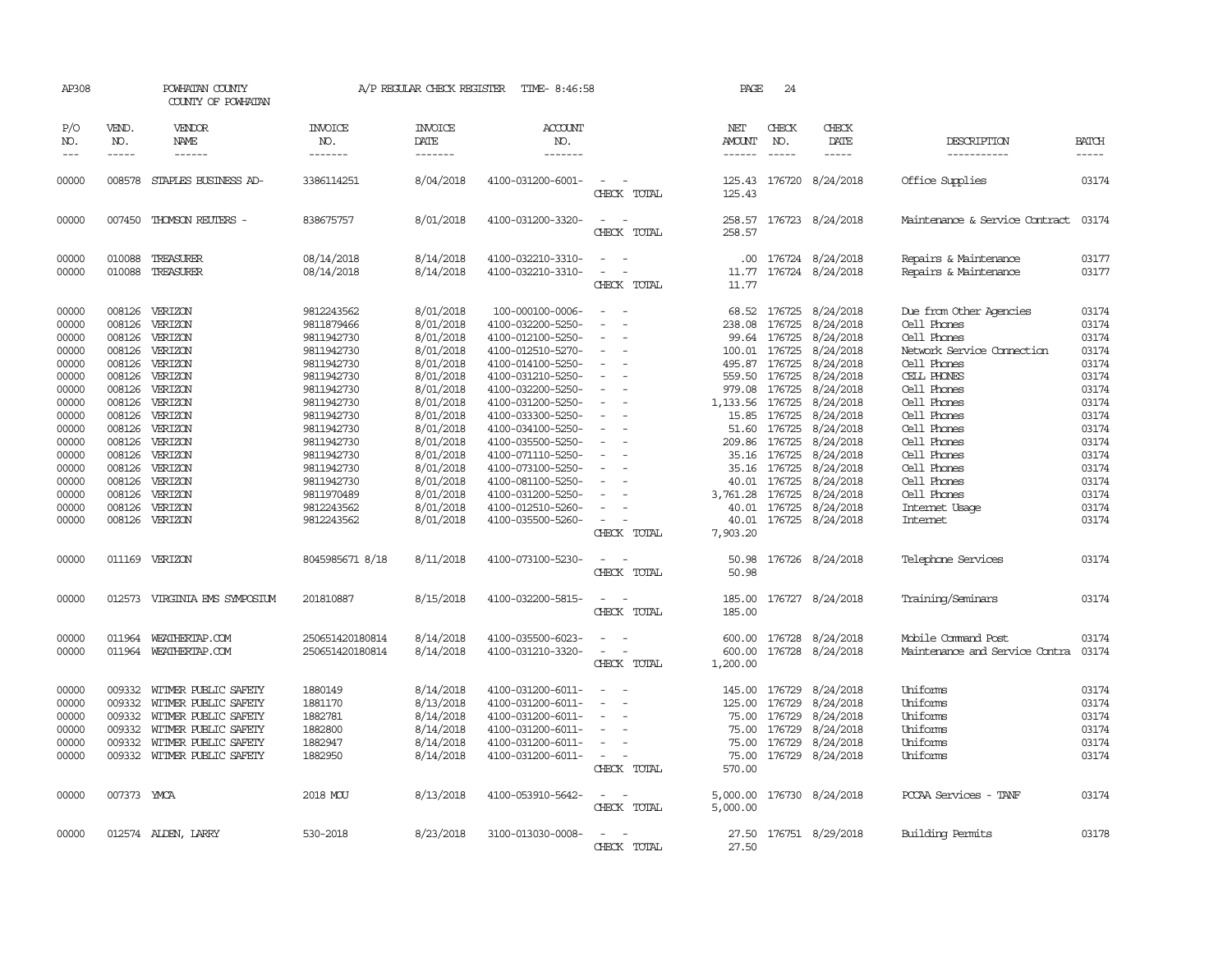| AP308                   |                             | POWHATAN COUNTY<br>COUNTY OF POWHATAN                                             |                                     | A/P REGULAR CHECK REGISTER          | TIME-8:46:58                                                |                                                                           | PAGE                                    | 25                            |                                                                      |                                                       |                         |
|-------------------------|-----------------------------|-----------------------------------------------------------------------------------|-------------------------------------|-------------------------------------|-------------------------------------------------------------|---------------------------------------------------------------------------|-----------------------------------------|-------------------------------|----------------------------------------------------------------------|-------------------------------------------------------|-------------------------|
| P/O<br>NO.<br>$---$     | VEND.<br>NO.<br>$- - - - -$ | VENDOR<br><b>NAME</b><br>$- - - - - -$                                            | <b>INVOICE</b><br>NO.<br>-------    | <b>INVOICE</b><br>DATE<br>-------   | <b>ACCOUNT</b><br>NO.<br>-------                            |                                                                           | NET<br><b>AMOUNT</b><br>$- - - - - -$   | CHECK<br>NO.<br>$\frac{1}{2}$ | CHECK<br>DATE<br>$- - - - -$                                         | DESCRIPTION<br>-----------                            | <b>BATCH</b><br>-----   |
| 00000                   |                             | 008774 ALLEN, SUSAN E.                                                            | 8523204                             | 8/20/2018                           | 4100-021200-3150-                                           | $\sim$<br>$\sim$<br>CHECK TOTAL                                           | 120.00<br>120.00                        |                               | 176753 8/29/2018                                                     | Outside Counsel                                       | 03178                   |
| 00000                   |                             | 006382 AMOS & AMOS, PLLC                                                          | 6999647                             | 7/27/2018                           | 4100-021200-3150-                                           | $\sim$<br>$\sim$<br>CHECK TOTAL                                           | 120.00<br>120.00                        |                               | 176754 8/29/2018                                                     | Outside Counsel                                       | 03178                   |
| 00000                   |                             | 010978 ANIMAL MEDICAL CENTER                                                      | 187422                              | 8/21/2018                           | 4100-035100-3110-                                           | $\sim$<br>$\sim$<br>CHECK TOTAL                                           | 609.60<br>609.60                        |                               | 176755 8/29/2018                                                     | Professional Health Services                          | 03178                   |
| 00000                   |                             | 012275 ANTHEM HEALTH PLANS OF                                                     | 888844356025                        | 8/17/2018                           | 4100-033400-3845-                                           | $\sim$ $ \sim$<br>CHECK TOTAL                                             | 32,512.71 176756 8/29/2018<br>32,512.71 |                               |                                                                      | Detention of Adults - Health C 03178                  |                         |
| 00000                   |                             | 007831 BOCZAR, CHRISTINE                                                          | WALMART 8/18                        | 8/15/2018                           | 4100-035100-5540-                                           | $\sim$<br>$\sim$<br>CHECK TOTAL                                           | 30.04                                   |                               | 30.04 176759 8/29/2018                                               | Conferences & Training                                | 03178                   |
| 00000                   |                             | 012575 CASH, GENE                                                                 | 521-2018                            | 8/23/2018                           | 3100-013030-0008-                                           | $\sim$<br>CHECK TOTAL                                                     | 155.25                                  |                               | 155.25 176761 8/29/2018                                              | Building Permits                                      | 03178                   |
| 00000<br>00000<br>00000 | 000540<br>000540            | CENTRAL VIRGINIA WASTE<br>CENTRAL VIRGINIA WASTE<br>000540 CENTRAL VIRGINIA WASTE | 23624<br>23637<br>23637             | 8/17/2018<br>8/17/2018<br>8/17/2018 | 4100-014300-3176-<br>4100-014300-3176-<br>4100-014300-3176- | $\overline{\phantom{a}}$<br>CHECK TOTAL                                   | 188.87<br>6,066.96                      | 176762                        | 8/29/2018<br>6,337.09 176762 8/29/2018<br>459.00-176762 8/29/2018    | Recycling Pulls<br>Recycling Pulls<br>Recycling Pulls | 03178<br>03178<br>03178 |
| 00000<br>00000<br>00000 | 006965<br>006965<br>006965  | CINIAS CORPORATION<br>CINIAS CORPORATION<br>CINIAS CORPORATION                    | 143438554<br>143438554<br>143438555 | 8/15/2018<br>8/15/2018<br>8/15/2018 | 4100-014100-6011-<br>4100-014500-6011-<br>4100-014300-6011- | $\sim$<br>$\equiv$<br>$\overline{\phantom{a}}$<br>$\equiv$<br>CHECK TOTAL | 140.74<br>300.93                        |                               | 78.17 176763 8/29/2018<br>82.02 176763 8/29/2018<br>176763 8/29/2018 | Uniforms<br>Uniforms<br>Uniforms                      | 03178<br>03178<br>03178 |
| 00000                   |                             | 007282 COBB TECHNOLOGIES, INC.                                                    | 986468                              | 8/22/2018                           | 4100-032200-3310-                                           | CHECK TOTAL                                                               | 345.55<br>345.55                        |                               | 176764 8/29/2018                                                     | Equipment Repair                                      | 03178                   |
| 00000                   |                             | 009178 COMCAST                                                                    | 20093562 8/18                       | 8/05/2018                           | 4100-035500-6014-                                           | $\sim$<br>CHECK TOTAL                                                     | 25.06<br>25.06                          |                               | 176765 8/29/2018                                                     | Other Operating Supplies                              | 03178                   |
| 00000                   |                             | 008750 DOMINION ENERGY                                                            | 1584105686 8/18                     | 8/23/2018                           | 4100-053910-5643-                                           | $\overline{\phantom{a}}$<br>CHECK TOTAL                                   | 360.50<br>360.50                        |                               | 176766 8/29/2018                                                     | PCCAA Services - Federal CSBG                         | 03178                   |
| 00000                   |                             | 000860 DOMINION ENERGY VIRGINIA                                                   | 2322252509 8/18                     | 8/01/2018                           | 4100-031200-5110-                                           | $ -$<br>CHECK TOTAL                                                       | 217.97                                  |                               | 217.97 176767 8/29/2018                                              | Electricity                                           | 03178                   |
| 00000                   |                             | 011224 ELECTRONIC SYSTEMS, INC.                                                   | IN1034089                           | 8/09/2018                           | 4100-034100-6001-                                           | $\sim$<br>$\sim$<br>CHECK TOTAL                                           | 75.13                                   |                               | 75.13 176769 8/29/2018                                               | Office Supplies                                       | 03178                   |
| 00000                   |                             | 007563 HASTINGS, THOMAS G.                                                        | 114-0609386                         | 8/23/2018                           | 4100-031200-3310-                                           | CHECK TOTAL                                                               | 41.97                                   |                               | 41.97 176772 8/29/2018                                               | Repairs & Maintenance                                 | 03178                   |
| 00000                   |                             | 011114 J.D. POWER                                                                 | 000692258                           | 8/10/2018                           | 4100-012310-3320-                                           | $\equiv$<br>$\sim$<br>CHECK TOTAL                                         | 1,500.00<br>1,500.00                    |                               | 176774 8/29/2018                                                     | Maintenance & Service Contract                        | 03178                   |
| 00000                   |                             | 012576 L.W. ELECTRIC SERIVES, LLC 569-2018                                        |                                     | 8/23/2018                           | 3100-013030-0008-                                           | CHECK TOTAL                                                               | 14.00<br>14.00                          |                               | 176776 8/29/2018                                                     | <b>Building Permits</b>                               | 03178                   |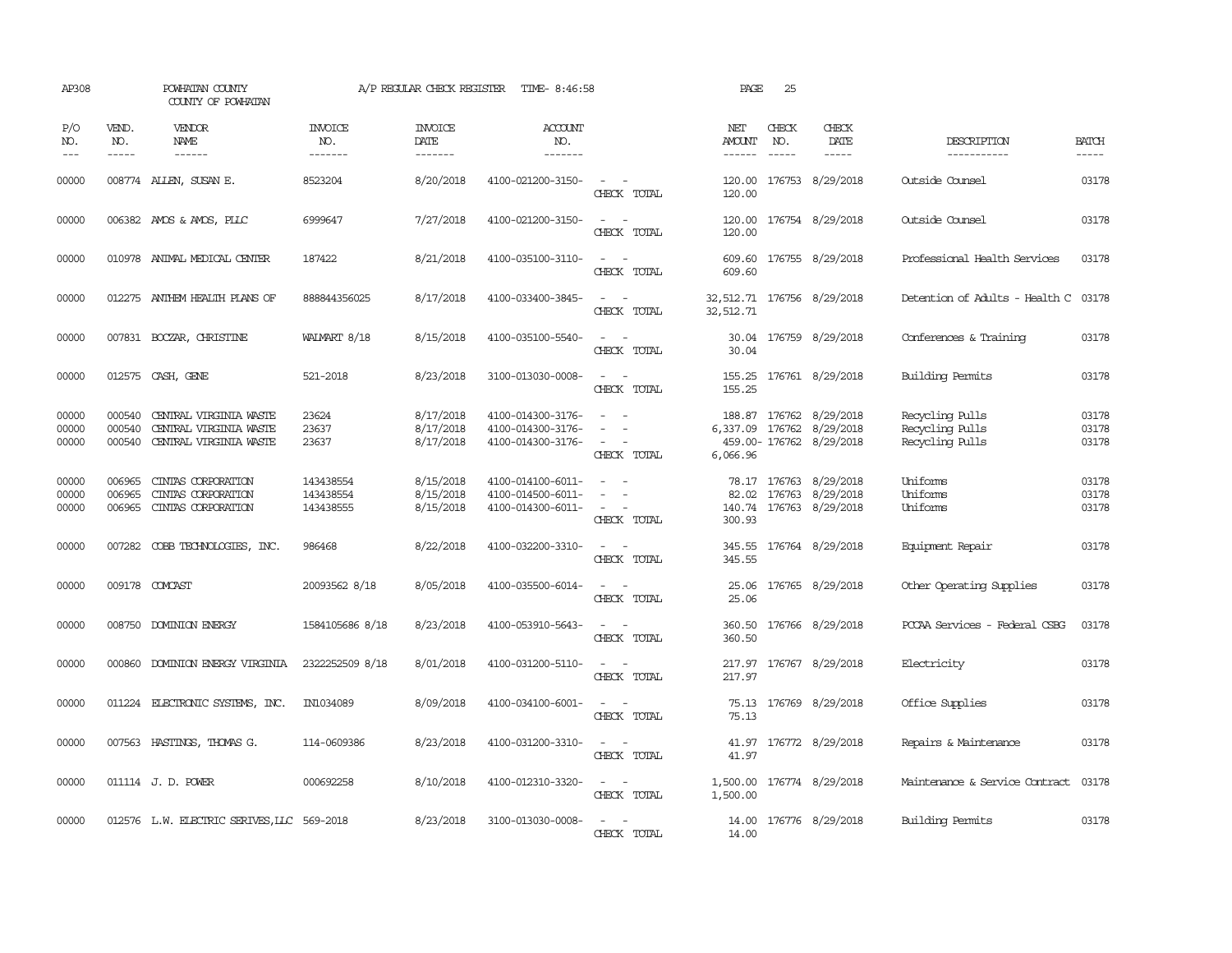| AP308                                     |                                                | POWHATAN COUNTY<br>COUNTY OF POWHATAN                                                                                               |                                                                                   | A/P REGULAR CHECK REGISTER                                    | TIME- 8:46:58                                                                                         |                                                                                                                             | PAGE                    | 26           |                                                                                                                        |                                                                         |                                           |
|-------------------------------------------|------------------------------------------------|-------------------------------------------------------------------------------------------------------------------------------------|-----------------------------------------------------------------------------------|---------------------------------------------------------------|-------------------------------------------------------------------------------------------------------|-----------------------------------------------------------------------------------------------------------------------------|-------------------------|--------------|------------------------------------------------------------------------------------------------------------------------|-------------------------------------------------------------------------|-------------------------------------------|
| P/O<br>NO.<br>$---$                       | VEND.<br>NO.                                   | VENDOR<br>NAME<br>------                                                                                                            | INVOICE<br>NO.<br>-------                                                         | <b>INVOICE</b><br>DATE<br>-------                             | <b>ACCOUNT</b><br>NO.<br>-------                                                                      |                                                                                                                             | NET<br>AMOUNT<br>------ | CHECK<br>NO. | CHECK<br>DATE                                                                                                          | DESCRIPTION<br>-----------                                              | BATCH<br>-----                            |
| 00000                                     |                                                | 009552 MANSFIELD OIL COMPANY                                                                                                        | SOLCD-434790                                                                      | 8/17/2018                                                     | 4100-032200-5120-                                                                                     | $\sim$ $ \sim$<br>CHECK TOTAL                                                                                               | 76.74                   |              | 76.74 176777 8/29/2018                                                                                                 | Apparatus Fuel                                                          | 03178                                     |
| 00000                                     |                                                | 011846 MATTHEW BENDER<br><b>PCARD</b>                                                                                               | 04162676                                                                          | 8/08/2018                                                     | 4100-031200-5810-                                                                                     | $ -$<br>CHECK TOTAL                                                                                                         | 15.66                   |              | 15.66 176779 8/29/2018                                                                                                 | Dues/Association Memberships                                            | 03178                                     |
| 00000                                     |                                                | 012579 PLUMB, MONICA                                                                                                                | <b>EDUCATION</b>                                                                  | 8/20/2018                                                     | 4100-032200-5815-                                                                                     | $\sim 100$ km s $^{-1}$<br>CHECK TOTAL                                                                                      | 500.00                  |              | 500.00 176783 8/29/2018                                                                                                | Training/Seminars                                                       | 03178                                     |
| 00000                                     |                                                | 007756 PRICE DIGESTS                                                                                                                | 69153275                                                                          | 8/20/2018                                                     | 4100-012310-6001-                                                                                     | $\omega_{\rm{max}}$ and $\omega_{\rm{max}}$<br>CHECK TOTAL                                                                  | 614.85                  |              | 614.85 176784 8/29/2018                                                                                                | Office Supplies                                                         | 03178                                     |
| 00000                                     |                                                | 000620 R. C. GOODWYN & SONS, INC 0826944                                                                                            |                                                                                   | 8/22/2018                                                     | 4100-032200-3310-                                                                                     | $\omega_{\rm{max}}$ and $\omega_{\rm{max}}$<br>CHECK TOTAL                                                                  | 350.48<br>350.48        |              | 176785 8/29/2018                                                                                                       | Equipment Repair                                                        | 03178                                     |
| 00000                                     |                                                | 001320 SOUTHERN POLICE                                                                                                              | 196396                                                                            | 8/20/2018                                                     | 4100-031200-6011-                                                                                     | $\frac{1}{2} \left( \frac{1}{2} \right) \left( \frac{1}{2} \right) = \frac{1}{2} \left( \frac{1}{2} \right)$<br>CHECK TOTAL | 80.50                   |              | 80.50 176786 8/29/2018                                                                                                 | Uniforms                                                                | 03178                                     |
| 00000<br>00000<br>00000<br>00000<br>00000 | 006594<br>006594<br>006594<br>006594<br>006594 | SOUTHSIDE ELECTRIC COOP<br>SOUTHSIDE ELECTRIC COOP<br>SOUTHSIDE ELECTRIC COOP<br>SOUTHSIDE ELECTRIC COOP<br>SOUTHSIDE ELECTRIC COOP | 63504006 8/18<br>63504008 8/18<br>63504009 8/18<br>63504010 8/18<br>63504011 8/18 | 8/13/2018<br>8/13/2018<br>8/13/2018<br>8/13/2018<br>8/13/2018 | 4100-014600-5110-<br>4100-014600-5110-<br>4100-014600-5110-<br>4100-014600-5110-<br>4100-014100-5110- | $\sim$<br>$\sim$<br>$\sim$<br>$\equiv$<br>$\sim$<br>$\sim$<br>CHECK TOTAL                                                   | 40.00<br>4,089.96       | 176787       | 525.63 176787 8/29/2018<br>8/29/2018<br>3,356.00 176787 8/29/2018<br>51.52 176787 8/29/2018<br>116.81 176787 8/29/2018 | Electricity<br>Electricity<br>Electricity<br>Electricity<br>Electricity | 03178<br>03178<br>03178<br>03178<br>03178 |
| 00000                                     |                                                | 001940 STANDBY SYSTEMS, INC.                                                                                                        | 08181558                                                                          | 8/14/2018                                                     | 4100-032200-3310-                                                                                     | $\sim$<br>CHECK TOTAL                                                                                                       | 137.70                  |              | 137.70 176789 8/29/2018                                                                                                | Equipment Repair                                                        | 03178                                     |
| 00000                                     |                                                | 008578 STAPLES BUSINESS AD-                                                                                                         | 3386114254                                                                        | 8/04/2018                                                     | 4100-032200-6001-                                                                                     | $\sim$ 10 $\,$<br>CHECK TOTAL                                                                                               | 111.16                  |              | 111.16 176790 8/29/2018                                                                                                | Stationery/Office Supplies                                              | 03178                                     |
| 00000                                     |                                                | 008895 T. NOEL BROOKS                                                                                                               | 8680003                                                                           | 8/10/2018                                                     | 4100-021200-3150-                                                                                     | $\sim$ $\sim$<br>CHECK TOTAL                                                                                                | 120.00                  |              | 120.00 176792 8/29/2018                                                                                                | Outside Counsel                                                         | 03178                                     |
| 00000<br>00000<br>00000                   | 000845<br>000845                               | TOWN POLICE SUPPLY OF<br>TOWN POLICE SUPPLY OF<br>000845 TOWN POLICE SUPPLY OF                                                      | R81758<br>R81773<br>R81774                                                        | 8/15/2018<br>8/16/2018<br>8/17/2018                           | 4100-031200-6011-<br>4100-031200-6011-<br>4100-031200-6011-                                           | $\sim$<br>$\sim$ $-$<br>CHECK TOTAL                                                                                         | 440.69                  |              | 24.00 176793 8/29/2018<br>389.84 176793 8/29/2018<br>26.85 176793 8/29/2018                                            | Uniforms<br>Uniforms<br>Uniforms                                        | 03178<br>03178<br>03178                   |
| 00000                                     | 011729 VACAP                                   |                                                                                                                                     | 1ST OTR DUES'19                                                                   | 8/22/2018                                                     | 4100-053910-5643-                                                                                     | $\sim$ 100 $\sim$<br>CHECK TOTAL                                                                                            | 671.00<br>671.00        |              | 176794 8/29/2018                                                                                                       | PCCAA Services - Federal CSBG                                           | 03178                                     |
| 00000                                     |                                                | 011698 WESTWOOD PHARMACY                                                                                                            | 20830                                                                             | 8/15/2018                                                     | 4100-033400-3845-                                                                                     | $\sim$ $ \sim$<br>CHECK TOTAL                                                                                               | 470.86                  |              | 470.86 176796 8/29/2018                                                                                                | Detention of Adults - Health C                                          | 03178                                     |
| 00000<br>00000                            | 009332                                         | WITMER PUBLIC SAFETY<br>009332 WITMER PUBLIC SAFETY                                                                                 | 01880146<br>1877206                                                               | 8/22/2018<br>8/20/2018                                        | 4100-031200-6011-<br>4100-031200-6011-                                                                | $\sim$<br>CHECK TOTAL                                                                                                       | 27.00<br>38.00          |              | 176799 8/29/2018<br>11.00 176799 8/29/2018                                                                             | Uniforms<br>Uniforms                                                    | 03178<br>03178                            |

CHECK TYPE TOTAL 487,961.01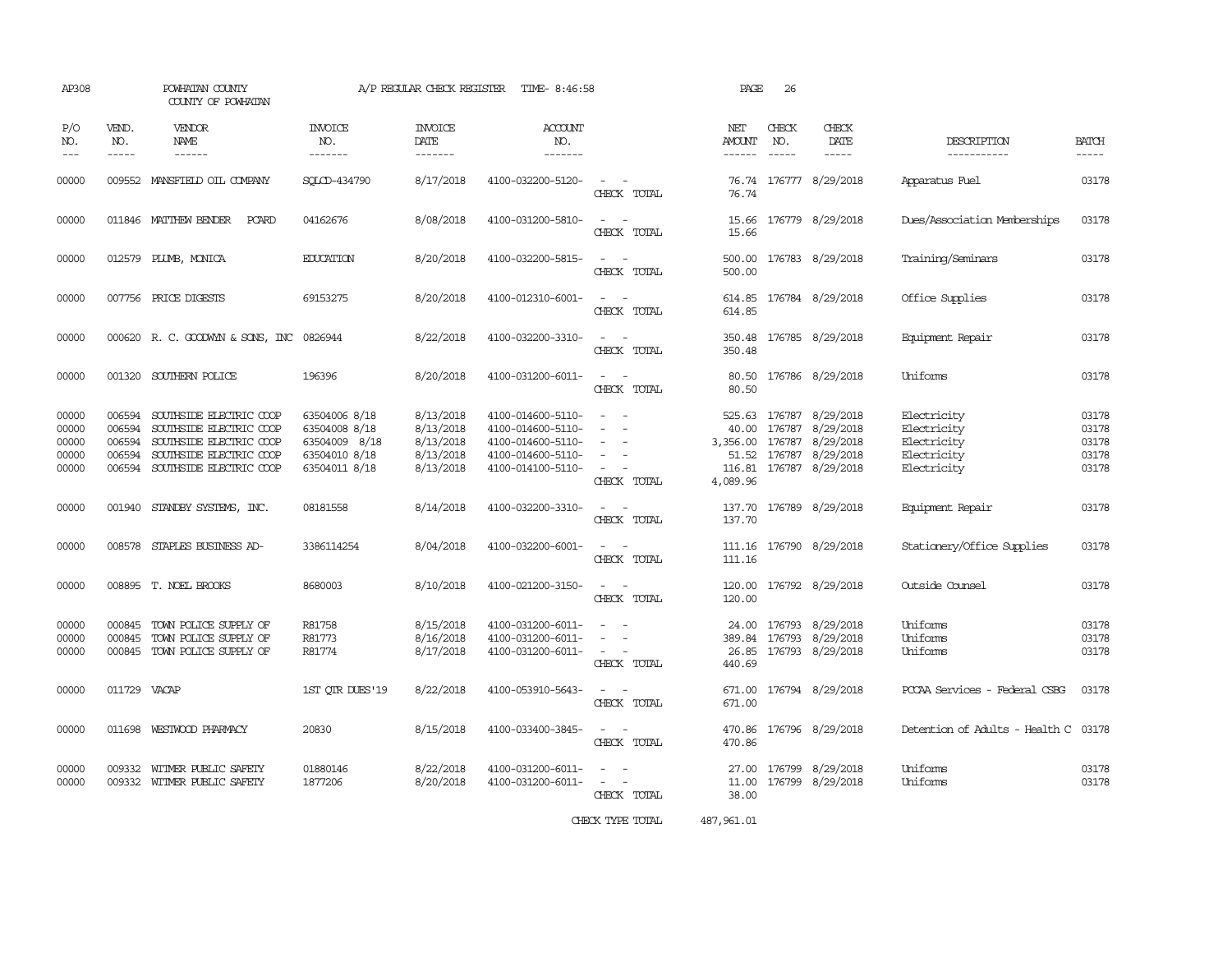| AP308                                                                                                                                                                                                                                                                                                                                                                                                      |                                      | POWHATAN COUNTY<br>COUNTY OF POWHATAN                                                |                                                                          | A/P VOID CHECK REGISTER                          | TIME- 8:46:58                                                                |                                                   | 27<br>PAGE                                                                            |                                     |                                                                                                              |                                  |
|------------------------------------------------------------------------------------------------------------------------------------------------------------------------------------------------------------------------------------------------------------------------------------------------------------------------------------------------------------------------------------------------------------|--------------------------------------|--------------------------------------------------------------------------------------|--------------------------------------------------------------------------|--------------------------------------------------|------------------------------------------------------------------------------|---------------------------------------------------|---------------------------------------------------------------------------------------|-------------------------------------|--------------------------------------------------------------------------------------------------------------|----------------------------------|
| P/O<br>NO.<br>$\frac{1}{2} \frac{1}{2} \frac{1}{2} \frac{1}{2} \frac{1}{2} \frac{1}{2} \frac{1}{2} \frac{1}{2} \frac{1}{2} \frac{1}{2} \frac{1}{2} \frac{1}{2} \frac{1}{2} \frac{1}{2} \frac{1}{2} \frac{1}{2} \frac{1}{2} \frac{1}{2} \frac{1}{2} \frac{1}{2} \frac{1}{2} \frac{1}{2} \frac{1}{2} \frac{1}{2} \frac{1}{2} \frac{1}{2} \frac{1}{2} \frac{1}{2} \frac{1}{2} \frac{1}{2} \frac{1}{2} \frac{$ | VEND.<br>NO.<br>$- - - - -$          | <b>VENDOR</b><br>NAME<br>------                                                      | <b>INVOICE</b><br>NO.<br>-------                                         | <b>INVOICE</b><br>DATE<br>-------                | <b>ACCOUNT</b><br>NO.<br>-------                                             |                                                   | CHECK<br>NET<br>AMOUNT<br>NO.<br>$\frac{1}{2}$<br>$- - - - - -$                       | CHECK<br>DATE<br>-----              | DESCRIPTION<br>-----------                                                                                   | <b>BATCH</b>                     |
| 00000                                                                                                                                                                                                                                                                                                                                                                                                      | 999999                               | TILGHMAN WADE ALEXANDER                                                              | PP1800201500003                                                          | 8/02/2018                                        | 100-000200-0008-                                                             | CHECK TOTAL                                       | 19.61-176446 8/03/2018<br>$19.61 -$                                                   |                                     | Proration Refund Payable                                                                                     | 00432                            |
| 00000                                                                                                                                                                                                                                                                                                                                                                                                      | 999999                               | TIMMONS CAROL H                                                                      | PP1800202020003                                                          | 8/02/2018                                        | 100-000200-0008-                                                             | CHECK TOTAL                                       | 19.13-176447 8/03/2018<br>$19.13 -$                                                   |                                     | Proration Refund Payable                                                                                     | 00432                            |
| 00000<br>00000<br>00000<br>00000                                                                                                                                                                                                                                                                                                                                                                           | 999999<br>999999<br>999999<br>999999 | TOYOTA LEASE TRUST<br>TOYOTA LEASE TRUST<br>TOYOTA LEASE TRUST<br>TOYOTA LEASE TRUST | PP1700197020041<br>PP1700197020042<br>PP1800203530023<br>PP1800203530099 | 8/02/2018<br>8/02/2018<br>8/02/2018<br>8/02/2018 | 100-000200-0008-<br>100-000200-0008-<br>100-000200-0008-<br>100-000200-0008- | $\overline{\phantom{a}}$<br>CHECK TOTAL           | 29.33-176448<br>176.02- 176448<br>169.82- 176448<br>35.00-176448 8/03/2018<br>410.17- | 8/03/2018<br>8/03/2018<br>8/03/2018 | Proration Refund Payable<br>Proration Refund Payable<br>Proration Refund Payable<br>Proration Refund Payable | 00432<br>00432<br>00432<br>00432 |
| 00000<br>00000                                                                                                                                                                                                                                                                                                                                                                                             | 999999<br>999999                     | TURNER ROBERTA HUDGINS<br>TURNER ROBERTA HUDGINS                                     | PP1800205540001<br>PP1800205540003                                       | 8/02/2018<br>8/02/2018                           | 100-000200-0008-<br>100-000200-0008-                                         | $\sim$<br>CHECK TOTAL                             | 36.67-176449 8/03/2018<br>21.55-176449 8/03/2018<br>$58.22 -$                         |                                     | Proration Refund Payable<br>Proration Refund Payable                                                         | 00432<br>00432                   |
| 00000                                                                                                                                                                                                                                                                                                                                                                                                      | 999999                               | VETERANS CAB ASSOCIATION                                                             | PP1800208170001                                                          | 8/02/2018                                        | 100-000200-0008-                                                             | CHECK TOTAL                                       | 6.60-176450 8/03/2018<br>$6.60 -$                                                     |                                     | Proration Refund Payable                                                                                     | 00432                            |
| 00000                                                                                                                                                                                                                                                                                                                                                                                                      | 999999                               | WATKINS JOHN C                                                                       | PP1800211810001                                                          | 8/02/2018                                        | 100-000200-0008-                                                             | CHECK TOTAL                                       | 54.45-176451 8/03/2018<br>$54.45-$                                                    |                                     | Proration Refund Payable                                                                                     | 00432                            |
| 00000                                                                                                                                                                                                                                                                                                                                                                                                      | 999999                               | WHEELS LT                                                                            | PP1800214800014                                                          | 8/02/2018                                        | 100-000200-0008-                                                             | $\sim$<br>$\overline{\phantom{a}}$<br>CHECK TOTAL | 260.55-176452 8/03/2018<br>$260.55 -$                                                 |                                     | Proration Refund Payable                                                                                     | 00432                            |
| 00000<br>00000<br>00000                                                                                                                                                                                                                                                                                                                                                                                    | 999999<br>999999<br>999999           | WILLIAMS VERNON CARROLL<br>WILLIAMS VERNON CARROLL<br>WILLIAMS VERNON CARROLL        | PP1800218550001<br>PP1800218550003<br>PP1800218550005                    | 8/02/2018<br>8/02/2018<br>8/02/2018              | 100-000200-0008-<br>100-000200-0008-<br>100-000200-0008-                     | CHECK TOTAL                                       | 15.03-176453<br>1.80- 176453<br>35.00-176453<br>$51.83 -$                             | 8/03/2018<br>8/03/2018<br>8/03/2018 | Proration Refund Payable<br>Proration Refund Payable<br>Proration Refund Payable                             | 00432<br>00432<br>00432          |
| 00000<br>00000<br>00000                                                                                                                                                                                                                                                                                                                                                                                    | 999999<br>999999<br>999999           | WILSON FELICIA FIGGERS<br>WILSON FELICIA FIGGERS<br>WILSON FELICIA FIGGERS           | PP1800219510001<br>PP1800219510003<br>PP1800219510005                    | 8/02/2018<br>8/02/2018<br>8/02/2018              | 100-000200-0008-<br>100-000200-0008-<br>100-000200-0008-                     | $\equiv$<br>$\sim$<br>CHECK TOTAL                 | 17.53-176454<br>28.77- 176454<br>37.56-176454 8/03/2018<br>$83.86 -$                  | 8/03/2018<br>8/03/2018              | Proration Refund Payable<br>Proration Refund Payable<br>Proration Refund Payable                             | 00432<br>00432<br>00432          |
| 00000<br>00000                                                                                                                                                                                                                                                                                                                                                                                             | 999999<br>999999                     | WILSON JASON RANDALL<br>WILSON JASON RANDALL                                         | PP1800219650001<br>PP1800219650003                                       | 8/02/2018<br>8/02/2018                           | 100-000200-0008-<br>100-000200-0008-                                         | CHECK TOTAL                                       | 17.01-176455<br>3.40-176455 8/03/2018<br>$20.41 -$                                    | 8/03/2018                           | Proration Refund Payable<br>Proration Refund Payable                                                         | 00431<br>00431                   |
| 00000                                                                                                                                                                                                                                                                                                                                                                                                      | 008079                               | WINDSTREAM/PAETEC                                                                    | 012272474 7/18                                                           | 7/27/2018                                        | 4100-012510-5230-                                                            | $\sim$<br>CHECK TOTAL                             | 745.85-176561 8/10/2018<br>745.85-                                                    |                                     | Telephone Services                                                                                           | 00434                            |
|                                                                                                                                                                                                                                                                                                                                                                                                            |                                      |                                                                                      |                                                                          |                                                  |                                                                              | CHECK TYPE TOTAL                                  | 1,730.68-                                                                             |                                     |                                                                                                              |                                  |
|                                                                                                                                                                                                                                                                                                                                                                                                            |                                      |                                                                                      |                                                                          |                                                  |                                                                              | FINAL TOTAL                                       | 486,230.33                                                                            |                                     |                                                                                                              |                                  |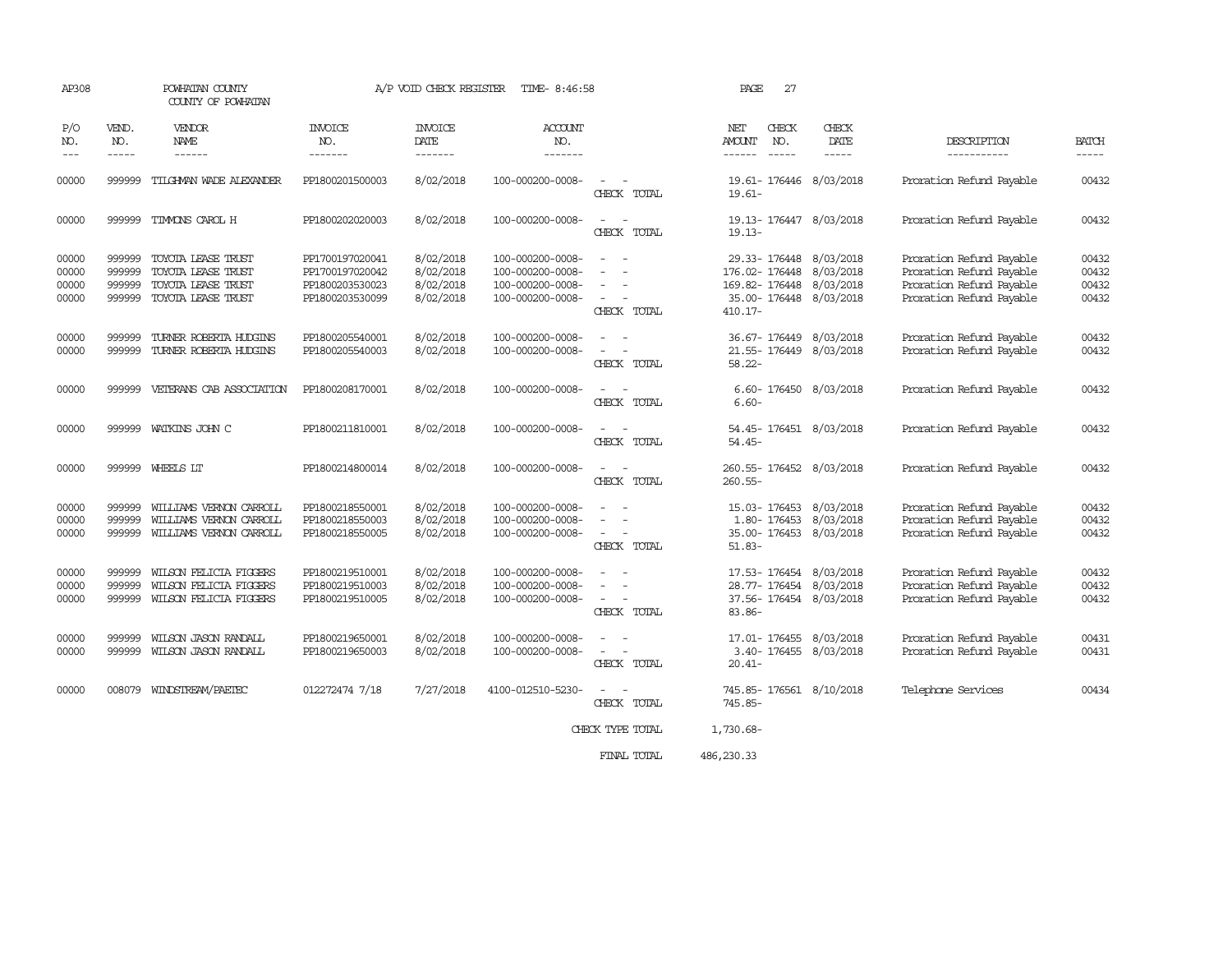| AP308                                                       |                                                | POWHATAN COUNTY<br>COUNTY OF POWHATAN                                                                                                                                |                                                                                                | A/P REGULAR CHECK REGISTER                                                              | TIME- 8:48:06                                                                                                                                   |                                                                                                                                                 | PAGE                                                           | $\mathbf{1}$                                             |                                                                                                         |                                                                                                                                                                   |                                                             |
|-------------------------------------------------------------|------------------------------------------------|----------------------------------------------------------------------------------------------------------------------------------------------------------------------|------------------------------------------------------------------------------------------------|-----------------------------------------------------------------------------------------|-------------------------------------------------------------------------------------------------------------------------------------------------|-------------------------------------------------------------------------------------------------------------------------------------------------|----------------------------------------------------------------|----------------------------------------------------------|---------------------------------------------------------------------------------------------------------|-------------------------------------------------------------------------------------------------------------------------------------------------------------------|-------------------------------------------------------------|
| P/O<br>NO.<br>$\frac{1}{2}$                                 | VEND.<br>NO.<br>$\frac{1}{2}$                  | VENDOR<br>NAME                                                                                                                                                       | INVOICE<br>NO.<br>-------                                                                      | <b>INVOICE</b><br>DATE<br>$- - - - - - -$                                               | <b>ACCOUNT</b><br>NO.<br>-------                                                                                                                |                                                                                                                                                 | NET<br><b>AMOUNT</b><br>$- - - - - -$                          | CHECK<br>NO.<br>$- - - - -$                              | CHECK<br>DATE<br>$- - - - -$                                                                            | DESCRIPTION<br>-----------                                                                                                                                        | <b>BATCH</b>                                                |
| 00000                                                       |                                                | 012543 ADAMS, W. CLARK                                                                                                                                               | 7173174                                                                                        | 7/23/2018                                                                               | 501-000200-0003-                                                                                                                                | $\sim$<br>$\sim$<br>CHECK TOTAL                                                                                                                 | 45.00<br>45.00                                                 |                                                          | 176347 8/01/2018                                                                                        | Customer Deposits Payable                                                                                                                                         | 03153                                                       |
| 00000<br>00000<br>00000<br>00000<br>00000                   | 009183<br>009183<br>009183<br>009183<br>009183 | AIR, WATER & SOIL LABORA-<br>AIR, WATER & SOIL LABORA-<br>AIR, WATER & SOIL LABORA-<br>AIR, WATER & SOIL LABORA- V18005078<br>AIR, WATER & SOIL LABORA-              | V18004994<br>V18004995<br>V18005054<br>V18005106                                               | 7/20/2018<br>7/20/2018<br>7/24/2018<br>7/24/2018<br>7/25/2018                           | 4501-043600-3142-<br>4501-043600-3142-<br>4501-043600-3142-<br>4501-043600-3142-<br>4501-043500-3140-                                           | $\sim$<br>$\sim$<br>$\sim$<br>$\sim$<br>$\overline{\phantom{a}}$<br>CHECK TOTAL                                                                 | 40.00<br>111.80<br>133.60 176348<br>40.00<br>365.40            | 40.00 176348<br>176348<br>176348<br>176348               | 8/01/2018<br>8/01/2018<br>8/01/2018<br>8/01/2018<br>8/01/2018                                           | Professional Services - Sewer<br>Professional Services - Sewer<br>Professional Services - Sewer<br>Professional Services - Sewer<br>Professional Services - Water | 03153<br>03153<br>03153<br>03153<br>03153                   |
| 00000                                                       |                                                | 008582 BALL OFFICE PRODUCTS                                                                                                                                          | 0447427-002                                                                                    | 7/02/2018                                                                               | 4301-062100-8302-                                                                                                                               | $\overline{a}$<br>$\sim$<br>CHECK TOTAL                                                                                                         | 53,705.01<br>53,705.01                                         |                                                          | 176352 8/01/2018                                                                                        | RJHS Replacement/Renovation De                                                                                                                                    | 03153                                                       |
| 00000                                                       |                                                | 009991 BMS DIRECT                                                                                                                                                    | UITLITY MAILING                                                                                | 7/26/2018                                                                               | 4501-043400-5210-                                                                                                                               | $\sim$<br>$\sim$<br>CHECK TOTAL                                                                                                                 | 600.00<br>600.00                                               |                                                          | 176353 8/01/2018                                                                                        | Postage                                                                                                                                                           | 03153                                                       |
| 00000<br>00000                                              |                                                | 006192 BUSINESS DATA OF VIRGINIA 131-2018<br>006192 BUSINESS DATA OF VIRGINIA 134-2018                                                                               |                                                                                                | 7/10/2018<br>7/12/2018                                                                  | 4501-043400-3146-<br>4501-043400-3146-                                                                                                          | $\equiv$<br>$\sim$<br>$\sim$<br>CHECK TOTAL                                                                                                     | 385.00<br>935.00                                               |                                                          | 550.00 176354 8/01/2018<br>176354 8/01/2018                                                             | Professional Services<br>Professional Services                                                                                                                    | 03153<br>03153                                              |
| 00000                                                       | 006965                                         | CINIAS CORPORATION                                                                                                                                                   | 143422892                                                                                      | 7/18/2018                                                                               | 4501-043400-6011-                                                                                                                               | $\overline{a}$<br>$\sim$<br>CHECK TOTAL                                                                                                         | 97.22<br>97.22                                                 |                                                          | 176356 8/01/2018                                                                                        | Uniforms                                                                                                                                                          | 03153                                                       |
| 00000                                                       |                                                | 007251 FLEMING, LISA T.                                                                                                                                              | <b>DOLLAR TREE</b>                                                                             | 7/18/2018                                                                               | 4116-031212-6015-                                                                                                                               | $\sim$<br>$\sim$<br>CHECK TOTAL                                                                                                                 | 15.80<br>15.80                                                 |                                                          | 176362 8/01/2018                                                                                        | Ancillary Expenses                                                                                                                                                | 03153                                                       |
| 00000<br>00000                                              |                                                | 012508 HEALTH ECUTTY INC<br>012508 HEALTH EQUITY INC                                                                                                                 | G35MNZ1<br>46QZK6I                                                                             | 7/16/2018<br>7/30/2018                                                                  | 501-000200-0012-<br>501-000200-0012-                                                                                                            | $\sim$<br>$\sim$<br>$\sim$<br>$\sim$<br>CHECK TOTAL                                                                                             | 13.82<br>217.20                                                |                                                          | 203.38 176364 8/01/2018<br>176364 8/01/2018                                                             | Payroll Clearing - FSA<br>Payroll Clearing - FSA                                                                                                                  | 03153<br>03153                                              |
| 00000<br>00000                                              |                                                | 012542 SUTHEN CORPORATION<br>012542 SUTPHEN CORPORATION                                                                                                              | HS-6362<br>HS-6363                                                                             | 7/12/2018<br>7/12/2018                                                                  | 4301-012400-8301-<br>4301-012400-8301-                                                                                                          | $\sim$<br>$\sim$<br>$\sim$<br>$\sim$<br>CHECK TOTAL                                                                                             | 134,643.50 176378<br>134,643.50 176378 8/01/2018<br>269,287.00 |                                                          | 8/01/2018                                                                                               | Fire Department Equipment<br>Fire Department Equipment                                                                                                            | 03153<br>03153                                              |
| 00000<br>00000<br>00000                                     | 009183<br>009183                               | AIR, WATER & SOIL LABORA- V18005177<br>AIR, WATER & SOIL LABORA- V18005257<br>009183 AIR, WATER & SOIL LABORA- V18005258                                             |                                                                                                | 7/27/2018<br>7/31/2018<br>7/31/2018                                                     | 4501-043600-3142-<br>4501-043600-3142-<br>4501-043600-3142-                                                                                     | $\sim$<br>$\overline{\phantom{a}}$<br>CHECK TOTAL                                                                                               | 111.40 176480<br>133.60<br>356.80                              | 176480<br>111.80 176480                                  | 8/10/2018<br>8/10/2018<br>8/10/2018                                                                     | Professional Services - Sewer<br>Professional Services - Sewer<br>Professional Services - Sewer                                                                   | 03157<br>03157<br>03157                                     |
| 00000                                                       |                                                | 009991 BMS DIRECT                                                                                                                                                    | 128037                                                                                         | 7/25/2018                                                                               | 4501-043400-5210-                                                                                                                               | $\sim$<br>$\sim$<br>CHECK TOTAL                                                                                                                 | 119.24                                                         |                                                          | 119.24 176485 8/10/2018                                                                                 | Postage                                                                                                                                                           | 03157                                                       |
| 00000<br>00000<br>00000<br>00000<br>00000<br>00000<br>00000 |                                                | 011439 BUSINESS CARD<br>011439 BUSINESS CARD<br>011439 BUSINESS CARD<br>011439 BUSINESS CARD<br>011439 BUSINESS CARD<br>011439 BUSINESS CARD<br>011439 BUSINESS CARD | 07/27/2018<br>07/27/2018<br>07/27/2018<br>07/27/2018<br>07/27/2018<br>07/27/2018<br>07/27/2018 | 7/27/2018<br>7/27/2018<br>7/27/2018<br>7/27/2018<br>7/27/2018<br>7/27/2018<br>7/27/2018 | 4116-031201-5540-<br>4116-031201-5540-<br>4116-031201-5540-<br>4116-031201-5540-<br>4116-031201-5540-<br>4116-031201-5540-<br>4116-031201-5540- | $\overline{\phantom{a}}$<br>$\sim$<br>$\overline{\phantom{a}}$<br>$\overline{\phantom{a}}$<br>$\sim$<br>$\overline{\phantom{0}}$<br>CHECK TOTAL | 1,307.36 176487<br>249.87 176487<br>45.50<br>4,597.16          | 954.60 176487<br>15.17 176487<br>199.90 176487<br>176487 | 8/10/2018<br>8/10/2018<br>8/10/2018<br>8/10/2018<br>8/10/2018<br>8/10/2018<br>1,824.76 176487 8/10/2018 | Triad Expenses<br>Triad Expenses<br>Triad Expenses<br>Triad Expenses<br>Triad Expenses<br>Triad Expenses<br>Triad Expenses                                        | 03166<br>03166<br>03166<br>03166<br>03166<br>03166<br>03166 |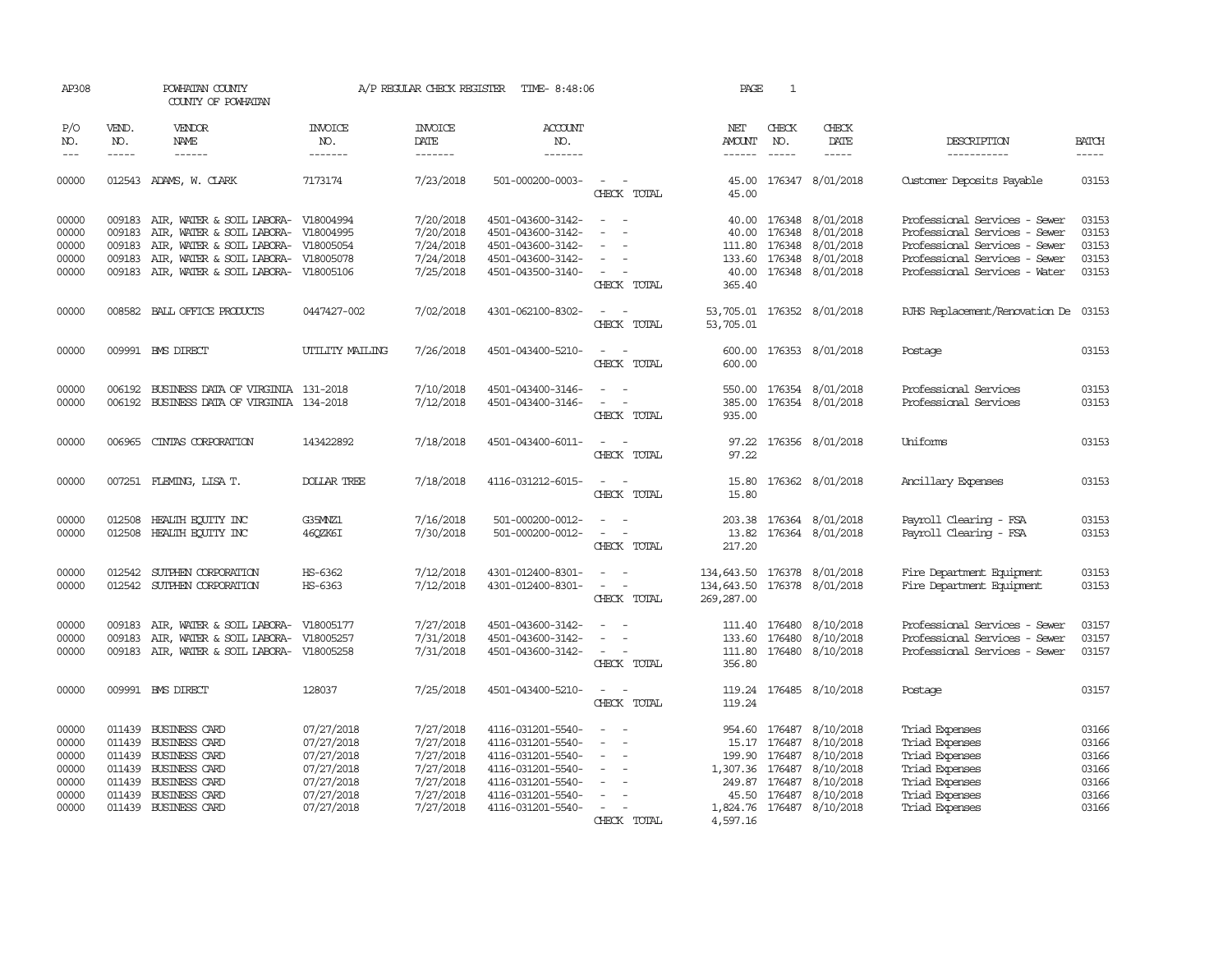| AP308                            |                             | POWHATAN COUNTY<br>COUNTY OF POWHATAN                                                 |                                                      | A/P REGULAR CHECK REGISTER                       | TIME- 8:48:06                                                                    |                                                     | PAGE                                      | $\sqrt{2}$                           |                                                  |                                                                              |                                  |
|----------------------------------|-----------------------------|---------------------------------------------------------------------------------------|------------------------------------------------------|--------------------------------------------------|----------------------------------------------------------------------------------|-----------------------------------------------------|-------------------------------------------|--------------------------------------|--------------------------------------------------|------------------------------------------------------------------------------|----------------------------------|
| P/O<br>NO.<br>$---$              | VEND.<br>NO.<br>$- - - - -$ | <b>VENDOR</b><br><b>NAME</b><br>$- - - - - -$                                         | <b>INVOICE</b><br>NO.<br>-------                     | <b>INVOICE</b><br>DATE<br>-------                | <b>ACCOUNT</b><br>NO.<br>-------                                                 |                                                     | NET<br>AMOUNT                             | CHECK<br>NO.<br>$- - - - -$          | CHECK<br><b>DATE</b><br>-----                    | DESCRIPTION<br>-----------                                                   | <b>BATCH</b><br>$- - - - -$      |
| 00000<br>00000<br>00000<br>00000 | 011661<br>011661<br>011661  | 011661 BUSINESS CARD<br>BUSINESS CARD<br><b>BUSINESS CARD</b><br><b>BUSINESS CARD</b> | 07/27/2018<br>07/27/2018<br>07/27/2018<br>07/27/2018 | 7/27/2018<br>7/27/2018<br>7/27/2018<br>7/27/2018 | 4116-031201-5540-<br>4116-031201-5540-<br>4116-031212-6015-<br>4116-031212-6015- | $\sim$<br>CHECK TOTAL                               | .00<br>605.48<br>31.83<br>42.42<br>679.73 | 176490<br>176490<br>176490<br>176490 | 8/10/2018<br>8/10/2018<br>8/10/2018<br>8/10/2018 | Triad Expenses<br>Triad Expenses<br>Ancillary Expenses<br>Ancillary Expenses | 03163<br>03163<br>03163<br>03163 |
| 00000                            | 006965                      | CINIAS CORPORATION                                                                    | 143426787                                            | 7/25/2018                                        | 4501-043400-6011-                                                                | $\equiv$<br>$\overline{\phantom{a}}$<br>CHECK TOTAL | 100.72<br>100.72                          |                                      | 176493 8/10/2018                                 | Uniforms                                                                     | 03157                            |
| 00000                            |                             | 011224 ELECTRONIC SYSTEMS, INC.                                                       | INV #1003557                                         | 7/30/2018                                        | 4501-043400-3320-                                                                | CHECK TOTAL                                         | 39.83                                     |                                      | 39.83 176502 8/10/2018                           | Maintenance and Service Contra 03160                                         |                                  |
| 00000                            |                             | 006510 EMERGENCY SERVICES                                                             | 298                                                  | 8/02/2018                                        | 4120-032300-3110-                                                                | CHECK TOTAL                                         | 38, 349.21 176503 8/10/2018<br>38, 349.21 |                                      |                                                  | Contract Services-Daytime Cove 03161                                         |                                  |
| 00000                            |                             | 012508 HEALTH EQUITY INC                                                              | 8WBGCFZ                                              | 8/06/2018                                        | 501-000200-0012-                                                                 | $\sim$<br>$\sim$<br>CHECK TOTAL                     | 246.39<br>246.39                          |                                      | 176509 8/10/2018                                 | Payroll Clearing - FSA                                                       | 03160                            |
| 00000<br>00000                   |                             | 010924 MITCHELL PEST<br>010924 MITCHELL PEST                                          | 114231<br>114232                                     | 7/10/2018<br>7/13/2018                           | 4501-043600-3142-<br>4501-043600-3142-                                           | $\equiv$<br>CHECK TOTAL                             | 95.00<br>95.00<br>190.00                  | 176522                               | 8/10/2018<br>176522 8/10/2018                    | Professional Services - Sewer<br>Professional Services - Sewer               | 03158<br>03158                   |
| 00000                            |                             | 012513 PHYSIO-CONTROL INC                                                             | 118054344                                            | 7/11/2018                                        | 4120-032301-6013-                                                                | $\sim$<br>CHECK TOTAL                               | 605.20<br>605.20                          |                                      | 176527 8/10/2018                                 | Medical Supplies                                                             | 03158                            |
| 00000                            |                             | 008581 SIGNATURE SIGN CO.                                                             | $18 - 07 - 29$                                       | 7/29/2018                                        | 4116-032203-0001-                                                                | CHECK TOTAL                                         | 240.00<br>240.00                          |                                      | 176546 8/10/2018                                 | <b>JET</b> Program                                                           | 03159                            |
| 00000                            |                             | 012283 SMARISITES                                                                     | 0003140                                              | 8/01/2018                                        | 4116-032200-0010-                                                                | CHECK TOTAL                                         | 1,250.00<br>1,250.00                      |                                      | 176547 8/10/2018                                 | <b>SAFER Expenses</b>                                                        | 03159                            |
| 00000                            | 007843                      | TENCARVA MACHINERY CO.                                                                | 717992                                               | 7/25/2018                                        | 4501-043600-3310-                                                                | CHECK TOTAL                                         | 350.00<br>350.00                          |                                      | 176553 8/10/2018                                 | Repairs and Maintenance                                                      | 03159                            |
| 00000                            |                             | 011169 VERIZON                                                                        | 1357471455Y7/18                                      | 7/28/2018                                        | 4501-043400-5230-                                                                | CHECK TOTAL                                         | 45.63<br>45.63                            |                                      | 176557 8/10/2018                                 | Telephone System                                                             | 03161                            |
| 00000<br>00000                   |                             | 007415 VIRGINIA UTILITY<br>007415 VIRGINIA UTILITY                                    | 07180352<br>07180352                                 | 7/31/2018<br>7/31/2018                           | 4501-043500-3140-<br>4501-043600-3142-                                           | $\sim$<br>$\overline{\phantom{a}}$<br>CHECK TOTAL   | 45.68<br>45.67<br>91.35                   | 176559                               | 8/10/2018<br>176559 8/10/2018                    | Professional Services - Water<br>Professional Services - Sewer               | 03159<br>03159                   |
| 00000                            |                             | 011181 WELLS FARGO FINANCIAL                                                          | 5005028233                                           | 7/25/2018                                        | 4501-043400-3320-                                                                | $ -$<br>CHECK TOTAL                                 | 234.58<br>234.58                          |                                      | 176560 8/10/2018                                 | Maintenance and Service Contra                                               | 03159                            |
| 00000                            |                             | 007755 WITMER PUBLIC SAFETY                                                           | E1736523                                             | 7/28/2018                                        | 4116-032200-0010-                                                                | $\overline{\phantom{a}}$<br>$\sim$<br>CHECK TOTAL   | 1,622.25                                  |                                      | 1,622.25 176562 8/10/2018                        | SAFER Expenses                                                               | 03159                            |
| 00000<br>00000                   |                             | 006175 ADAMS OIL COMPANY, INC.<br>006175 ADAMS OIL COMPANY, INC.                      | 22701<br>22708                                       | 7/03/2018<br>7/03/2018                           | 4501-043400-6008<br>4501-043400-6008-                                            | CHECK TOTAL                                         | 25.00<br>107.87<br>132.87                 | 176565                               | 8/16/2018<br>176565 8/16/2018                    | Gas/Grease/Oil/Vehicle Repairs<br>Gas/Grease/Oil/Vehicle Repairs 03168       | 03168                            |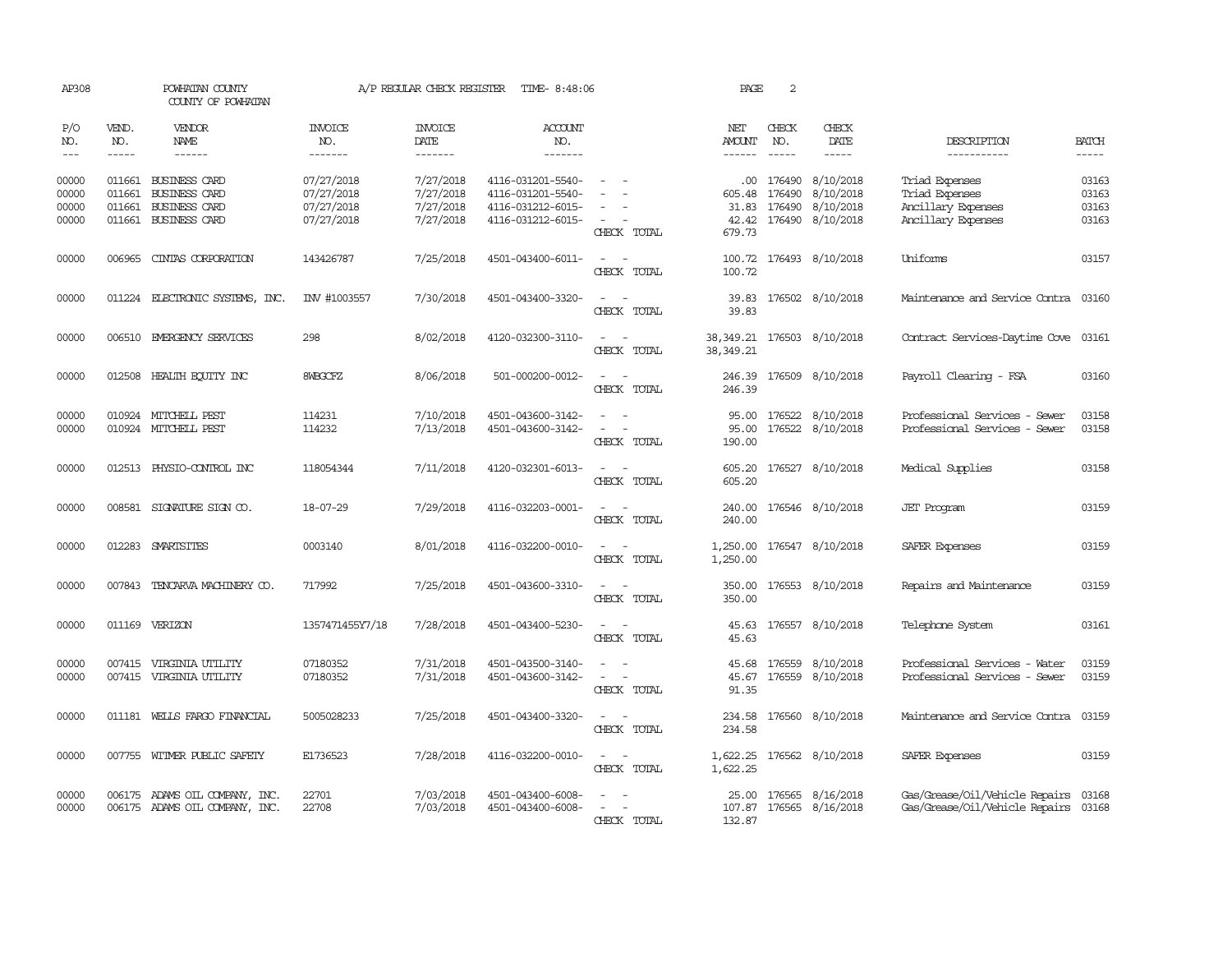| AP308                                        |                               | POWHATAN COUNTY<br>COUNTY OF POWHATAN                                             |                                    |                        | A/P REGULAR CHECK REGISTER TIME-8:48:06 |                                                                                                              | PAGE                                      | 3                             |                                     |                                                                |                             |
|----------------------------------------------|-------------------------------|-----------------------------------------------------------------------------------|------------------------------------|------------------------|-----------------------------------------|--------------------------------------------------------------------------------------------------------------|-------------------------------------------|-------------------------------|-------------------------------------|----------------------------------------------------------------|-----------------------------|
| P/O<br>NO.<br>$\!\!\!\!\!-\!-\!$ $\!\!\!-\!$ | VEND.<br>NO.<br>$\frac{1}{2}$ | <b>VENDOR</b><br>NAME<br>$- - - - - -$                                            | <b>INVOICE</b><br>NO.<br>-------   | <b>INVOICE</b><br>DATE | ACCOUNT<br>NO.<br>$- - - - - - -$       |                                                                                                              | NET<br>AMOUNT<br>$- - - - - -$            | CHECK<br>NO.<br>$\frac{1}{2}$ | CHECK<br>DATE<br>$- - - - -$        | DESCRIPTION                                                    | <b>BATCH</b><br>$- - - - -$ |
| 00000<br>00000                               | 009183                        | 009183 AIR, WATER & SOIL LABORA- V18005364<br>AIR, WATER & SOIL LABORA- V18005372 |                                    | 8/03/2018<br>8/03/2018 | 4501-043600-3142-<br>4501-043600-3142-  | $\sim$                                                                                                       | 40.00                                     | 40.00 176566<br>176566        | 8/16/2018<br>8/16/2018              | Professional Services - Sewer<br>Professional Services - Sewer | 03168<br>03168              |
| 00000<br>00000                               | 009183                        | 009183 AIR, WATER & SOIL LABORA- V18005427<br>AIR, WATER & SOIL LABORA- V18005428 |                                    | 8/07/2018<br>8/07/2018 | 4501-043600-3142-<br>4501-043600-3142-  |                                                                                                              | 133.60                                    | 111.80 176566<br>176566       | 8/16/2018<br>8/16/2018              | Professional Services - Sewer<br>Professional Services - Sewer | 03168<br>03168              |
| 00000                                        | 009183                        | AIR, WATER & SOIL LABORA- V18005492                                               |                                    | 8/09/2018              | 4501-043600-3142-                       | $\sim$                                                                                                       |                                           | 40.00 176566                  | 8/16/2018                           | Professional Services - Sewer                                  | 03168                       |
| 00000                                        | 009183                        | AIR, WATER & SOIL LABORA- V18005493                                               |                                    | 8/09/2018              | 4501-043600-3142-                       | $\overline{\phantom{a}}$                                                                                     | 40.00                                     | 176566                        | 8/16/2018                           | Professional Services - Sewer                                  | 03168                       |
| 00000                                        |                               | 009183 AIR, WATER & SOIL LABORA- V18005514                                        |                                    | 8/09/2018              | 4501-043500-3140-                       | $\sim$<br>$\overline{\phantom{a}}$<br>CHECK TOTAL                                                            | 445.40                                    |                               | 40.00 176566 8/16/2018              | Professional Services - Water                                  | 03168                       |
| 00000                                        |                               | 006826 AQUA-AEROBIC SYSTEMS, INC 1016257                                          |                                    | 7/19/2018              | 4501-043600-3310-                       | $\sim$ 100 $\sim$<br>CHECK TOTAL                                                                             | 1,039.54                                  |                               | 1,039.54 176570 8/16/2018           | Repairs and Maintenance                                        | 03168                       |
| 00000                                        |                               | 012149 BUCKLAND, JR., MARCUS R.                                                   | 10                                 | 8/09/2018              | 4301-032200-0005-                       |                                                                                                              | 1,225.00                                  |                               | 176580 8/16/2018                    | CAD System                                                     | 03169                       |
| 00000                                        |                               | 012149 BUCKLAND, JR., MARCUS R.                                                   | 9                                  | 8/09/2018              | 4301-032200-0005-                       | CHECK TOTAL                                                                                                  | 2,905.00                                  |                               | 1,680.00 176580 8/16/2018           | CAD System                                                     | 03169                       |
| 00000                                        | 000540                        | CENTRAL VIRGINIA WASTE                                                            | 23582                              | 8/07/2018              | 4501-043400-3185-                       | $\overline{\phantom{a}}$<br>CHECK TOTAL                                                                      | 49.91                                     |                               | 49.91 176584 8/16/2018              | Trash Removal                                                  | 03168                       |
| 00000                                        | 006965                        | CINIAS CORPORATION                                                                | 143430707                          | 8/01/2018              | 4501-043400-6011-                       | $\sim$ $ \sim$<br>CHECK TOTAL                                                                                | 100.72<br>100.72                          |                               | 176586 8/16/2018                    | Uniforms                                                       | 03168                       |
| 00000<br>00000                               |                               | 011728 DANIEL & COMPANY, INC.<br>011728 DANIEL & COMPANY, INC.                    | 10 R1<br>10 R1                     | 7/31/2018<br>7/31/2018 | 301-000200-0008-<br>4301-031200-6002-   | $\omega_{\rm{max}}$ and $\omega_{\rm{max}}$<br>CHECK TOTAL                                                   | 175,293.00 176591 8/16/2018<br>166,528.00 |                               | 8,765.00-176591 8/16/2018           | Retainages Payable<br>Sally Port & Courthouse Expans           | 03168<br>03168              |
| 00000                                        | 000860                        | DOMINION ENERGY VIRGINIA                                                          | 0998223150 8/18                    | 8/01/2018              | 4501-043600-5110-                       |                                                                                                              |                                           | 84.17 176595                  | 8/16/2018                           | Electricity                                                    | 03169                       |
| 00000                                        | 000860                        | DOMINION ENERGY VIRGINIA                                                          | 1875198911 8/18                    | 8/02/2018              | 4501-043500-5110-                       |                                                                                                              |                                           | 69.46 176595                  | 8/16/2018                           | Electricity                                                    | 03169                       |
| 00000                                        | 000860                        | DOMINION ENERGY VIRGINIA                                                          | 2907028530 8/18                    | 8/01/2018              | 4501-043400-5110-                       | $\sim$<br>$\overline{\phantom{a}}$<br>$\sim$                                                                 |                                           | 53.10 176595                  | 8/16/2018                           | Electricity                                                    | 03169<br>03169              |
| 00000                                        | 000860                        | DOMINION ENERGY VIRGINIA                                                          | 3085476897 8/18                    | 8/01/2018              | 4501-043600-5110-                       | CHECK TOTAL                                                                                                  | 322.86                                    |                               | 116.13 176595 8/16/2018             | Electricity                                                    |                             |
| 00000                                        | 000860                        | DOMINION ENERGY VIRGINIA                                                          | 6656300552 8/18                    | 8/01/2018              | 4501-043500-5110-                       | $\frac{1}{2} \left( \frac{1}{2} \right) \left( \frac{1}{2} \right) = \frac{1}{2} \left( \frac{1}{2} \right)$ |                                           | 404.49 176596                 | 8/16/2018                           | Electricity                                                    | 03169                       |
| 00000<br>00000                               | 000860                        | DOMINION ENERGY VIRGINIA<br>000860 DOMINION ENERGY VIRGINIA                       | 7897055856 8/18<br>9052426195 8/18 | 8/01/2018<br>8/01/2018 | 4501-043600-5110-<br>4501-043600-5110-  | $\sim$<br>$\sim$ $-$                                                                                         | 2,656.33 176596                           |                               | 8/16/2018<br>52.65 176596 8/16/2018 | Electricity<br>Electricity                                     | 03169<br>03169              |
|                                              |                               |                                                                                   |                                    |                        |                                         | CHECK TOTAL                                                                                                  | 3,113.47                                  |                               |                                     |                                                                |                             |
| 00000                                        |                               | 012508 HEALTH ECUTTY INC                                                          | KPHF4EJ                            | 8/13/2018              | 501-000200-0012-                        | $\sim$<br>CHECK TOTAL                                                                                        | 61.43                                     |                               | 61.43 176603 8/16/2018              | Payroll Clearing - FSA                                         | 03169                       |
| 00000                                        | 001250                        | POWHATAN AUTO & TRACTOR                                                           | 509640                             | 7/27/2018              | 4501-043600-3310-                       | $\overline{a}$<br>$\sim$ $\sim$<br>CHECK TOTAL                                                               | 5.49<br>5.49                              |                               | 176622 8/16/2018                    | Repairs and Maintenance                                        | 03170                       |
| 00000                                        |                               | 008579 POWHATAN COMMERCIAL                                                        | 0085201808                         | 8/17/2018              | 4501-043400-5420-                       | $\sim$<br>$\sim$<br>CHECK TOTAL                                                                              | 2,634.00                                  |                               | 2,634.00 176624 8/16/2018           | Rent - Office Space                                            | 03167                       |
| 00000                                        |                               | 007325 RICHMOND OXYGEN CO.                                                        | 286876                             | 7/03/2018              | 4120-032301-6013-                       | $\sim$<br>$\overline{\phantom{a}}$                                                                           |                                           |                               | 23.00 176631 8/16/2018              | Medical Supplies                                               | 03171                       |
| 00000                                        | 007325                        | RICHMOND OXYGEN CO.                                                               | 286877                             | 7/03/2018              | 4120-032301-6013-                       |                                                                                                              | 8.00                                      | 176631                        | 8/16/2018                           | Medical Supplies                                               | 03171                       |
| 00000                                        | 007325                        | RICHMOND OXYGEN CO.                                                               | 287368                             | 7/18/2018              | 4120-032301-6013-                       |                                                                                                              |                                           |                               | 16.00 176631 8/16/2018              | Medical Supplies                                               | 03171                       |
| 00000                                        |                               | 007325 RICHMOND OXYGEN CO.                                                        | 287369                             | 7/18/2018              | 4120-032301-6013-                       | $\sim$<br>CHECK TOTAL                                                                                        | 94.00                                     |                               | 47.00 176631 8/16/2018              | Medical Supplies                                               | 03171                       |
|                                              |                               |                                                                                   |                                    |                        |                                         |                                                                                                              |                                           |                               |                                     |                                                                |                             |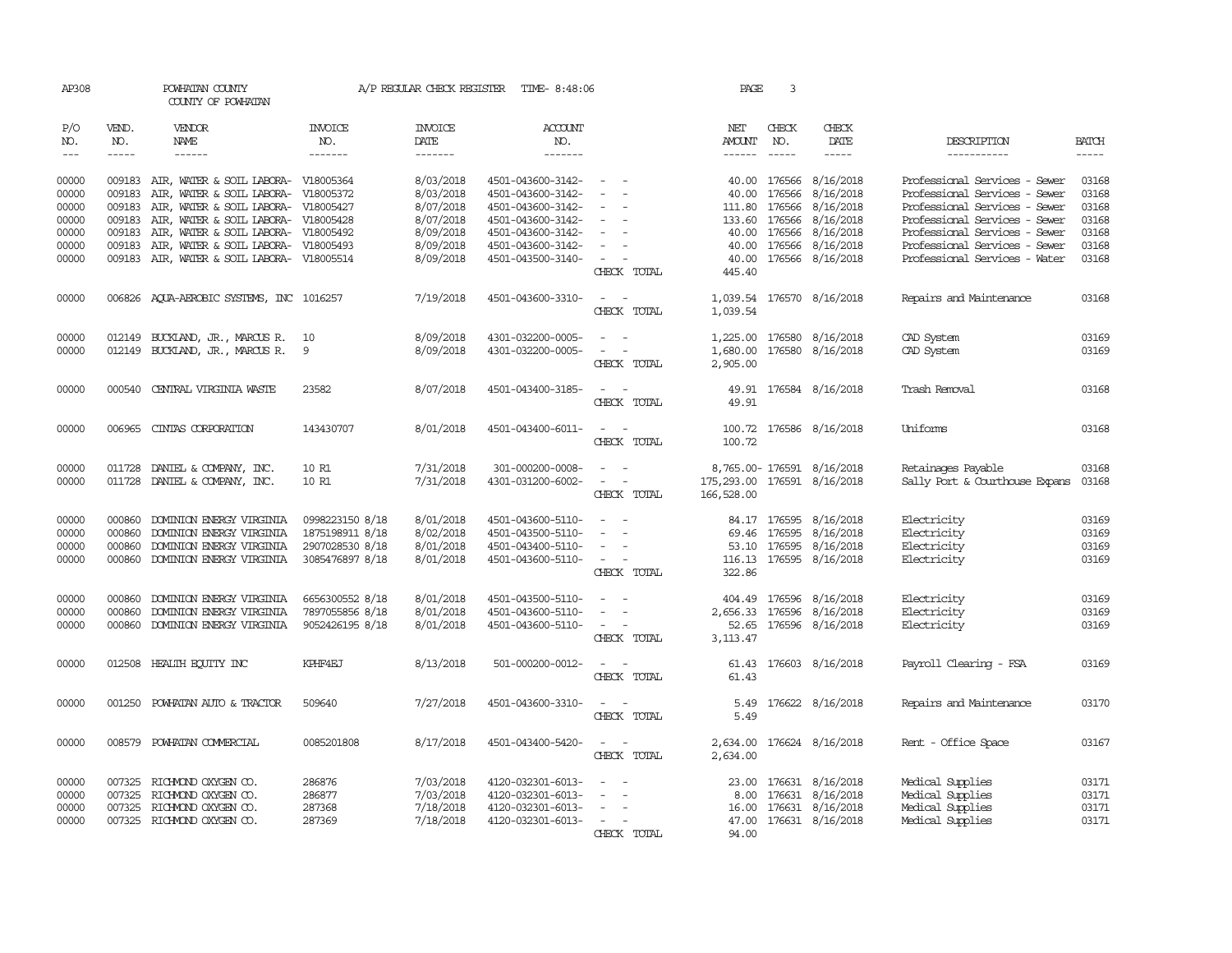| AP308                                                                         |                                                                              | POWHATAN COUNTY<br>COUNTY OF POWHATAN                                                                                                                                          |                                                                                                                            | A/P REGULAR CHECK REGISTER                                                                                        | TIME- 8:48:06                                                                                                                                                                             |                                                   | PAGE                                                               | 4                                                                                         |                                                                                                                                   |                                                                                                                                                                                                                                    |                                                                               |
|-------------------------------------------------------------------------------|------------------------------------------------------------------------------|--------------------------------------------------------------------------------------------------------------------------------------------------------------------------------|----------------------------------------------------------------------------------------------------------------------------|-------------------------------------------------------------------------------------------------------------------|-------------------------------------------------------------------------------------------------------------------------------------------------------------------------------------------|---------------------------------------------------|--------------------------------------------------------------------|-------------------------------------------------------------------------------------------|-----------------------------------------------------------------------------------------------------------------------------------|------------------------------------------------------------------------------------------------------------------------------------------------------------------------------------------------------------------------------------|-------------------------------------------------------------------------------|
| P/O<br>NO.<br>$- - -$                                                         | VEND.<br>NO.<br>$- - - - -$                                                  | VENDOR<br>NAME<br>------                                                                                                                                                       | <b>INVOICE</b><br>NO.<br>-------                                                                                           | <b>INVOICE</b><br>DATE<br>--------                                                                                | <b>ACCOUNT</b><br>NO.<br>-------                                                                                                                                                          |                                                   | NET<br>AMOUNT<br>$- - - - - -$                                     | CHECK<br>NO.<br>$\frac{1}{2}$                                                             | CHECK<br>DATE<br>$- - - - -$                                                                                                      | DESCRIPTION<br>-----------                                                                                                                                                                                                         | <b>BATCH</b><br>$\frac{1}{2}$                                                 |
|                                                                               |                                                                              |                                                                                                                                                                                |                                                                                                                            |                                                                                                                   |                                                                                                                                                                                           |                                                   |                                                                    |                                                                                           |                                                                                                                                   |                                                                                                                                                                                                                                    |                                                                               |
| 00000<br>00000                                                                | 007310<br>007310                                                             | SOUTHEASTERN EMERGENCY<br>SOUTHEASTERN EMERGENCY                                                                                                                               | 831282<br>832104                                                                                                           | 8/07/2018<br>7/30/2018                                                                                            | 4120-032301-6013-<br>4120-032301-6013-                                                                                                                                                    | $\overline{\phantom{a}}$<br>CHECK TOTAL           | 133.10<br>1,359.04                                                 |                                                                                           | 1,225.94 176641 8/16/2018<br>176641 8/16/2018                                                                                     | Medical Supplies<br>Medical Supplies                                                                                                                                                                                               | 03171<br>03171                                                                |
| 00000                                                                         |                                                                              | 001940 STANDBY SYSTEMS, INC.                                                                                                                                                   | 07181452                                                                                                                   | 7/25/2018                                                                                                         | 4501-043600-3310-                                                                                                                                                                         | CHECK TOTAL                                       | 5,674.07<br>5,674.07                                               |                                                                                           | 176644 8/16/2018                                                                                                                  | Repairs and Maintenance                                                                                                                                                                                                            | 03170                                                                         |
| 00000                                                                         | 007843                                                                       | TENCARVA MACHINERY CO.                                                                                                                                                         | 719175                                                                                                                     | 7/31/2018                                                                                                         | 4501-043400-3310-                                                                                                                                                                         | $\overline{\phantom{a}}$<br>CHECK TOTAL           | 5,123.00<br>5,123.00                                               |                                                                                           | 176649 8/16/2018                                                                                                                  | Repairs and Maintenance                                                                                                                                                                                                            | 03170                                                                         |
| 00000<br>00000<br>00000                                                       | 009183<br>009183                                                             | AIR, WATER & SOIL LABORA-<br>AIR, WATER & SOIL LABORA-<br>009183 AIR, WATER & SOIL LABORA- V18005678                                                                           | V18005168<br>V18005675                                                                                                     | 7/27/2018<br>8/16/2018<br>8/16/2018                                                                               | 4501-043600-3142-<br>4501-043600-3142-<br>4501-043500-3140-                                                                                                                               | $\sim$<br>CHECK TOTAL                             | 40.00<br>362.40<br>40.00<br>442.40                                 |                                                                                           | 176671 8/24/2018<br>176671 8/24/2018<br>176671 8/24/2018                                                                          | Professional Services - Sewer<br>Professional Services - Sewer<br>Professional Services - Water                                                                                                                                    | 03172<br>03172<br>03172                                                       |
| 00000                                                                         |                                                                              | 011931 ALTAIRIS TECHNOLOGY                                                                                                                                                     | 15-POW                                                                                                                     | 8/13/2018                                                                                                         | 4301-031200-6001-                                                                                                                                                                         | CHECK TOTAL                                       | 37,030.63<br>37,030.63                                             |                                                                                           | 176673 8/24/2018                                                                                                                  | Public Safety Radio System                                                                                                                                                                                                         | 03172                                                                         |
| 00000                                                                         |                                                                              | 007436 AQUA VIRGINIA, INC.                                                                                                                                                     | 0574661 8/18                                                                                                               | 8/07/2018                                                                                                         | 4501-043400-5130-                                                                                                                                                                         | CHECK TOTAL                                       | 24.21<br>24.21                                                     |                                                                                           | 176674 8/24/2018                                                                                                                  | Water                                                                                                                                                                                                                              | 03172                                                                         |
| 00000                                                                         |                                                                              | 007436 AQUA VIRGINIA, INC.                                                                                                                                                     | 1188328 8/18                                                                                                               | 8/07/2018                                                                                                         | 4501-043600-5130-                                                                                                                                                                         | CHECK TOTAL                                       | 17.62<br>17.62                                                     |                                                                                           | 176675 8/24/2018                                                                                                                  | Water - Sewer Facilities                                                                                                                                                                                                           | 03172                                                                         |
| 00000                                                                         |                                                                              | 012572 AT&T MOBILITY                                                                                                                                                           | 287284863575                                                                                                               | 7/18/2018                                                                                                         | 4301-032200-0005-                                                                                                                                                                         | CHECK TOTAL                                       | 1,201.25                                                           |                                                                                           | 1,201.25 176676 8/24/2018                                                                                                         | CAD System                                                                                                                                                                                                                         | 03172                                                                         |
| 00000<br>00000<br>00000<br>00000<br>00000<br>00000<br>00000<br>00000<br>00000 | 008668<br>008668<br>008668<br>008668<br>008668<br>008668<br>008668<br>008668 | BANK OF AMERICA<br>BANK OF AMERICA<br>BANK OF AMERICA<br>BANK OF AMERICA<br>BANK OF AMERICA<br>BANK OF AMERICA<br>BANK OF AMERICA<br>BANK OF AMERICA<br>008668 BANK OF AMERICA | 08/01/2018<br>08/01/2018<br>08/01/2018<br>08/01/2018<br>08/01/2018<br>08/01/2018<br>08/01/2018<br>08/01/2018<br>08/01/2018 | 8/01/2018<br>8/01/2018<br>8/01/2018<br>8/01/2018<br>8/01/2018<br>8/01/2018<br>8/01/2018<br>8/01/2018<br>8/01/2018 | 4501-043600-3310-<br>4501-043400-5130-<br>4501-043400-6100-<br>4501-043600-3310-<br>4501-043600-6014-<br>4501-043600-3310-<br>4501-043600-3310-<br>4501-043400-5540-<br>4501-043400-5540- | $\overline{\phantom{a}}$<br>$\sim$<br>CHECK TOTAL | 132.52<br>66.60<br>48.85<br>446.53<br>260.08<br>352.00<br>3,041.26 | 591.76 176679<br>13.92 176679<br>176679<br>176679<br>176679<br>176679<br>176679<br>176679 | 8/24/2018<br>8/24/2018<br>8/24/2018<br>8/24/2018<br>8/24/2018<br>8/24/2018<br>8/24/2018<br>8/24/2018<br>1,129.00 176679 8/24/2018 | Repairs and Maintenance<br>Water<br>Personal Protective Equipment<br>Repairs and Maintenance<br>Other Operating Supplies<br>Repairs and Maintenance<br>Repairs and Maintenance<br>Conferences & Training<br>Conferences & Training | 03176<br>03176<br>03176<br>03176<br>03176<br>03176<br>03176<br>03176<br>03176 |
| 00000                                                                         | 006965                                                                       | CINIAS CORPORATION                                                                                                                                                             | 143434632                                                                                                                  | 8/08/2018                                                                                                         | 4501-043400-6011-                                                                                                                                                                         | $\overline{\phantom{a}}$<br>CHECK TOTAL           | 100.72<br>100.72                                                   |                                                                                           | 176682 8/24/2018                                                                                                                  | Uniforms                                                                                                                                                                                                                           | 03172                                                                         |
| 00000                                                                         |                                                                              | 011418 COTTONE, MELISSA                                                                                                                                                        | JET BANQUET8/18                                                                                                            | 8/15/2018                                                                                                         | 4116-032203-0001-                                                                                                                                                                         | CHECK TOTAL                                       | 145.41<br>145.41                                                   |                                                                                           | 176687 8/24/2018                                                                                                                  | <b>JET</b> Program                                                                                                                                                                                                                 | 03172                                                                         |
| 00000                                                                         | 012570                                                                       | DOMINION OF BEDFORD, INC.                                                                                                                                                      | <b>INVOICE #16391</b>                                                                                                      | 8/21/2018                                                                                                         | 4301-012500-8301-                                                                                                                                                                         | $\sim$<br>CHECK TOTAL                             | 27,879.00<br>27,879.00                                             |                                                                                           | 176694 8/24/2018                                                                                                                  | Sheriff's Vehicles                                                                                                                                                                                                                 | 03175                                                                         |
| 00000<br>00000<br>00000                                                       | 007147<br>007147                                                             | DRAPER ADEN ASSOCIATES,<br>DRAPER ADEN ASSOCIATES,<br>007147 DRAPER ADEN ASSOCIATES.                                                                                           | 2018070478<br>2018070478<br>2018070164                                                                                     | 7/31/2018<br>7/31/2018<br>7/31/2018                                                                               | 4501-043500-3140-<br>4501-043600-3142-<br>4502-044000-0002-                                                                                                                               | CHECK TOTAL                                       | 1,225.00<br>1,225.00<br>4,925.00                                   | 176695<br>176695                                                                          | 8/24/2018<br>8/24/2018<br>2,475.00 176695 8/24/2018                                                                               | Professional Services - Water<br>Professional Services - Sewer<br>Dutoy Creek WITP Upqrades                                                                                                                                        | 03173<br>03173<br>03173                                                       |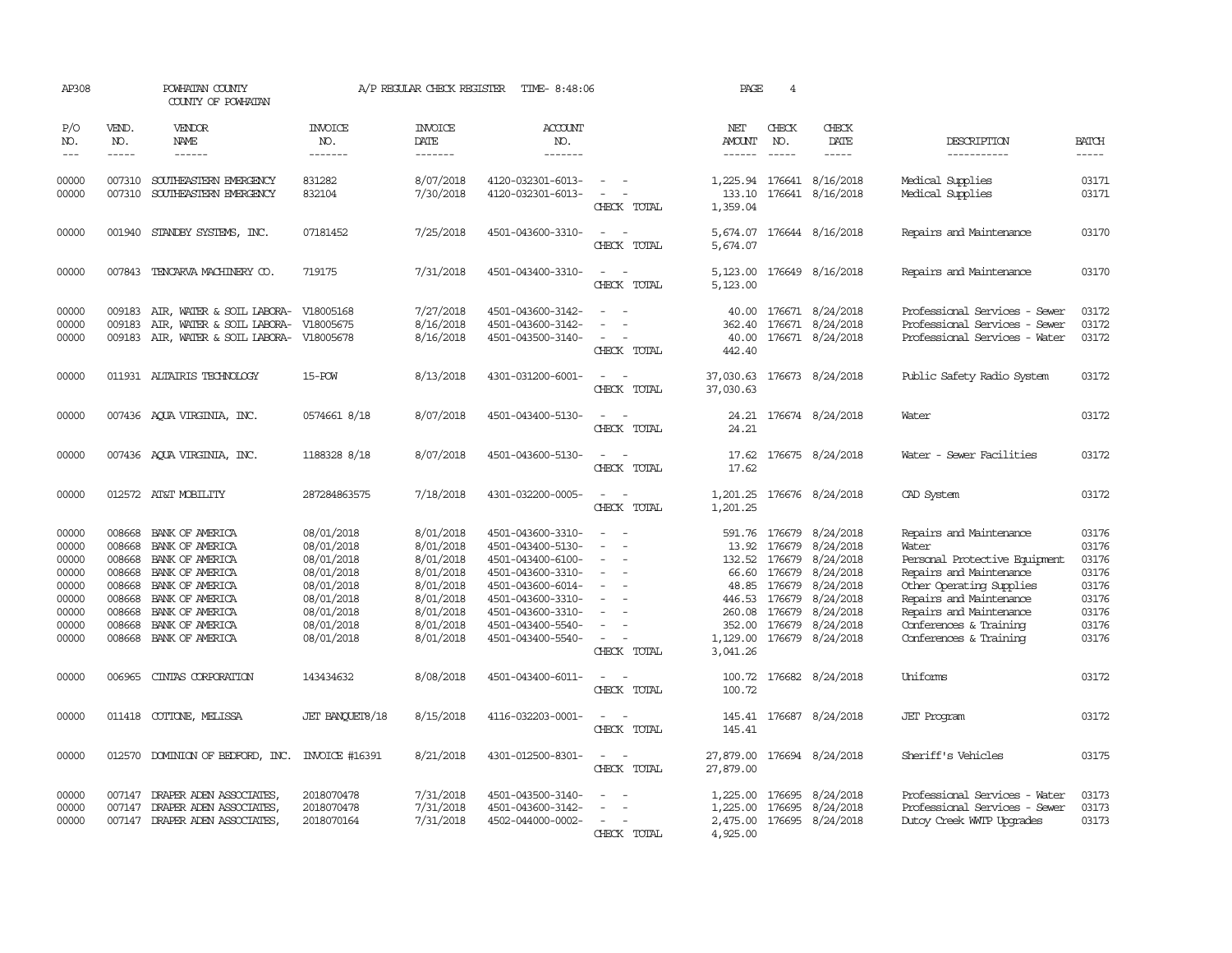| AP308                                     |                               | POWHATAN COUNTY<br>COUNTY OF POWHATAN                                                                                                                                                                         |                           | A/P REGULAR CHECK REGISTER                                    | TIME- 8:48:06                                                                                         |                                                                                                                             | PAGE                                      | 5                                      |                                                                             |                                                                                                                                                                   |                                           |
|-------------------------------------------|-------------------------------|---------------------------------------------------------------------------------------------------------------------------------------------------------------------------------------------------------------|---------------------------|---------------------------------------------------------------|-------------------------------------------------------------------------------------------------------|-----------------------------------------------------------------------------------------------------------------------------|-------------------------------------------|----------------------------------------|-----------------------------------------------------------------------------|-------------------------------------------------------------------------------------------------------------------------------------------------------------------|-------------------------------------------|
| P/O<br>NO.<br>$ -$                        | VEND.<br>NO.<br>$\frac{1}{2}$ | VENDOR<br><b>NAME</b>                                                                                                                                                                                         | INVOICE<br>NO.<br>------- | <b>INVOICE</b><br>DATE<br>-------                             | <b>ACCOUNT</b><br>NO.<br>-------                                                                      |                                                                                                                             | NET<br>AMOUNT<br>$- - - - - -$            | CHECK<br>NO.                           | CHECK<br>DATE<br>$- - - - -$                                                | DESCRIPTION<br>-----------                                                                                                                                        | <b>BATCH</b><br>-----                     |
| 00000                                     | 009639                        | ENS MANAGEMENT &                                                                                                                                                                                              | 033881                    | 7/31/2018                                                     | 4120-032300-5845-                                                                                     | CHECK TOTAL                                                                                                                 | 2,150.00                                  |                                        | 2,150.00 176697 8/24/2018                                                   | EMS Transport Third Party Bill 03173                                                                                                                              |                                           |
| 00000                                     |                               | 012508 HEALTH ECUTTY INC                                                                                                                                                                                      | 27YOEGG                   | 8/20/2018                                                     | 501-000200-0012-                                                                                      | $\sim$<br>CHECK TOTAL                                                                                                       | 6.00<br>6.00                              |                                        | 176701 8/24/2018                                                            | Payroll Clearing - FSA                                                                                                                                            | 03173                                     |
| 00000                                     |                               | 006610 MO-JOHNS SANITATION                                                                                                                                                                                    | 111803                    | 8/08/2018                                                     | 4116-032203-0001-                                                                                     | $\overline{\phantom{a}}$<br>CHECK TOTAL                                                                                     | 210.00<br>210.00                          |                                        | 176710 8/24/2018                                                            | <b>JET</b> Program                                                                                                                                                | 03173                                     |
| 00000<br>00000                            | 001250<br>001250              | POWHATAN AUTO & TRACTOR<br>POWHATAN AUTO & TRACTOR                                                                                                                                                            | 507376<br>509833          | 7/11/2018<br>7/30/2018                                        | 4501-043600-3310-<br>4501-043600-3310-                                                                | $\sim$ $\sim$<br>$\equiv$<br>$\sim$<br>CHECK TOTAL                                                                          | 3.69<br>19.66                             |                                        | 15.97 176714 8/24/2018<br>176714 8/24/2018                                  | Repairs and Maintenance<br>Repairs and Maintenance                                                                                                                | 03174<br>03174                            |
| 00000                                     |                               | 012521 STONE HARBOR, LLC                                                                                                                                                                                      | 14-06-ES BOND R           | 7/06/2018                                                     | 405-000200-0232-                                                                                      | $\overline{\phantom{a}}$<br>$\sim$<br>CHECK TOTAL                                                                           | 2,700.00<br>2,700.00                      |                                        | 176721 8/24/2018                                                            | Stone Harbor LLC                                                                                                                                                  | 03174                                     |
| 00000                                     |                               | 011988 SUMMIT MEDIA LLC                                                                                                                                                                                       | 848-9265                  | 7/31/2018                                                     | 4116-032200-0010-                                                                                     | $\sim$<br>CHECK TOTAL                                                                                                       | 1,650.00<br>1,650.00                      |                                        | 176722 8/24/2018                                                            | SAFER Expenses                                                                                                                                                    | 03174                                     |
| 00000                                     | 007450                        | THOMSON REUTERS -                                                                                                                                                                                             | 838660084                 | 8/01/2018                                                     | 4116-021100-6012-                                                                                     | $\sim$ $ \sim$<br>CHECK TOTAL                                                                                               | 404.32<br>404.32                          |                                        | 176723 8/24/2018                                                            | Law Library Expenses                                                                                                                                              | 03174                                     |
| 00000<br>00000                            | 008126<br>008126              | VERIZON<br>VERIZON                                                                                                                                                                                            | 9811942730<br>9811942730  | 8/01/2018<br>8/01/2018                                        | 4501-043400-5250-<br>4501-043400-5270-                                                                | $\overline{\phantom{a}}$<br>CHECK TOTAL                                                                                     | 404.03<br>564.18                          |                                        | 160.15 176725 8/24/2018<br>176725 8/24/2018                                 | Cell Phones<br>Network Service Connection                                                                                                                         | 03174<br>03174                            |
| 00000<br>00000<br>00000<br>00000<br>00000 | 009183<br>009183<br>009183    | 009183 AIR, WATER & SOIL LABORA- V18005717<br>AIR, WATER & SOIL LABORA- V18005719<br>AIR, WATER & SOIL LABORA- V18005742<br>AIR, WATER & SOIL LABORA- V18005755<br>009183 AIR, WATER & SOIL LABORA- V18005756 |                           | 8/17/2018<br>8/17/2018<br>8/21/2018<br>8/21/2018<br>8/21/2018 | 4501-043600-3142-<br>4501-043600-3142-<br>4501-043600-3142-<br>4501-043600-3142-<br>4501-043600-3142- | $\sim$<br>$\sim$<br>CHECK TOTAL                                                                                             | 265.20<br>133.60 176750<br>590.60         | 40.00 176750<br>40.00 176750<br>176750 | 8/29/2018<br>8/29/2018<br>8/29/2018<br>8/29/2018<br>111.80 176750 8/29/2018 | Professional Services - Sewer<br>Professional Services - Sewer<br>Professional Services - Sewer<br>Professional Services - Sewer<br>Professional Services - Sewer | 03178<br>03178<br>03178<br>03178<br>03178 |
| 00000                                     |                               | 012583 ALLEN, AURORA                                                                                                                                                                                          | <b>EDUCATION</b>          | 8/20/2018                                                     | 4116-032200-0010-                                                                                     | $\sim$<br>$\overline{\phantom{a}}$<br>CHECK TOTAL                                                                           | 1,000.00<br>1,000.00                      |                                        | 176752 8/29/2018                                                            | SAFER Expenses                                                                                                                                                    | 03178                                     |
| 00000                                     | 011063                        | BEAGLE, ANDREW D.                                                                                                                                                                                             | <b>EDUCATION</b>          | 8/20/2018                                                     | 4116-032200-0010-                                                                                     | $\frac{1}{2} \left( \frac{1}{2} \right) \left( \frac{1}{2} \right) = \frac{1}{2} \left( \frac{1}{2} \right)$<br>CHECK TOTAL | 500.00<br>500.00                          |                                        | 176757 8/29/2018                                                            | SAFER Expenses                                                                                                                                                    | 03178                                     |
| 00000                                     |                               | 011632 BERRY, THOMAS E.                                                                                                                                                                                       | <b>EDUCATION</b>          | 8/20/2018                                                     | 4116-032200-0010-                                                                                     | $\overline{\phantom{a}}$<br>$\sim$<br>CHECK TOTAL                                                                           | 1,500.00<br>1,500.00                      |                                        | 176758 8/29/2018                                                            | SAFER Expenses                                                                                                                                                    | 03178                                     |
| 00000                                     |                               | 012486 C&W-TESCO, INC.                                                                                                                                                                                        | 13625                     | 7/31/2018                                                     | 4301-062100-8302-                                                                                     | $ -$<br>CHECK TOTAL                                                                                                         | 1,800.00<br>1,800.00                      |                                        | 176760 8/29/2018                                                            | RJHS Replacement/Renovation De 03178                                                                                                                              |                                           |
| 00000                                     | 006965                        | CINIAS CORPORATION                                                                                                                                                                                            | 143438553                 | 8/15/2018                                                     | 4501-043400-6011-                                                                                     | $\sim$ $\sim$<br>CHECK TOTAL                                                                                                | 104.22                                    |                                        | 104.22 176763 8/29/2018                                                     | Uniforms                                                                                                                                                          | 03178                                     |
| 00000                                     | 000860                        | DOMINION ENERGY VIRGINIA 1392855597 8/18                                                                                                                                                                      |                           | 8/13/2018                                                     | 4301-062100-8302-                                                                                     | CHECK TOTAL                                                                                                                 | 16, 123.76 176767 8/29/2018<br>16, 123.76 |                                        |                                                                             | RJHS Replacement/Renovation De 03178                                                                                                                              |                                           |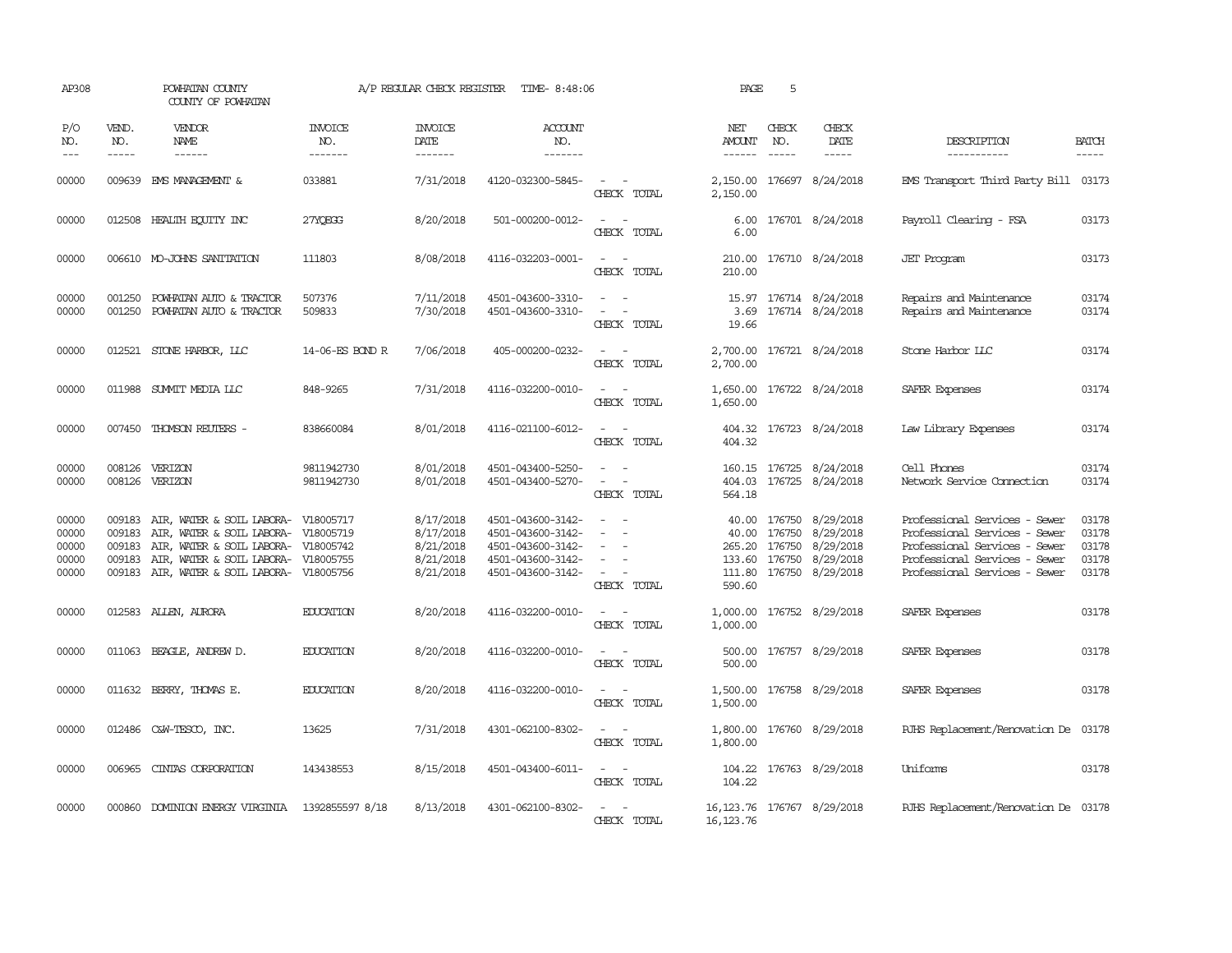| AP308               | POWHATAN COUNTY<br>COUNTY OF POWHATAN |                                                                | A/P REGULAR CHECK REGISTER       | TIME- 8:48:06                      | PAGE                                  | 6                                                                                                                                          |                                                                             |                             |                            |                                                      |                       |
|---------------------|---------------------------------------|----------------------------------------------------------------|----------------------------------|------------------------------------|---------------------------------------|--------------------------------------------------------------------------------------------------------------------------------------------|-----------------------------------------------------------------------------|-----------------------------|----------------------------|------------------------------------------------------|-----------------------|
| P/O<br>NO.<br>$---$ | VEND.<br>NO.<br>$- - - - -$           | VENDOR<br>NAME<br>------                                       | <b>INVOICE</b><br>NO.<br>------- | <b>INVOICE</b><br>DATE<br>-------- | ACCOUNT<br>NO.<br>-------             |                                                                                                                                            | NET<br>AMOUNT<br>$- - - - - -$                                              | CHECK<br>NO.<br>$- - - - -$ | CHECK<br>DATE<br>-----     | DESCRIPTION<br>-----------                           | <b>BATCH</b><br>----- |
| 00000               | 012578                                | FIM TESTING COMPANY                                            | 9415                             | 8/21/2018                          | 4301-046000-8301-                     | $\omega_{\rm{max}}$ and $\omega_{\rm{max}}$<br>CHECK TOTAL                                                                                 | 4,940.00<br>4,940.00                                                        |                             | 176770 8/29/2018           | Water Tower - Village Area                           | 03178                 |
| 00000               |                                       | 012581 FISHER, JORDAN                                          | EDUCATION 8/18                   | 8/20/2018                          | 4116-032200-0010-                     | $\sim$ 100 $\sim$<br>CHECK TOTAL                                                                                                           | 1,500.00                                                                    |                             | 1,500.00 176771 8/29/2018  | SAFER Expenses                                       | 03178                 |
| 00000               |                                       | 012584 HY-TECH SITE DEVELOPMENT                                | CONCRETE BUSENT                  | 8/06/2018                          | 4301-062100-8302-                     | $\sim$ 10 $\sim$ 10 $\sim$<br>CHECK TOTAL                                                                                                  | 12,250.00 176773 8/29/2018<br>12,250.00                                     |                             |                            | RJHS Replacement/Renovation De                       | 03178                 |
| 00000<br>00000      |                                       | 011701 KENBRIDGE CONSTRUCTION<br>011701 KENBRIDGE CONSTRUCTION | APPICATION #20<br>APPICATION #20 | 7/31/2018<br>7/31/2018             | 301-000200-0008-<br>4301-062100-8302- | $\sim$ $ -$<br>$\frac{1}{2} \left( \frac{1}{2} \right) \left( \frac{1}{2} \right) = \frac{1}{2} \left( \frac{1}{2} \right)$<br>CHECK TOTAL | 908, 302.33 176775 8/29/2018<br>191,503.49 176775 8/29/2018<br>1,099,805.82 |                             |                            | Retainages Payable<br>RJHS Replacement/Renovation De | 03178<br>03178        |
| 00000               |                                       | 008908 MARYLAND BIOCHEMICAL                                    | 8LL1070                          | 8/17/2018                          | 4501-043600-3310-                     | $\sim$ 100 $\sim$<br>CHECK TOTAL                                                                                                           | 3,606.47                                                                    |                             | 3,606.47 176778 8/29/2018  | Repairs and Maintenance                              | 03178                 |
| 00000               |                                       | 012079 CNSOLVE, LLC                                            | ECN-032867                       | 8/17/2018                          | 4116-035500-0012-                     | $\equiv$<br>CHECK TOTAL                                                                                                                    | 7,500.00                                                                    |                             | 7,500.00 176780 8/29/2018  | Citizen Alerting Grant                               | 03178                 |
| 00000<br>00000      | 012003<br>012003                      | PHOENIX FABRICATORS AND<br>PHOENIX FABRICATORS AND             | NINE A<br><b>NINE</b>            | 7/31/2018<br>7/31/2018             | 301-000200-0008-<br>4301-046000-8301- | $\frac{1}{2} \left( \frac{1}{2} \right) \left( \frac{1}{2} \right) = \frac{1}{2} \left( \frac{1}{2} \right)$<br>$\sim$ $ -$<br>CHECK TOTAL | 162,549.69 176781 8/29/2018<br>154, 422, 21                                 |                             | 8, 127.48-176781 8/29/2018 | Retainages Payable<br>Water Tower - Village Area     | 03178<br>03178        |
| 00000               |                                       | 012513 PHYSIO-CONTROL INC                                      | 118062424                        | 8/10/2018                          | 4301-032200-0007-                     | $\overline{\phantom{a}}$<br>CHECK TOTAL                                                                                                    | 63,828.92                                                                   |                             | 63,828.92 176782 8/29/2018 | CPR Medical Devices                                  | 03178                 |
| 00000               | 006594                                | SOUTHSIDE ELECTRIC COOP                                        | 63504003 8/18                    | 8/13/2018                          | 4501-043600-5110-                     | $\sim$ $ -$<br>CHECK TOTAL                                                                                                                 | 2,064.82                                                                    |                             | 2,064.82 176787 8/29/2018  | Electricity                                          | 03178                 |
| 00000               |                                       | 012580 SPICER, REBECCA                                         | EDUCATION 8/18                   | 8/20/2018                          | 4116-032200-0010-                     | $\sim$ $ -$<br>CHECK TOTAL                                                                                                                 | 250.00<br>250.00                                                            |                             | 176788 8/29/2018           | SAFER Expenses                                       | 03178                 |
| 00000               |                                       | 011988 SUMMIT MEDIA LLC                                        | 889-3509                         | 8/20/2018                          | 4116-032200-0010-                     | $\sim$ 100 $\sim$<br>CHECK TOTAL                                                                                                           | 99.00<br>99.00                                                              |                             | 176791 8/29/2018           | SAFER Expenses                                       | 03178                 |
| 00000               |                                       | 012577 VOGELSANG USA LTD                                       | 50003296                         | 7/31/2018                          | 4501-043400-3310-                     | $\sim$ $ -$<br>CHECK TOTAL                                                                                                                 | 9,900.00                                                                    |                             | 9,900.00 176795 8/29/2018  | Repairs and Maintenance                              | 03178                 |
| 00000               |                                       | 012582 WILES, III, RUSSELL                                     | <b>EDUCATION</b>                 | 8/20/2018                          | 4116-032200-0010-                     | $\sim$ 10 $\sim$ 10 $\sim$<br>CHECK TOTAL                                                                                                  | 250,00                                                                      |                             | 250.00 176797 8/29/2018    | SAFER Expenses                                       | 03178                 |
| 00000               |                                       | 007755 WITMER PUBLIC SAFETY                                    | R1744775                         | 8/24/2018                          | 4120-032200-8215-                     | $\sim$<br>CHECK TOTAL                                                                                                                      | 2,520.00<br>2,520.00                                                        |                             | 176798 8/29/2018           | State Dept of Fire Programs Fu 03178                 |                       |
|                     |                                       |                                                                |                                  |                                    |                                       | CHECK TYPE TOTAL                                                                                                                           | 2,031,042.00                                                                |                             |                            |                                                      |                       |